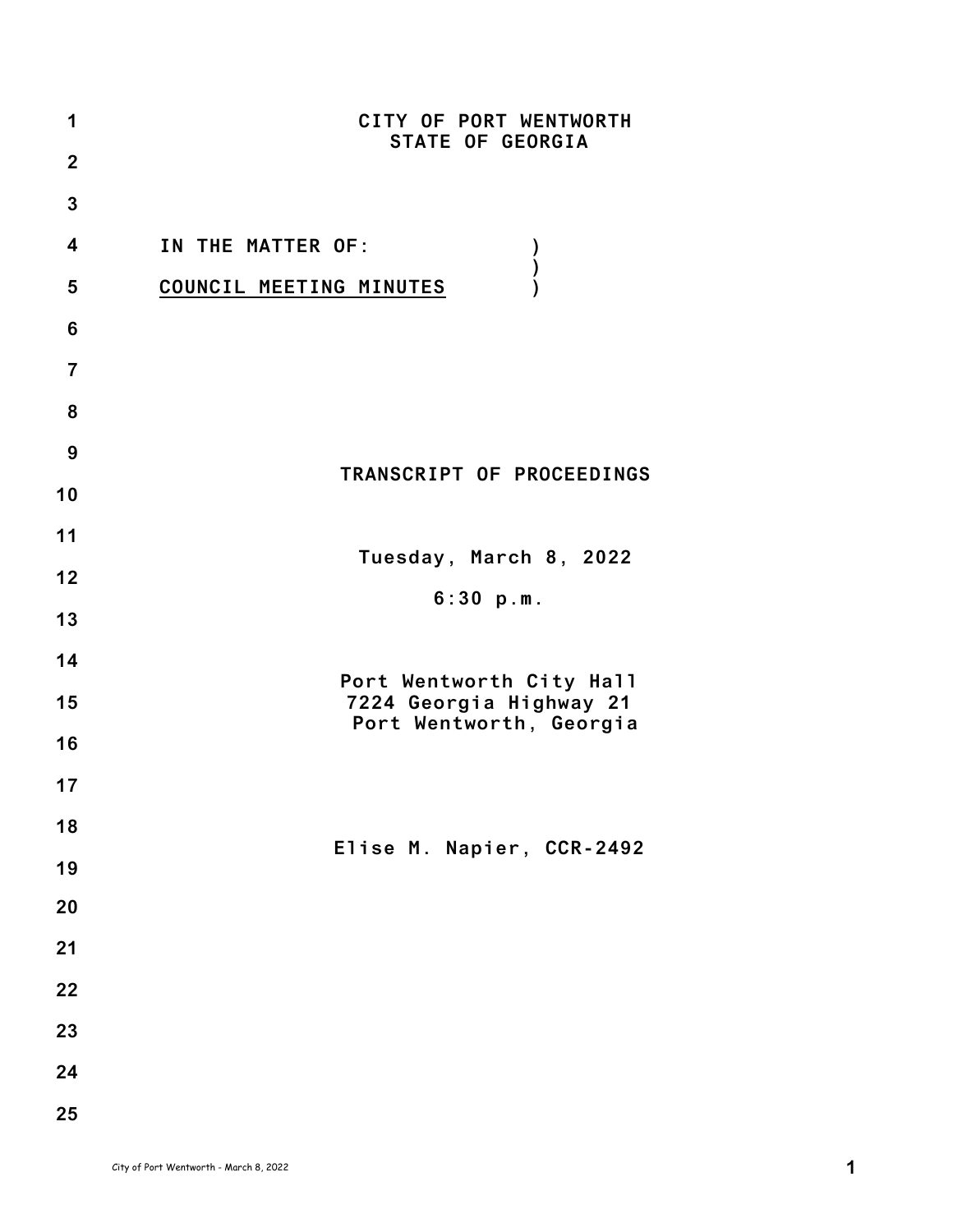| $\mathbf 1$             | CITY COUNCIL APPEARANCES                                |
|-------------------------|---------------------------------------------------------|
| $\boldsymbol{2}$        |                                                         |
| $\mathbf{3}$            | THOMAS BARBEE - Council Member At-Large (The Moderator) |
| $\overline{\mathbf{4}}$ | MARK STEPHENS - Council Member District 2               |
| $\overline{\mathbf{5}}$ | RUFUS BRIGHT - Council Member District 3                |
| $6\phantom{1}$          | JOELLEN SMITH - Council Member At-Large                 |
| 7                       | STEVE DAVIS - City Manager                              |
| 8                       | SCOTT C. ROBICHAUX - City Attorney                      |
| 9                       | (NOTE: The following was transcribed from a             |
| 10                      | digital recording. Notations of "(inaudible)"           |
| 11                      | indicate individuals speaking over each other and       |
| 12                      | "(unintelligible)" indicates that an individual is      |
| 13                      | either speaking too rapidly or too softly so as to      |
| 14                      | not be intelligible.)                                   |
| 15                      |                                                         |
| 16                      |                                                         |
| 17                      |                                                         |
| 18                      |                                                         |
| 19                      |                                                         |
| 20                      |                                                         |
| 21                      |                                                         |
| 22                      |                                                         |
| 23                      |                                                         |
| 24                      |                                                         |
| 25                      |                                                         |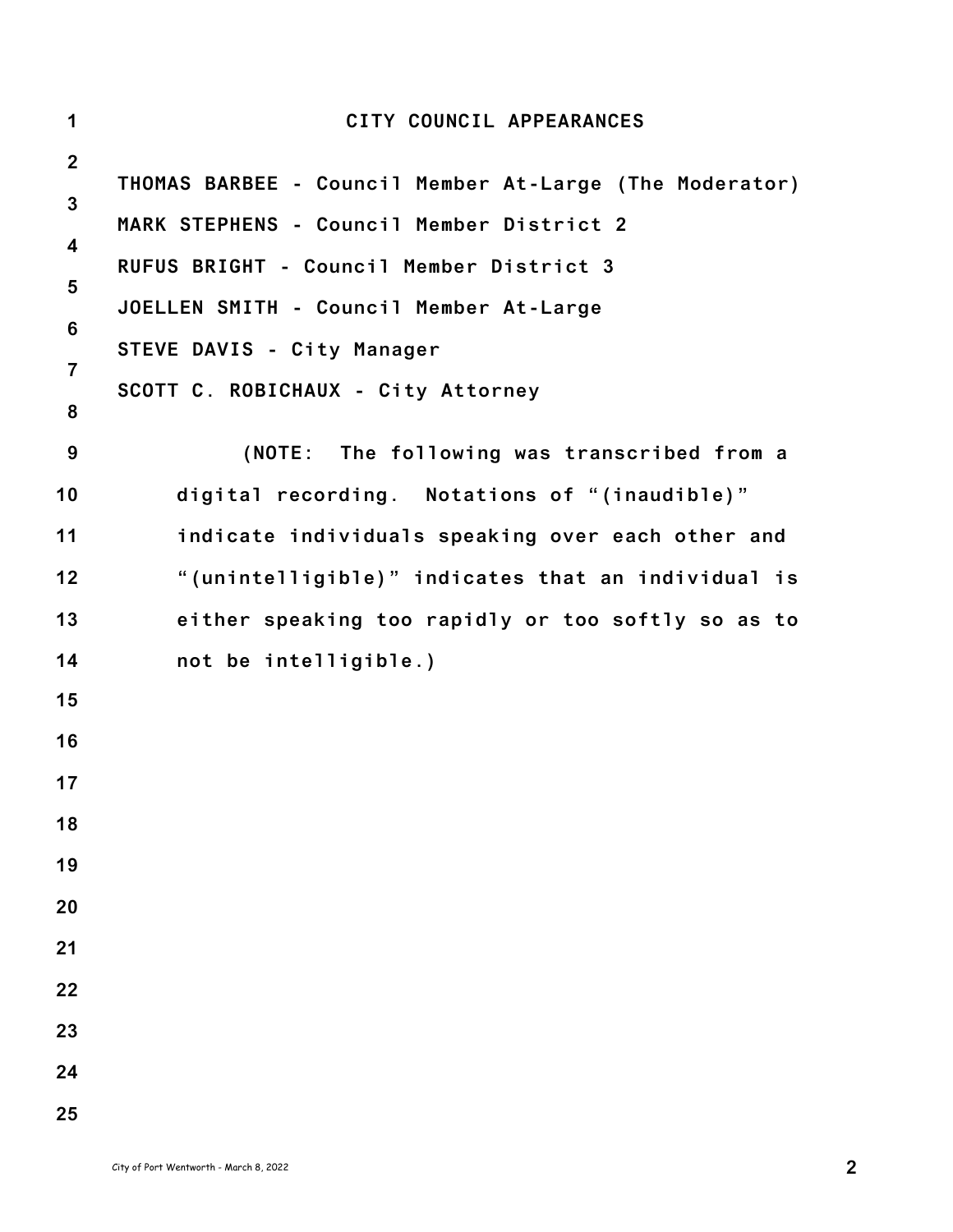**1 2 3 4 THE MODERATOR: Okay. Thank you. Okay. Let's keep it rolling right along. Pledge of allegiance and our prayer. Take off your cap, please. let's go to our Heavenly Father.**

**5 6 (Thereupon, a prayer followed by The Pledge of Allegiance was recited.)**

**7 8 9 10 11 12 THE MODERATOR: I would ask you to please rise again. There was a between the time that we've met and tonight we've lost a couple members of our Port Wentworth family, Officer Hollingsworth and Deacon Leroy Ben, Sr. (phonetics). I ask for a moment of silence to honor those two men. Thank you.**

**13 14 15 16 Thank you ladies and gentlemen. We have the approval of the agenda. We'll do that. Okay. Approval of the minutes from our last meeting, which was February 24th.**

**17 18 MR. STEPHENS: Okay. Okay. I'll do that. I make a motion to approve the agenda for tonight.**

**19 MR. BRIGHT: Second.**

**20 THE COURT: All in favor?**

**21 22 (Thereupon, City Council members voted on the motion.)**

**23 24 THE MODERATOR: The motion passes. Approval of the minutes from the February 24th?**

**25 MR. BRIGHT: I'll make a motion to approve the**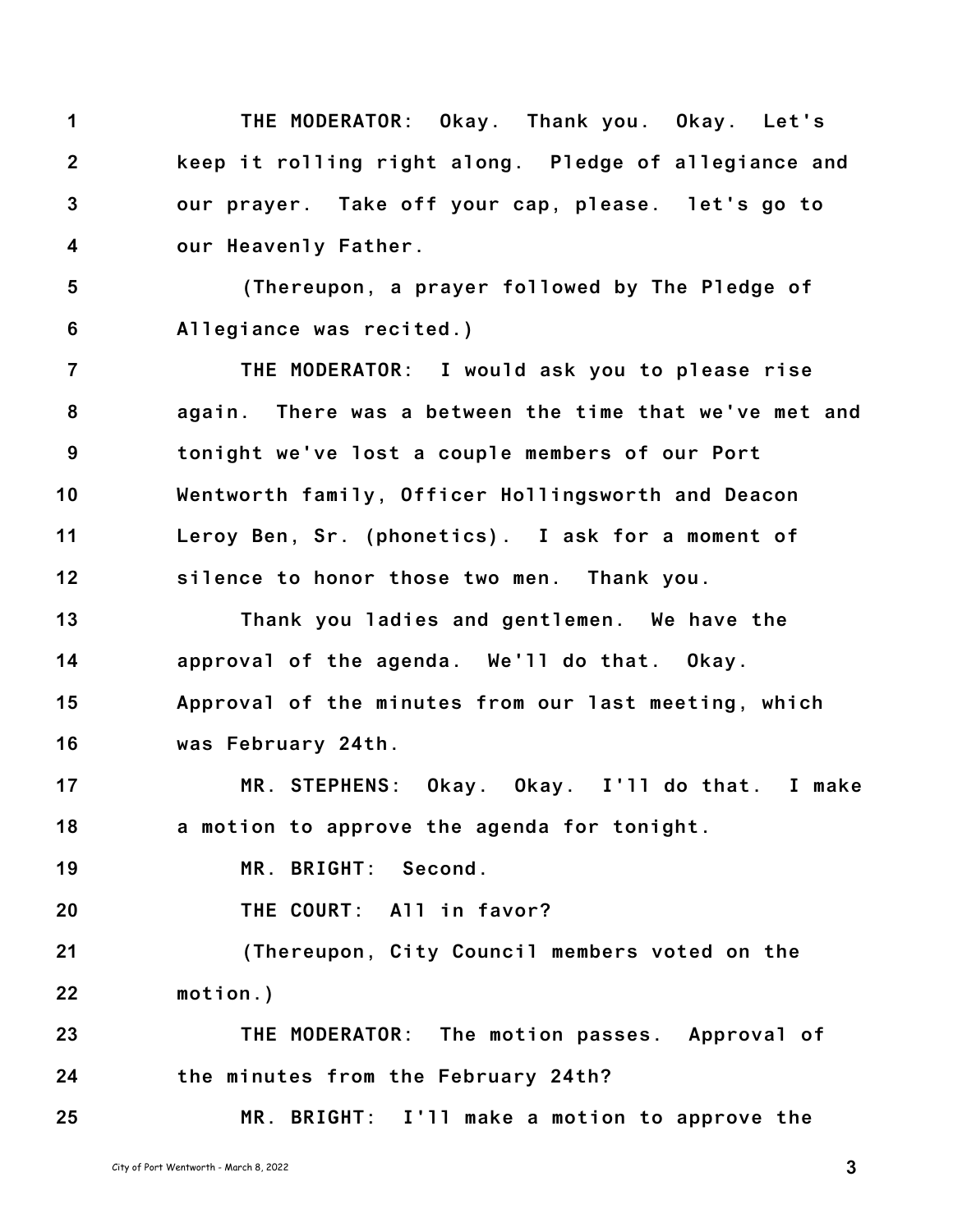**1 motion.**

**2 3 4 5 6 7 8 9 10 11 12 13 14 15 16 17 18 19 20 21 22 23 24 25 MR. STEPHENS: I'll second. THE MODERATOR: All in favor? (Thereupon, City Council members voted on the motion.) THE MODERATOR: The motion passes. Are there any recognition of special guests tonight? Moving on to elections and appointments. I recommend that we clump these two together. Do we have a motion? MR. STEPHENS: I'll second it. Oh, I'm sorry, I'll make a motion to set Mr. Barbee's recommendation that we combine A and B. MS. SMITH: Second. THE MODERATOR: All in favor? (Thereupon, City Council members voted on the motion.) THE MODERATOR: The motion passes. Moving on down to our consent agenda: A, payment request for number two for the interim roadway improvements project of the San Mill Construction in the amount of \$43,000. MR. STEPHENS: I make a motion to combine them not to attach them, not a motion to pass it. THE MODERATOR: Okay. All right. MR. STEPHENS: I'll make the motion to pass items A and B.**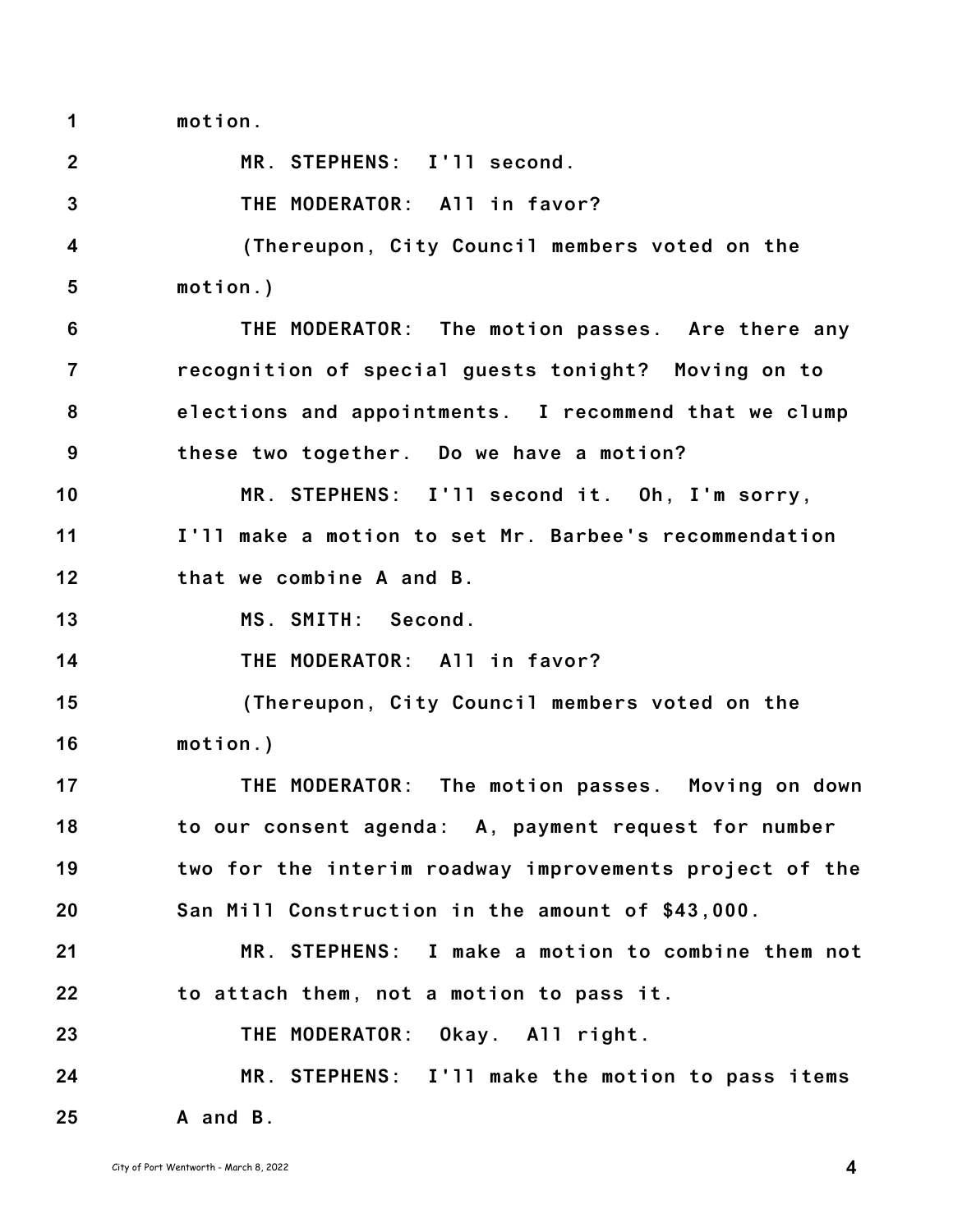**1 MR. BRIGHT: I second.**

**2 THE MODERATOR: All in favor?**

**3 4 (Thereupon, City Council members voted on the motion.)**

**5 6 7 8 9 10 THE MODERATOR: The motion passes on both of those. The human resources director and an interim finance director appointed. And if I'm mistaken, I think that will round out our individuals that have left the city and I think there is one more we can hire and fully, fully operational again as a city.**

**Do you have any comments, Mr. City Manager?**

**12 13 14 15 16 17 18 19 MR. DAVIS: Yes, sir. This does round out all the appointments and hires for the city manager position, the only remaining position is the City Clerk that's a city council appointment but it's been a tough couple of weeks but the staff downstairs and everyone has come together to keep the city running and back open and we are fully functional and operational in all departments as of tonight.**

**20 21 22 23 THE MODERATOR: Thank you. I'd like to give our City Manager a hand for doing an outstanding job. Sometimes being in the spotlight is a tough job but somebody has to do it.**

**24 25 Okay. Moving on to our consent agenda. A pay request for the atrium road improvements and also a pay**

**11**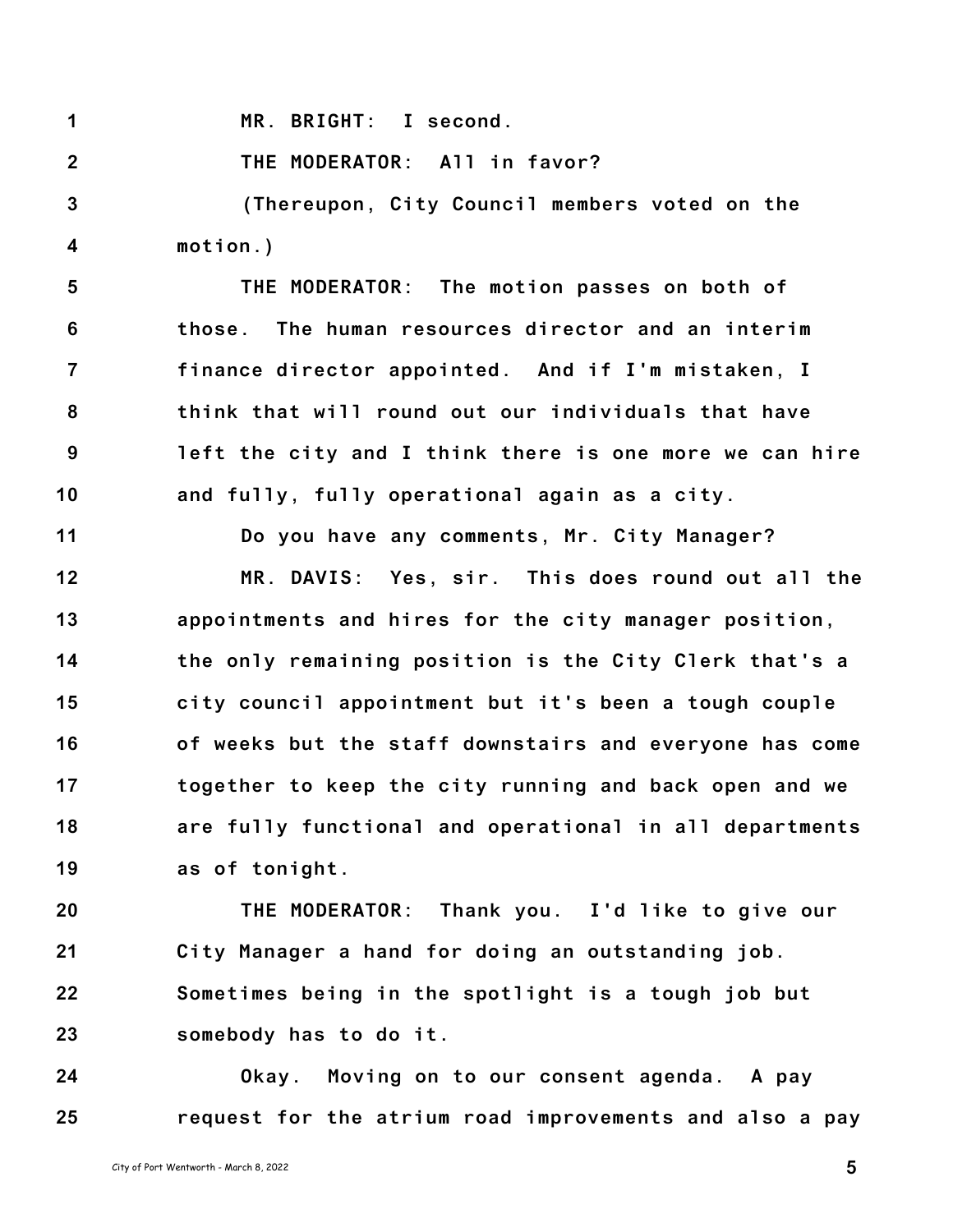**1 2 3 4 5 6 7 8 9 10 11 12 13 14 15 16 17 18 19 20 21 22 23 24 25 request for the Red Robin Court Road improvements. Do I have a motion to a prove. MR. STEPHENS: I have a motion to combine A and B. MR. BRIGHT: I second. All in favor? THE MODERATOR: All in favor? (Thereupon, City Council members voted on the motion.) THE MODERATOR: Motion is approved to combine A and B. MR. STEPHENS: Okay. I make a motion that we pay the percentage of A of \$43,857.47 and for Red Robin in the amount of \$48,340.85. THE MODERATOR: Do I have a second? MR. BRIGHT: I second. THE COURT: All in favor? (Thereupon, City Council members voted on the motion.) THE MODERATOR: The motion is approved. Unfinished business, is there one here to speak for this alcohol beverage license application submitted by Susan Muller (phonetics)? Are you here, ma'am? MS. MULLER: Yes. Good evening. How are you? THE MODERATOR: Pretty good, no complaints. This public hearing is open. Is there anyone to speak against this? Okay.**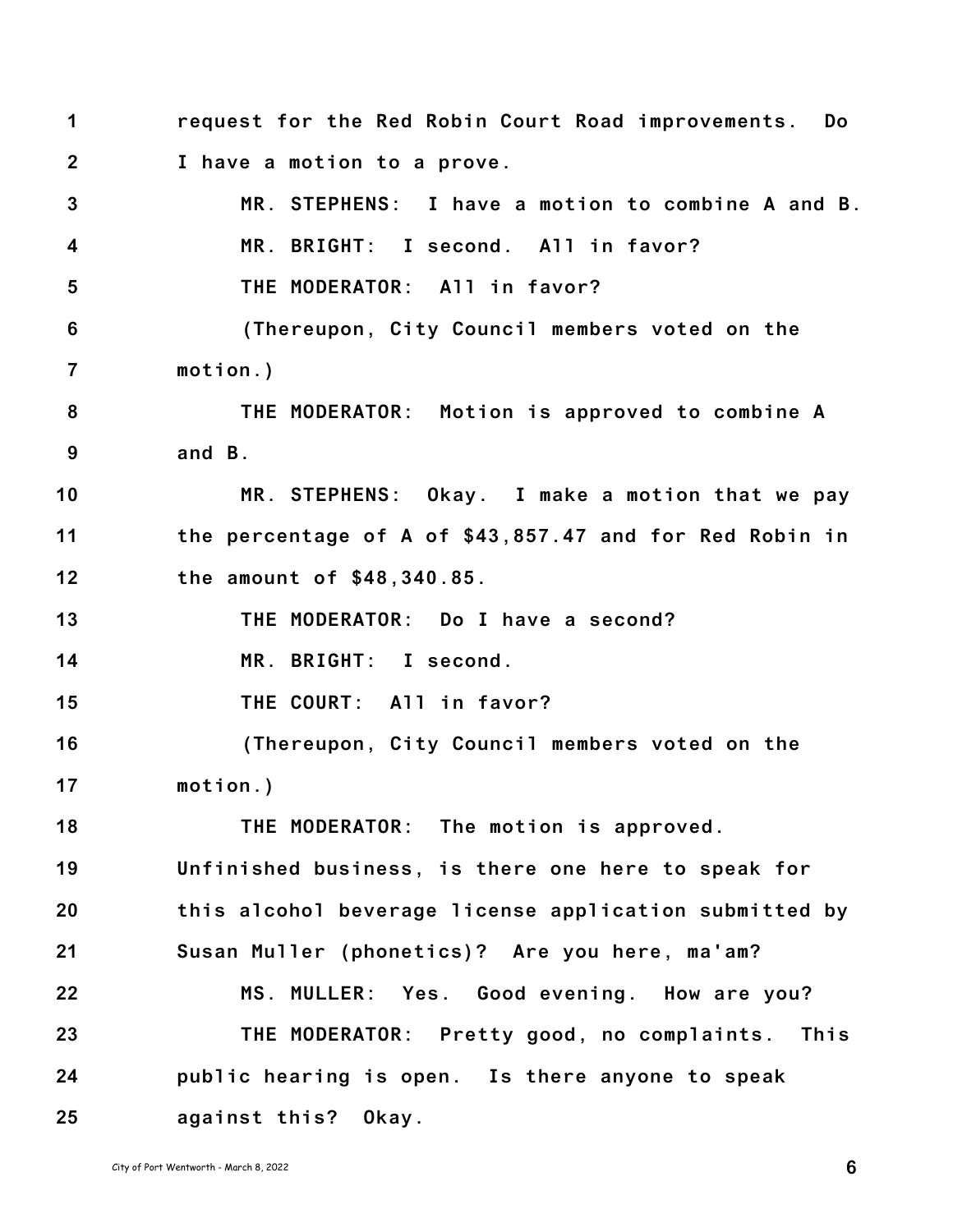**1 2 3 4 5 6 7 8 9 10 11 12 13 14 15 16 17 18 19 20 21 22 23 24 25 MS. MULLER: Hi. The barbershop is next to the new Moe's on 21. MS. BENTON: To the new what? MS. MULLER: The new Moe's Restaurant on Magnolia Boulevard. THE MODERATOR: Okay. UNKNOWN MALE: Oh, the Moe's. Okay. MS. SMITH: The Moe's -- UNKNOWN MALE: (Unintelligible). MS. MULLER: Yes. I have a barbershop in Pooler as well and we have our liquor license there. We have no issues. They get on beer when they come in to get a drink and we pass is out ourselves. THE MODERATOR: And you came before the planning and zoning and -- MS. MULLER: I did. And it already got approved. THE MODERATOR: And it looks like here unanimous decision. MS. MULLER: Absolutely. THE MODERATOR: Awesome. Yes, Ms. Benton. Go ahead, Ms. Benton. MS. BENTON: This license the way it's written, the way it is written and the way I'm looking at it, we have got a barbershop that's going to sell beer and wine.**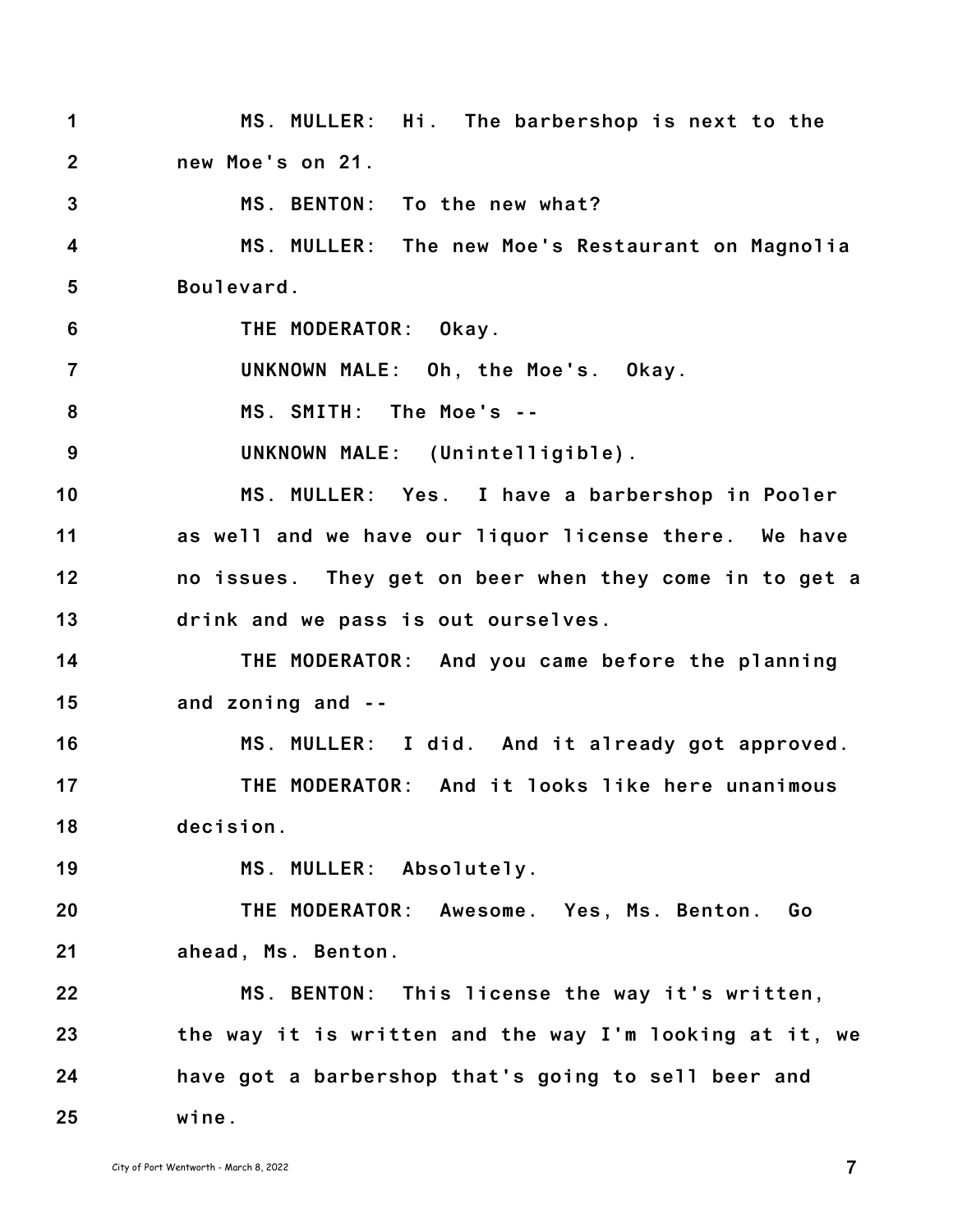| 1                       | MS. MULLER: We don't sell it, we just give             |
|-------------------------|--------------------------------------------------------|
| $\overline{2}$          | everybody one beer when they walk in if it's a man of  |
| $\mathbf{3}$            | age or a woman of age.                                 |
| $\overline{\mathbf{4}}$ | THE MODERATOR: And I would -- you're checking          |
| $5\phantom{.0}$         | their IDs and all that stuff?                          |
| 6                       | MS. MULLER: Absolutely.                                |
| $\overline{7}$          | THE COURT: You passed through our planning and         |
| 8                       | zoning; correct?                                       |
| 9                       | MS. MULLER: Yes.                                       |
| 10                      | THE COURT: I would imagine looking at the minutes      |
| 11                      | here a few of the commissioners asked you a bunch of   |
| 12                      | questions?                                             |
| 13                      | MS. MULLER: Yeah. Actually, one of the ladies          |
| 14                      | that was on there she comes to our Pooler one all the  |
| 15                      | time and she commented on there and I didn't know who  |
| 16                      | she was, I didn't cut her hair but she keeps coming so |
| 17                      | she said you never even know that people are drinking  |
| 18                      | really there.                                          |
| 19                      | THE MODERATOR: Okay. So it's just a -- just to         |
| 20                      | make sure I get --                                     |
| 21                      | MS. MULLER: Go ahead.                                  |
| 22                      | THE MODERATOR: It's just a barbershop; right?          |
| 23                      | MS. MULLER: It's a barbershop but we also do           |
| 24                      | women and we color. It's kind of a full service        |
| 25                      | barbershop.                                            |

City of Port Wentworth - March 8, <sup>2022</sup> **8**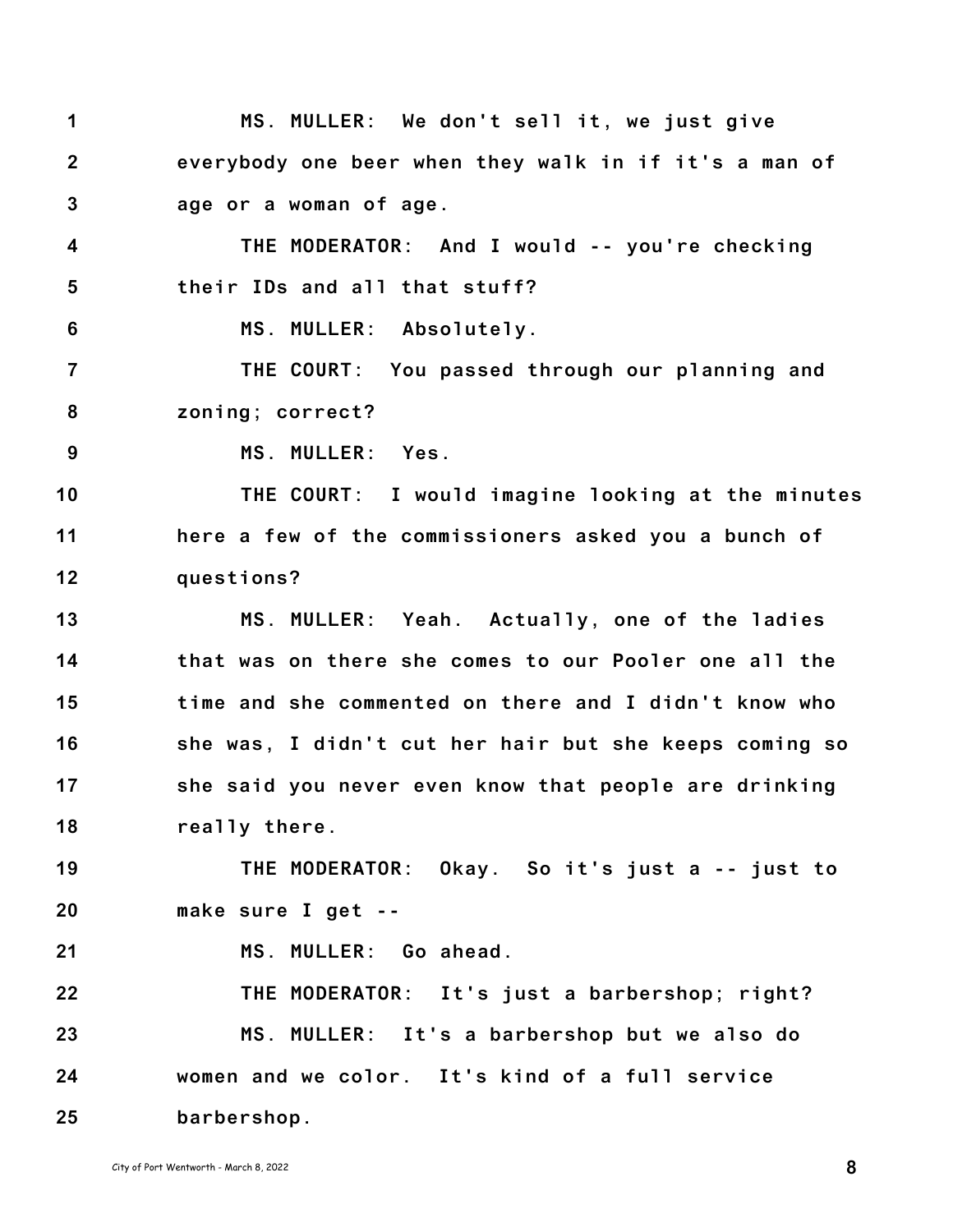| 1                       | THE MODERATOR: Okay.                                  |
|-------------------------|-------------------------------------------------------|
| $\boldsymbol{2}$        | MS. MULLER: Uh-huh.                                   |
| $\mathbf{3}$            | THE MODERATOR: And it's like you don't do any         |
| $\overline{\mathbf{4}}$ | food or anything like that? It's just --              |
| $5\phantom{.0}$         | MS. MULLER: No. No. So like we can't sell, we         |
| $6\phantom{1}$          | can't give beer away on Sundays in Pooler.            |
| $\overline{7}$          | THE MODERATOR: Right.                                 |
| 8                       | MS. MULLER: That's a Georgia rule.                    |
| 9                       | MS. BENTON: (Unintelligible) one in Port              |
| 10                      | Wentworth. We're talking about Pooler. Would this     |
| 11                      | license that we're giving her would that allow her to |
| 12                      | sell it or she has to get another license?            |
| 13                      | MS. MULLER: I don't know. We just give it away,       |
| 14                      | we don't sell it.                                     |
| 15                      | THE MODERATOR: Okay. I've got a question. So          |
| 16                      | how does your business make money?                    |
| 17                      | MR. STEPHENS: Haircuts.                               |
| 18                      | MS. MULLER: Haircuts.                                 |
| 19                      | THE MODERATOR: It's kind of like an incentive.        |
| 20                      | MS. MULLER: It's an incentive to come in. We          |
| 21                      | really don't give a lot away.                         |
| 22                      | THE MODERATOR: In Pooler where is that business       |
| 23                      | located at?                                           |
| 24                      | MS. MULLER: We are at -- by Savannah Quarters         |
| 25                      | right across the street from the new Costco.          |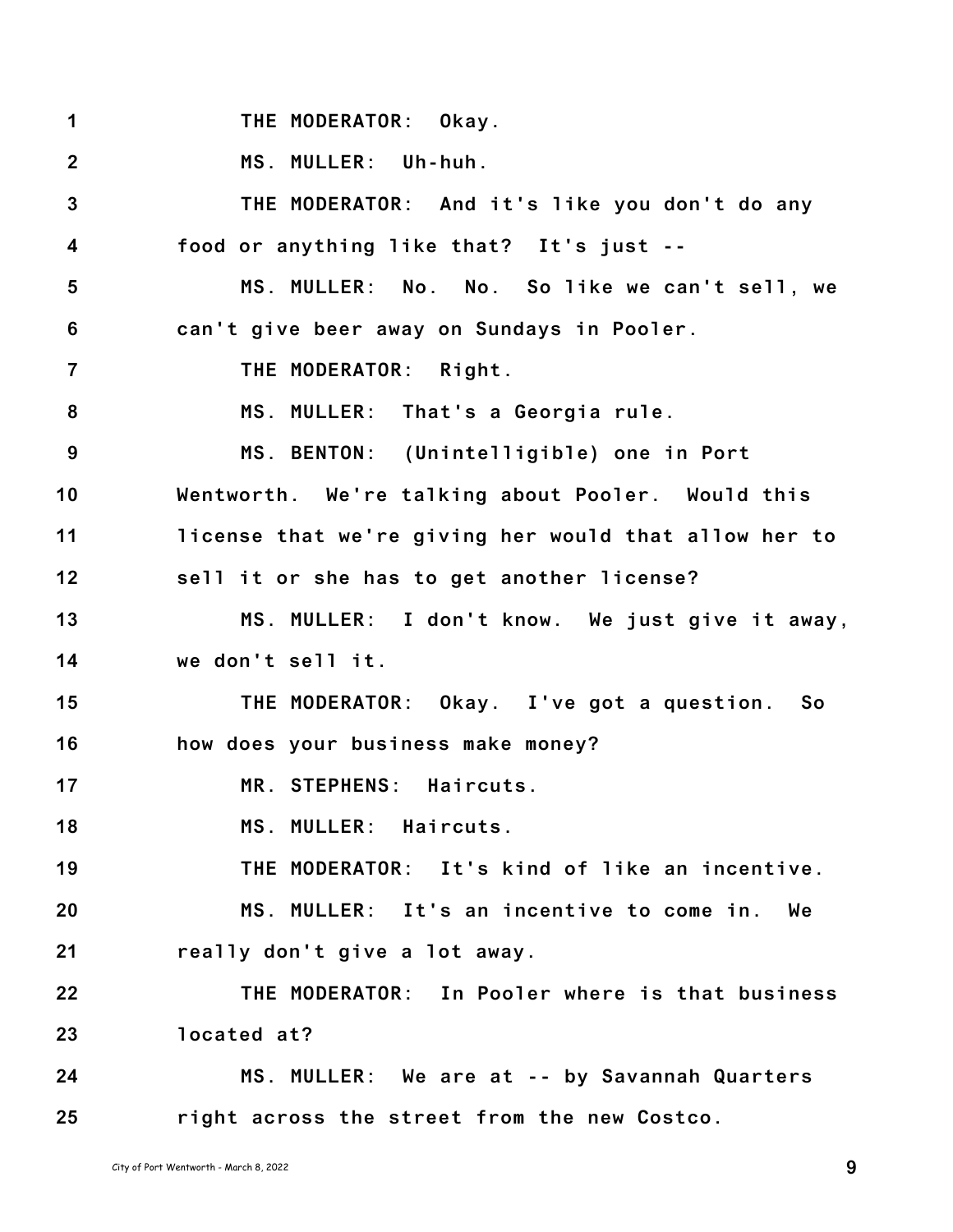**1 2 3 4 5 6 7 8 9 10 11 12 13 14 15 16 17 18 19 20 21 22 23 24 25 THE MODERATOR: And what is it called? MS. MULLER: Chop Barbershop. MR. BRIGHT: Question. So it's like anybody that comes in they get a complimentary beer or -- MS. MULLER: They get a complimentary. It's just like nail salons they give complimentary wine and beer as well. Nail salons do it, too. MR. BRIGHT: It's a limit on how much they get to drink? MS. MULLER: One. That's it. MR. BRIGHT: Just one? MS. MULLER: Yep. And it's a can of beer. THE COURT: Okay. MS. MULLER: It's not draft or anything, it's just one can. THE MODERATOR: Okay. MS. MULLER: Just one. MR. BRIGHT: Mr. Barbee, I think you have a question. THE MODERATOR: Okay. UNKNOWN MALE: Do you allow the patrons to be accompanied by their children? MS. MULLER: They can be accompanied by - children come in. UNKNOWN MALE: And is there a time limit in which**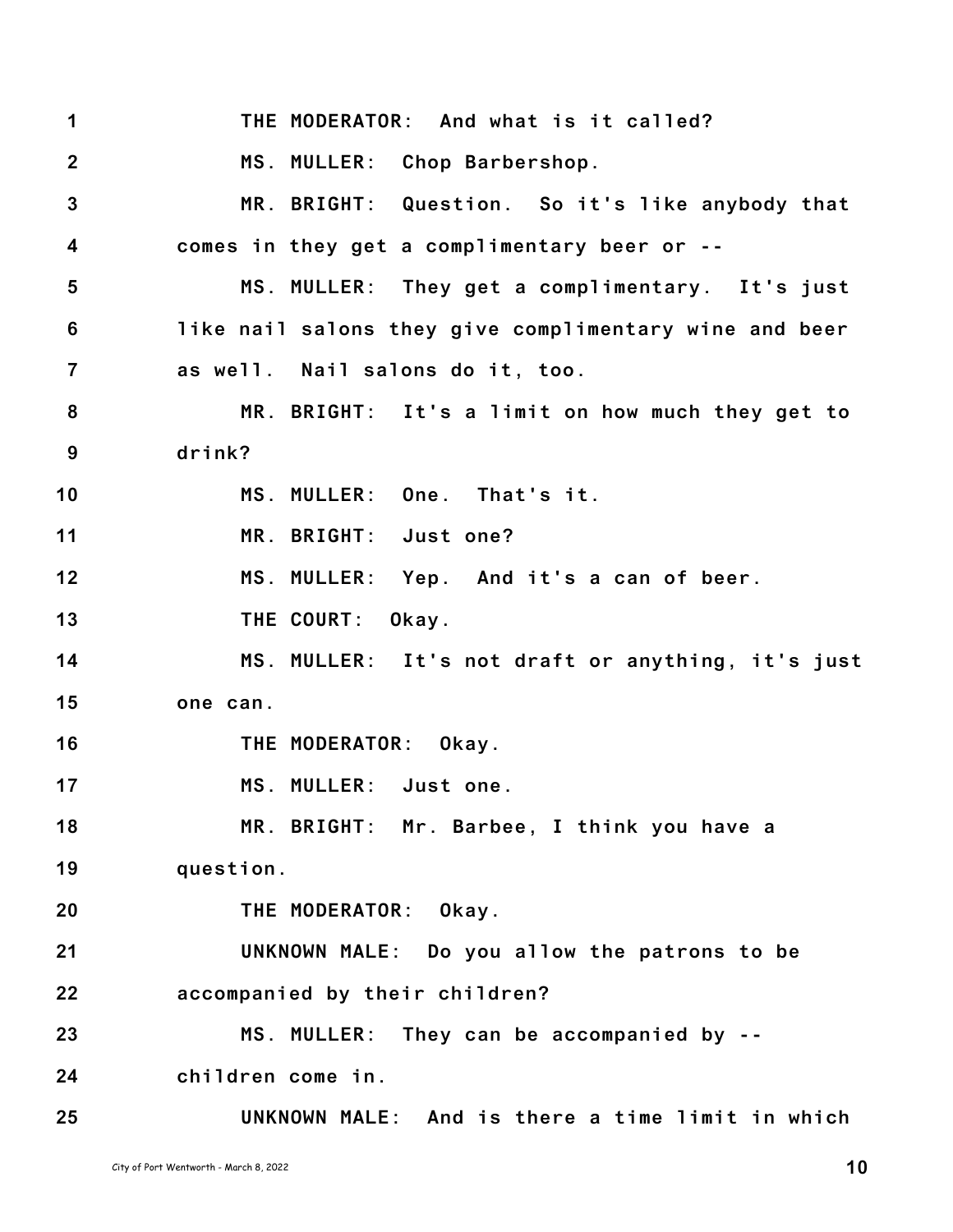**1 you hold them?**

**2 3 4 5 6 7 8 9 10 11 12 13 14 15 16 17 18 19 20 21 22 23 24 25 MS. MULLER: What do you mean? UNKNOWN MALE: After they drink. MS. MULLER: It's just one beer. It takes a half an hour, 45 minutes to do a haircut. UNKNOWN MALE: I want to speak -- MS. MULLER: Yeah. UNKNOWN MALE: -- for myself. MS. MULLER: I understand. Go ahead. UNKNOWN MALE: I can have one beer. And I don't cross the Savannah road so I've got a buzz. MS. MULLER: I'll call an uber for you. If we feel like there is something wrong -- UNKNOWN MALE: Well, that's the thing -- MS. MULLER: We would not let you leave. UNKNOWN MALE: People are not going to let you do that. MS. MULLER: Yeah. But we would not let you leave with one beer. UNKNOWN MALE: And it's going to be get a haircut, have a beer and pretty much they are not going to be talked about, you know, or how high they are or how high they aren't, and if they have got their children, that's going to be an issue. And you do understand you would be liable?**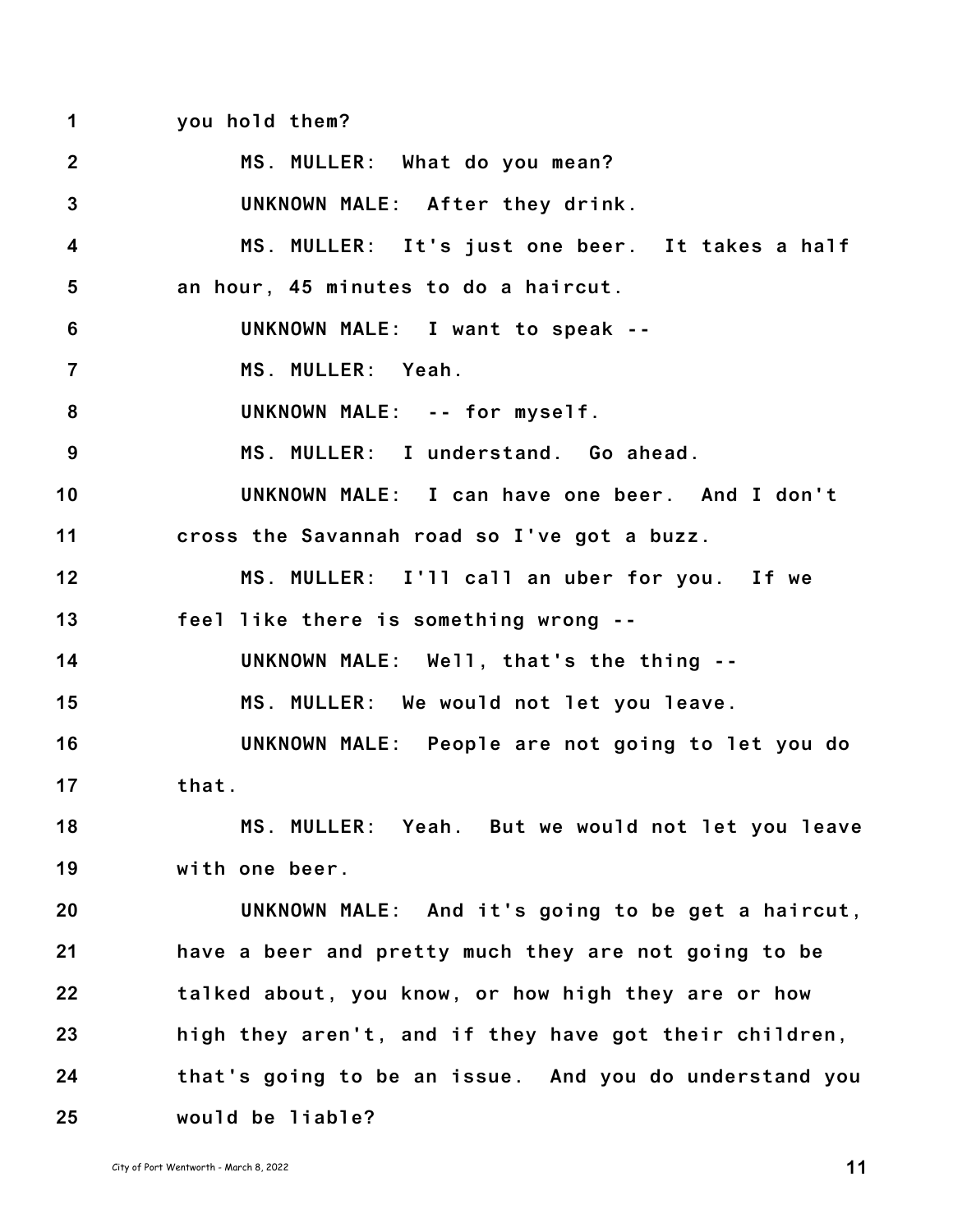| $\mathbf 1$             | MS. MULLER: Oh, absolutely. I mean, I have --         |
|-------------------------|-------------------------------------------------------|
| $\overline{2}$          | this is -- well, my license is in Pooler as well so I |
| $\mathbf{3}$            | $normally - -$                                        |
| $\overline{\mathbf{4}}$ | UNKNOWN MALE: Well, I mean, I understand in           |
| 5                       | Pooler.                                               |
| $6\phantom{1}$          | MS. MULLER: I understand that.                        |
| $\overline{7}$          | UNKNOWN MALE: But this is not Pooler.                 |
| 8                       | MS. MULLER: Right. I understand. I understand         |
| 9                       | but I'm totally liable for it. It's under my name and |
| 10                      | everything.                                           |
| 11                      | UNKNOWN MALE: I don't know whether to address --      |
| 12                      | MS. MULLER: Right.                                    |
| 13                      | THE MODERATOR: -- you guys or address her, so         |
| 14                      | MS. MULLER: It's under my name. I get it.             |
| 15                      | THE COURT: No. Either/or is fine.                     |
| 16                      | MS. MULLER: I totally get it.                         |
| 17                      | THE MODERATOR: Either/or is okay. We understand       |
| 18                      | reluctance of it.                                     |
| 19                      | MS. MULLER: Right. I get it.                          |
| 20                      | UNKNOWN MALE: I think there should be some            |
| 21                      | stipulations on it.                                   |
| 22                      | MR. STEPHENS: But how long have --                    |
| 23                      | UNKNOWN MALE: The times of old people if it's         |
| 24                      | given to them in which to have a beer and walk out    |
| 25                      | because I can get a haircut in ten minutes.           |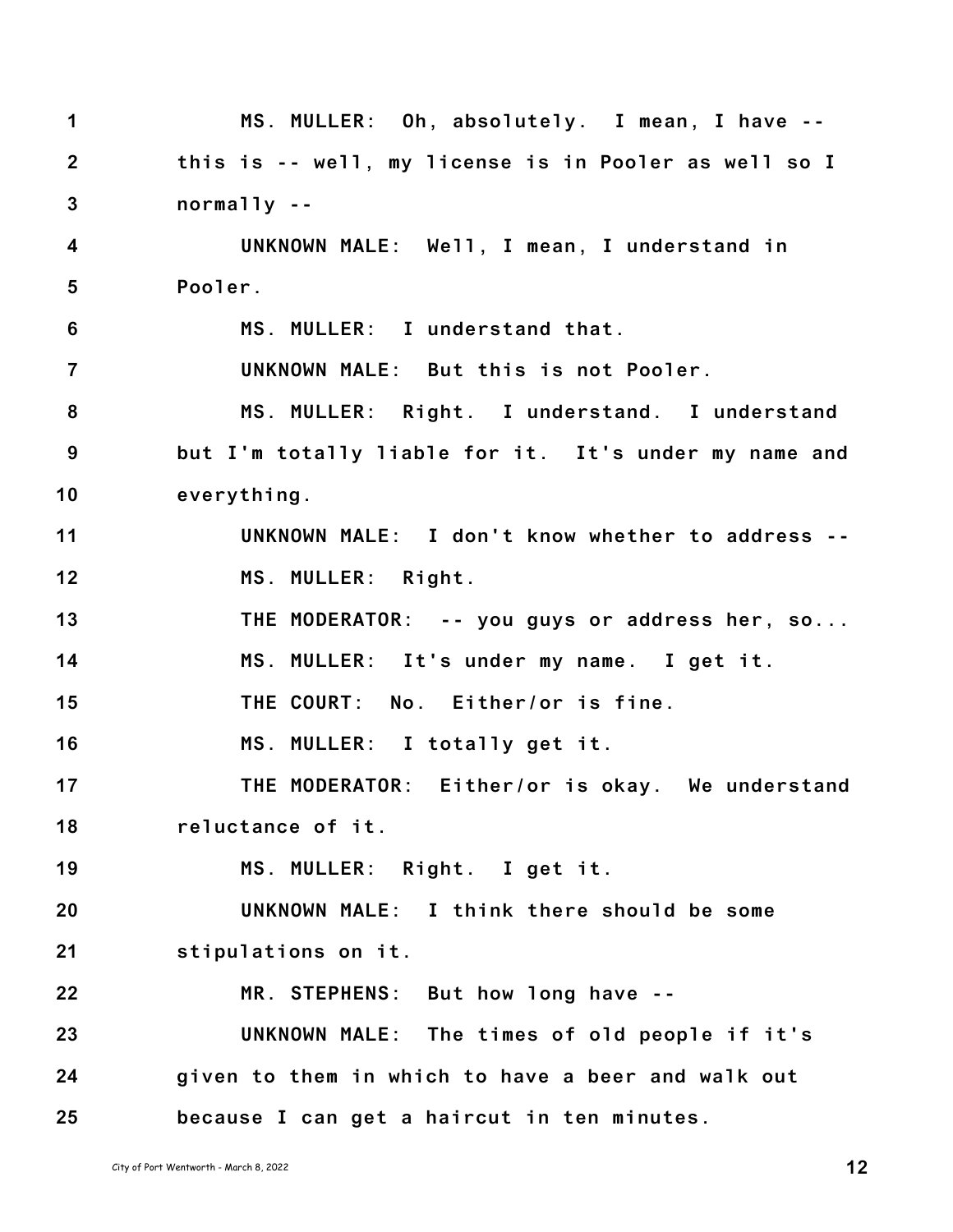**1 2 3 4 5 6 7 8 9 10 11 12 13 14 15 16 17 18 19 20 21 22 23 24 25 THE MODERATOR: Right. A possibility. How long have you been in business in Pooler, ma'am? MS. MULLER: A year ands two months. THE MODERATOR: Fairly new. And you've had zero incidents? MS. MULLER: Nope. THE MODERATOR: None. MS. MULLER: Not in Georgia. We have ten other shops in Florida. THE MODERATOR: In Florida? MS. MULLER: (Unintelligible), Florida, in Jacksonville, Florida and Alabama. THE MODERATOR: Okay. MR. BRIGHT: They're getting heavy questions. THE MODERATOR: Okay. Is there any -- UNKNOWN FEMALE: Yeah. You have a state license to do this? MS. MULLER: Yeah. We have a state license for the barbershop. UNKNOWN FEMALE: Not for the barbershop, a state license for alcohol. MS. MULLER: We don't have to have a state license. UNKNOWN FEMALE: You're not going to tell me there is not a state license to serve alcohol. There is a**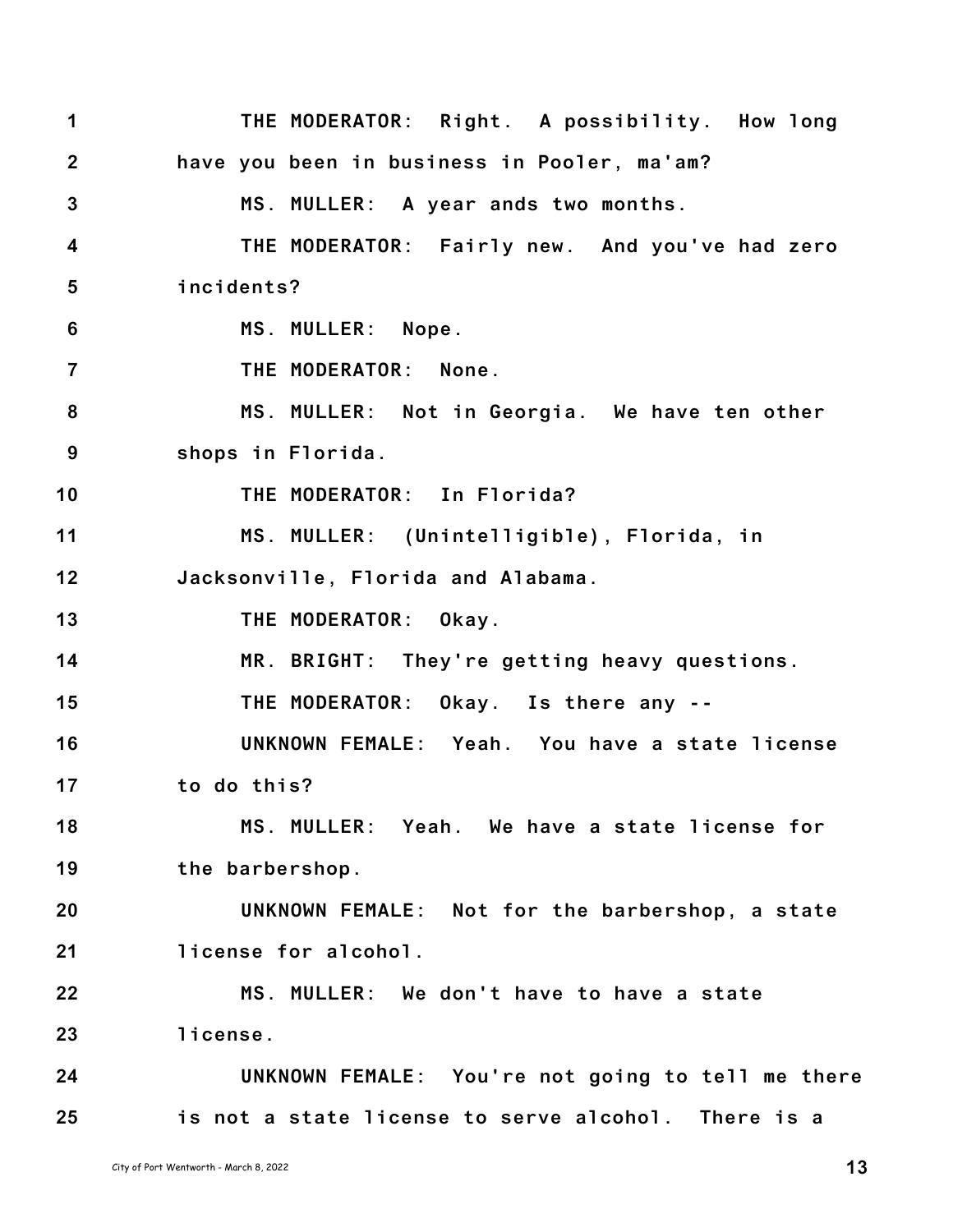| 1                       | lawyer right there. Aren't you a lawyer               |
|-------------------------|-------------------------------------------------------|
| $\overline{2}$          | (unintelligible)? Okay.                               |
| $\mathbf{3}$            | THE MODERATOR: You're correct. He is a lawyer         |
| $\overline{\mathbf{4}}$ | but remember this is just a can, it's not pouring out |
| $\overline{\mathbf{5}}$ | of a keg or anything.                                 |
| 6                       | UNKNOWN FEMALE: It doesn't matter.                    |
| $\overline{7}$          | THE MODERATOR: It's a can.                            |
| 8                       | UNKNOWN FEMALE: You got to have a state license       |
| 9                       | in Georgia to serve alcohol.                          |
| 10                      | THE MODERATOR: Ms. Muller?                            |
| 11                      | MS. MULLER: Yeah.                                     |
| 12                      | THE MODERATOR: You've done your homework;             |
| 13                      | correct?                                              |
| 14                      | MS. MULLER: Yeah. You don't have is to have a         |
| 15                      | state license.                                        |
| 16                      | THE MODERATOR: Okay.                                  |
| 17                      | MS. MULLER: We're not serving it from a draft         |
| 18                      | we're just giving you a can of beer. It's like going  |
| 19                      | to your house.                                        |
| 20                      | THE MODERATOR: Exactly. That's what I --              |
| 21                      | MS. MULLER: You're getting a can of beer out of       |
| 22                      | your house.                                           |
| 23                      | THE MODERATOR: Okay.                                  |
| 24                      | MS. MULLER: Like you have company. Go ahead,          |
| 25                      | sir.                                                  |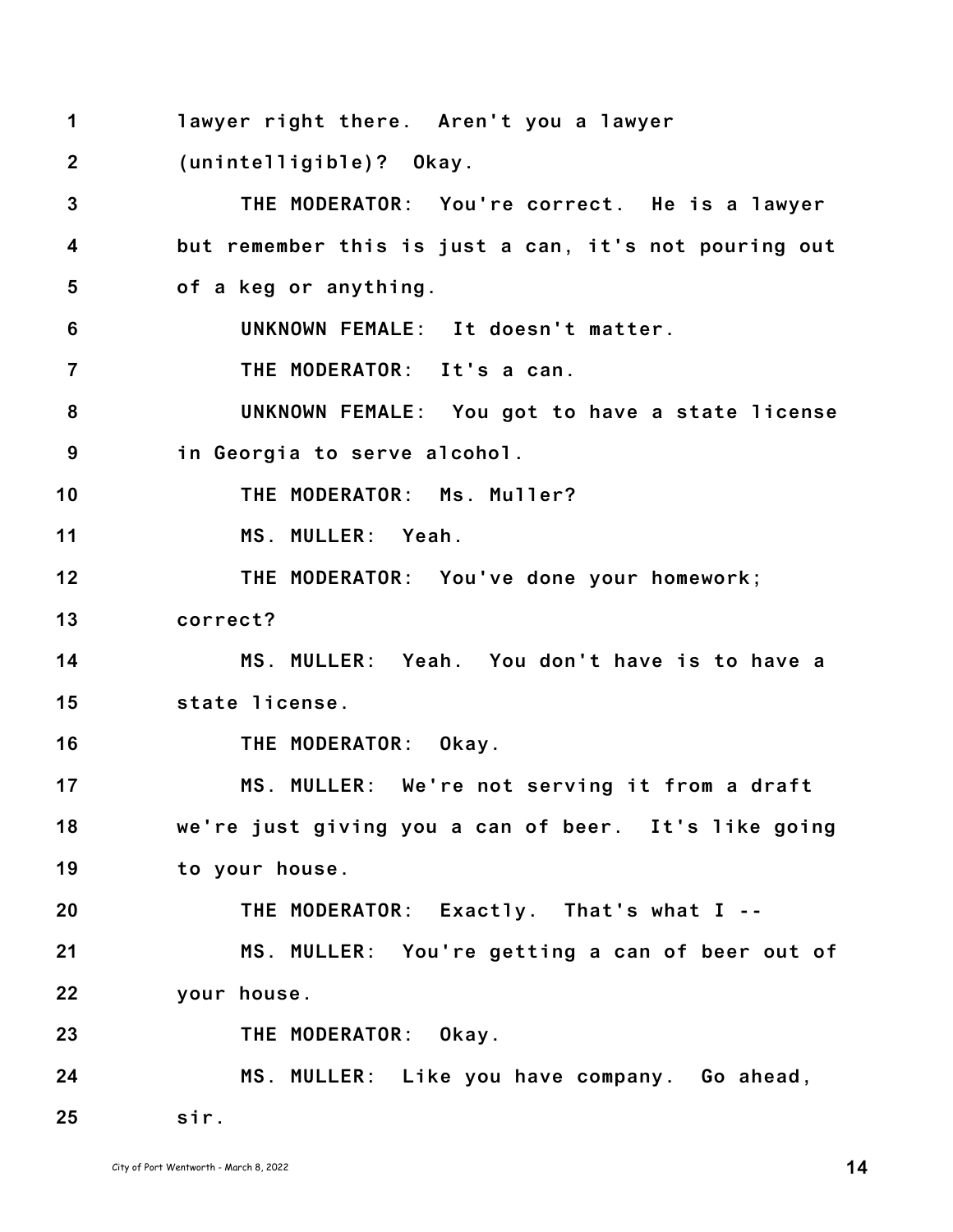**1 2 MR. BRIGHT: An average haircut takes about how long?**

**3 4 5 6 7 8 9 10 11 12 13 14 15 16 17 18 19 20 21 22 23 24 25 MS. MULLER: About a half an hour. MR. BRIGHT: A half hour to 45 minutes? MS. MULLER: Uh-huh. MR. BRIGHT: So you're figuring that if that person is getting their haircut, you talk to them and they're telling you how they want their hair cut. MS. MULLER: Absolutely. MR. BRIGHT: So if they get out of that chair, you're watching them; right? MS. MULLER: Absolutely. If they got to pay, they have got to come up and pay for haircut afterwards. MR. BRIGHT3: Do you can make an assumption if they are intoxicated or they are not able to or capable of driving. MS. MULLER: Absolutely. And most of the time they're getting their beer when they first walk in and they're waiting ten, 15 minutes before we even get to them. MR. BRIGHT: Thank you. THE MODERATOR: Okay. So basically we're talking about -- MR. BRIGHT: About an hour. THE MODERATOR: Yeah. About an hour.**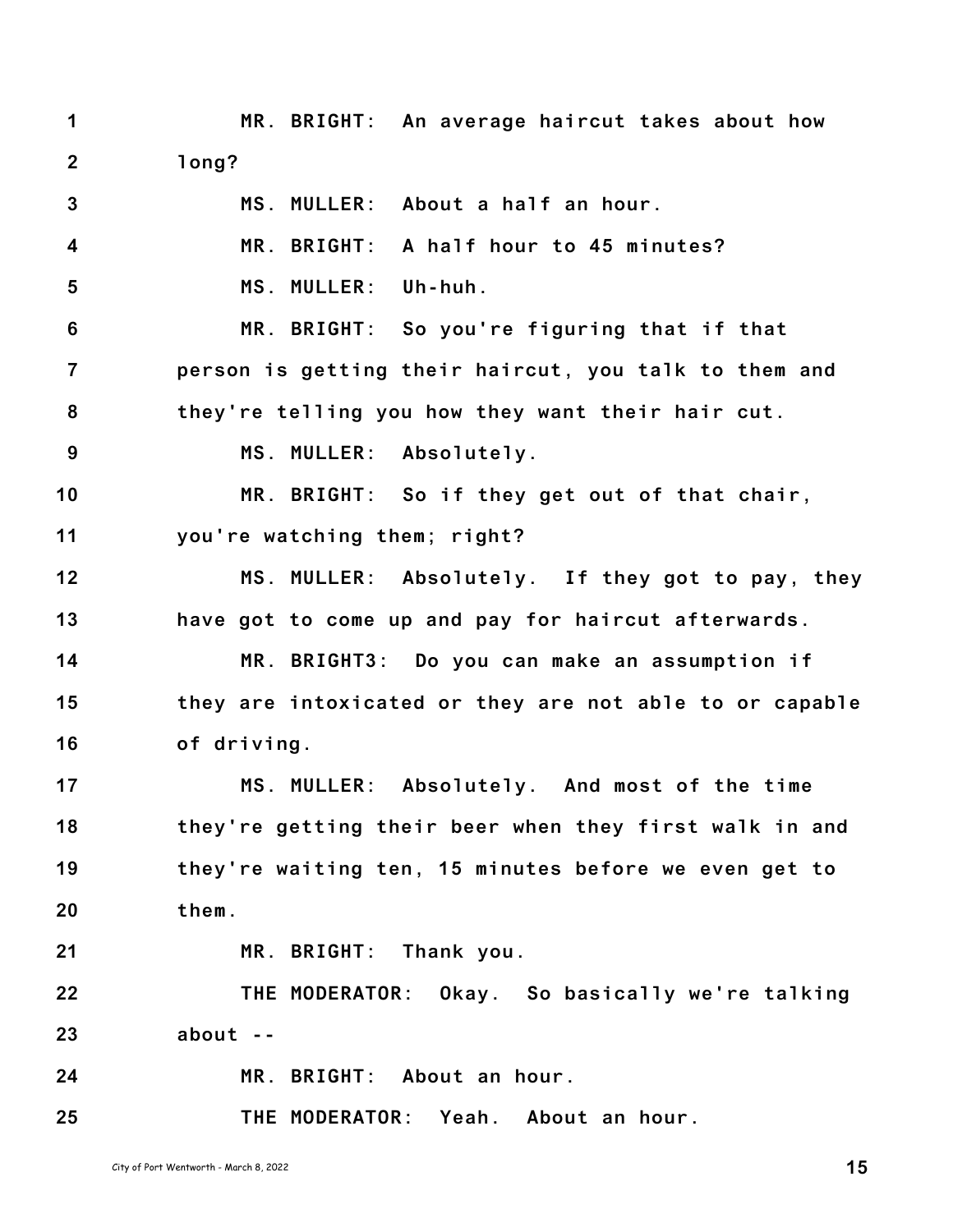**1 2 MR. BRIGHT: Before you could get a haircut and depending on the crowd that day.**

**3 4 THE MODERATOR: Okay. We've got one more, one more question. Go ahead.**

**5 6 (Someone was speaking but they were too far from the microphone.)**

**7 8 9 THE MODERATOR: Ma'am? Come to the mike and let us know your name and your address. Yes, ma'am. Come up to the mike, please. It's okay. Go ahead.**

**10 11 12 13 14 15 MS. PURVIS: Sabrina Purvis, 13 Lower Lane, everybody know it's Port Wentworth. So my question is you get a customer come in you give them a can of beer, one of them Old Schlitz. You give them a Schlitz and they sit down again so they don't drink it right away and they, can they take it with them --**

**16 17 MS. MULLER: No. They cannot. It has to stay in the shop.**

**18 MS. PURVIS: That's what I wanted to find out.**

**19 THE MODERATOR: Huh, that's good.**

**20 21 MS. PURVIS: So if they don't drink it, they can't nurse it.**

**22 23 MS. MULLER: Yep. Yep. They have to stay in the shop to drink it.**

**24 25 MS. PURVIS: So if they are not finished with it, maybe they open it and --**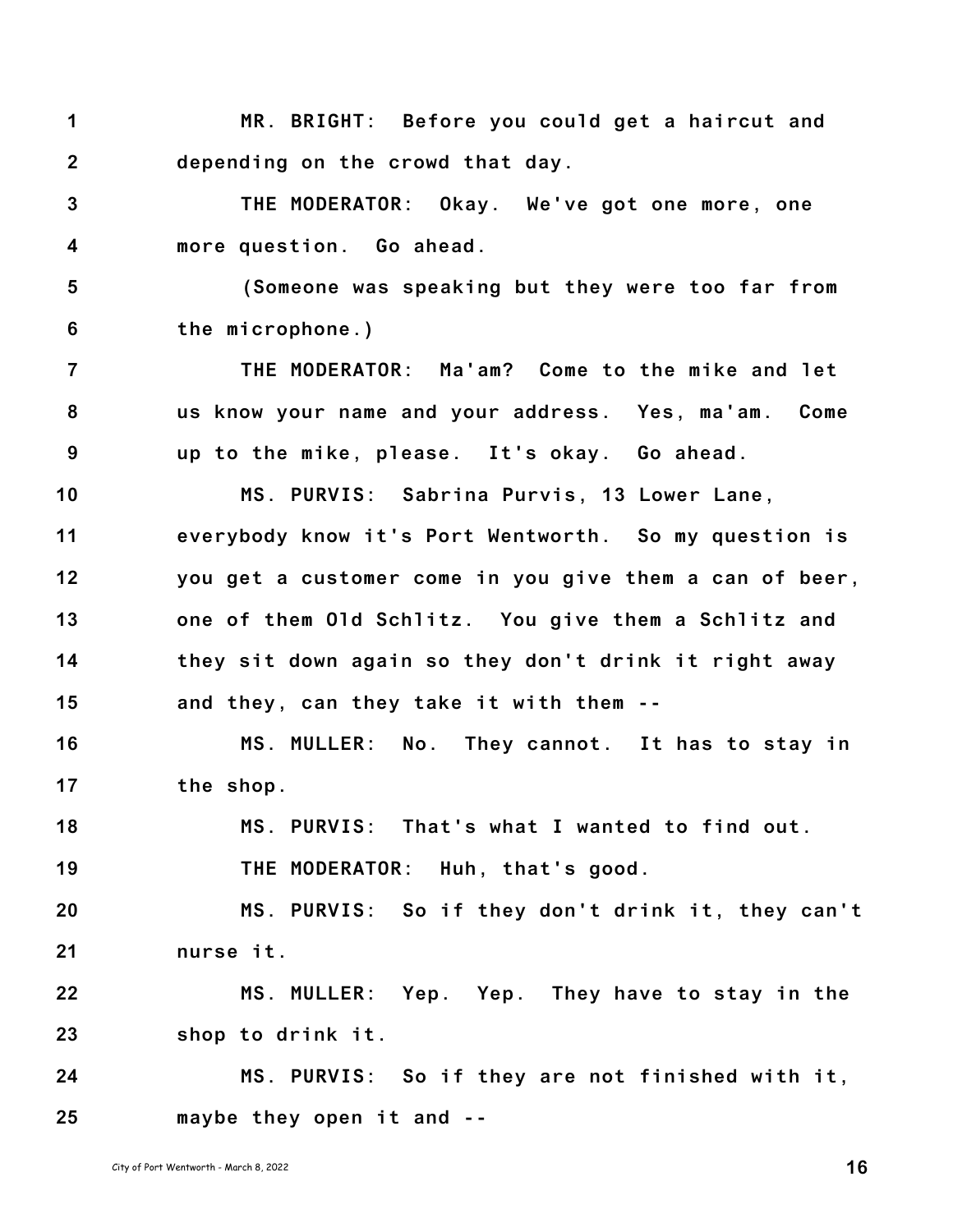**1 2 3 4 5 6 7 8 9 10 11 12 13 14 15 16 17 18 19 20 21 22 23 24 MS. MULLER: They have to throw it away. MS. PURVIS: They have to throw it away. MS. MULLER: Yeah. MS. PURVIS: Okay. THE MODERATOR: Okay. I think this gentleman has a question. So you have a followup question? MR. SHRONG: Well, I was still kind of hung up -- I'm sorry, Larry Shrong (phonetics), 501 Bonnie Bridge. Just for the simple fact that I know that I am, I'm not a drinker. I don't know how many people here drink and I got no opposition to people drinking. It's just a timeframe in which somebody is drinking when they are going to be leaving and know that they are leaving because you don't hang around at a barbershop, you get your haircut and you go. And, as you said, that's the perk for coming in and it's sold with the haircut. MS. MULLER: Right. MR. SHRONG: Well -- MS. MULLER: But most people -- MR. SHRONG: -- your business plan may be enticing to some but as a society as a whole the idea of alcohol and driving is something that's really, really frowned upon. MS. MULLER: You don't have to take a beer, we have soda. We have --**

**25**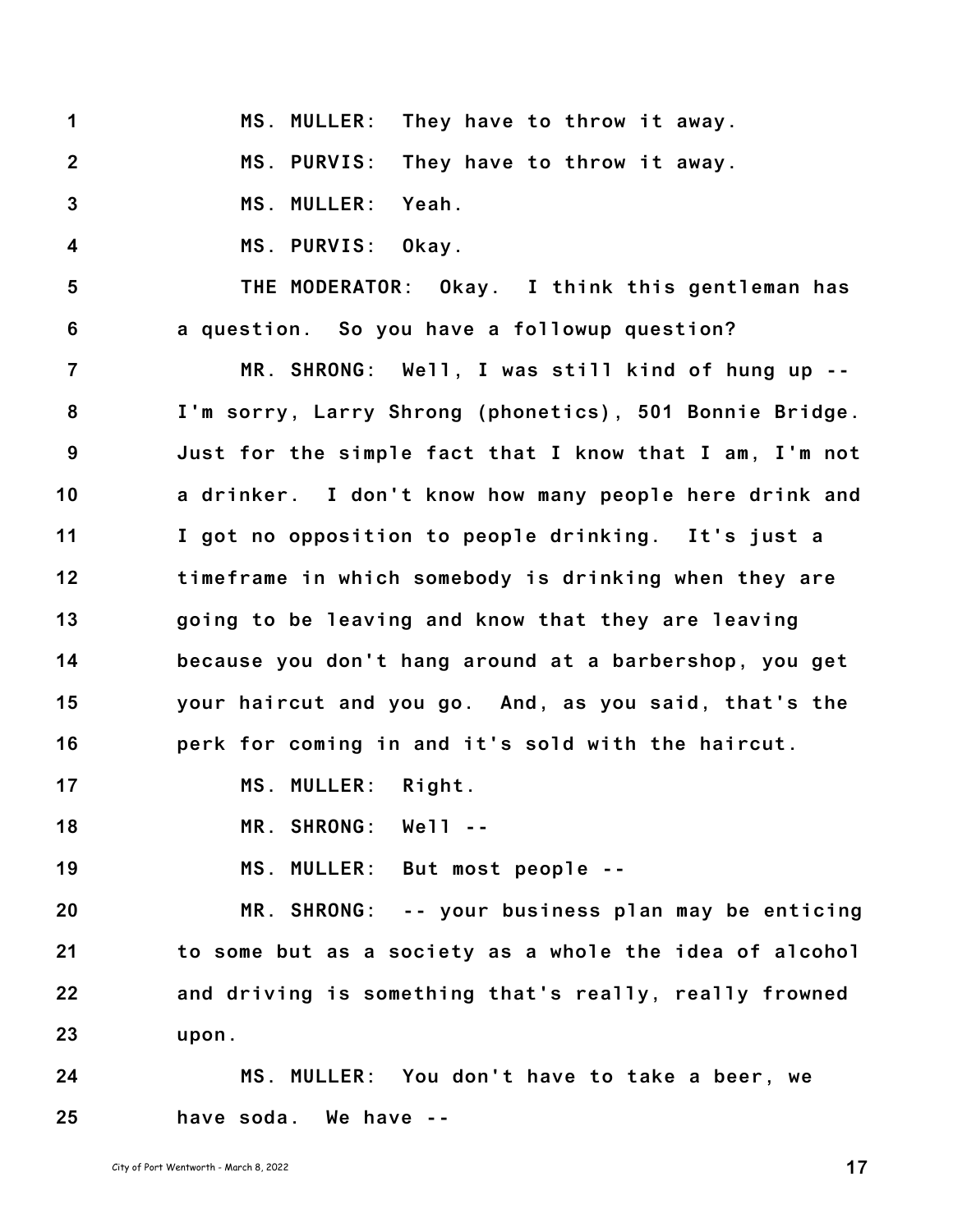**1 2 3 4 MR. SHRONG: Right. I mean, they can turn it down. MS. MULLER: Diet Coke and we just don't have beer we have soda as well.**

**5 6 MR. SHRONG: Right. But you're implying to give beer away.**

**7 8 MS. MULLER: If they want it. I mean, some take it, some don't.**

**9 MR. SHRONG: Right.**

**10 11 12 MS. MULLER: You as a grown man should know that, ooh, I can't drink this in a half an hour, I don't want to be buzzed --**

**13 MR. SHRONG: Right.**

**14 15 16 MS. MULLER: -- that you would say no. I mean, as a grown man you think that you would say that; okay? MR. SHRONG: But as a grown woman running a**

**17 business.**

**18 UNKNOWN PERSON: (Unintelligible).**

**19 MR. SHRONG: And I'm not trying to be --**

**20 MS. MULLER: No. I get it.**

**21 MR. SHRONG: -- condescending or anything.**

**22 MS. MULLER: I get it.**

**23 24 25 MR. SHRONG: But the idea of offering people something to drink knowing that they are going to be leaving within 30 minutes to 45 minutes --**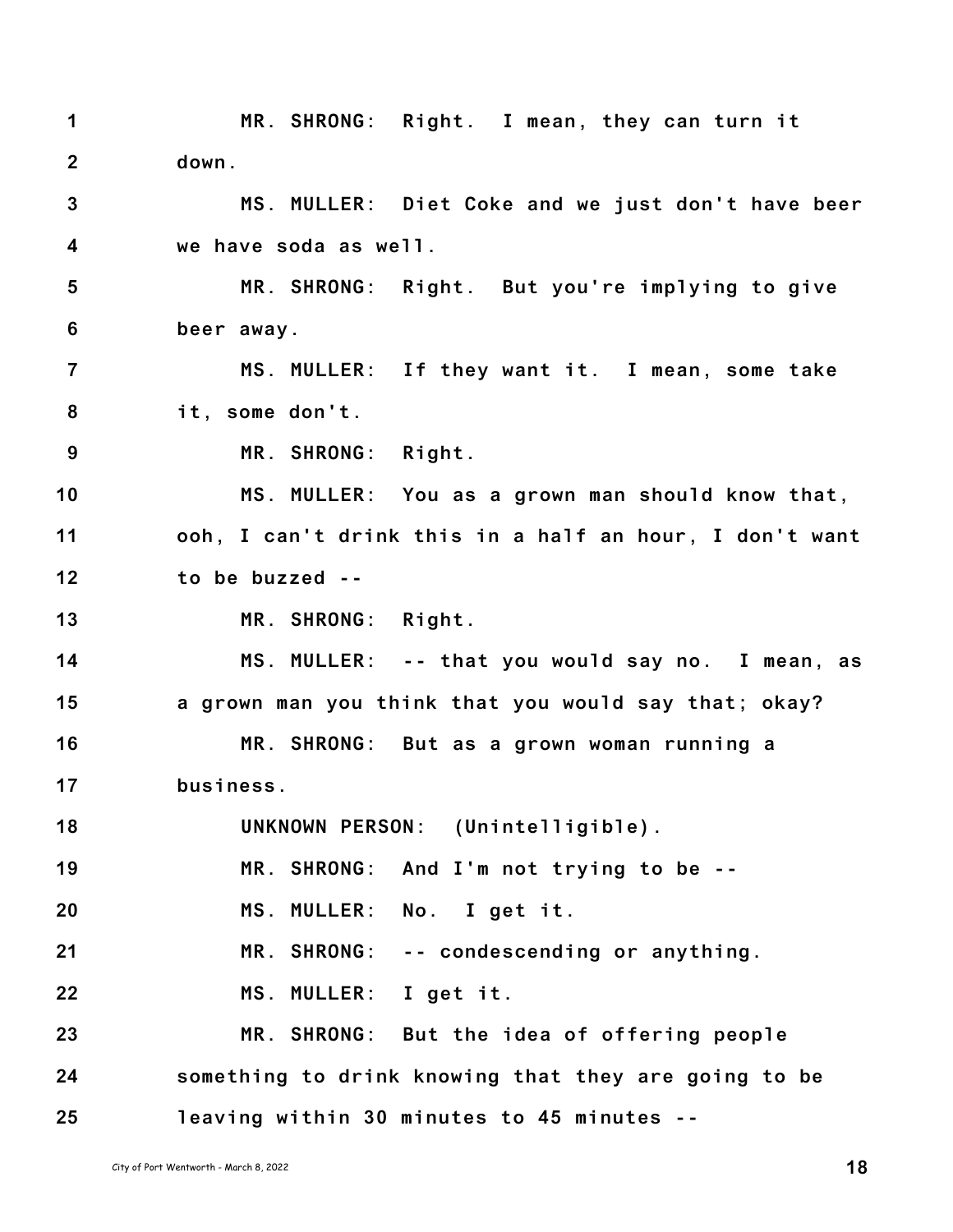| $\mathbf 1$             | MS. MULLER: Right.                                     |
|-------------------------|--------------------------------------------------------|
| $\overline{2}$          | MR. SHRONG: You know, you have to think about          |
| $\mathbf{3}$            | that. Thank you.                                       |
| $\overline{\mathbf{4}}$ | MS. MULLER: You're welcome.                            |
| $5\phantom{.0}$         | THE MODERATOR: Okay. Actually, we have got             |
| 6                       | someone sitting back there. Can you come up to the     |
| $\overline{7}$          | mike, please? Sir? Sir?                                |
| 8                       | MS. MULLER: Can you come up to the mike?               |
| 9                       | MR. FERGUSON: I'm Frederick Ferguson and I live        |
| 10                      | at 113 Ferguson Road. So my question is what size can  |
| 11                      | rather is it alcohol or if it's wine, what size can?   |
| 12                      | What size bottle?                                      |
| 13                      | MS. MULLER: It's just a regular 12 ounce can.          |
| 14                      | MR. FERGUSON: It's a regular and that's still          |
| 15                      | almost like you're going to drink before you drive.    |
| 16                      | Bottom line. That's -- and I think that's what, that's |
| 17                      | kind of what everybody is thinking in their head that  |
| 18                      | might not be a good idea. No offense to it.            |
| 19                      | THE MODERATOR: Let me ask you, Ms. Muller, if          |
| 20                      | they open the can, they have to -- it has to stay      |
| 21                      | within the store; correct?                             |
| 22                      | MS. MULLER: Absolutely.                                |
| 23                      | THE MODERATOR: They can't take, ones they open         |
| 24                      | the can they can't go out?                             |
| 25                      | MS. MULLER: No.                                        |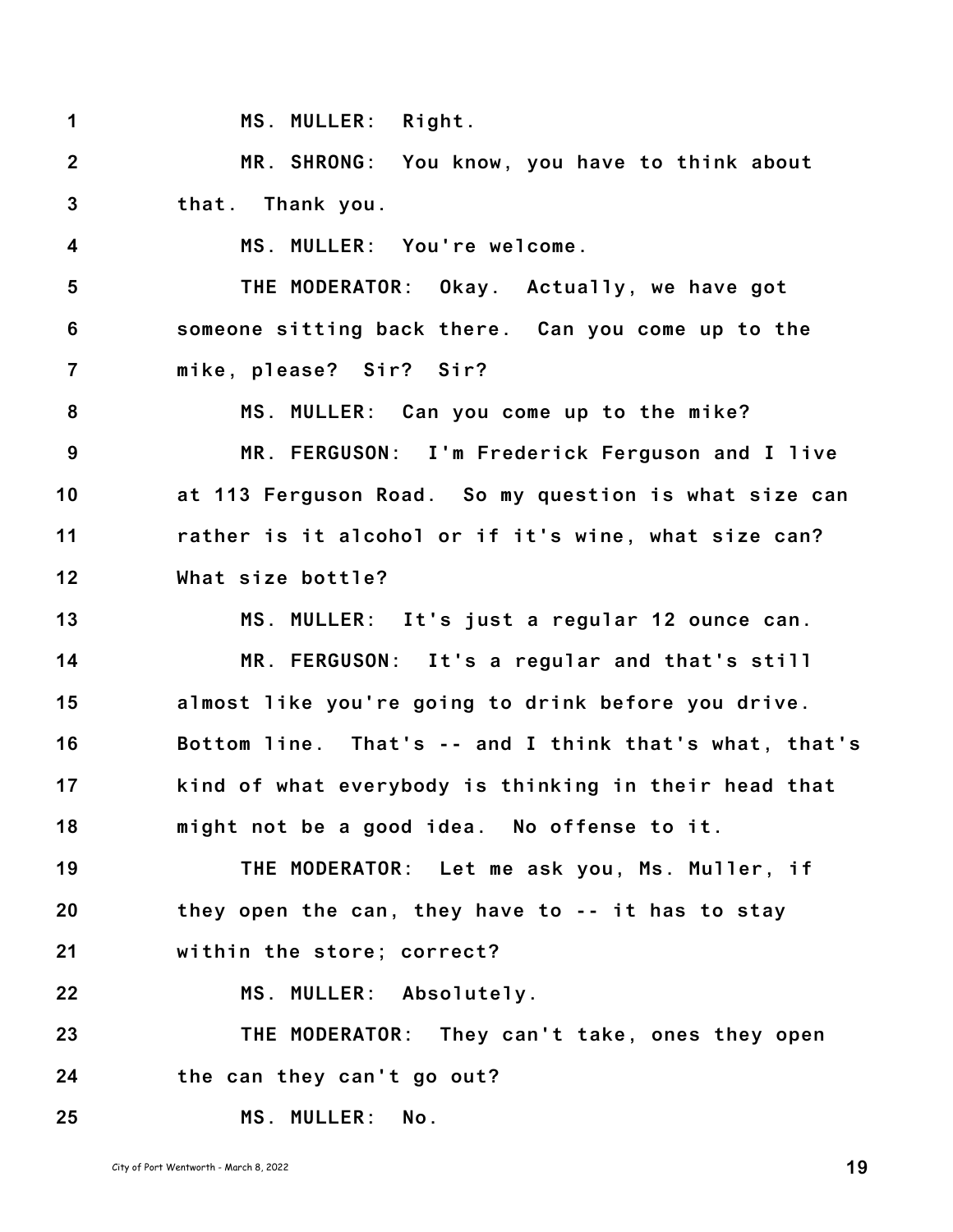**1 2 THE MODERATOR: Okay. Thank you, ma'am. Is there any --**

**3 4 5 MR. ABRAHAM: Can I ask a question, please? THE MODERATOR: Yes, ma'am. Come to the mike, please.**

**6 7 8 9 10 11 12 13 MR. ABRAHAM: Abraham (unintelligible), Lovelor Lane. I can understand people concern about her business and what she want to do but at the same point people go to a bar and restaurant, sit down, eat and drink. You don't know how long they're going to be. One or two drinks, they may have four or five drinks and they may not have an alcoholic tolerance that they would go over spending the time in the restaurant.**

**14 15 16 17 So she's saying if somebody come had her bar have one can or one wine and stays 30 or 40 minutes, it should be a bigger concern, you know, concerning about drinking at a bar or restaurant. That's my opinion.**

**18 19 20 See, my thing is that she should have the right as to do that as long as she only limit it to one drink, one beer or one wine. Thank you.**

**21 22 23 24 25 THE MODERATOR: We have time for one more. MS. HESTER: Janet Hester, 440 Meinhard. Okay. He took half of my point. The restaurant everyday and have a margarita or have a beer or have something, okay, ans they leave in a reasonable amount of time;**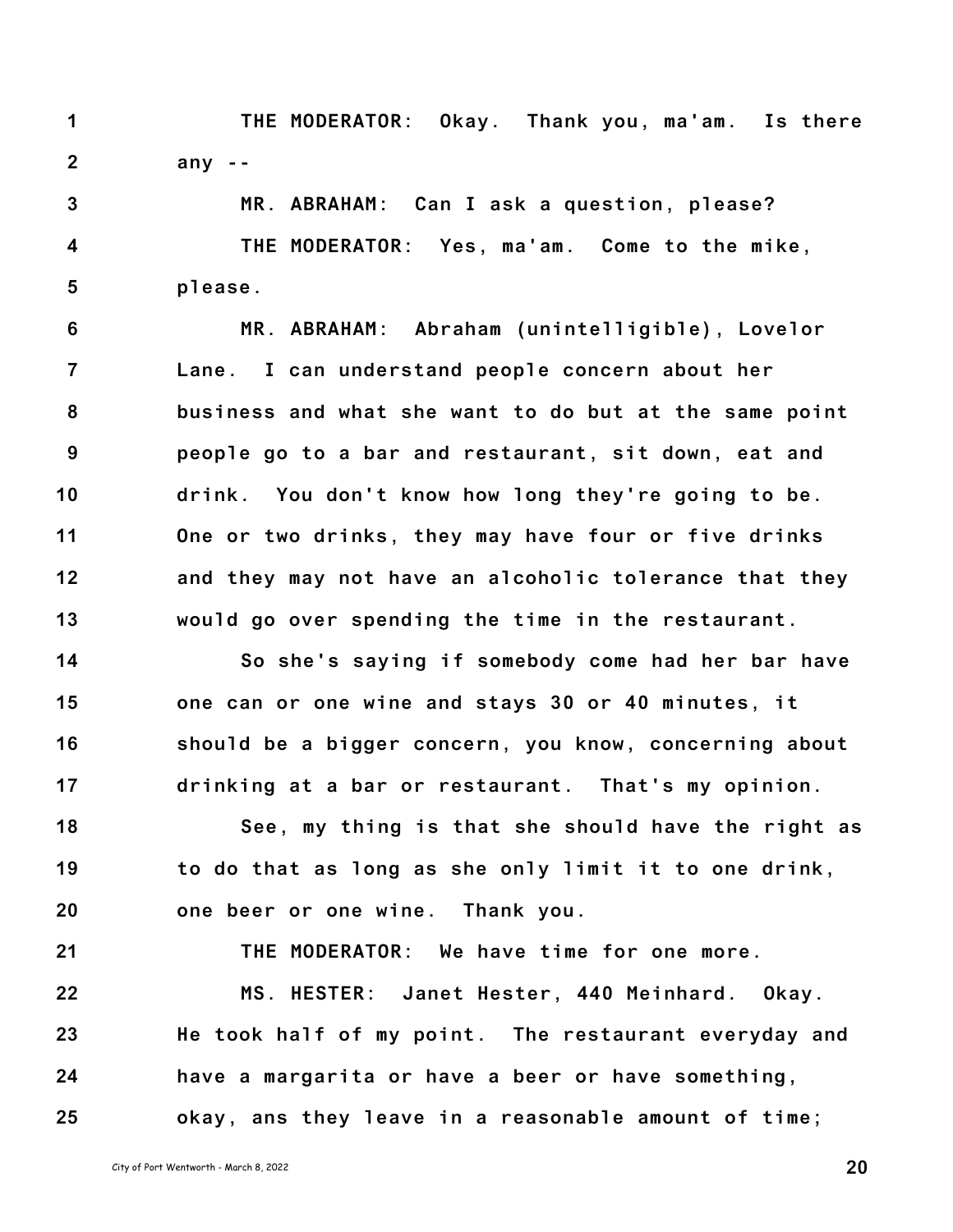**1 2 3 4 5 6 however, I feel like if we could get the officer to weigh in on this matter regarding what a DUI would be, you've got an attorney here. Would one beer make you drunk enough to do that? And that's -- I don't drink and drive and so I don't know how to answer that question.**

**7 8 9 10 THE MODERATOR: It may vary but we're getting off, the train is going off the tracks. Is there anymore? I don't see no more hands. Ma'am, thank you for your time.**

**11**

**MS. MULLER: Thank you.**

**12 13 THE MODERATOR: Thank you for wanting to do business in Port Wentworth.**

**14 MS. MULLER: Thank you.**

**15 16 17 THE MODERATOR: Can I get a motion to close the meeting? I'm sorry, this public hearing on this particular situation is closed. Can I get a motion?**

**18 19 20 MS. SMITH: I move that we grant the alcoholic beverage license application to Susan Muller for the Chop Barbershop in Magnolia Boulevard.**

**21 THE MODERATOR: Do I have a second.**

**22 MR. STEPHENS: I'll second.**

**23 THE MODERATOR: All in favor?**

**24 25 (Thereupon, City Council members voted on the motion.)**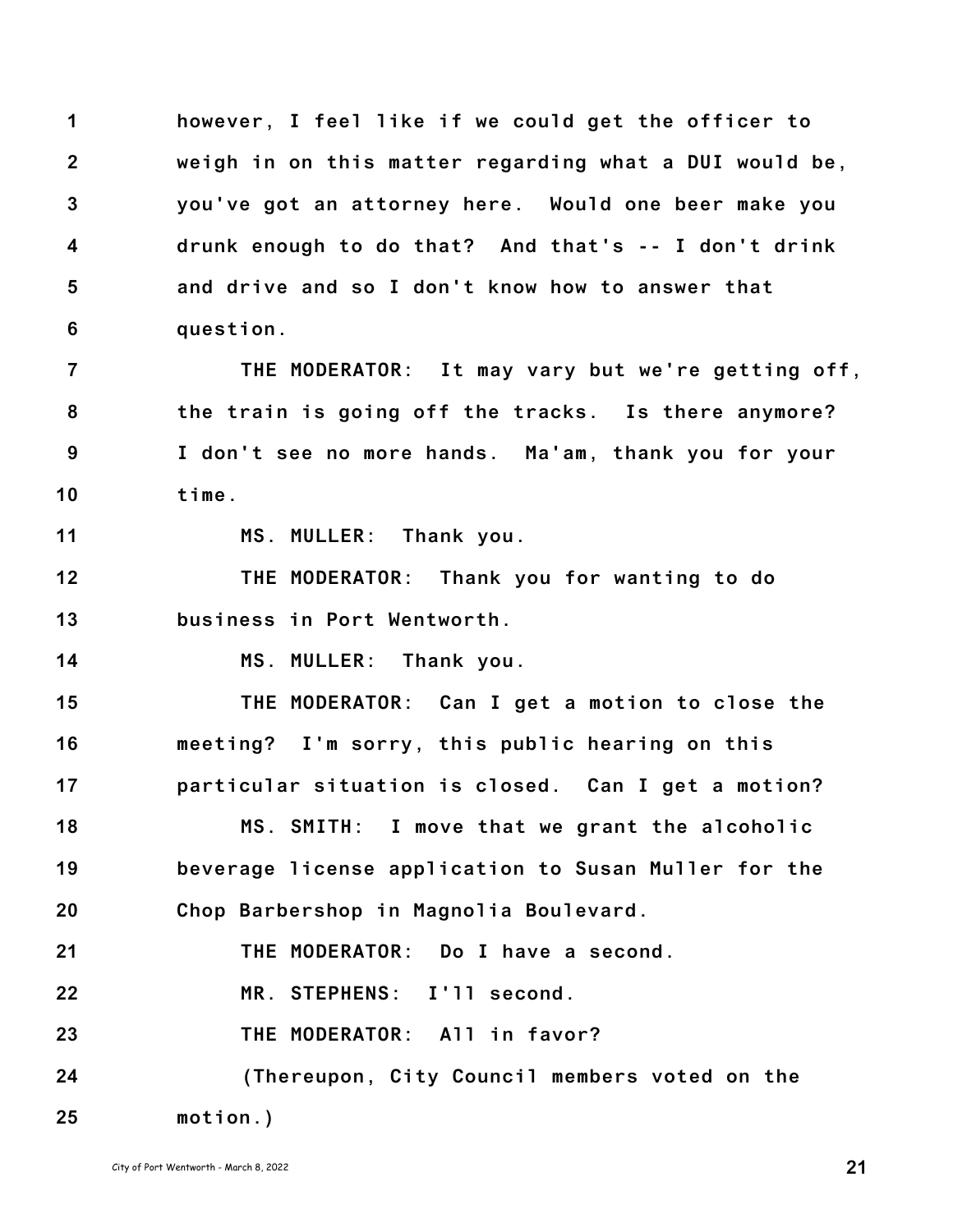**1 2 3 4 THE MODERATOR: Opposed? Motion passes. Okay. New business contract extension with Tyler Technologies. City Manager, I think that's one of yours. Go ahead, sir.**

**5 6 7 8 9 10 11 12 MR. DAVIS: Yes. There is a contract extension for our accounting software it's in code in Tyler Technologies. It's expired December the 31st, 2021 and we got a notice this past week on March the 1st of termination because of a past due bill. We paid that bill and we need this contract extension. It's urgent, it's critical for the moving of the city and doing all of our accounting.**

**13 14 15 THE MODERATOR: Mr. Davis, am I hearing you right that this is for something that expired in December? It's March now. Is that --**

**16 MR. DAVIS: Yes, sir.**

**18 19 20 21 22 MR. DAVIS: This probably should have been on the December or one of the previous agendas but it did expire but they have granted us, we called them and told them we were having this meeting tonight and they granted us an extension until tomorrow.**

**THE MODERATOR: What's been going on?**

**23 24 25 MS. SMITH: Thank you for doing that. THE MODERATOR: You know, is there any other -- is there no contracts or bills that are similar to this**

**17**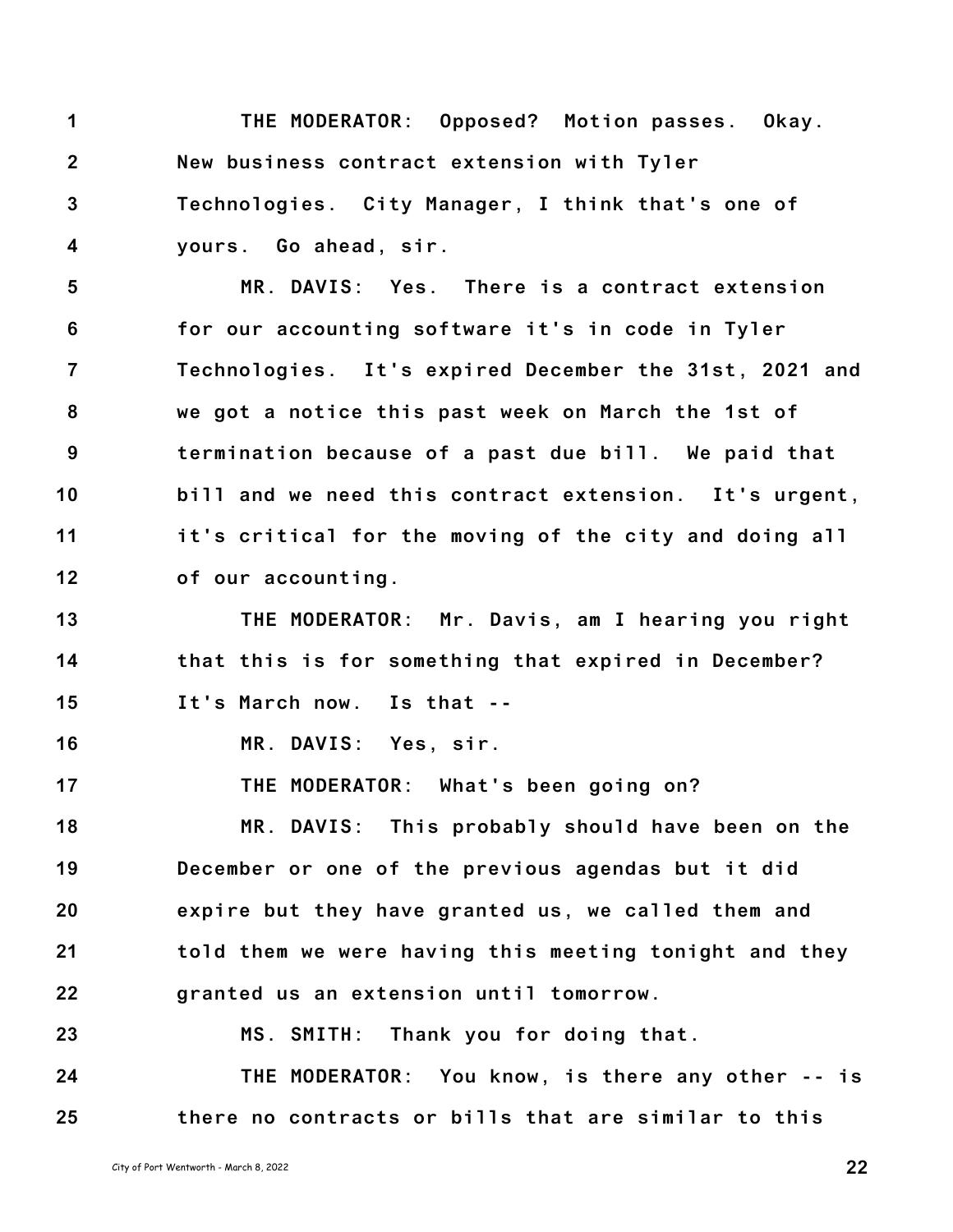**1 that are past due?**

**2 3 4 5 6 7 8 9 10 11 12 13 14 15 16 17 18 19 20 21 22 23 24 25 MR. DAVIS: Yes, sir. I mean, not at the moment. We're capping up on them but is there was numerous bills of major accounts of ours that were past due since November and December including our cell phone bills, our power bill was \$150,000 in past due. THE MODERATOR: What? MR. DAVIS: There was our water billing system was past due. There was numerous other ones but is this isn't something that just happened over the term when the City Hall was closed but this is something that happened over the last several months. We've also had contractors that haven't been paid. It seems to be a systematic issue but, you know, we're trying to get it all taken care of right now. I also would like to point out want that I didn't make that phone call, that Captain Straw (phonetics) made that phone call to Councilman Smith so just so you know. THE MODERATOR: Okay. MR. DAVIS: And got that extension for us. So, you know, we're doing what we can to catch up and we're training new people there. So our accounts payable is getting back in order. THE MODERATOR: Okay. I have a couple more questions. In light of this -- wow. The only thing**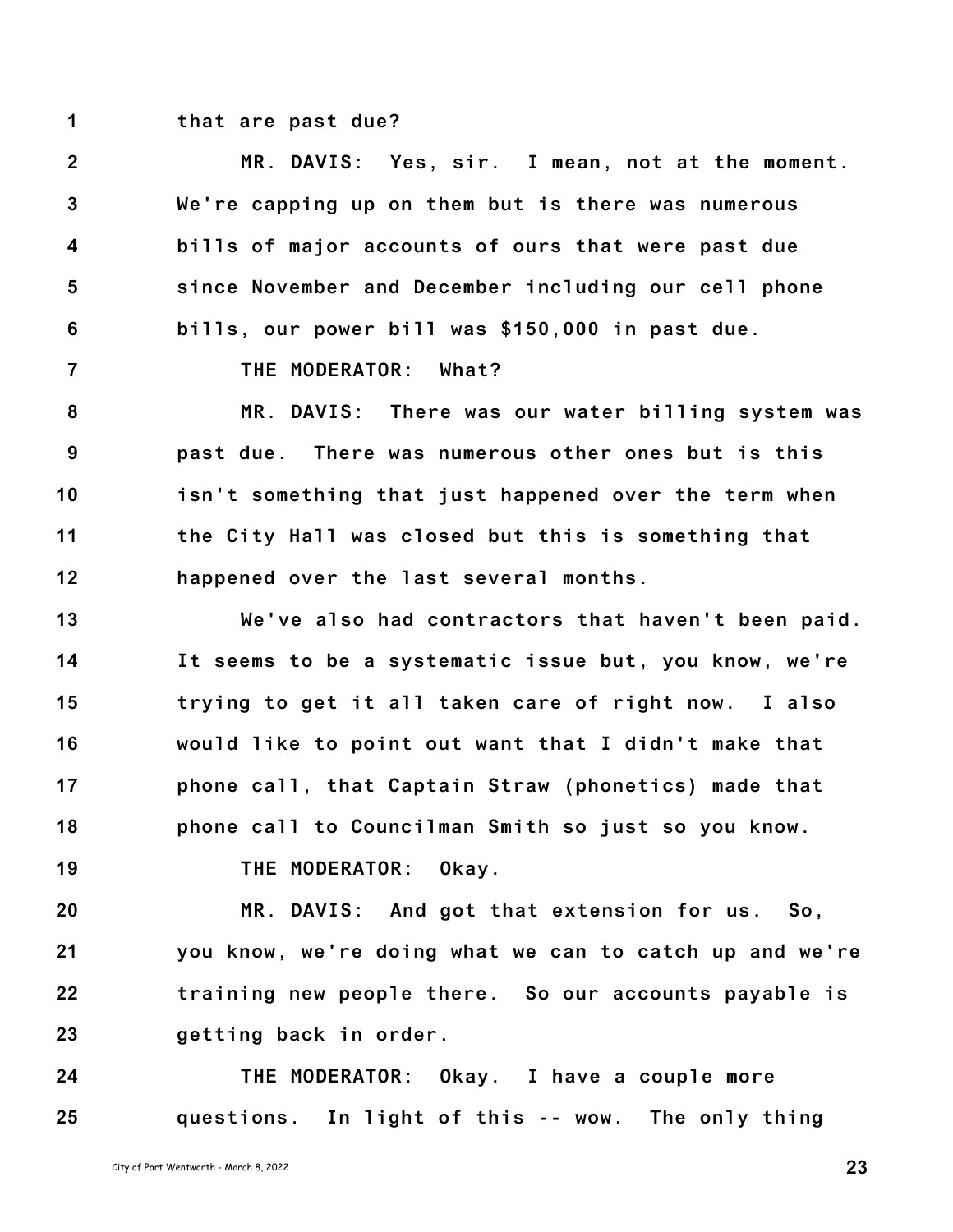**1 2 3 4 5 that really comes to mind is active sabotage, you know. You know, what -- well, I mean, the thing is that had we not had the meeting back in February we -- we can, you know, literally be in the dark right now; is that correct or, I mean...**

**6 7 8 9 10 11 MR. DAVIS: Well, I don't know that we would be in the dark but we certainly would be handcuffed without accounting software and network, water billing system, so and those aren't the only things that we've faced and the challenges we've faced over the last two weeks since I've been here.**

**12 13 14 15 16 17 18 19 20 21 22 23 24 25 So process manuals have been missing so a new hire that came in, you know, we're trying to teach him how to do utility payments. We weren't able to do that. We had to get with their customer service administrative rights to a lot of the software has been deleted with no new administrator so we've had to go through the customer service process on numerous accounts trying to get them back in order. THE MODERATOR: Wow. MR. BRIGHT: Excuse me, Mr. City Manager, so what you're telling me is that before we came in all these bills were due that were not paid? MR. DAVIS: I wouldn't use the word all but numerous.**

City of Port Wentworth - March 8, <sup>2022</sup> **24**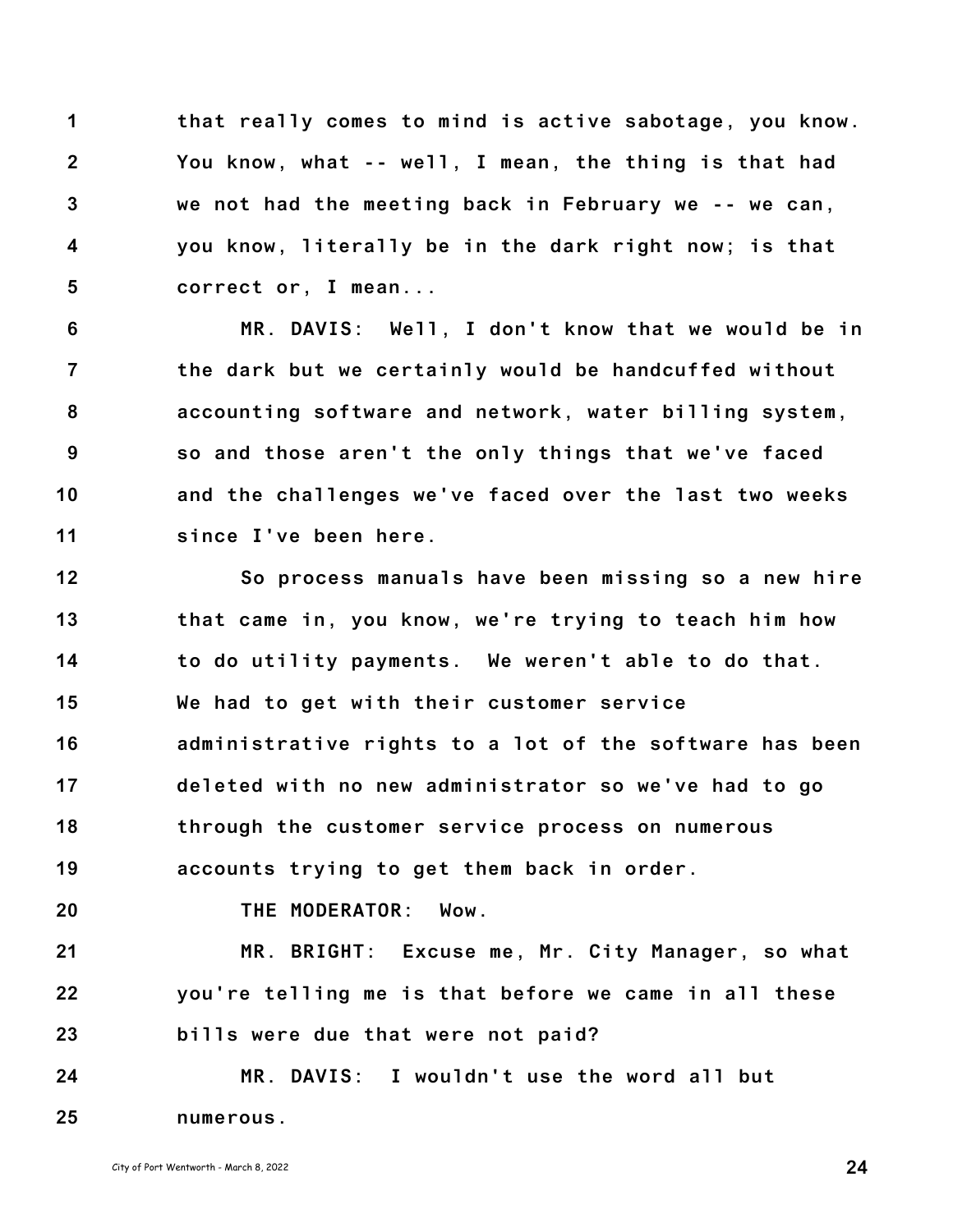**1 2 3 4 5 6 MR. BRIGHT: Numerous bills were not paid? MR. DAVIS: And I will point out that -- well, actually I can't point that out, but there is one of the personnel was out for a period of time for medical leave and came back during that and it hadn't been done since she left.**

**7 8 THE MODERATOR: Okay. Was there anything else deleted from the computers?**

**9 10 11 12 13 14 15 MR. DAVIS: There is, you know, all the document files templates for, you know, just this agenda itself, we had to repiece together so there has been -- it's been active and it's pervasive throughout to City Hall, and, you know, we're doing the best we can and it was difficult to get this agenda out. We had to reproduce all these documents.**

**16 17 18 THE MODERATOR: I see what you're saying. So it's safe to say that some of the people that left sabotaged the city on the way out?**

**19 MR. DAVIS: Yes, sir.**

**20 21 THE MODERATOR: Okay. Okay. Anymore comments from council?**

**22 23 24 25 MR. BRIGHT: Good evening, my name is Councilman Rufus Bright. I represent the third district. I ran a clean slate. I'm the voice of the third district. I was elected by the third district people to represent**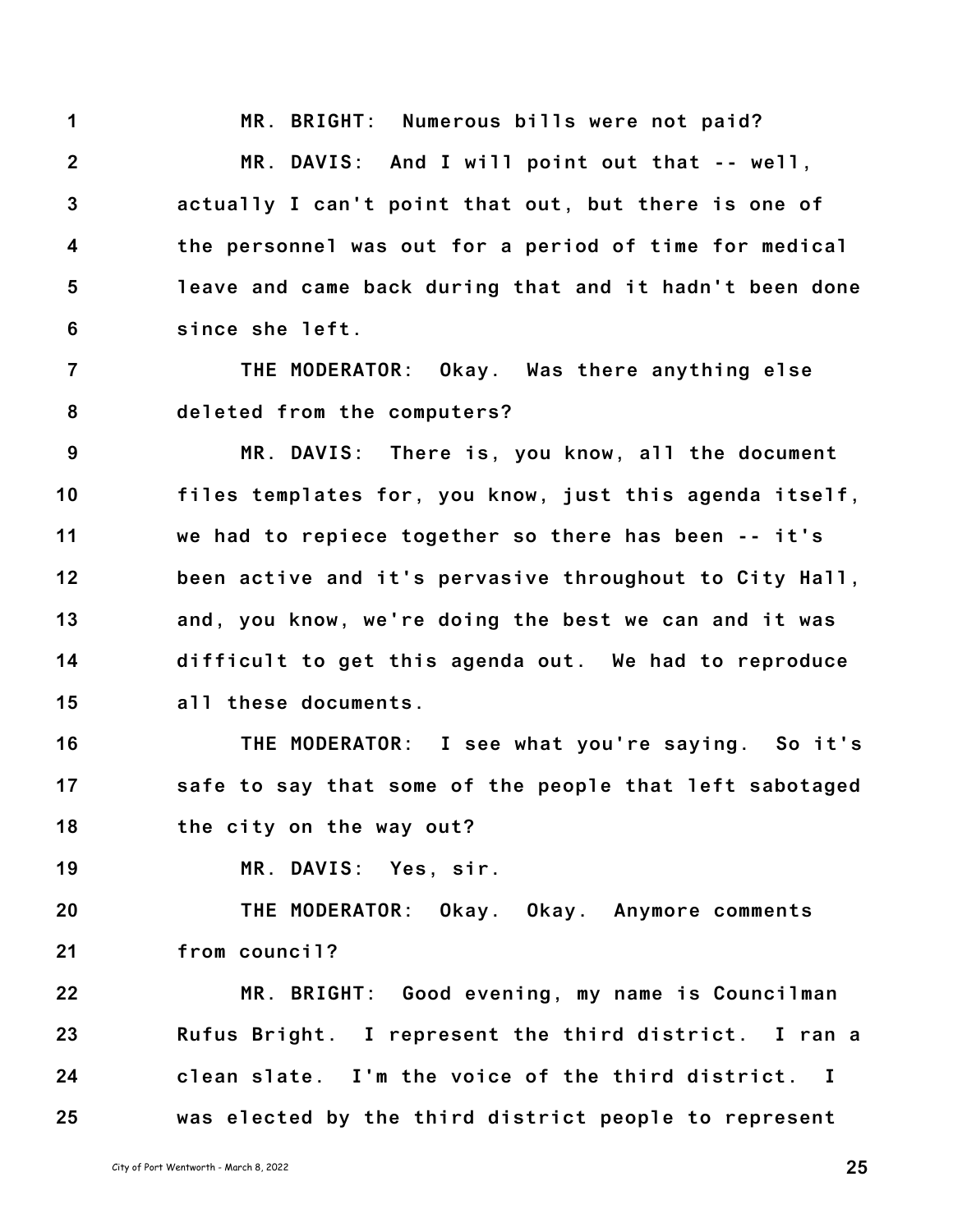**1 2 3 4 5 6 7 the third district. I ran a clean race, I didn't call anybody names, I didn't point any fingers. I ran on good merits. I didn't call anybody names, I didn't point any names. I didn't call anybody anything. I did everybody truthfully did right by them. To come in a city of Port Wentworth caliber, I love the city that's why I ran.**

**8 9 10 11 12 13 To hear all the things I'm hearing now and the things that are separating in city, it horrifies me. Why? Because I think the city is bigger than what it is. The people can be more united than they are. The things that are happening shouldn't be happening. It's more like I want to be a dictator.**

**14 15 16 17 18 19 20 It's not a dictatorship. The people made their voice known. They elected who they wanted to represent them. I was one of their representatives. I was placed in office by the voters. Now, we have people that are running to try to break up this city because they lost power. Power is an awesome thing. It can cripple, it can hurt, it could damage.**

**21 22 23 24 25 The city of Port Wentworth is bigger than that. The people are bigger than that. Yeah. You have some people that are undermining. I don't want to even say their name because I'm a minister and I don't say things to hurt people, I say the truth. You know who**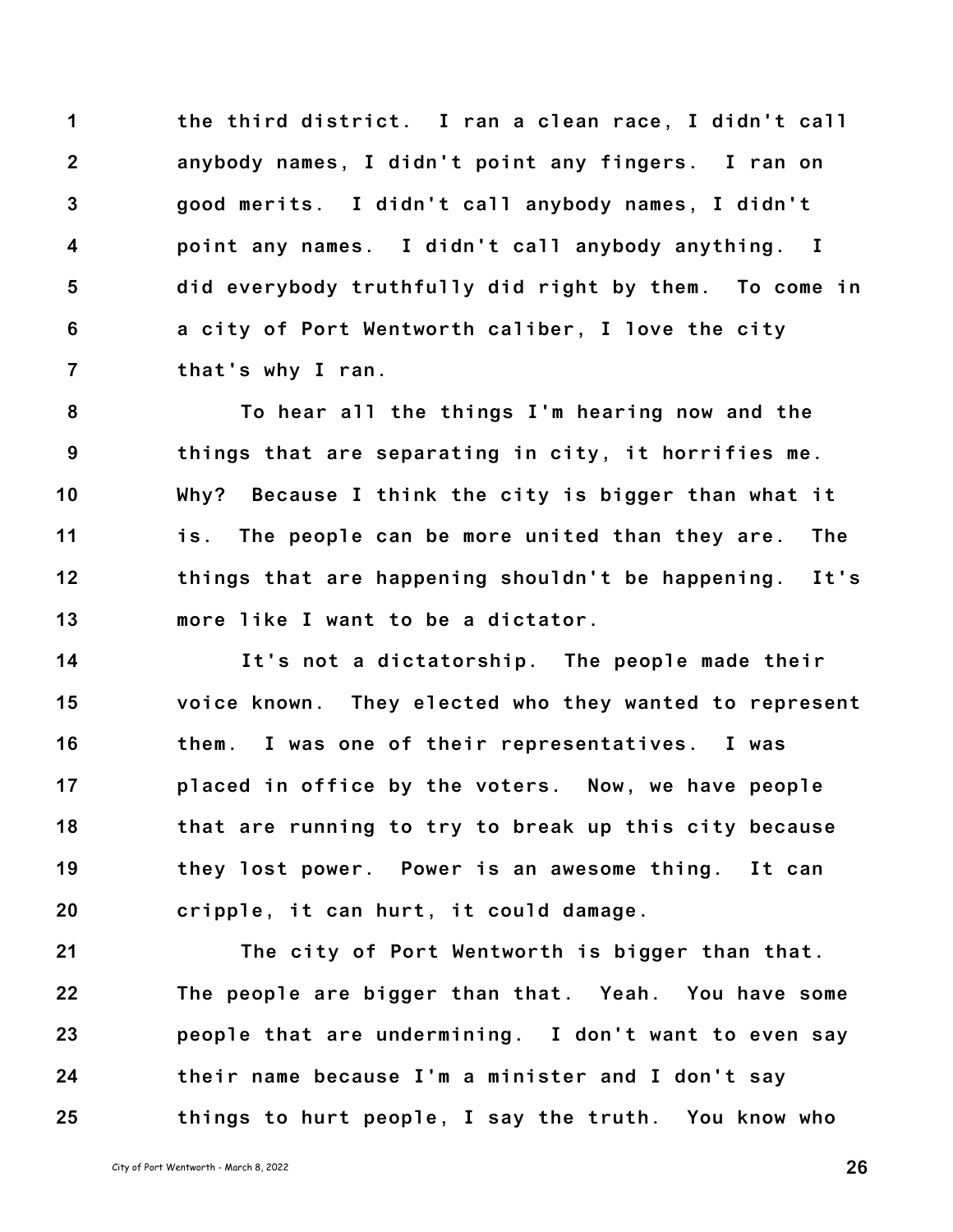**1 2 3 4 5 6 7 8 9 10 11 12 13 14 15 16 17 18 19 20 21 22 23 24 25 you are. But I say this tonight you cannot hide because God sees you and you call yourself Christians. how can you sleep at night when you're doing the city the way you're doing it? May God have mercy on your sole. I'm done. THE MODERATOR: Anymore comments from council? Can I get a motion to approve the extension of the contract with the Tyler Technologies? MR. BRIGHT: I make a motion to approve -- MR. STEPHENS: Actually, hold on a second. I think someone wants to comment from the audience. THE MODERATOR: On the contract about Tyler Technologies? MR. STEPHENS: No. THE MODERATOR: We'll be doing public comments and hopefully you've registered? MR. STEPHENS: Yeah. He did. THE MODERATOR: Was that motion again? MR. STEPHENS: Yes. I'll make a motion to approve the contract extension fore Tyler Air Technologies in code. MS. SMITH: Second. THE MODERATOR: All in favor? (Thereupon, City Council members voted on the motion.)**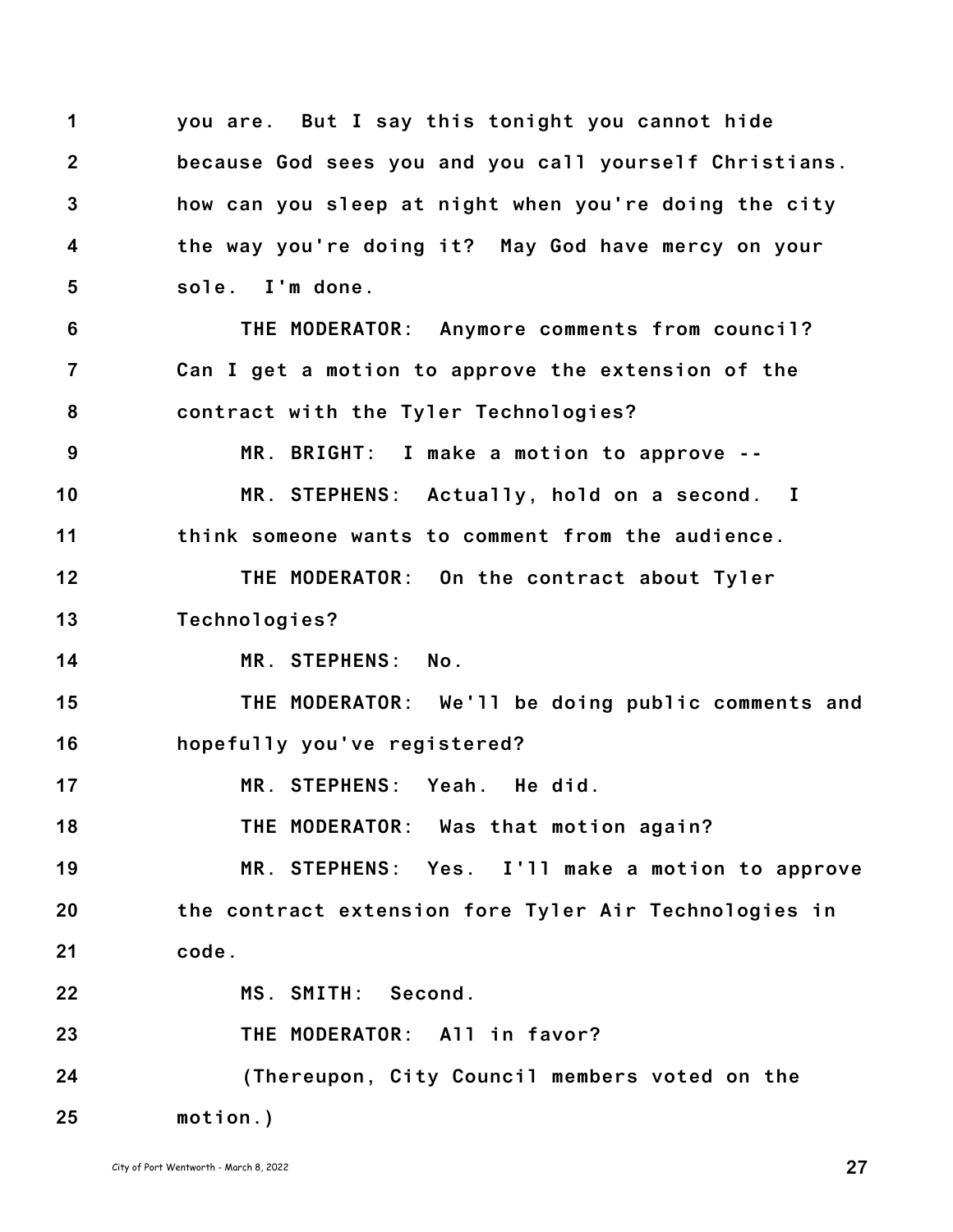**1 2 3 4 5 THE MODERATOR: Motion approved. Next item on B is a subdivision application submitted by Neil McKinnis (phonetics) P and E Coleman Company, Incorporated on behalf of BEP Rice Hope, LLC for PIN Number 790604091. Do we have someone here to speak for?**

**6 7 8 9 10 11 MR. MCKENZIE: Yes, sir. Neil McKenzie, I'm here on behalf of Bull Legal (phonetics) Partners to request council approve the plat for 65 lots out at in Rice Hope Plantation. This is part, this is the third phase of the Mulberry Tract, which is a continuation of the approved master plan.**

**12 13 14 15 16 17 18 19 20 21 22 23 24 25 The infrastructure constructed as part of this project will be turned over to the city and this plan is in -- it has been completed in accordance with the master plan and the conference of the storm water study. With that I'll be glad to answer any questions. THE MODERATOR: My only question is what was the decision from the Planning and Zoning Department? MR. MCKENZIE: It was approved. THE MODERATOR: Was it unanimous? MR. MCKENZIE: Yes, sir, it was. MR. BRIGHT: Uh-huh. THE MODERATOR: I got a question. I was looking, I thought it was here but I thought it was the same PIN number on number C.**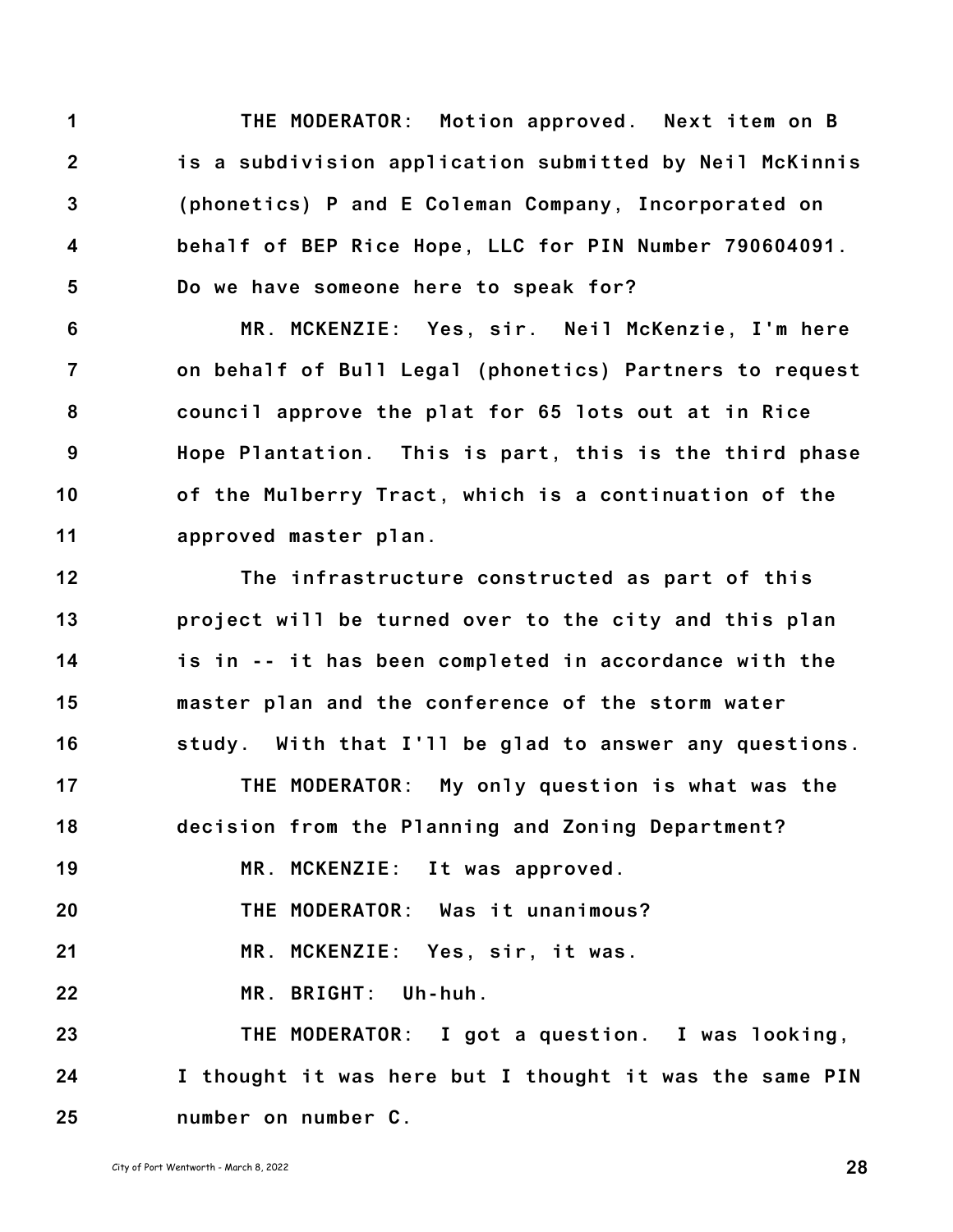**1 2 3 4 5 6 7 8 9 10 11 12 13 14 15 16 17 18 19 20 21 22 23 24 25 MR. BRIGHT: I think it was. MR. MCKENZIE: Yes, sir, it is. MR. BRIGHT: It was -- MR. MCKENZIE: It was for the plan and this is the plans are next. MR. BRIGHT: Yeah. THE MODERATOR: So we can combine these together because it's actually one project; correct? Recommendations of one of the people from council? MR. BRIGHT: We combine -- THE MODERATOR: Keep it separate? Okay. All right. Anybody else to speak for or against, or against? MS. BENTON: Georgia Benton, 135 Saussy Road. Now, I have a problem with the word preliminary. Always have a problem with the word preliminary. You either got a plat, a plan or you don't have one so what is this preliminary plat supposed to look like? I do not know. And you're saying as Rice Hope is over there by the school; correct? THE MODERATOR: Can you put it up on the screen, please? MS. BENTON: Okay. Yes. THE MODERATOR: We do have the technical drawings if you would like to see them, ma'am.**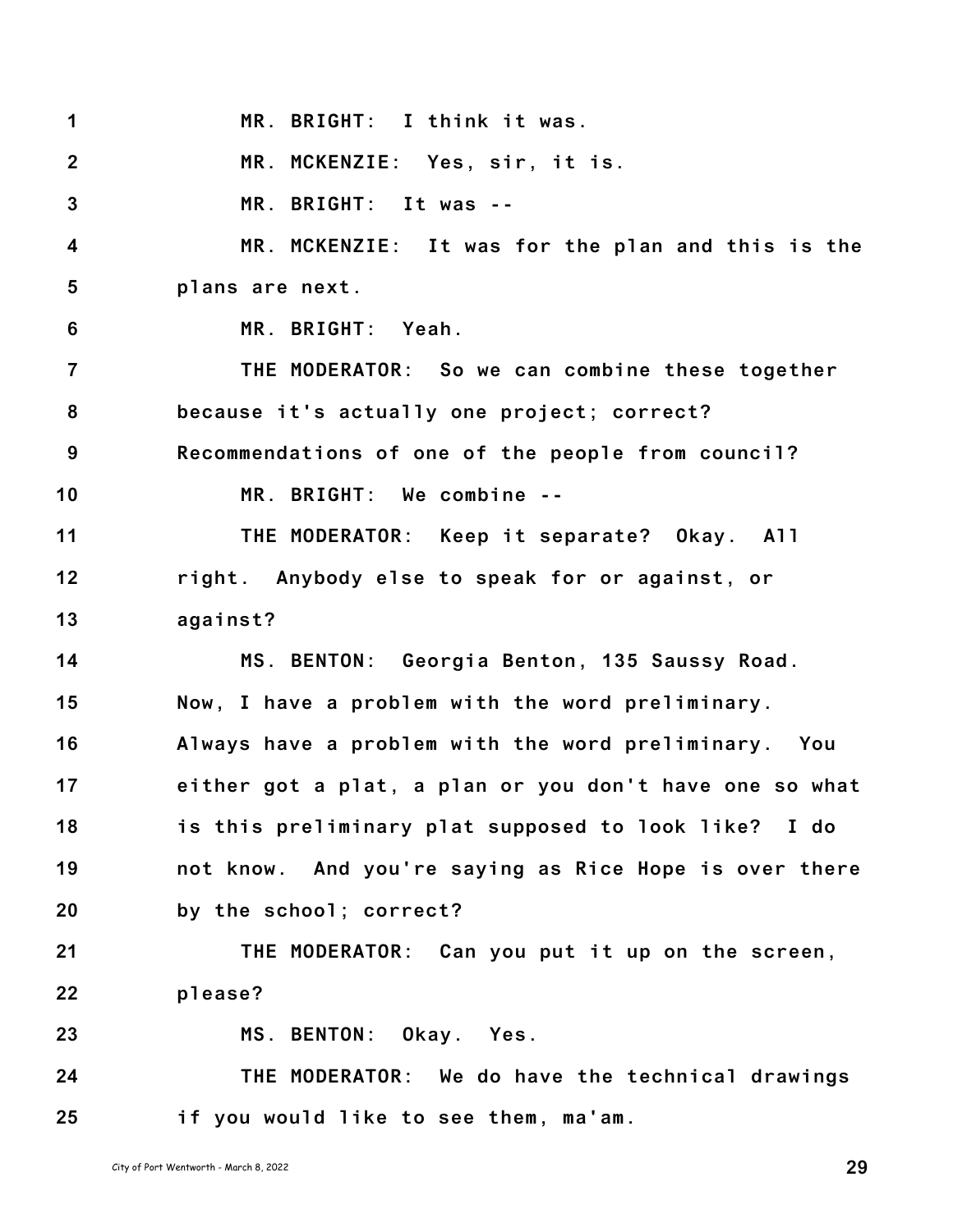**1 2 MS. BENTON: Yeah. I want to see what I'm looking at.**

**3 4 5 6 7 8 MR. MCKENZIE: And you also know, ma'am, that on the website that there is a new tab on there that includes the technical drawings and they are separate from the agenda packets and we're going to do that moving forward so people can get to the items on the agenda.**

**9 10 11 12 13 14 MS. BENTON: Is this anywhere near the school? MR. MCKENZIE: Yes, ma'am. So putting it in context of where we are: So this is the tract of land that's if you know where the school is that roundabout, you take a left at the roundabout and this goes behind Publix so this is all behind there.**

**15 MS. BENTON: Thank you very much.**

**16 MR. MCKENZIE: Yes, ma'am.**

**17 MS. SMITH: Mr. Mckenzie?**

**18 MR. MCKENZIE: Yes, ma'am.**

**19 20 21 22 23 MS. SMITH: Hi. I just -- I just want to ask you this has already been and has always been part of the master plan overlay for the neighborhood so it's been known and has been part of the plan from the beginning; correct?**

**24 25 MR. MCKENZIE: Yes, ma'am. Absolutely. MS. SMITH: Thank you.**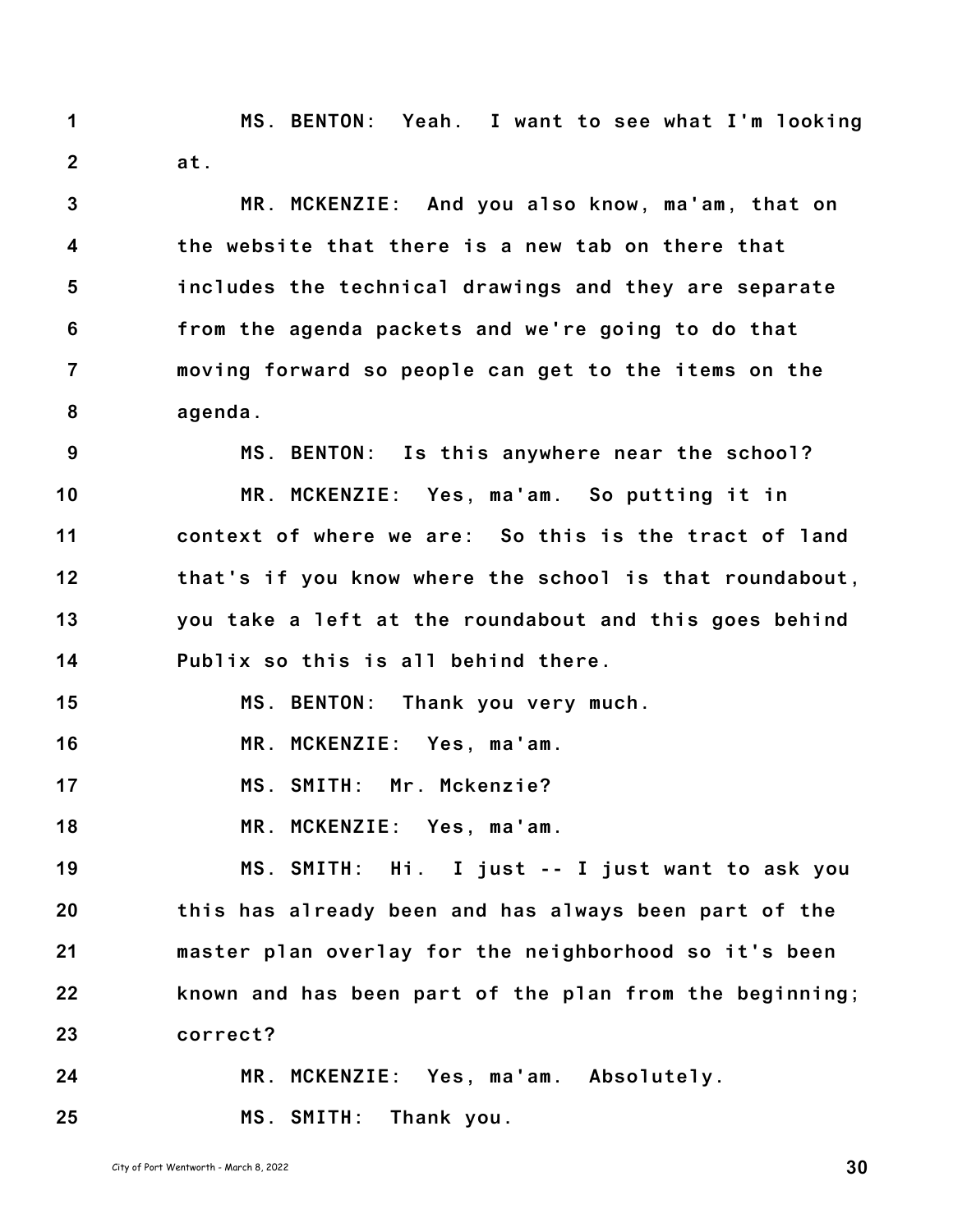**1**

## **THE MODERATOR: Sir?**

**2 3 4 MR. PUCKER: My name is Eddie Pucker, I live at 34 Corset (phonetics) Circle. As a traffic study also been done for that particular project.**

**5 6 7 8 9 10 11 12 13 14 15 MR. MCKENZIE: So for this phase this project was approved I think in 2005. So when the first part of this was laid out, that's when all improvements of the traffic and everything were pointed out. This does have multiple access points, there is a light, there are two lights actually: On 21 that control access in and out of this, you know, master plan this (unintelligible). So it's enclosed on its own. It's controlled by one light at Publix and then there is another access point just south of that and there is no light, that's just a (unintelligible).**

**16 17 18 MR. PUCKER: So the DOT and all that that brings all this together to validate the traffic movement and all is all --**

**19 MR. MCKENZIE: Yes.**

**20 MR. PUCKER: -- being taken care of already?**

**21 MR. MCKENZIE: Yes, sir.**

**22 MR. PUCKER: It's been already done?**

**23 MR. MCKENZIE: Yes, sir.**

**24 25 MR. PUCKER: Does it have to be added to as the years -- you say years ago --**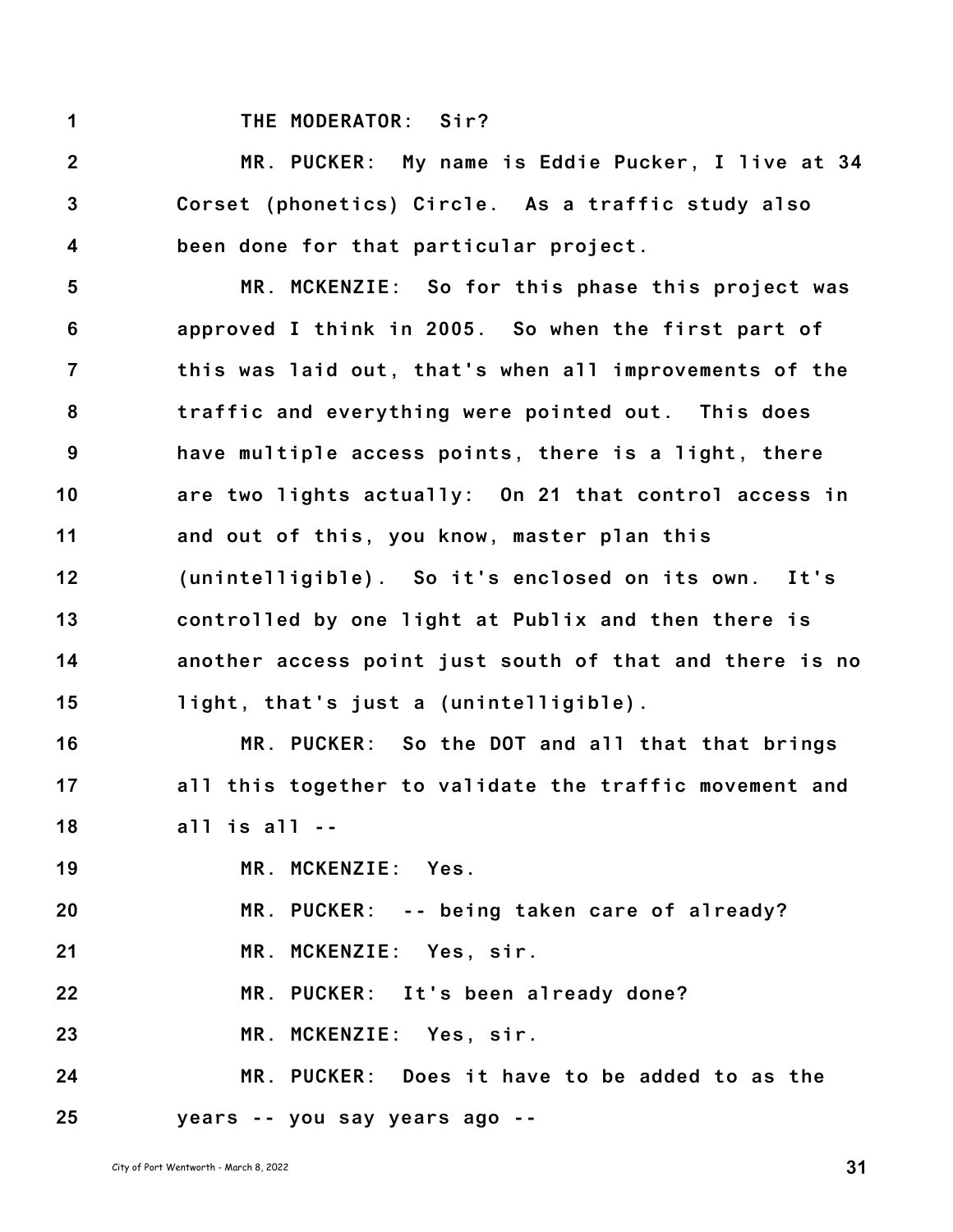**1 2 3 4 5 6 7 8 9 10 11 12 13 14 15 16 17 18 19 20 21 22 23 24 25 MR. MCKENZIE: So this is all part of the -- this is all predetermined and preapproved so everything that's borderline by this master plan the traffic light that's there at Publix is, does have the capacity to handle all of this development. MR. PUCKER: And how many houses (again? MR. MCKENZIE: So this is 65 lots. MR. PUCKER: What's that meeting place? MR. MCKENZIE: I'm not 100 percent sure. I would say a guess at it but I probably be wrong. I don't want to misquoting anybody. MR. PUCKER: Thank you very much. THE MODERATOR: Mr. Ron. MR. RON: Maurice Ron, 501 Bonnybridge. The - and I'm speaking to counsel here. The drainage and outflow you said this was done in 2005 and as we know, that area is inundated and the city only has so much capacity of outflow. Do y'all know what the outflow area is and has that been engineered with a total outflow number? THE MODERATOR: You could go ahead but I believe that's already been done. Our engineers have met with them. MR. MCKENZIE: So we recently have had a comprehensive master plan approved for the storm water**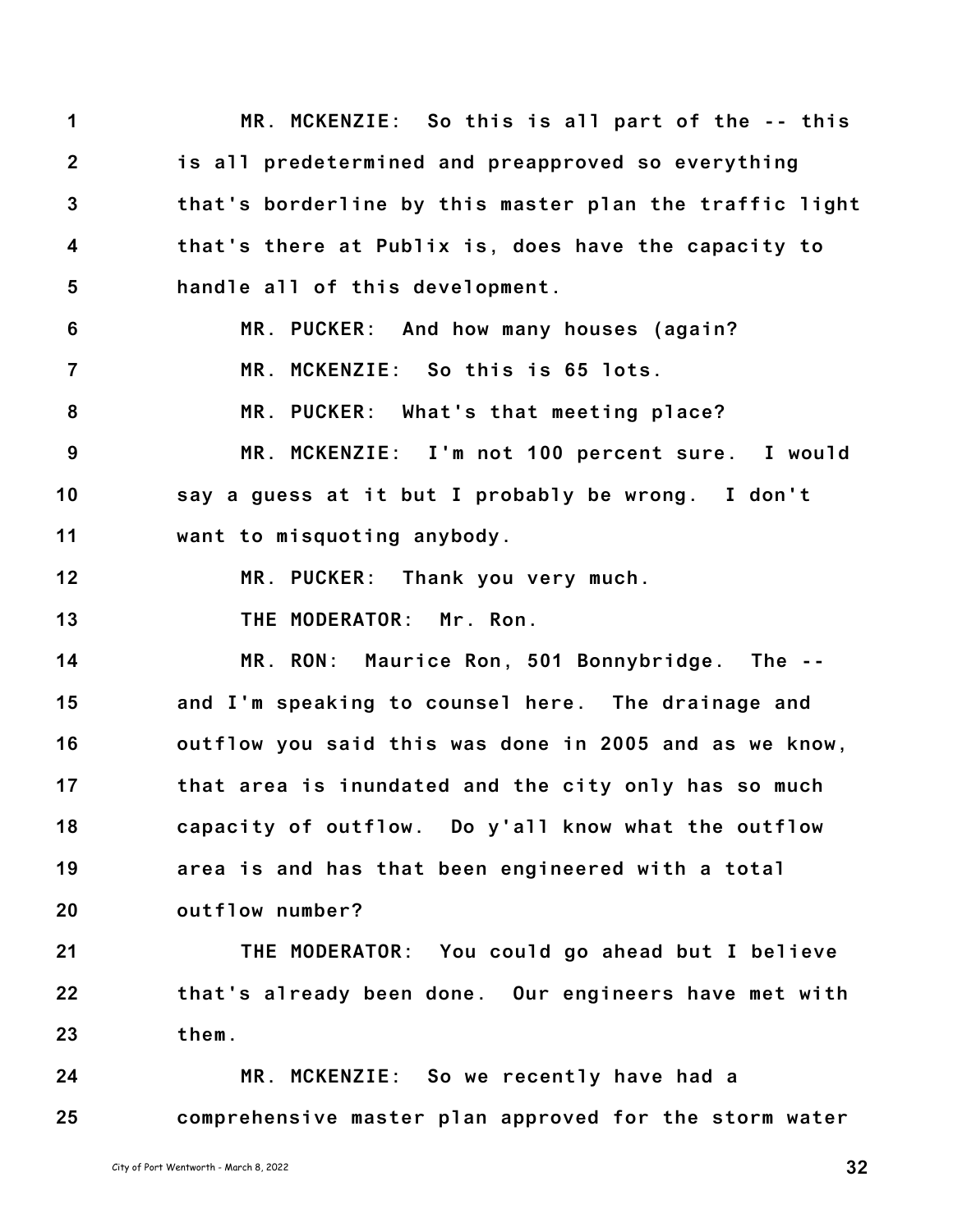**1 2 3 4 5 6 7 8 for this entire development that was actually approved just after the holidays where we -- you know, it was not my company but another engineer completed this master plan study and looked at all the areas that drain to Rice Hope and then out to Knox Water (phonetics) Creek, which is the ultimate outcome so that has been studied and that has been approved by the (unintelligible).**

**9 10 MR. RON: Okay. So what was the gain in the Knoxboro?**

**11**

**25**

**MR. MCKENZIE: I'm not sure.**

**12 13 14 15 16 MR. RON: And the engineering of Knoxboro Creek, which I'm just going to say it has been not clean and clear just like because my creek, Augustine Creek has not been engineered and cleared and dredged since 1978. Yeah.**

**17 18 19 MR. MCKENZIE: Well, that's Corps of Engineers issue I think not under the jurisdiction of the Port Wentworth.**

**20 21 MR. RON: Right. But it becomes everybody's issue after everything is built.**

**22 MR. MCKENZIE: Sure.**

**23 24 MR. RON: And then everybody has got water in their yard.**

**MR. MCKENZIE: So add to this property does but**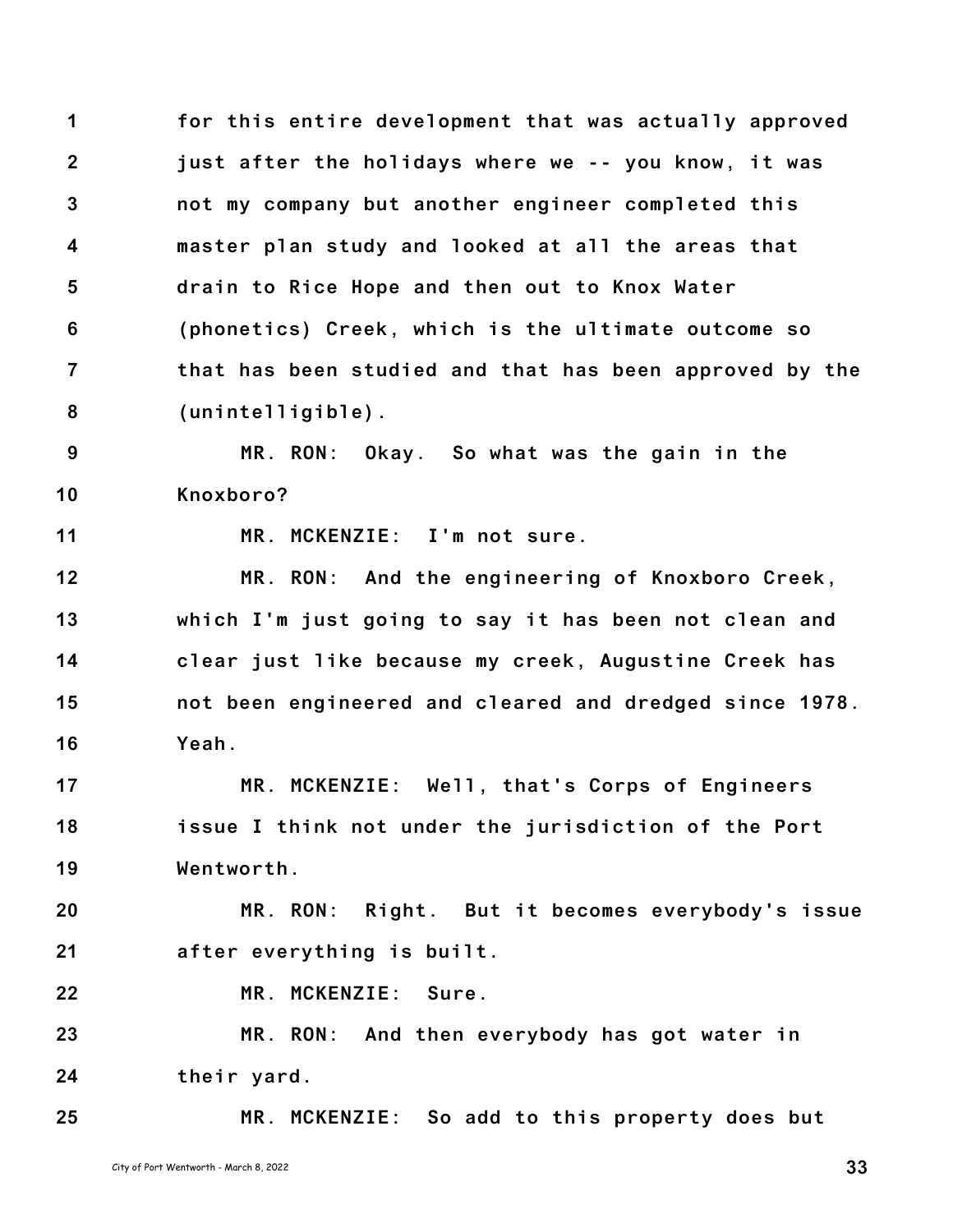**1 2 3 4 5 6 7 8 9 10 11 12 13 14 15 16 17 18 19 20 21 22 23 24 25 not for a creek, so that is a gain, so everything else falls from those properties directly. MR. RON: To the creek? MR. MCKENZIE: Yes, sir. MR. RON: Okay. THE MODERATOR: No one else? Thank you, sir. This public hearing is now closed. Do we have a motion? MS. SMITH: I motion that we accept the subdivision application for PIN 7090604091 Mulberry Road, Mulberry Boulevard in Mulberry tract phase three. THE MODERATOR: Do I have a second? MR. STEPHENS: I second. THE MODERATOR: All in favor? (Thereupon, City Council members voted on the motion.) THE MODERATOR: Motion passes. Moving on to C, site plan review application submitted by I see the same individual. Welcome back. That was a long to seek development site plan to allow residential subdivision Mulberry tract phase three of the master plan, which has already been approved overlay. Do we have anyone that's for it besides this young man right here? Anyone at all? Okay. BALD EAGLE PRINCIPAL: I'm one of the principals**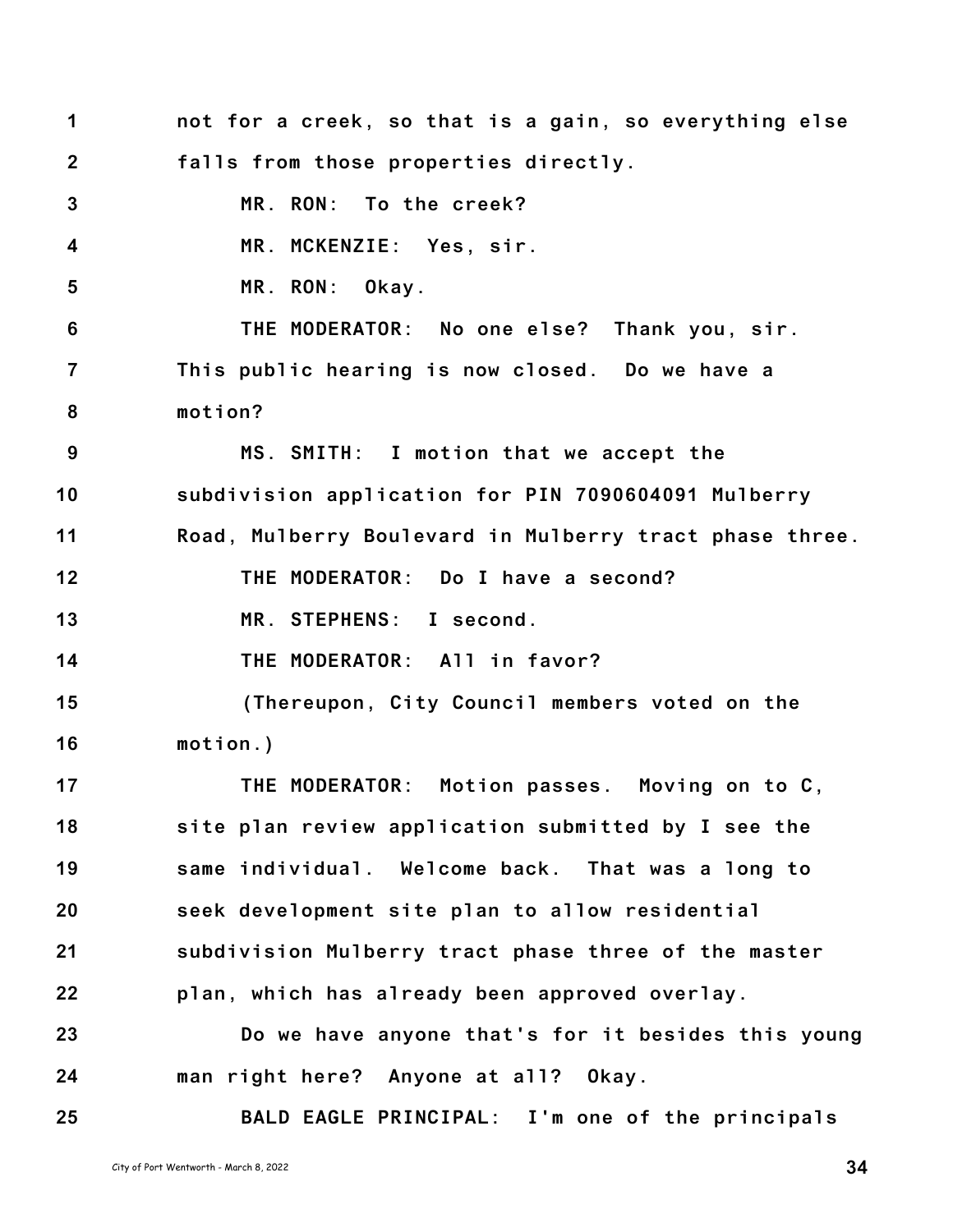**1 2 3 4 5 6 7 8 9 in Bald Eagle Partners and I certainly am for it. With respect to the storm water management issues these two phases will actually mitigate and improve the storm water management on the West Side of the Rice Hope master plan. Included within these construction drawings are ditches and culverts and other arrangements that will actually make drainage better flowing west to east, which has been a historical issue in Rice Hope.**

**10 11 12 13 14 One of the most fervent advocates of improving drainage, a man by the name of Vince Thompson is recently communicated to us and to the director of development services at Port Wentworth how pleased he was with these proposed improvements.**

**15 16 17 18 19 20 21 22 23 24 25 In addition, in the last 30 days we have constructed two crossing storm water management crossings over the IND lines that were blockading storm water from flowing west to east. Since those two crossings were constructed the pond elevation in one of the storm water detention ponds has gone done by 16 inches so these plans are not only approved as part of our general development plan but they are a responsible reaction to solving storm water drainage problems from the west to east raised by many citizens in Port Wentworth. Thank you for your consideration.**

City of Port Wentworth - March 8, <sup>2022</sup> **35**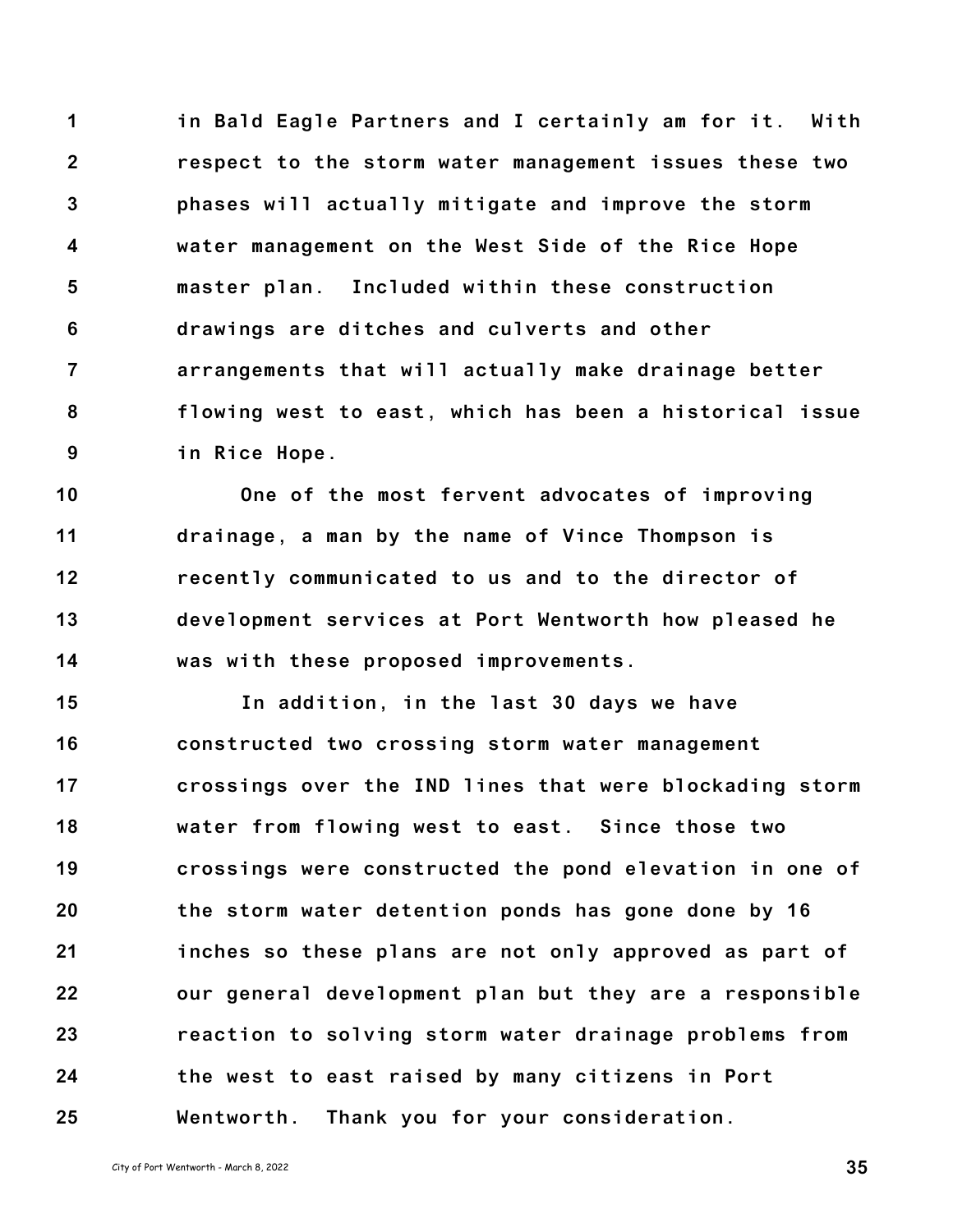**1 2 3 4 5 6 7 8 9 10 11 12 13 14 15 16 17 18 19 20 21 22 23 24 25 THE MODERATOR: Thank you. There is no one else? Public hearing is closed. Can I get a motion? MR. STEPHENS: I make a motion to approve the site plan review application submitted by Neil McKenzie PIN 7, dash, 0906, dash, 04, dash, 091, Mulberry Boulevard. MS. SMITH: Second. THE MODERATOR: All in favor? (Thereupon, City Council members voted on the motion.) THE MODERATOR: Motion approved. Moving on to D site plan review application submitted by Phillip McCorkle, Phillip McCorkle, Johnson and McCoy, LLC on behalf of the LRC Crossgate North, LLC for PIN number 7003501, dash, double 07, northwest corner of Crossgate Road and Jimmy DeLoach Parkway for general development site plan to allow a warehouse development in a P1 plan industrial zoning district. Is there anyone here to speak for it? MR. MCCORKLE: Yes, sir, Mr. Barbee. Phillip McCorkle. THE MODERATOR: How are you doing this evening, sir? MR. MCCORKLE: I'm doing great. How about you? THE MODERATOR: Fantastic. No complaints. MR. MCCORKLE: Neither do I. This is not a**

City of Port Wentworth - March 8, <sup>2022</sup> **36**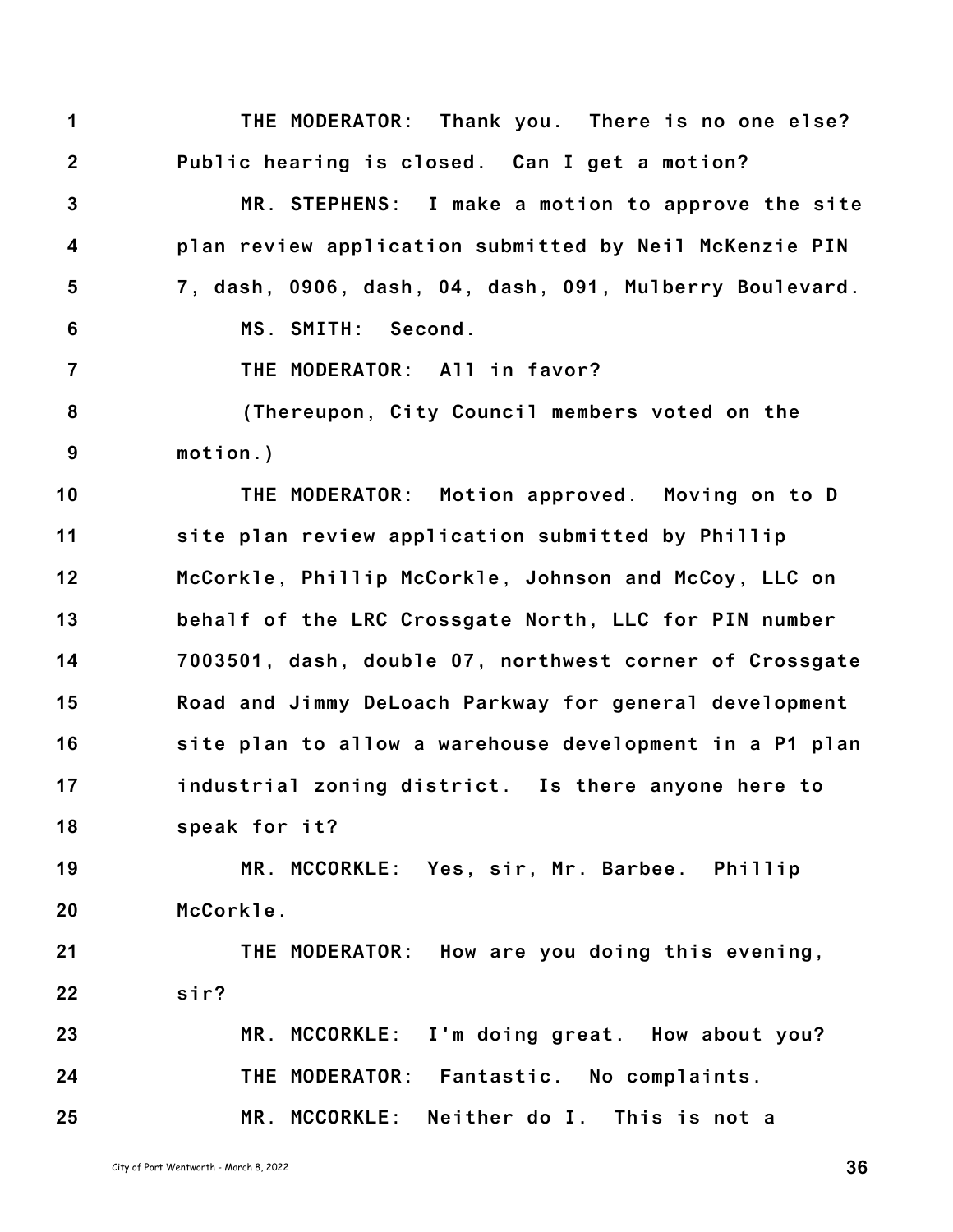**1 2 3 4 5 6 7 8 rezoning, it's just a site plan and the site plan has been approved in 2019 when this property was rezoned. it's on Crossgate Road between Jimmy DeLoach Parkway and town. So at the time of the rezoning was, well, excuse me, reviewed, thought out but when we rezoned the property, we had a site plan that showed three buildings, which is the bottom of this piece of paper I just passed out.**

**9 10 11 12 13 14 15 And now we have a site plan that shifts two buildings and so in case that event, we require to come back. I think we probably should have been okay going straight to the specific development plan because I think this is consistent to what we got approved before but we were asked to come back for this re-approval of this new general development plan.**

**16 17 18 19 20 21 22 The three issues that come up at all plans and, again, this is not a rezoning, it's just a site plan - or can you see it? If you can, it look like, can you hear it, and the traffic light. And this plan from the nearest residence is on Gordon Street you can't see those buildings at all at six to 700 feet away to the closest building.**

**23 24 25 That would have been the site plan for all of the projects way back in 2016 when the zoning for this whole development was started. We did the zoning of**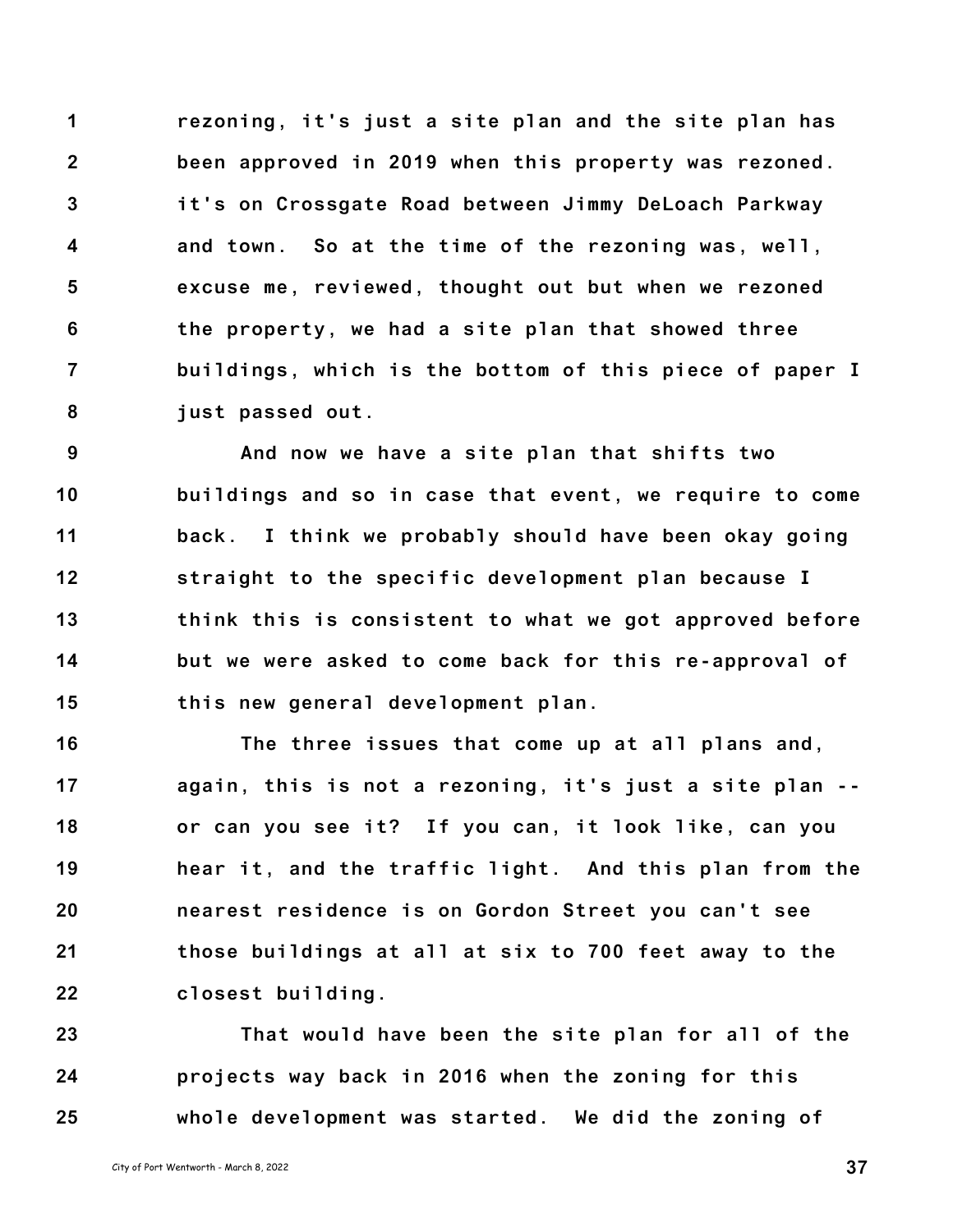**1 2 3 4 5 three different phases and what we show, what I've shown here and what I've handed you is in 2019 we rezoned this property and the property where Amazon was is now today, and you can see at the bottom of that sheet of paper.**

**6 7 8 9 10 11 12 In 2019 we thought it was going to be two buildings on that property where Amazon is and ended up being one building. So you never know exactly what your development plan is going to be like but it's always been warehousing. It was zoned for warehousing and so we've been very careful to take care of the three issues that I just raised.**

**13 14 15 16 17 So you're not going to see these buildings from any homes in Port Wentworth, we'll have heavy landscaping along Crossgate Road because how it looks on Crossgate Road has always been very important to people who live in the old part of Port Wentworth.**

**18 19 20 21 22 23 24 25 We had a sound study done in 2016 which we've updated recently. You will not be able to hear any activity because of the distance at the nearest homes which are a Gordon street. You know, the ordinance says you can only have 55 decibels of sound at the property line of the adjoining property and that's halfway between a humming of a refrigerator and a normal conversation so it's fairly quiet and we don't**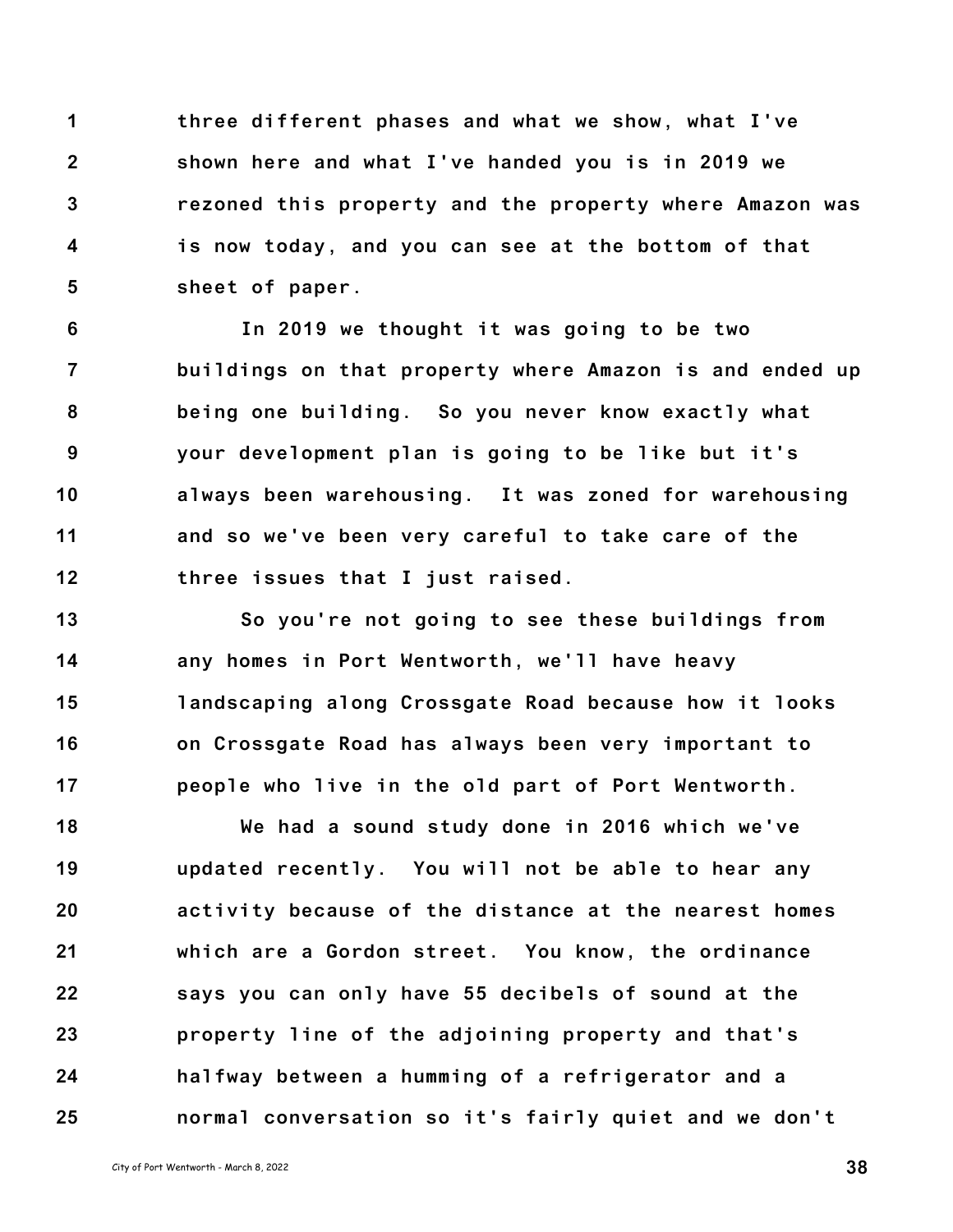**1 2 55 decibels at the backyard in any of the homes, so the sound is good.**

**3 4 5 6 7 On the traffic, we've updated the traffic study just in the last few months and actually the traffic on Crossgate is better than was opened when the Crossgate development's project first started. It's not as many trucks coming from Dynacraft, for example, or Amazon.**

**8 9 10 11 12 13 14 Amazon has a lot of vans, not many trucks so it's not a lot of tricks on Crossgate. These two buildings would add four trucks in the morning peak hour and critical issue for traffic is a.m. peak hour and p.m. peak hour, people leaving for work, coming home from work, so it will add four trucks in the morning, three in the afternoon.**

**15 16 17 18 19 20 21 22 23 24 25 At the current level of service on Crossgate at 21, which is the critical intersection, is B in the morning and C in the afternoon, which are good levels of service, acceptable levels of service. If this development was not built, they would remain B and C. If it is built, it will be B and C so there is no impact at all on the traffic. So traffic would be fine, you won't be able to see it, you won't be able to hear it and they are going to be nice buildings that we would appreciate approval of this modified development plan.**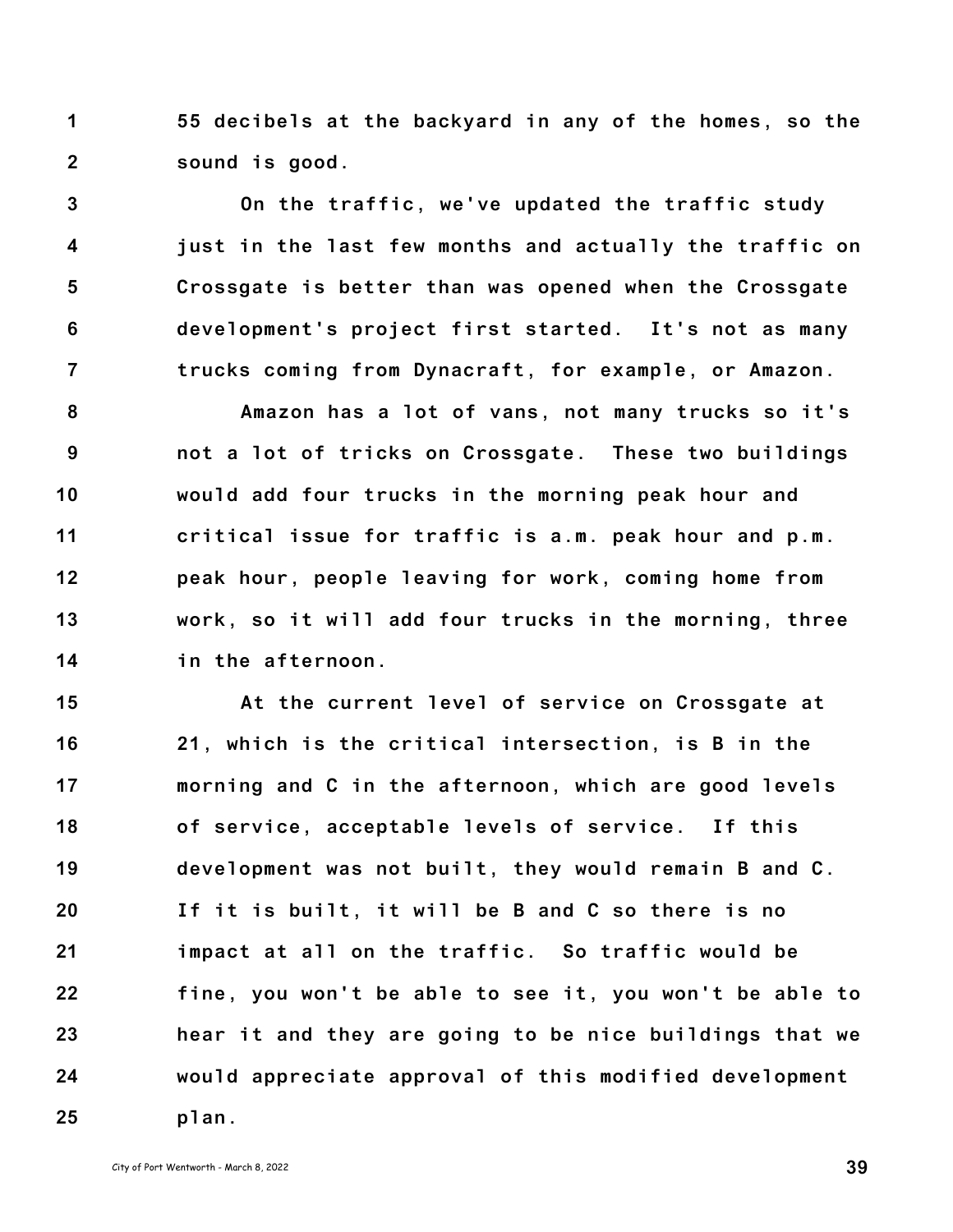**1 2 3 THE MODERATOR: I've just got a question about the buffers. Looking at the tree lines you're going to leave a bunch of the natural vegetation there?**

**4 5 MR. MCCORKLE: All of that, six or 700 feet of it. Yeah.**

**6 7 THE MODERATOR: How about it looks like, say, it's about six, 700 feet of trees.**

**8 MR. MCCORKLE: Correct.**

**9 THE MODERATOR: It's a lot of trees.**

**10 11 12 13 MR. MCCORKLE: It's a lot of wetlands in that are so it's easy for us to leave it and we will leave all that. And we've got a unanimous recommendation for approval by Planning and Zoning on one of them.**

**14 15 THE MODERATOR: Yeah. I noticed that. It was unanimous; correct?**

**16 17 18 19 MR. MCCORKLE: Yes, sir. My recollection it is. THE MODERATOR: It was. Okay. I like the staging area. I notice you made it, wow, pretty long. Is there like a guard shack at one of those entry points?**

**20 21 22 23 MR. MCCORKLE: You have to have those this day and age for warehousing. You know, if the security is very poor, that's why you see them all fence and guard shacks so there will be guard shacks.**

**24 25 THE MODERATOR: Okay. Is there any questions? No? Is there anyone?**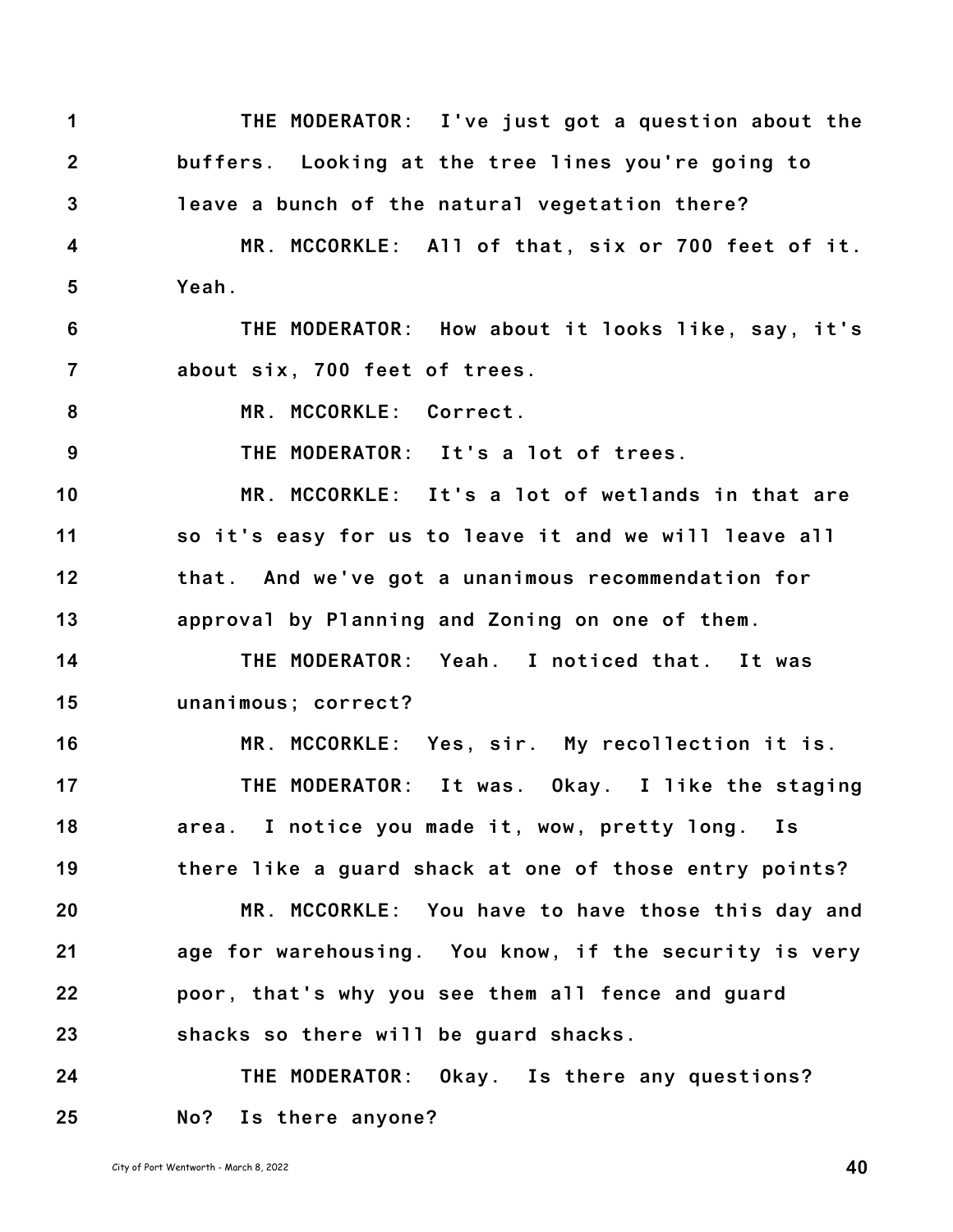**1 2 3 4 5 6 7 8 9 10 11 12 13 14 15 16 17 18 19 20 21 22 23 24 25 MR. MCCORKLE: A picture of one of the buildings just to give you an idea of what they will look like. All concrete, all masonry reconstruction, you know, no aluminum or anything of that nature, nice looking buildings. THE MODERATOR: Okay. MR. MCCORKLE: Just like Amazon, just like Dynacraft, those type ones. THE MODERATOR: Okay. Awesome. Anyone else like to speak? Okay. This public hearing is now closed. Can I get a motion? MR. STEPHENS: I'll make the motion to approve the site plan application submitted by Mr. McCorkle, Crossgate North for PIN 7, dash, 0035, dash, 01, dash, double 07. MR. BRIGHT: I second. THE MODERATOR: All in favor? (Thereupon, City Council members voted on the motion.) THE MODERATOR: Motion passes. Okay. We have some resolutions and ordinances and proclamations A, B. C and D. City Manager, I think that is your ballpark there. MR. DAVIS: Thank you, Mayor Pro Tem. The first one is the first reading for an ordinance to go to an**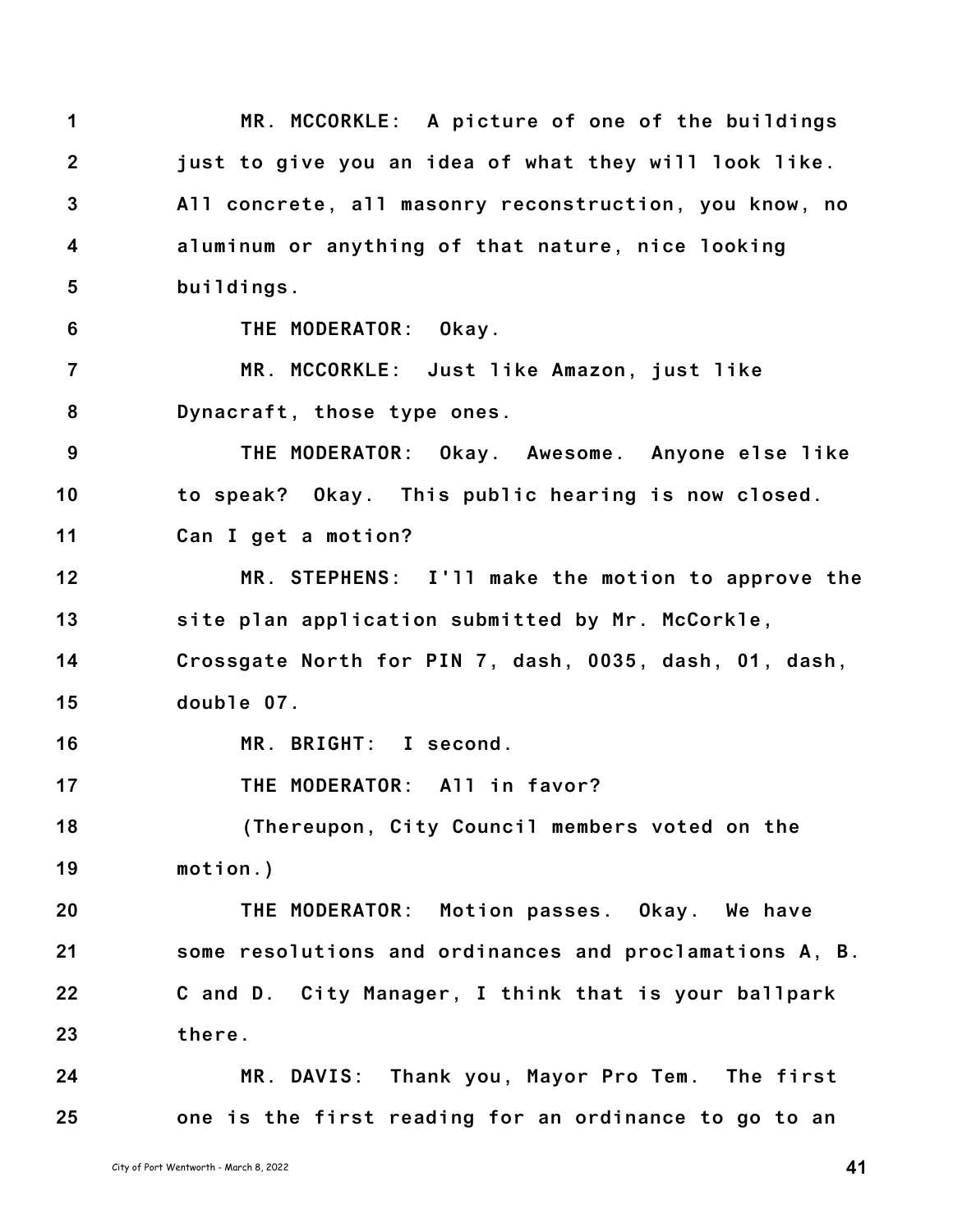**1 2 3 4 administrative approval of the final plat. Currently it goes from planning and zoning and then it comes back to City Council after it's already been here twice. Many other cities do this.**

**5 6 7 8 9 10 11 12 13 14 15 16 17 18 19 It was brought at the request of Council Member Smith and I did some preliminary research and sent it over to the attorney who sought out all the different sections that that applies to and you have before you there. It's got one, two, three four, five, six different sections that basically changed the language from Mayor and council to the City Manager for the final approval. I think that administratively this will put down some of the delay time for the builders and the developers out there. THE MODERATOR: Okay. MS. BENTON: May I say something? THE COURT: If the manager says you can speak, you can because this is his time. MR. DAVIS: I was turning it back to you,**

**20 21 Mr. Mayor Pro Tem. I think here it's for your discussion and then how you call your --**

**22 23 THE MODERATOR: You guys got any discussion? MS. SMITH: No.**

**24 25 THE MODERATOR: Actually, I would like to hear what Ms. Benton has to say. Ms. Benton, you have the**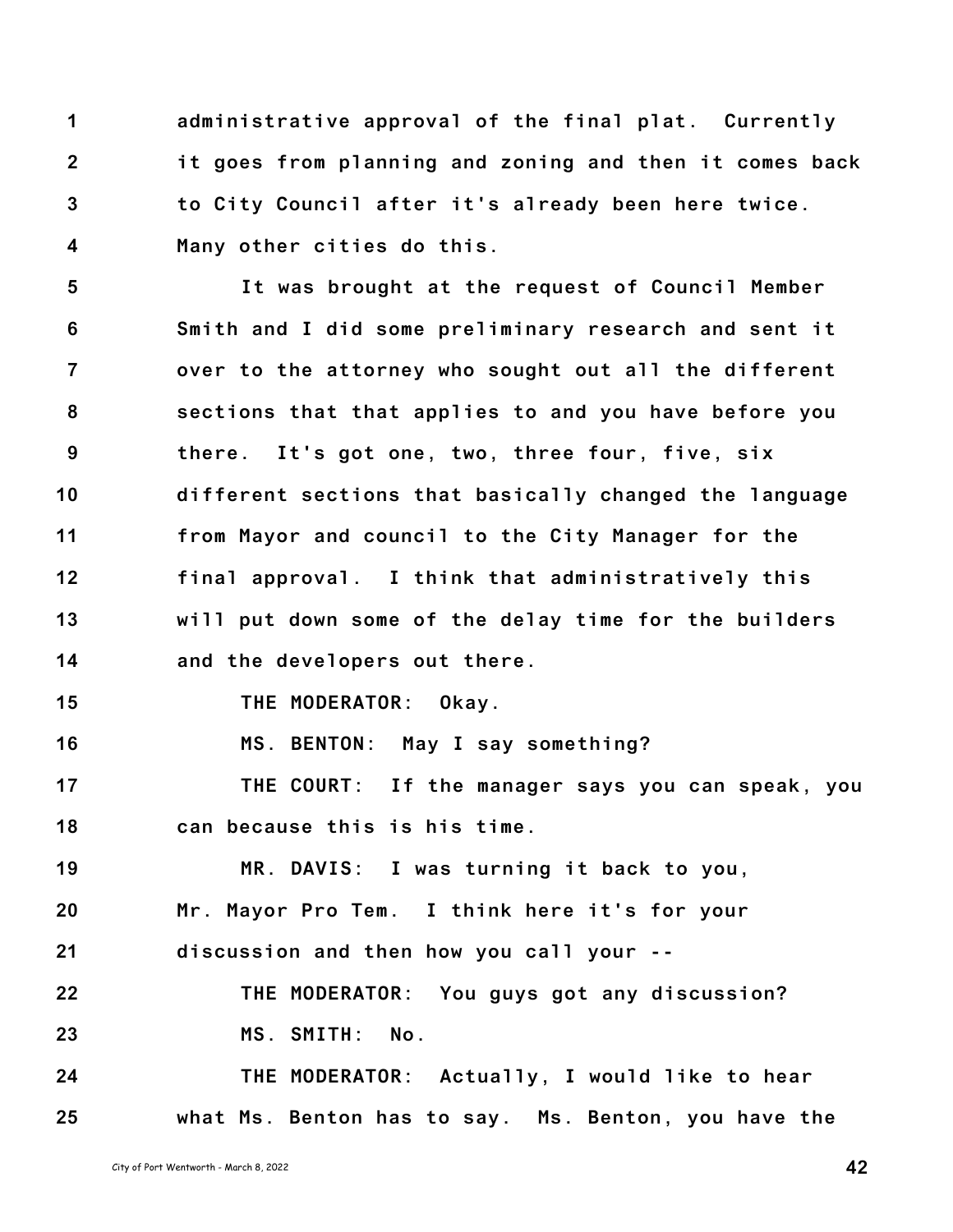**1 floor.**

**2 3 4 5 6 7 8 9 10 11 12 13 14 15 16 17 18 19 20 21 22 23 24 25 MS. BENTON: Huh? THE MODERATOR: You have the floor. Come speak. MS. BENTON: Okay. I Georgia Benton 135 Saussy Road. I just want to make sure I fully understand what was said is that if a plat is presented, that the City Manager will have the final say on it. Am I (understanding that correctly? THE MODERATOR: No. No. MS. BENTON: Straighten me out, please? THE MODERATOR: Mr. Harvey's office is doing an excellent job and what developers come to the city for is to come with a plan. MS. BENTON: Okay. THE MODERATOR: And once they come with a that plan currently right now they have to come before the ' like twice. You know what? We'll let Ms. Councilwoman Jo Smith explain it. It's just administrative. MS. BENTON: I don't understand this administrative part because I have a real big complaint that on part. THE MODERATOR: Okay. MS. SMITH: Sure. It's only for the final plat. It's developers who have already come like the gentleman before you for various phases that they need**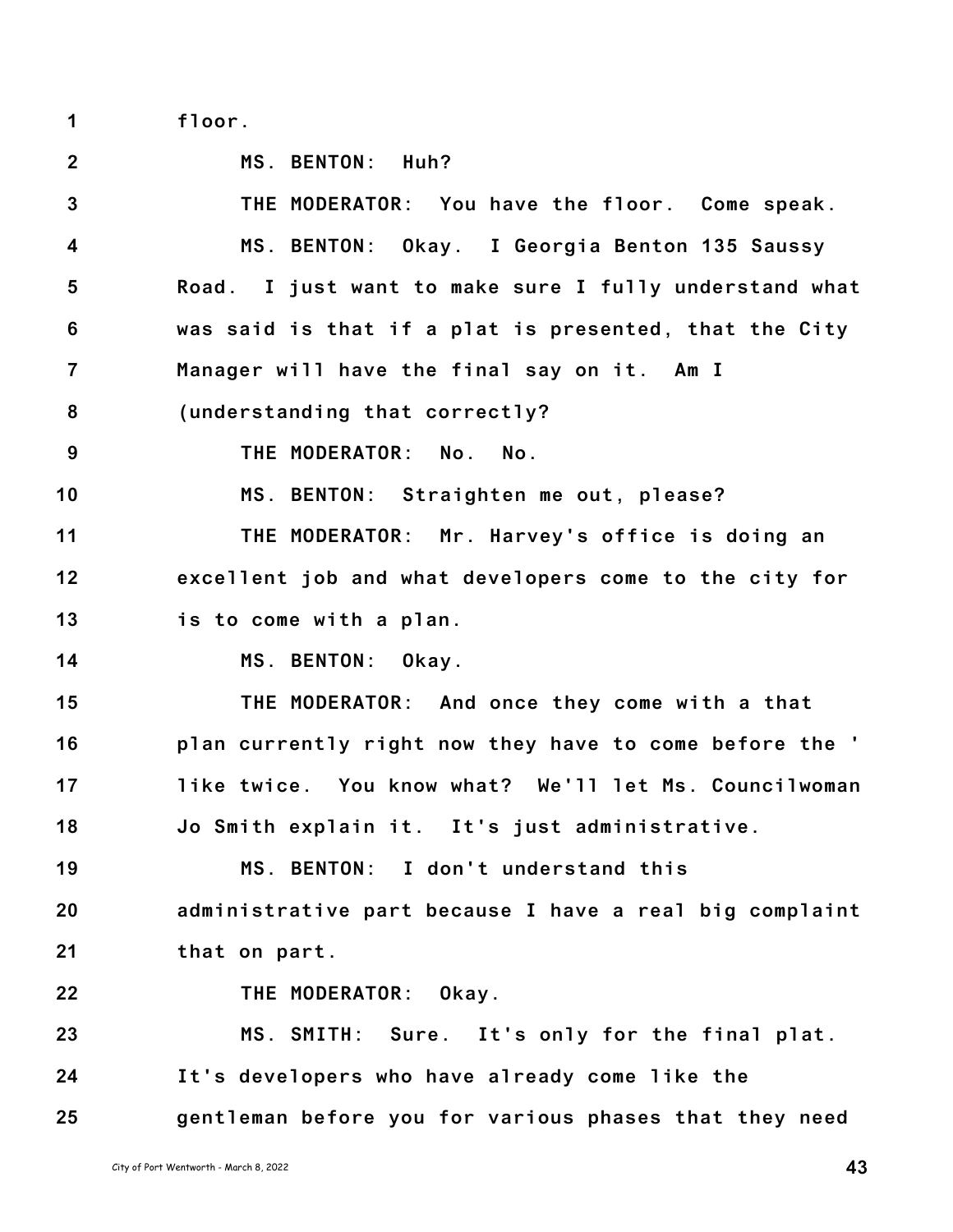**1 2 3 4 5 6 7 8 9 10 11 12 13 14 15 16 to get approved by council and they go to the Planning and Zoning and then they come here and then go to Planning and Zoning and they come here and they deal with the development office and when the development office basically says, all right, I have a checklist, you have to do such and such to make it perfect, they do the checklist, they give it back to the development department then they have to come back again to Planning and Zoning and, again, to the city council just to say basically, you know, the development department is happy with the checklist and it will take a lot of -- a lot of excess burden off the development department also. Our neighboring cities all do it this way. Not many but most of our neighboring cities do it this way because it's already been approved a couple of times.**

**17 18 19 20 21 22 23 24 MS. BENTON: Okay. I cannot speak for the neighboring cities but I can speak for Port Wentworth. Now, down Barren (phonetics) Road we got a building look almost like a garage for repair. The city said it was a residence but the application doesn't show how many bathrooms, bedrooms or any of that in there. THE MODERATOR: Ms. Benton. MS. BENTON: Wait a minute. Let me just --**

**THE MODERATOR: We're about, talking about the**

City of Port Wentworth - March 8, <sup>2022</sup> **44**

**25**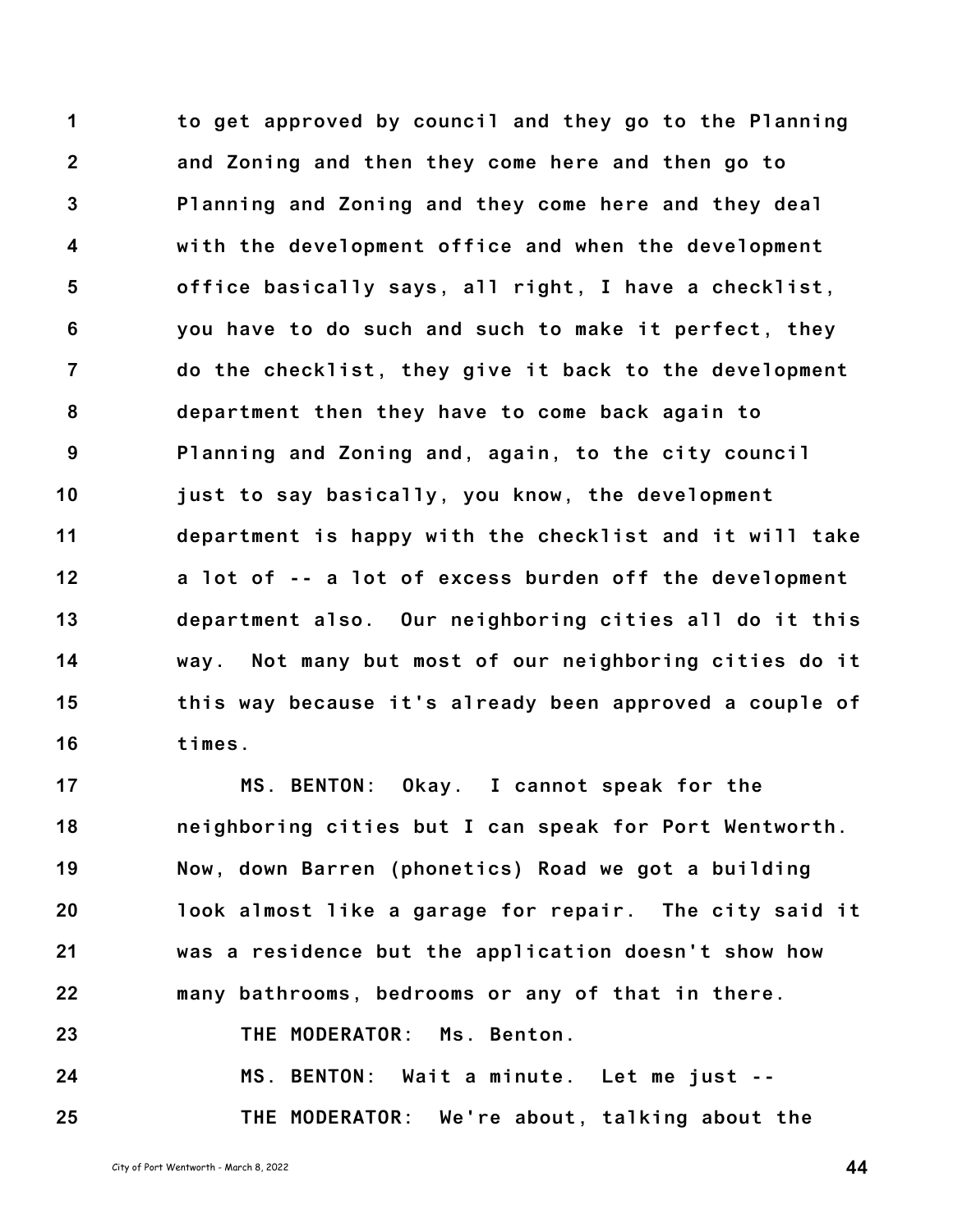**1 resolution for the final plats.**

**2 3 4 5 6 7 8 MS. BENTON: But on that plan the well permit was granted by the City Manager so I don't know -- I don't want the City Manager getting into something of that nature because, first of all, in my book, that's not a residence down there; okay? Second, when the did the City Manager get into the business of issuing a well permit?**

**9**

**THE MODERATOR: Ms. Benton?**

**10 MS. BENTON: Yes, sir.**

**11 12 13 14 15 THE MODERATOR: This actually wasn't the proper venue for this particular situation that you're talking about. I understand your concerns but the meeting tonight would talk about final plan from a developer who has came before this council twice.**

**16 17 MS. BENTON: Oh, and they done been to y'all twice.**

**18 THE MODERATOR: Twice.**

**19 20 MS. SMITH: Yes. It doesn't take the power away from the city council.**

**21 22 23 24 25 THE MODERATOR: It's not taking anything away from the council, it's just making it a little bit more smoother for the developers who have wasted -- not really wasted, but who have spent their time coming to this council twice. They done came here twice, they**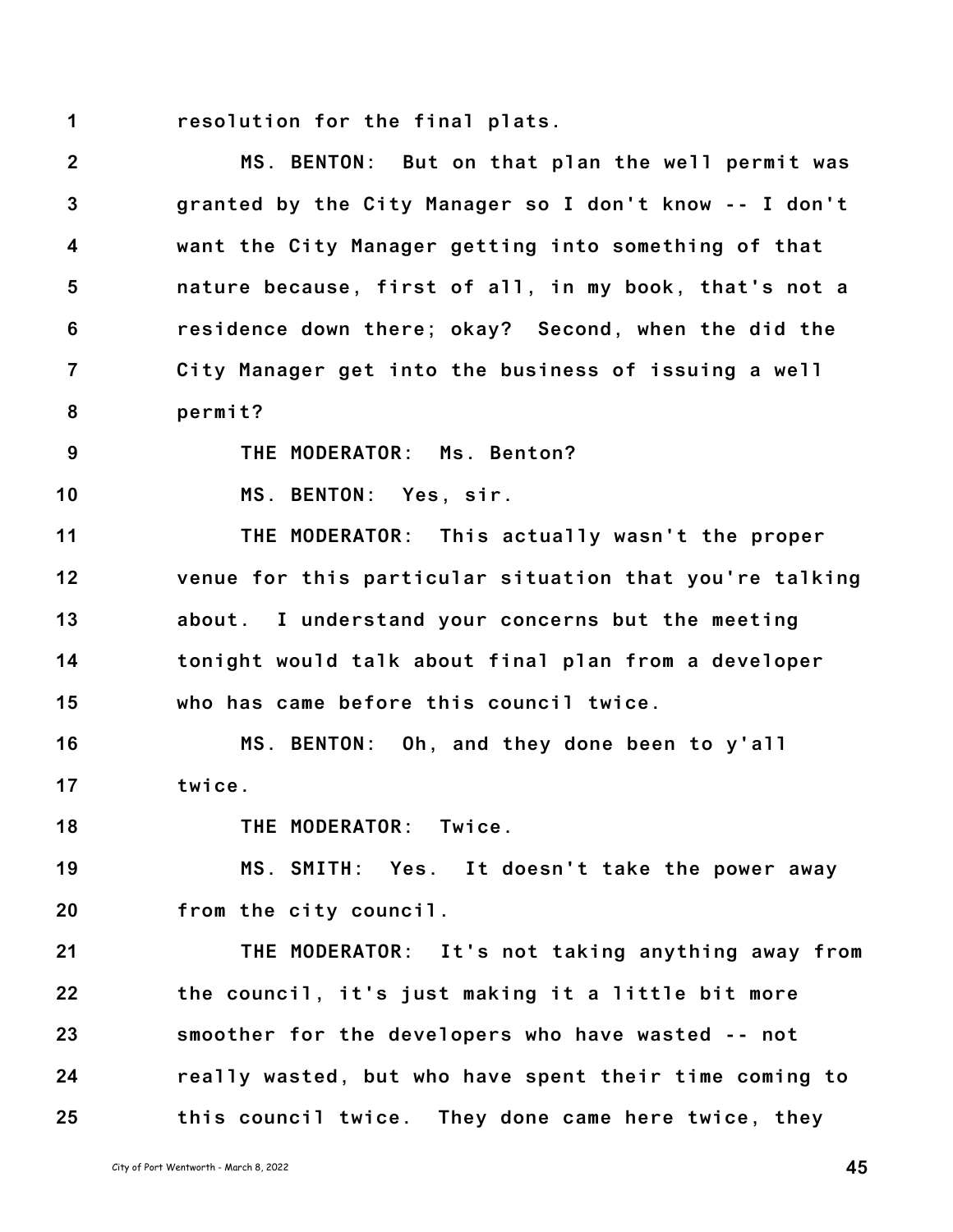**1 2 3 4 5 6 done went to the developmental services, developmental services and our engineers signed it off, yes, they did good or, no, we got to go back and fix this. Okay. We fixed that, is it still good? Yes, we're good. If they done did that twice, we don't have to see them again.**

**7**

**MS. BENTON: Okay.**

**8 9 10 11 12 THE MODERATOR: The City Manager say, hey, I looked at this, I've called Brian Harvey, he's talked to him. He said, yep. Our engineer is blessed, we're good, we're good to go. That's what we're talking about right now is final plan.**

**13 MS. BENTON: All right.**

**14 15 16 17 THE MODERATOR: Just the final plat. That building that you're talking about has been built for, I don't know how long but it's been there at least more than a year; correct?**

**18 MS. BENTON: Yeah. It wasn't this administration.**

**19 THE MODERATOR: Exactly wasn't.**

**20 MS. BENTON: And what's the --**

**21 22 THE MODERATOR: That's why we're talking about the final plats under the new administration.**

**23 24 25 MS. BENTON: The Manager some kind of way approve for the building to be built and that's the one I got a problem with.**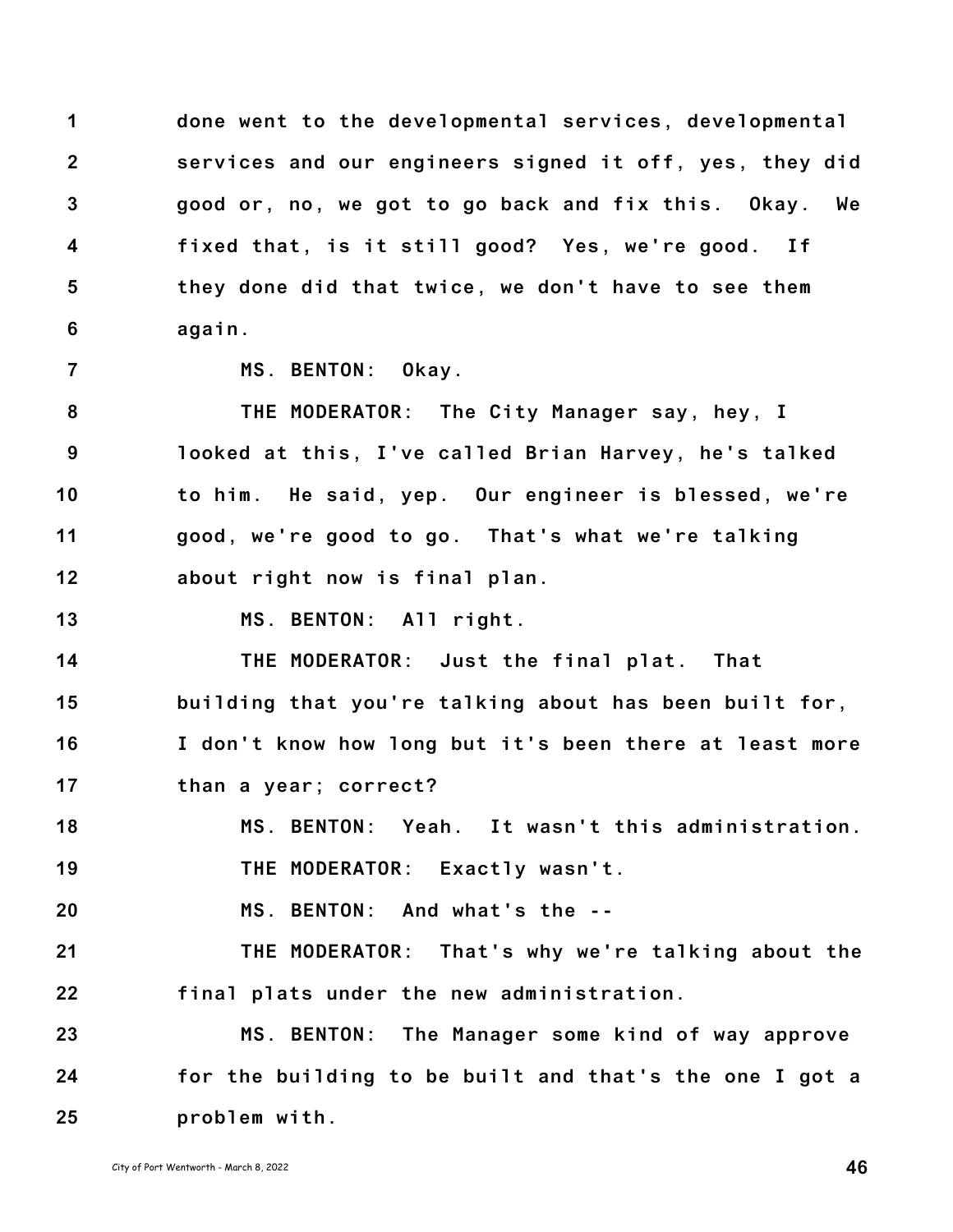**1 THE MODERATOR: Amen.**

**2 MS. BENTON: (Unintelligible).**

**3 4 5 6 THE MODERATOR: We understand and we will address it at a later date but right now we're talking about final plats, a resolution for final plats moving forward.**

**7 8 MS. BENTON: All right. Now, excuse me. THE MODERATOR: Yes, ma'am.**

**9 10 11 MS. BENTON: What's the new City Manager's name and the lawyer's name? I don't see no plaques up there.**

**12 13 THE MODERATOR: Okay. They are still working on it. This is Steve Davis.**

**14 MS. BENTON: Steve Davis.**

**15 THE MODERATOR: And this is Scott.**

**16 MR. ROBICHAUX: Robichaux.**

**17 THE MODERATOR: I don't want to butcher his last**

**18 name but I know it's R something-something.**

**19 MR. ROBICHAUX: Robichaux.**

**20 MR. DAVIS: Robichaux.**

**21 MS. BENTON: Okay. So y'all telling me I don't**

**22 have to go look for them?**

**23 24 25 THE MODERATOR: Exactly. Once this meeting is over I will text you their name, their contact information and their e-mail address and you will have**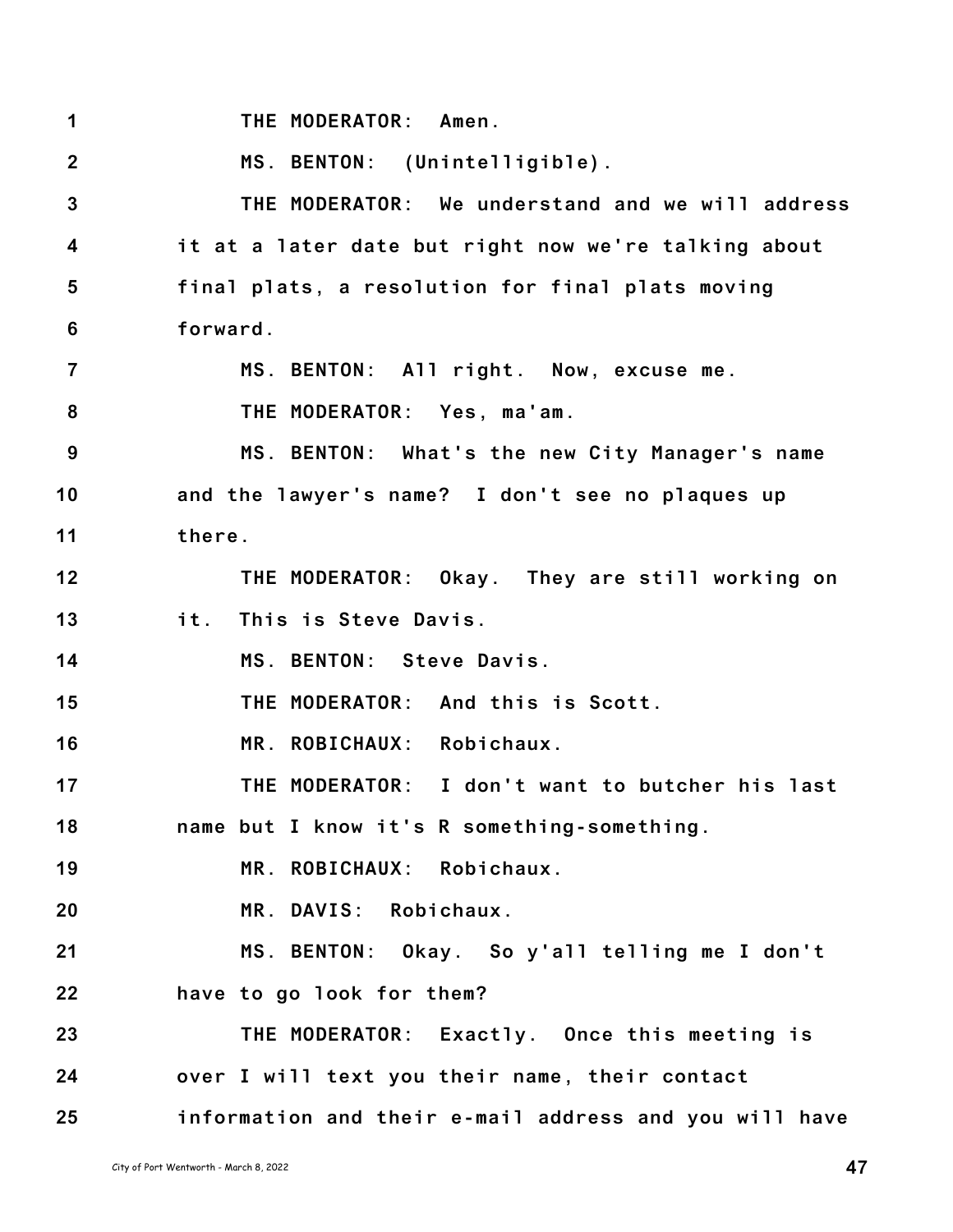**1 2 it. And, trust me, they are waiting on your calls and concerns.**

**3**

**MS. BENTON: Okay.**

**4 5 6 7 THE MODERATOR: We have panned them well and they are doing a good job a good job so far. Are there anymore concerns about the final plat? Okay. Can I get a motion?**

**8 9 MR. STEPHENS: I make a motion to approve. THE MODERATOR: Oh, sorry.**

**10 11 12 UNKNOWN MALE: This is the first reading. It still has to go to the planning commission and (unintelligible).**

**13 14 15 16 THE MODERATOR: Okay. I'm sorry, I see it on here, too. My fault. It is first reading. Okay. So we're done with that. Moving on to resolution B, City Manager.**

**17 18 19 20 21 22 23 MR. DAVIS: Yes, sir. There was some question about how everything went down and we wanted to get some clarification out on what all the resignations were and what they were for and the timeline that it was it went through, so we asked the City Attorney to put this together with the information that was given to us prior to our arrival.**

**24 25 But its just spells out when everyone left, how they left and what reasons they gave left, if they gave**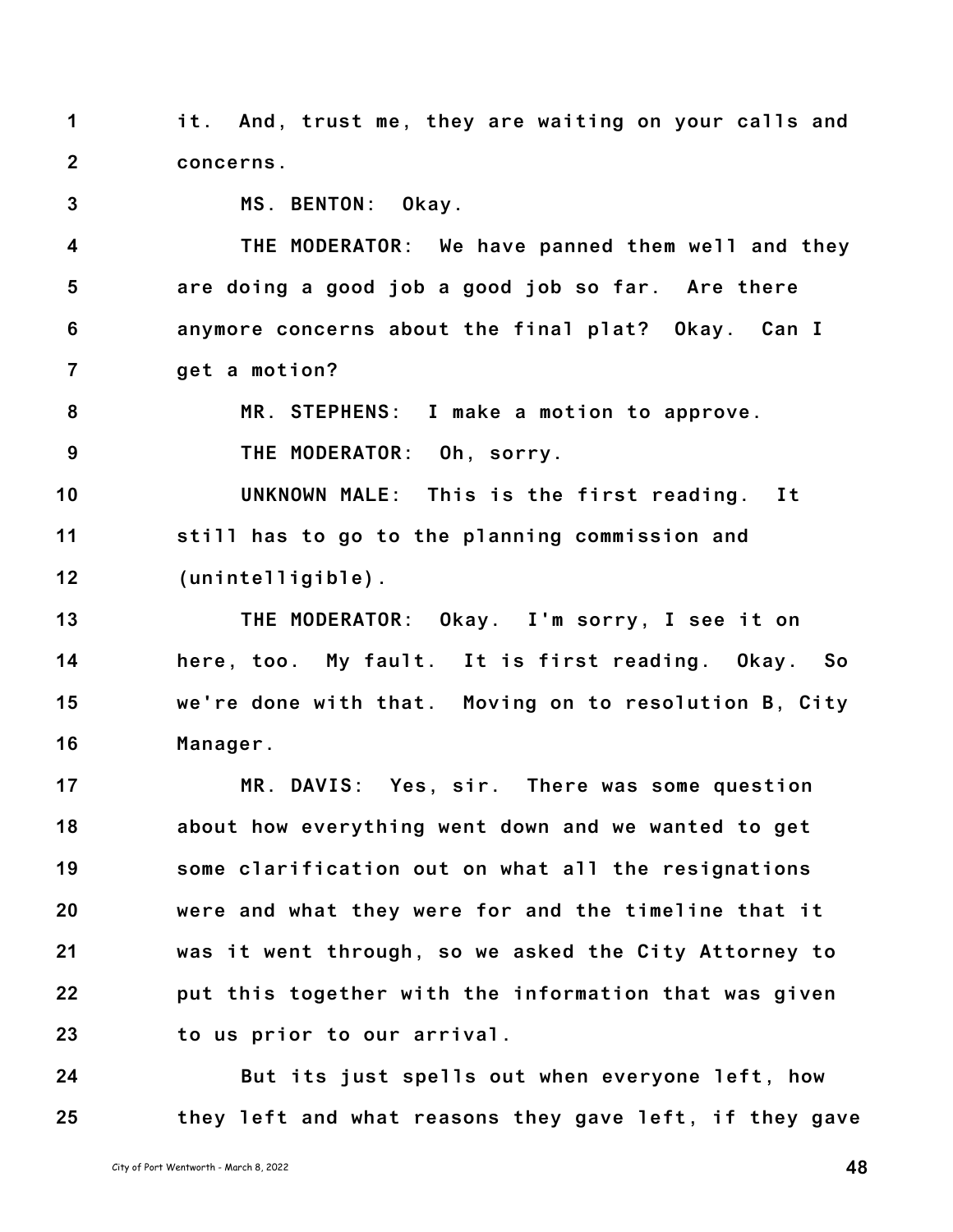**1 2 3 4 5 6 7 8 any reasons at all. I would like to point out that throughout this you will see who they gave their resignations to and the time that they gave them. That doesn't necessarily mean that's the time that all of you found out. Most of them are the 27th, 28th of January and they were hidden from city council by the previous City Manager and until they actually locked the doors and left City Hall.**

**9 10 11 So if you've got questions about any specific things in there and it's literally a timeline of what happened and why it happened.**

**12 13 THE MODERATOR: And this is also available for public information; correct?**

**14**

**MR. DAVIS: Yes, sir.**

**15 16 17 MS. SMITH: Mr. City Manager, I have a question. All these people who left do they all say they left because of hostile issues?**

**18 19 20 21 22 MR. DAVIS: No, ma'am. They did not. The City Manager and the City Clerk both cited that in their resignations but the general staff, you know, generally thankful for having the jobs and such as that. Why it was all timed like it was, I don't know.**

**23 24 25 I will also point out the interim City Attorney that when he left, he cited it as well, but for the employees of the city it was just the two, the City**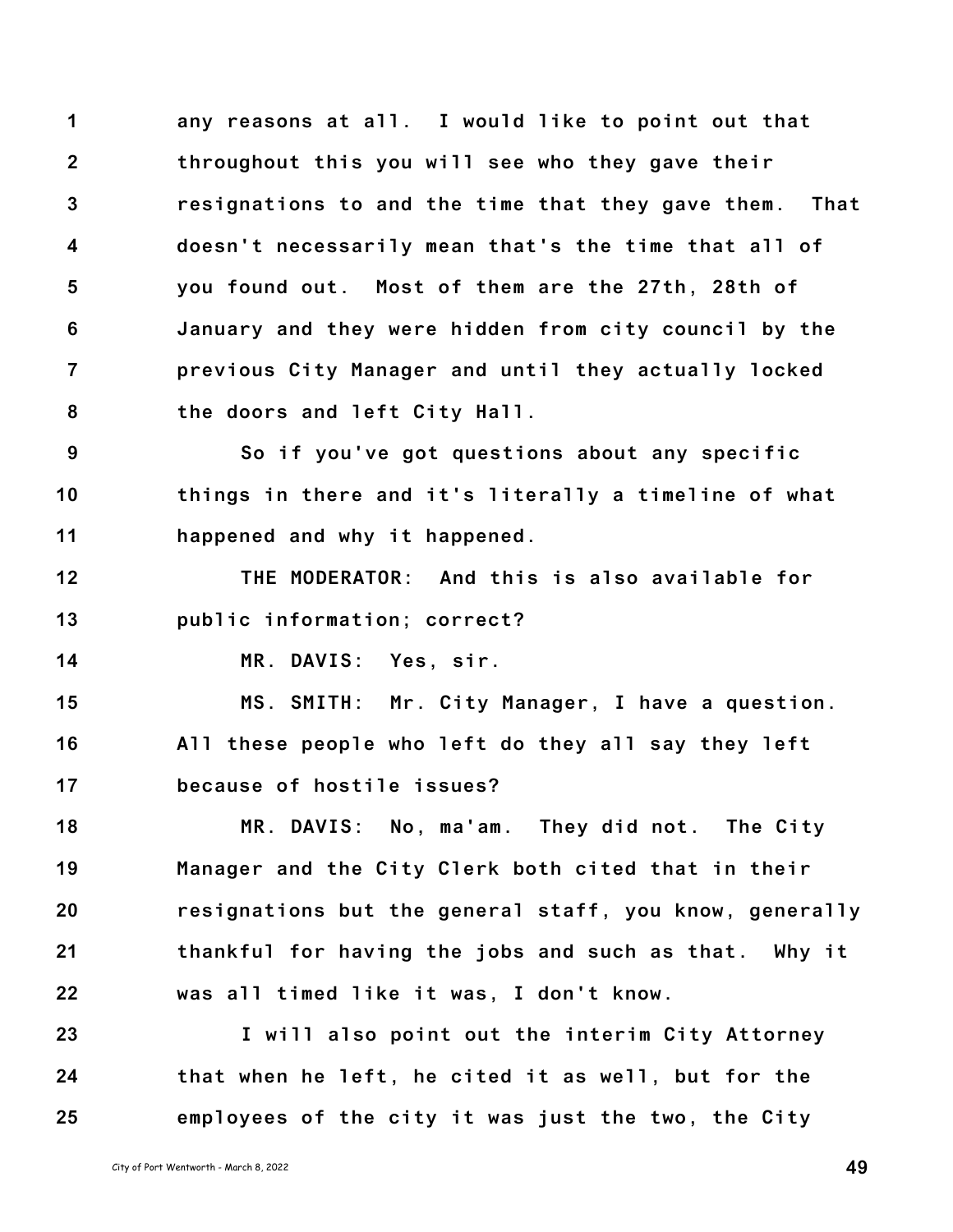**1 Manager and the City Clerk.**

**2 3 4 5 6 7 THE MODERATOR: I got a question. In your research I know it has been a lot of allegations thrown around and news reporters and papers writing articles. Has there been any paperwork submitted for any type of hostile work environment? Has any person completed a process?**

**8 9 10 11 MR. DAVIS: Not that I could find, sir. I did go through the HR records so with another individual present and there was no complaints, no citations in any of the files from any of those individuals.**

**12 13 14 15 16 THE MODERATOR: Okay. So there is no -- no nothing but the allegations are still out there it was a hostile work environment going on but no one took the time to fill out anything on paper, it's just a lot of allegations.**

**17 MR. DAVIS: Not that I'm aware of, sir.**

**18 19 20 21 THE MODERATOR: Okay. Anybody got anything else? And, I mean, just repeating any questions from earlier, all this was going on while bills not being paid, jobs were not being done; is that correct?**

**22 MR. DAVIS: Yes, sir.**

**23 24 MS. ASHCRAFT: Tracy Ashcraft (phonetics), 601 Bonnybridge.**

**THE MODERATOR: Yes, ma'am.**

**25**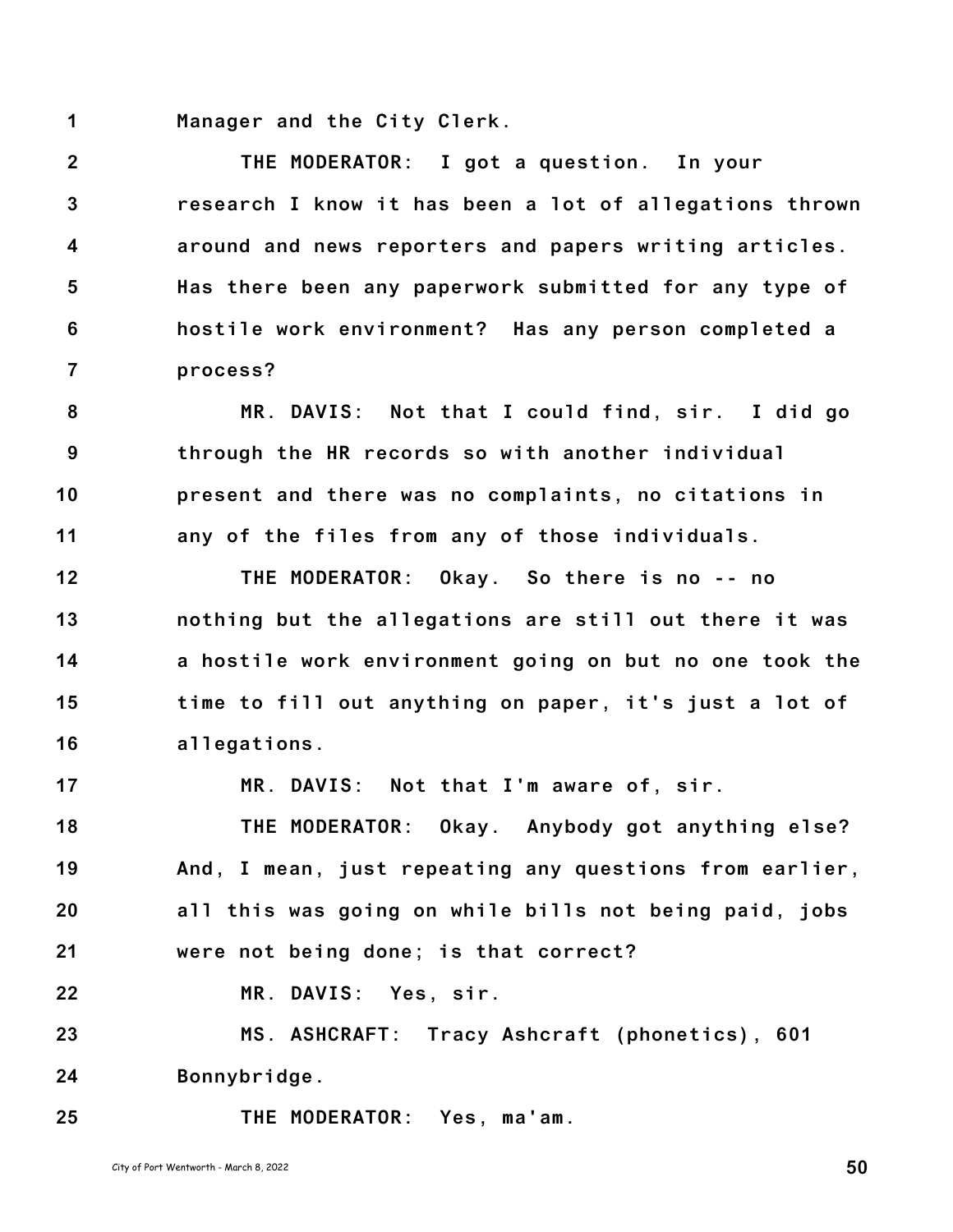**1 2 3 MS. ASHCRAFT: My question is there was a gap in between employments; right, so would anybody else have access to the files?**

**4 5 6 THE MODERATOR: I think I could answer that. The Mayor actually took all the keys and locked up City Hall.**

**7**

**MS. ASHCRAFT: Okay.**

**8 9 THE MODERATOR: And didn't talk to anybody. No council person, nobody so nobody had access to it.**

**10**

**MS. ASHCRAFT: Okay.**

**11 12 13 14 15 THE MODERATOR: And he could tell you that himself if he was here he's not here tonight and we did extend an invitation to him and Mr. Jones to be here but as of today no reply back from any e-mail, phone call pr text message.**

**16 17 18 19 20 I think we're going to start sending out letters also so that way you could have a send receipt. You know when you send a letter, you've got sign it and get it back so that way a person will not be able to say you guys never tried, but we do try.**

**21 22 23 24 25 Okay. Is there any questions about the resolutions of the staffing variances that happened within the city of Port Wentworth for any citizen that would like to see the resolutions that we have? A copy of it will be provided on our website. I think it's**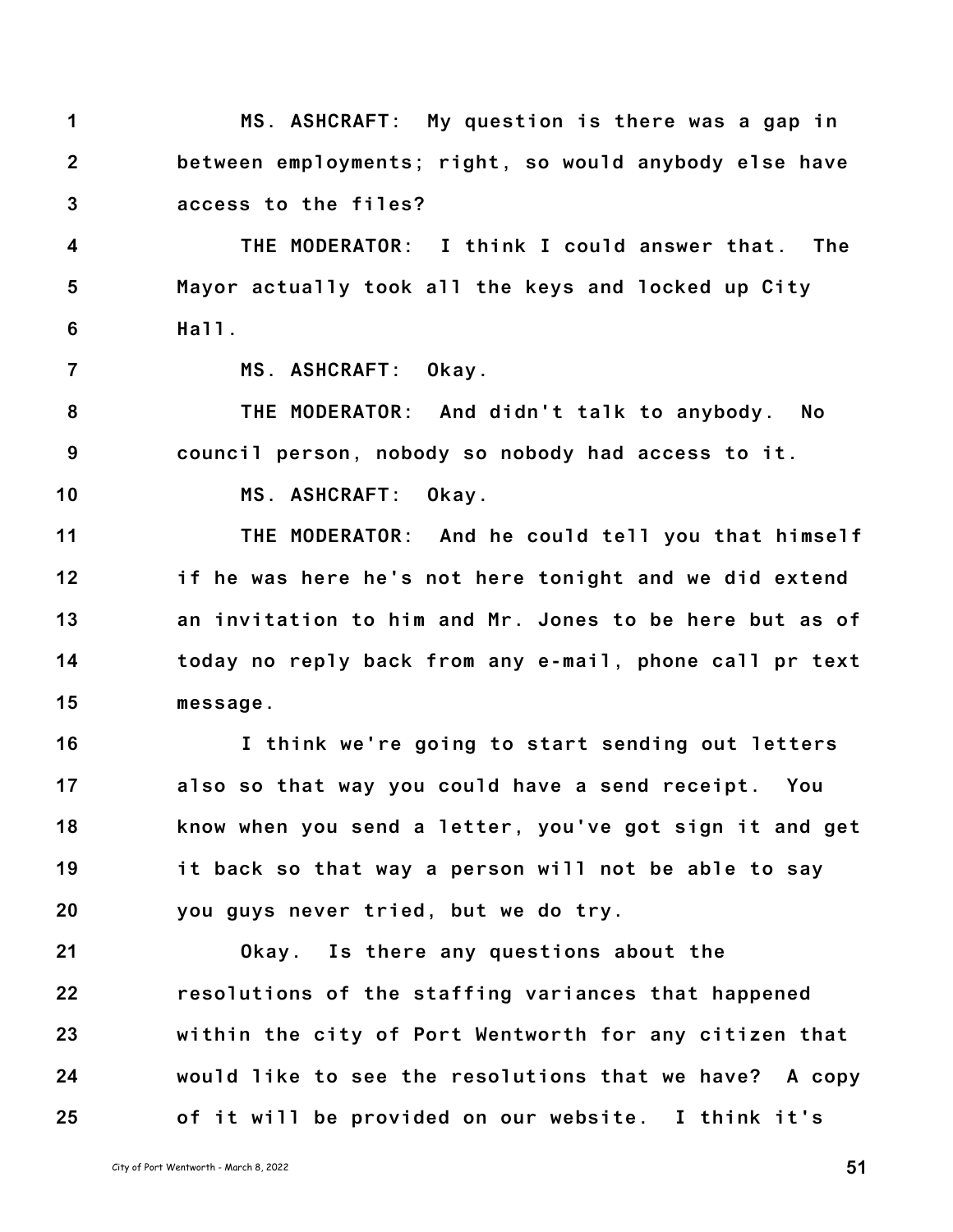**1 2 3 4 5 6 7 8 9 10 11 12 13 14 15 16 17 18 19 20 21 22 23 24 25 already posted; isn't it correct? MR. DAVIS: Yes, sir. It's all on the website. Yes. Actually, it's a question. THE MODERATOR: Yes, sir. Go ahead. MR. FERGUSON: Frederick Ferguson, 601 Ridge Court. I know you're talking about staff. THE MODERATOR: Yes. MR. FERGUSON: Is this tonight ask questions about the bills that the City Manager was talking about or come back in a few minutes? THE MODERATOR: He could address them if he wants to, sir. MR. FERGUSON: I could come back. MR. DAVIS: We can do that now. MR. FERGUSON: Okay. I'm trying to follow when you were saying about bills wasn't paid. MR. DAVIS: Yes, sir. MR. FERGUSON: You said there were several. You said the water bill wasn't paid for. How long? MR. DAVIS: It wasn't the water bill, it was th water billing system -- MR. FERGUSON: The water bill system? MR. DAVIS: -- where we send out the payment notices to everyone. That was several months behind and when we tried to process, which took several days**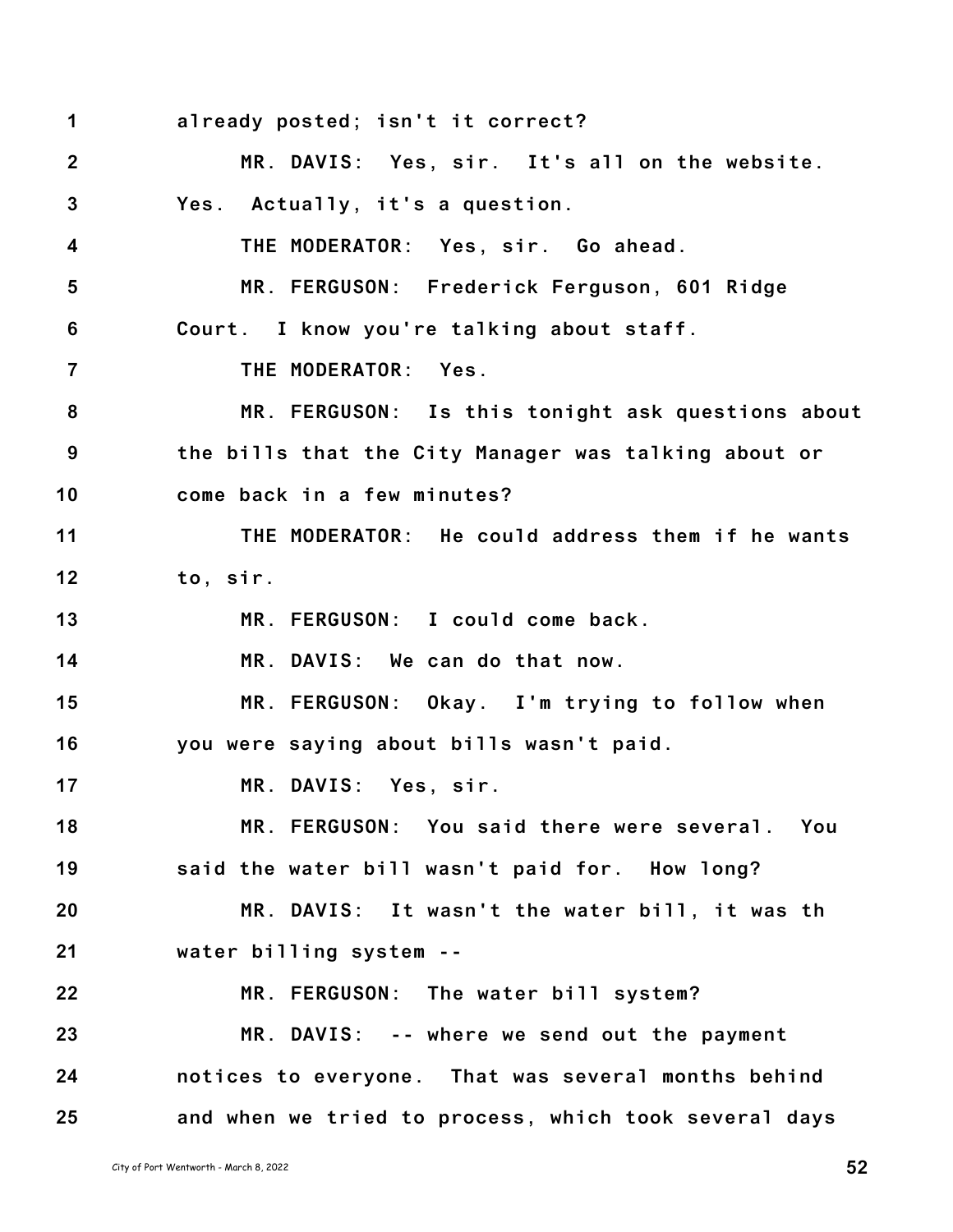**1 2 3 4 5 6 7 8 9 10 11 12 13 14 15 16 17 18 19 20 21 22 23 24 25 to try and figure out how to process it because we didn't have a manual to do it. When it finished it and they tried to send out the payments, it wouldn't allow them to go to the next step because the bill wasn't paid so we had to pay that bill as well. MR. FERGUSON: Okay. MR. DAVIS: And that's just one example but there was numerous ones. MR. FERGUSON: Yes. Yes. That's why I came up -- MR. DAVIS: Yes, sir. MR. FERGUSON: -- because when you say numerous, I'm now interested in what numerous is so I don't know if you previously said in this type forum to where bills owed, what's the other numerous stuff you're talking about? MR. DAVIS: I don't have an exact number. Obviously, I was focused on the main ones that kept the city running and when those were, you know, obviously, we're up to date on those so the city is functioning and we can use our software to do critical services. MR. FERGUSON: Okay. Mr. Barbee? THE MODERATOR: Yes. Yeah. MR. FERGUSON: You were on the City Council during this timeframe so who would have been responsible for those items not being taken care of?**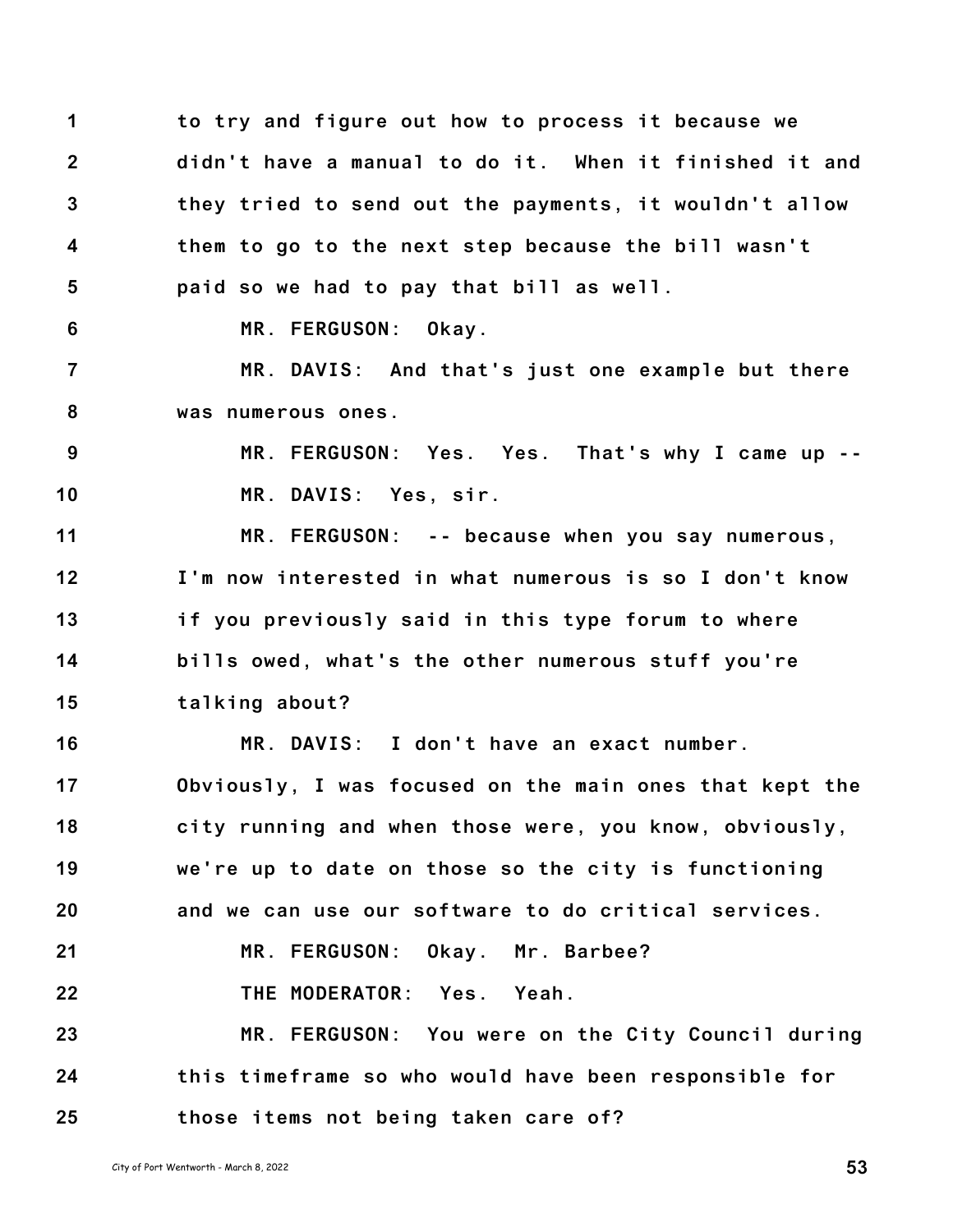**1 2 3 THE MODERATOR: I believe that would have been former City Manager Ed Booth and the head of the city, Gary Norton, the old administration basically.**

**4 5 6 7 8 9 10 11 12 MR. FERGUSON: So anybody going to be held accountable for this? Because I'm paying my water bill for the past 12 months. If I didn't get my water bill or just happened to look, I came up here to get it paid because I wasn't sure what was going on. Citizens are being held accountable for not doing what they supposed to do and even though they say y'all work for the people, who hold y'all accountable when y'all don't do the right thing?**

**13 14 15 16 THE MODERATOR: That's a very good question, sir. That is a good question. Oftentimes we hold ourselves accountable because we have to file an ethics complaint on each other.**

**17 18 MR. FERGUSON: I guess you hold yourselves accountable but --**

**19 20 MR. DAVIS: I would say, sir, you also hold them accountable at the ballot box.**

**21 THE MODERATOR: Most definitely.**

**22 23 MS. SMITH: Can I add something in response to, I'm sorry, what's your name, sir?**

**24 MR. FERGUSON: Ferguson.**

**25 MS. SMITH: Ferguson. The way the charter is laid**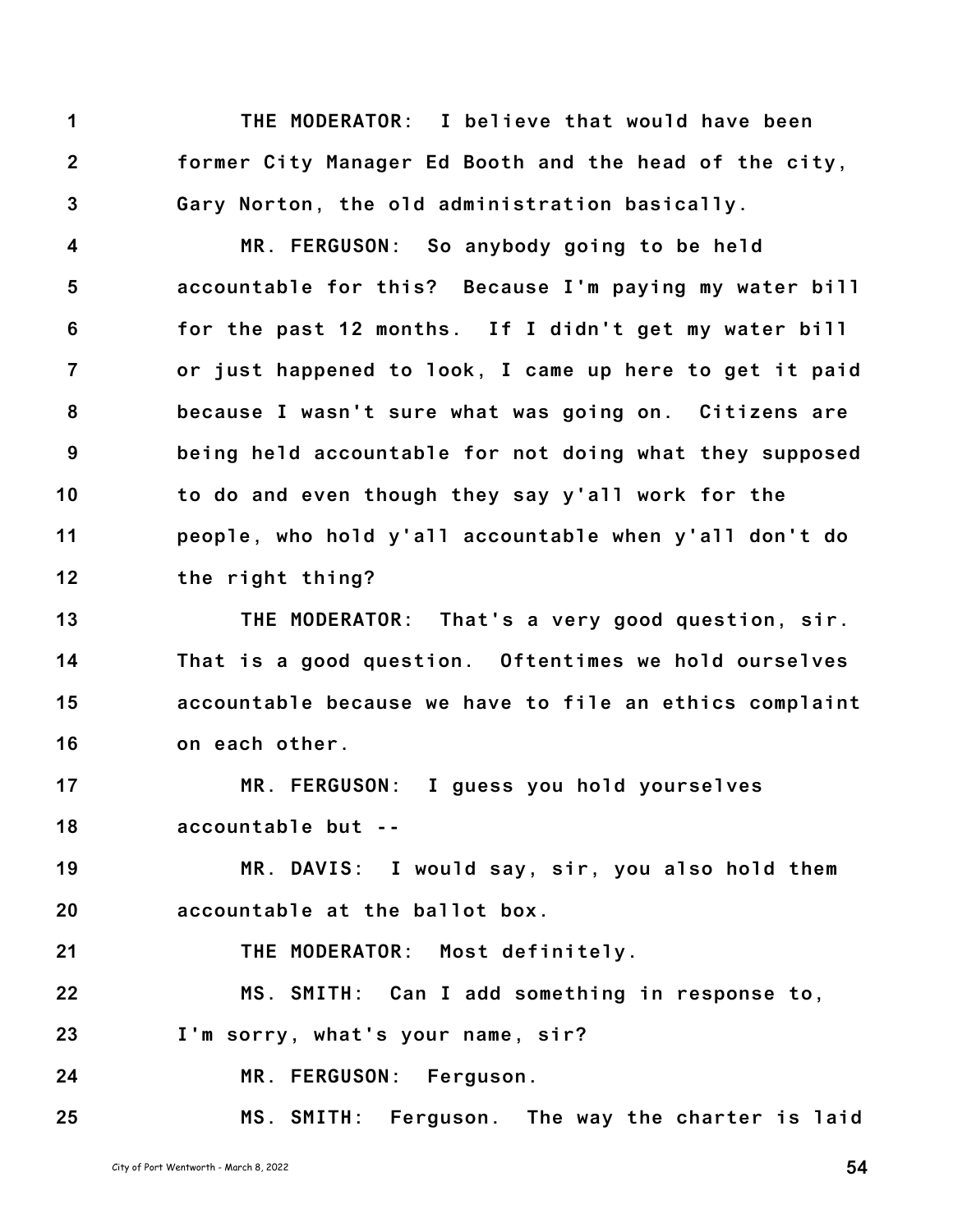| 1              | out is the City Council does not run the day-to-day     |
|----------------|---------------------------------------------------------|
| $\mathbf{2}$   | minutia of the city in terms of paying the bills and    |
| $\mathbf{3}$   | making sure the lights are on. That is done by the      |
| 4              | City Manager and his staff.                             |
| $5\phantom{1}$ | MR. FERGUSON: So really just like my little small       |
| 6              | brain, the you said the City Manager.                   |
| $\overline{7}$ | MS. SMITH: Any old City Manager and any City            |
| 8              | Manager we have.                                        |
| 9              | MR. FERGUSON: So nobody on the council double           |
| 10             | checks and triple checks?                               |
| 11             | MS. SMITH: We're not supposed to. We're not             |
| 12             | supposed to micromanage their --                        |
| 13             | THE MODERATOR: Actions.                                 |
| 14             | MS. SMITH: -- actions. No. Which is how the             |
| 15             | charter lays it out. It's a council and City Manager    |
| 16             | government and he, the City Manager is supposed to run  |
| 17             | the day-to-day functions of the city and we set policy  |
| 18             | for them to follow.                                     |
| 19             | MR. FERGUSON: But this went on for a few months,        |
| 20             | nobody -- nobody knew about it for a few months.        |
| 21             | MS. SMITH: I wasn't here. I don't know.                 |
| 22             | THE MODERATOR: No. We didn't. And no one was in         |
| 23             | City Hall to take a look at it because the Mayor at the |
| 24             | time took all the keys and locked the doors.            |
| 25             | (There was an outburst from the audience.)              |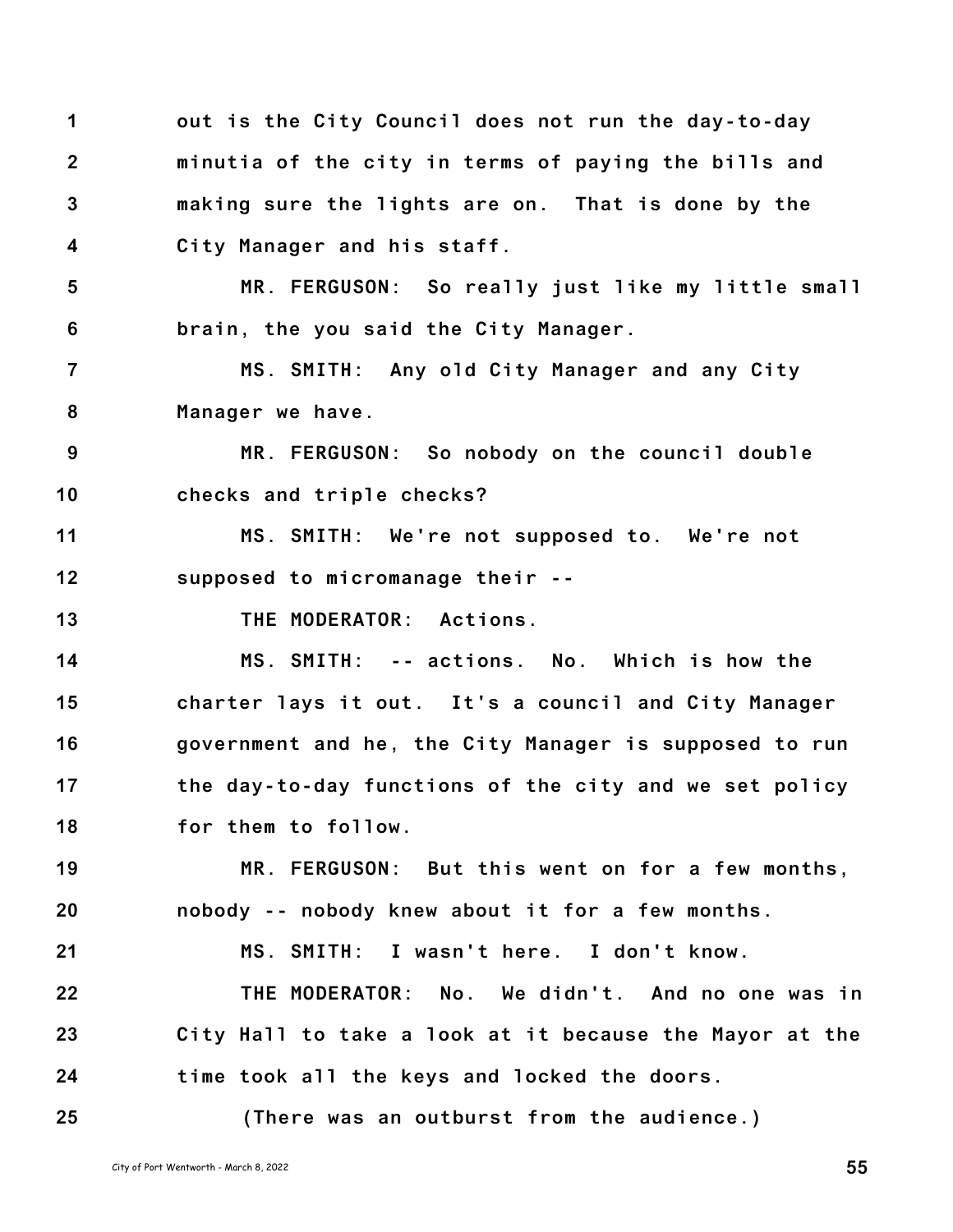**1 2 THE MODERATOR: Yeah. But the answer to your question is --**

**3 4 5 6 7 8 9 10 11 12 MR. FERGUSON: I know what you're talking about. MR. DAVIS: I don't think the City Council they would come to the staff and administration, so unless something happened and someone contacted a City Council member, you know, I just don't know how they would know unless they are told by either staff or some outside source to contact them, you know, such as a contractor that might or might not be getting paid so they are going to contact the elected officials not just the administration to get their pay.**

**13 14 15 MR. FERGUSON: So you being the City Manager now, the system is set up in a way where if you want to run afoul for some reason, nobody else would know about it?**

**16 17 18 19 20 MR. DAVIS: Sir, we are hiring a finance director tonight and this man has got an exceptional background and we're going to look at the financial policies and the procedures and put in double check systems within the accounting software.**

**21 22 23 24 25 I've got a lot of work ahead of me but, you know, there is going to be more checks and balances as we move forward to make sure that this doesn't happen again. We'll also have redundancy in the system to make sure there is multiple people that can do the same**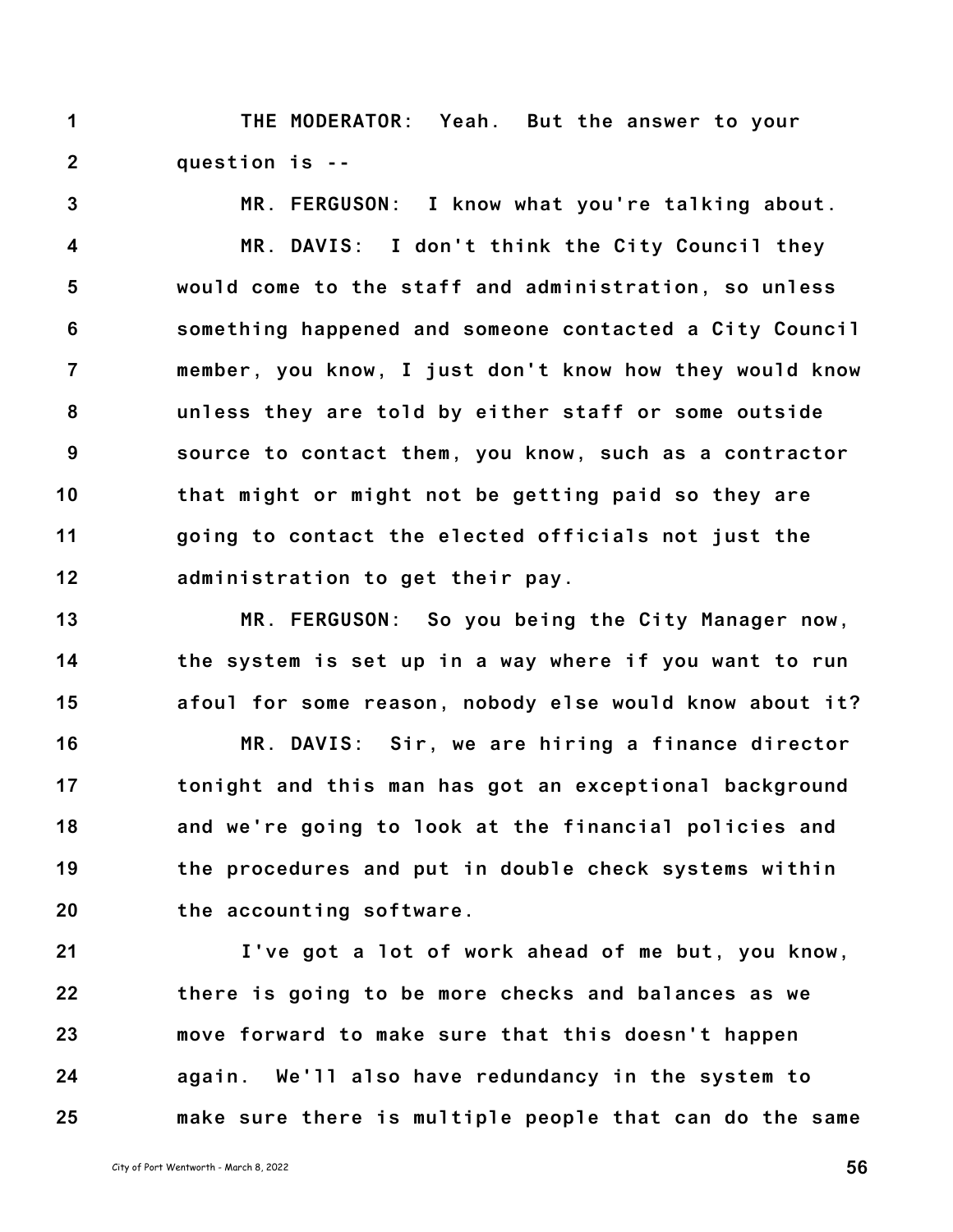**1 2 3 4 5 6 7 8 9 10 11 12 13 14 15 16 17 18 19 20 21 22 23 24 25 job so when someone leaves the next time, we will be able to maintain and have a continuation of government. MR. FERGUSON: Accountability basically? MR. DAVIS: Absolutely. That's exactly what I'm referring to, sir. MS. SMITH: Thank you, sir. MS. CARRIE SMITH: Hello. How are you? I'm Carrie Smith. UNKNOWN PERSON: There is a man ahead of you. MS. CARRIE SMITH: Sorry. UNKNOWN MALE: (Unintelligible). I'm trying to understand what just transpired in the last ten or 15 minutes. So you were saying as a new City Manager when your predecessor are you going to do an audit of the City's budget to see if there is malfeasance of the money or just not going to worry about that because you say bills is being paid? MR. DAVIS: We're absolutely going to do a forensic audit, sir, of all the finances of the city. UNKNOWN MALE: And what is the time span on that? Do you have an idea? MR. DAVIS: No, sir. It will to be determined. I'm going to get a finance director in place first to make sure we have our policies and procedures in place and the checks and balances to operate forward and**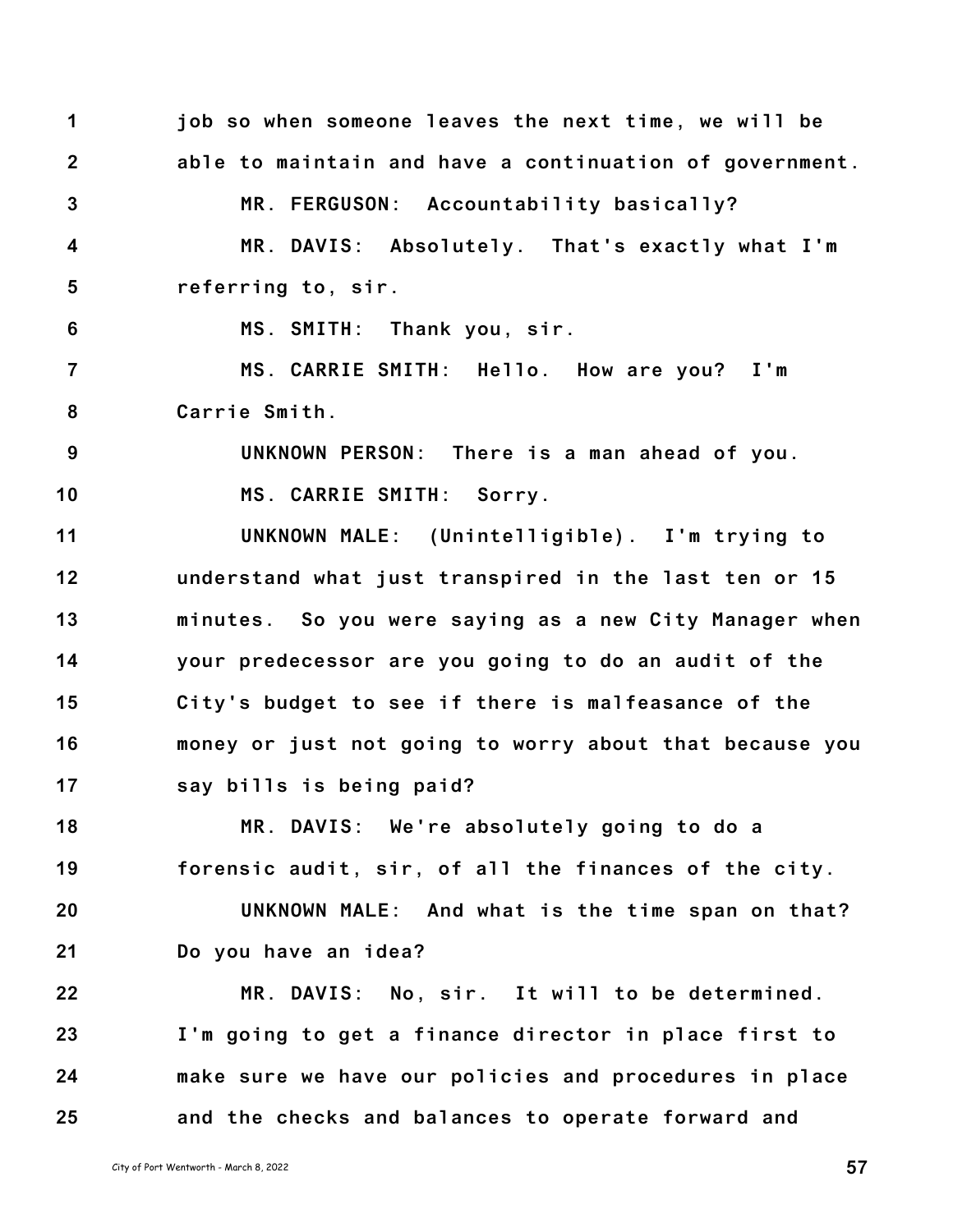**1 2 3 4 5 6 7 8 9 10 11 12 13 14 15 16 17 18 19 20 21 22 23 24 moving forward will be engaging an audit firm for them. UNKNOWN MALE: So how far back are you going back just with the predecessor, his term in office or his predecessor? How far back do you plan on going through the audit? MR. DAVIS: I'm not sure yet, sir. I mean, I think we'll follow where it takes us. UNKNOWN MALE: Okay. I guess when you get to that point, we'll have more questions. Thank you. MS. SMITH: Uh-huh. Thank you, sir. THE MODERATOR: I just got one question. I heard you say a forensic audit. Is that going to be something done by an independent outside agency? MR. DAVIS: Yes, sir. THE MODERATOR: Okay. Ma'am. Yeah. Ms. Smith, I'm sorry. MS. CARRIE SMITH: In lieu of multiple community questions and feedback, is there a process for the community to contact City Manager or council to offer feedback questions if they are not comfortable to ask before the council tonight and is there a process for that and I'm sure this information as a forensic audit is being will be transparent to the community was my question.**

**25**

**MR. DAVIS: Not during the audit but the finding**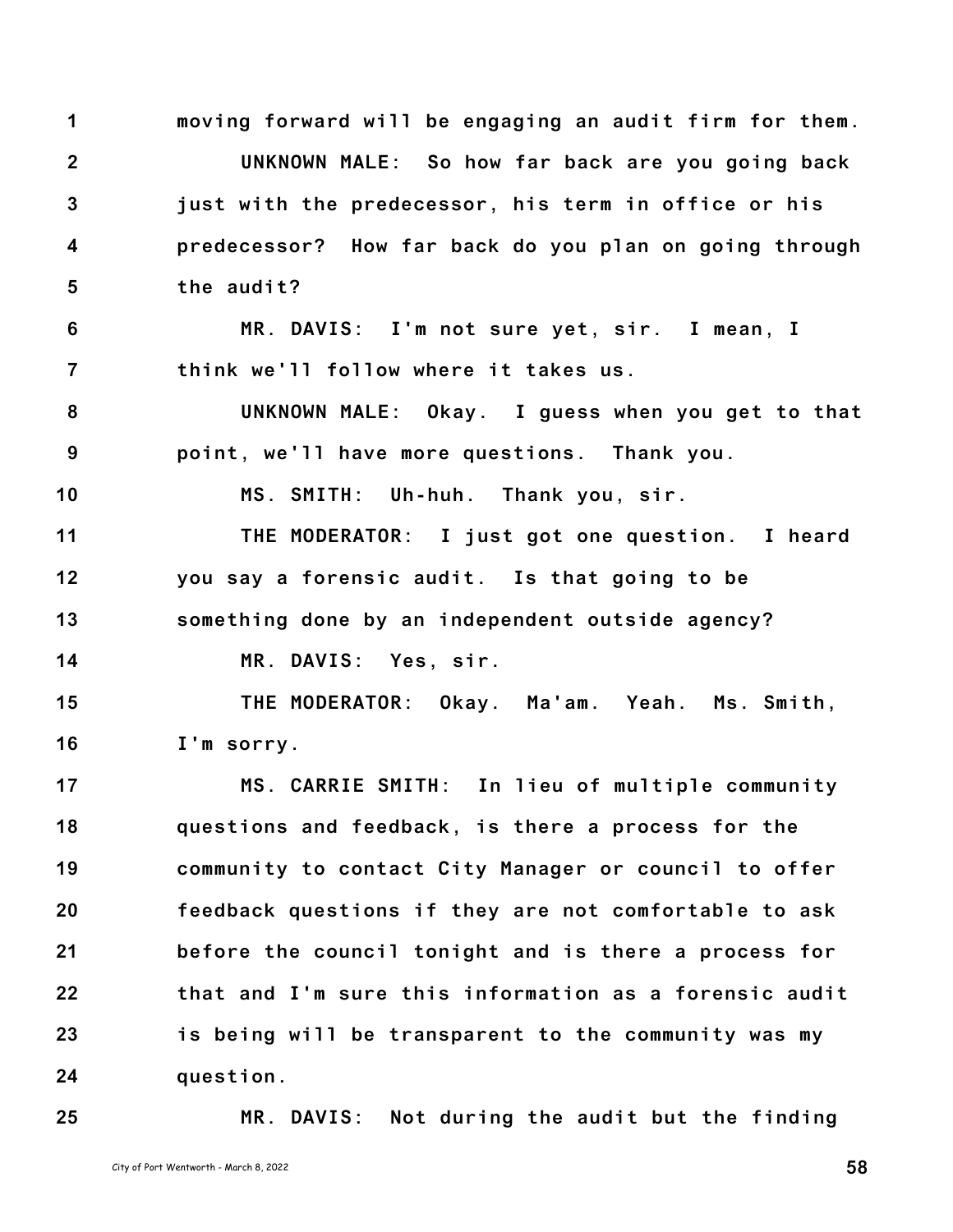**1 certainly will be made public. Yes, ma'am.**

**2**

**MS. CARRIE SMITH: Okay. Thank you.**

**3 4 5 6 MS. SMITH: And, Ms. Smith, just to let you know from my understanding I believe that it takes a number of months to do a forensic audit because of the granular nature of the investigation.**

**7 8 MS. CARRIE SMITH: Yes, ma'am. Thank you very much.**

**9 10 11 12 13 14 THE MODERATOR: Okay. Is there one in the -- yes. UNKNOWN FEMALE: I was just wondering what bills were sent out like for the water bill because I didn't miss one and honestly because I ain't rich. I got all my rent things, too, so I don't know what didn't go out.**

**15 16 17 MR. DAVIS: They went out, they were just a few days late. They went out three days late I think but they went out.**

**18 19 UNKNOWN FEMALE: But I still got it before the times were cut off.**

**20 21 22 23 24 MR. DAVIS: And just for general knowledge out here the late payments for last month and this month have been waived. If there is any due to either receiving the bill late or not having access to City Hall to pay your bill.**

**25 THE MODERATOR: Okay. Is there anymore concerns**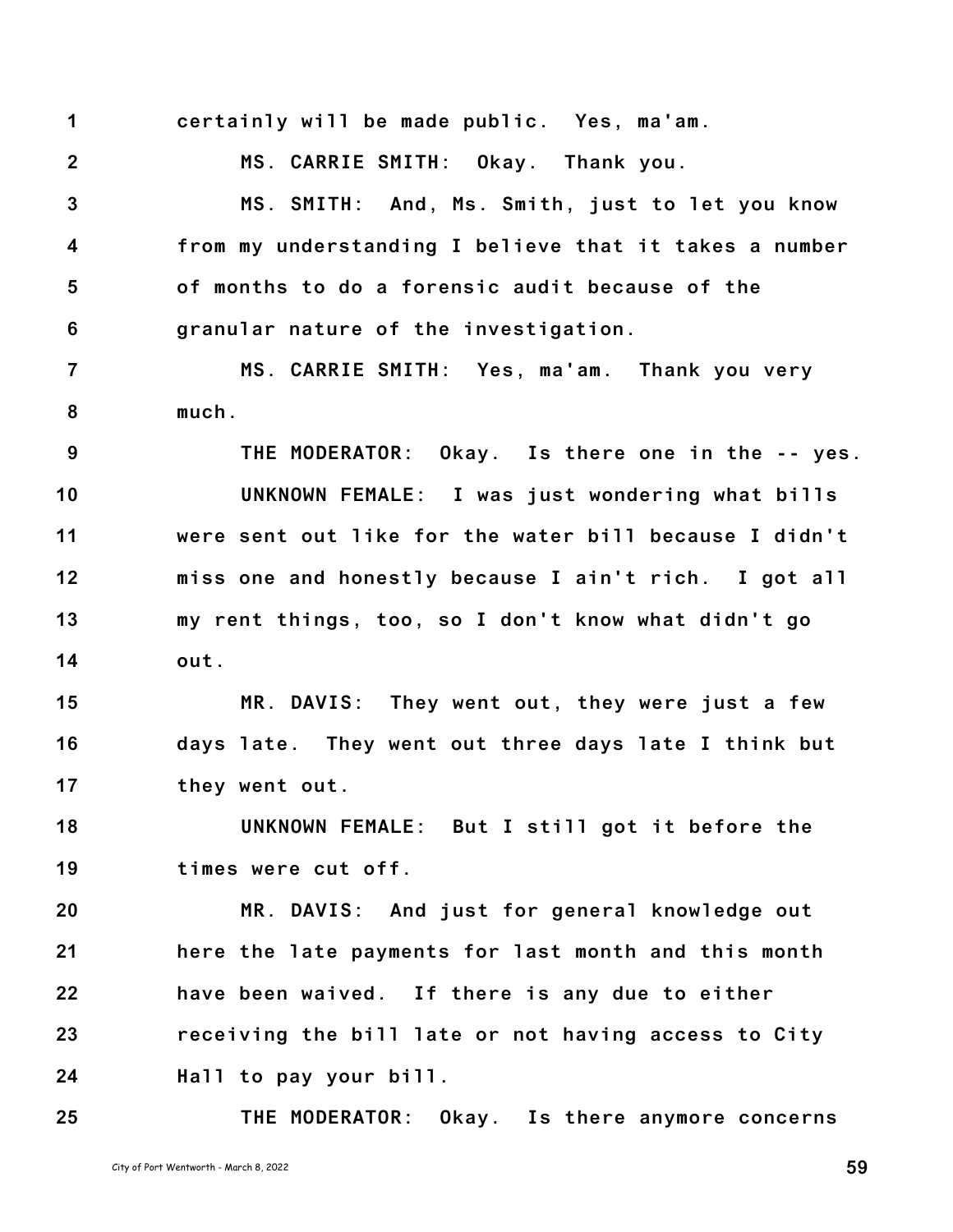**1 2 3 4 5 6 7 8 9 10 11 12 13 14 15 16 17 18 19 20 21 22 23 24 25 about the resolution regarding staffing vacancies of City Hall? None? Let's get it. Can I get a motion well, actually I'd like to have it read into the record. Say that again. MR. DAVIS: Do you want to read it into the record or the resolution will be in the record. THE MODERATOR: Oh, okay. It will be public record. MR. DAVIS: Entirely. THE MODERATOR: And citizens will be able to download it and read it for themselves. Okay. Okay. Can I have a motion to approve? MR. STEPHENS: I have a motion to approve. MS. SMITH: Second. THE MODERATOR: All in favor? (Thereupon, City Council members voted on the motion.) THE MODERATOR: Motion approved. C, resolution opposing this -- this -- the dissolution of the city. Resolution opposing the dissolution of the city. UNKNOWN PERSON: We oppose. MS. SMITH: We should add to dissolving the city. MR. DAVIS: There is a movement -- you want to explain or do I? THE MODERATOR: We'll let the City Manager explain**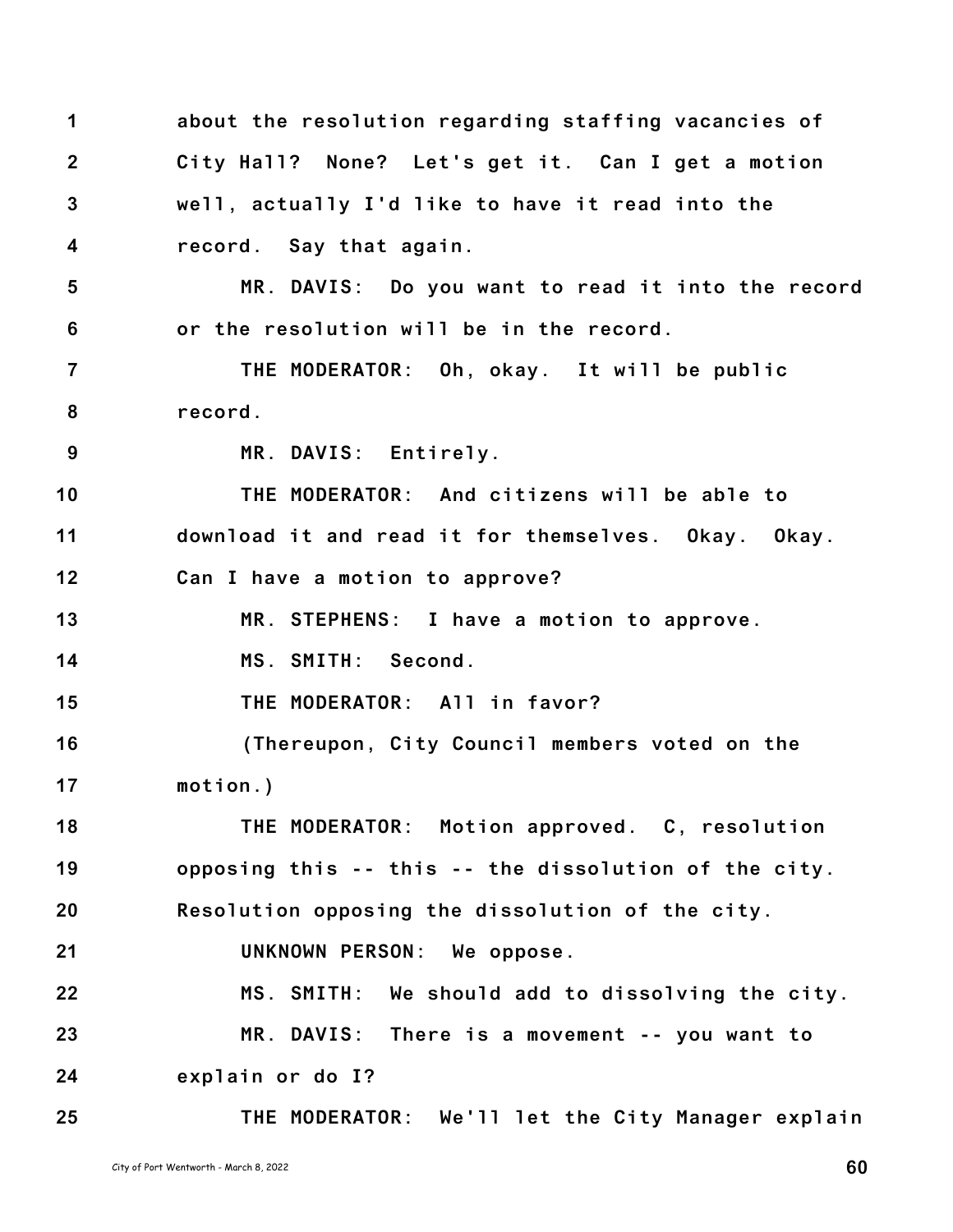**1**

**it.**

**2 3 4 5 6 7 8 9 10 11 12 13 14 15 16 17 18 19 20 21 22 23 24 MR. DAVIS: Basically this resolution has got basically a statement. It's a statement from the City Council and the majority of the council stating that they want to continue as a city and not dissolve the city. There is an apparent movement out there to dissolve the city between the Mayor and a couple of state legislators so this is unequivocally stating that the City Council is opposed to that motion, you know, and the City Attorney and I will be personally delivering this to legislators tomorrow. THE MODERATOR: Ms. Benton. MS. BENTON: Georgia Benton, 135 Saussy Road. Now, I don't know who put what in whose mind about dissolving our city. One, it does not belong to them, it belongs to us, the citizens. THE MODERATOR: Amen. MS. BENTON: Okay? Now, if such an event would occur, our legislature should not approve nothing unless it's on the ballot box for us to make that decision. MS. SMITH: Ms. Benton? MS. BENTON: Yes. MS. SMITH: I agree with you and I just want to**

**tell you what the process is. This actually will not**

**25**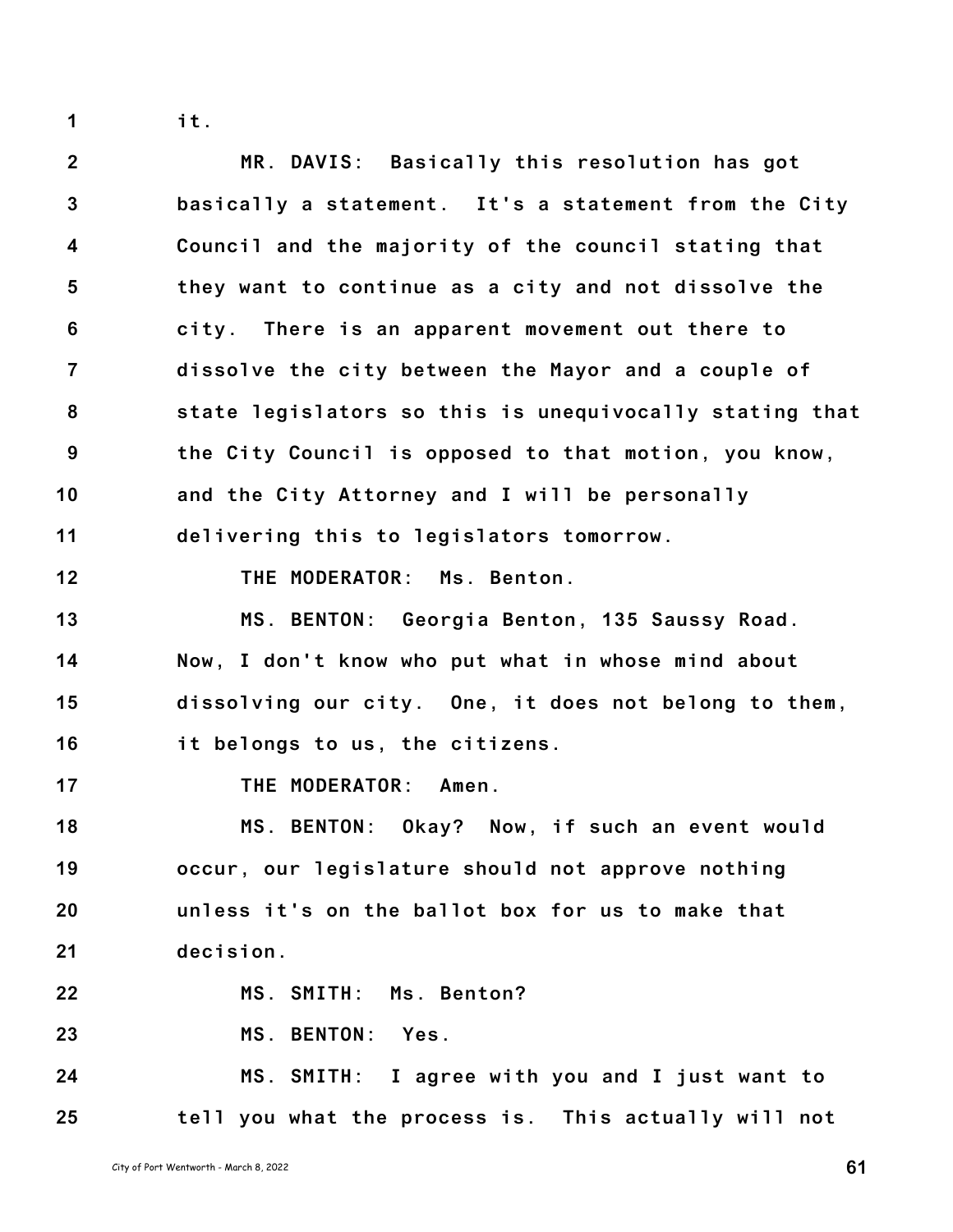**1 2 3 4 5 6 7 8 9 10 11 12 13 14 15 16 17 18 19 20 21 22 23 24 25 be on the ballot box it actually is if it goes through, will just be voted on by the local legislators who represent Chatham County. MS. BENTON: One thing for sure as citizens, we can make a difference. THE MODERATOR: Amen. MS. SMITH: Please make your voice known. MS. BENTON: I don't know about what the legislature is going to do because I've been through that. I went through that when we were fighting for water and sewage I dealt with the legislature; okay? But it was the citizens that made the decision; all right? So now if them legislators think they want to stay in office, it's up to us. MS. SMITH: I think you should call your legislature, ma'am. MS. BENTON: Look a here, I got them all on speed dial. THE MODERATOR: Amen. MS. BENTON: But what I'm saying Ron Stevens and them I don't advise them to get into us; okay? Because we dealt with Ron Stevens, Carter and the rest of them before and there is a way you do it. So how you going to dissolve my city -- MR. BRIGHT: Come on.**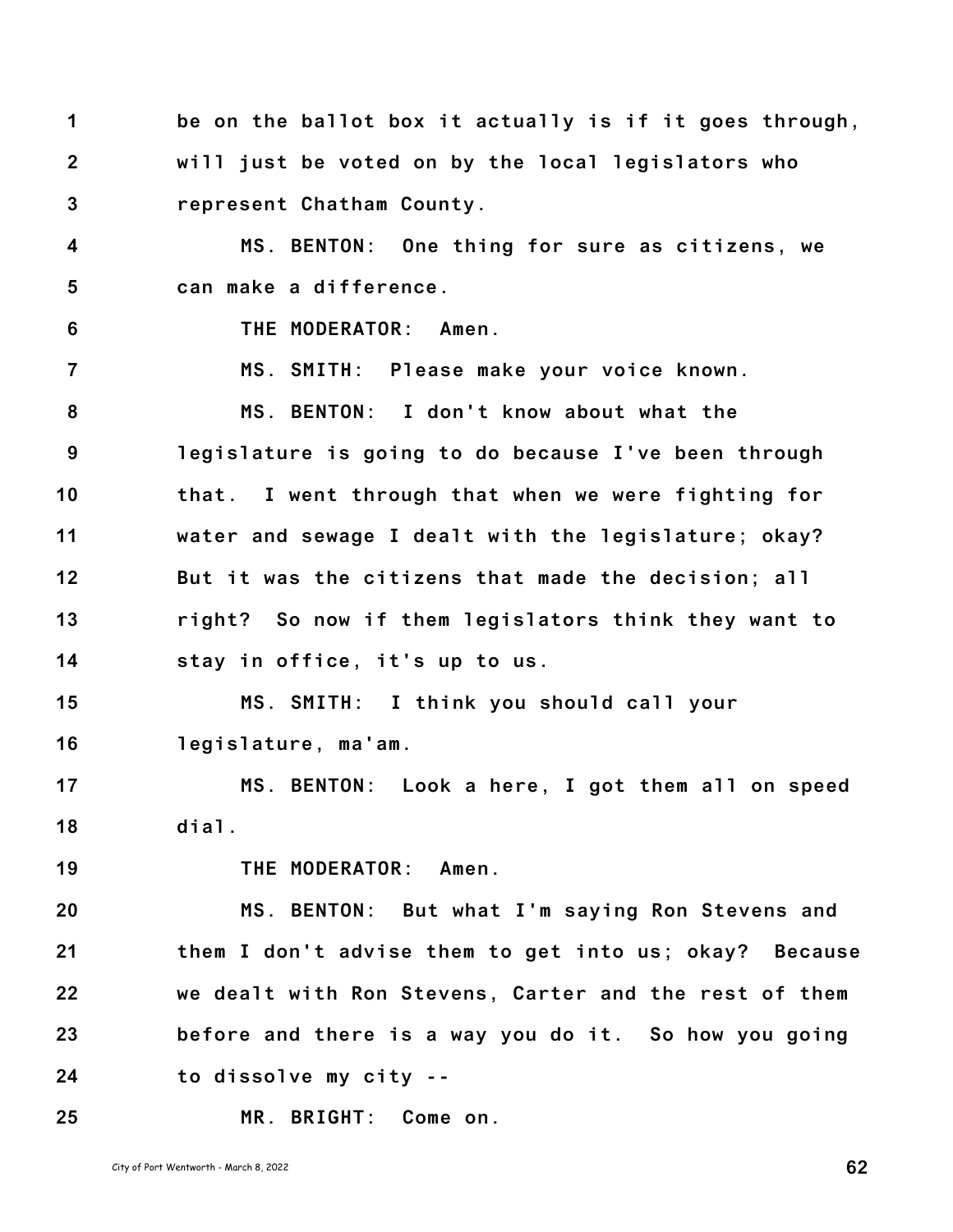**1 MS. BENTON: -- without my consent?**

**2 THE MODERATOR: Amen.**

**3 4 5 6 MS. BENTON: On my permission. I have that right. Y'all I have the right to annex us in and we did that by the ballot; okay? So if you want to dissolve us we're going to do that by the ballot.**

- **7 MS. SMITH: I agree.**
- **8 THE MODERATOR: I agree.**

**9 10 11 12 13 14 MS. SMITH: Ms. Benton, may I just give you some information? There is a belief that I believe is mistaken on behalf of proponents of dissolving the city that it will be charter will be dissolved and then a couple of years later they will come back and they will vote in the city.**

**15 16 17 18 19 20 21 22 It's in my experience, and I suggest that you Google this and read it and I suggest that everybody reads it on their own. It's not going to happen. This once the city is dissolved, it's dissolved. It has to go through another legislative vote and there are cities that have been fighting for years to be constituted as cities if they are currently unincorporated.**

**23 24 25 For example, Buckhead in Metro Atlanta where some of the most influential wealthy people in Georgia live, they have even gotten national news, they still can't**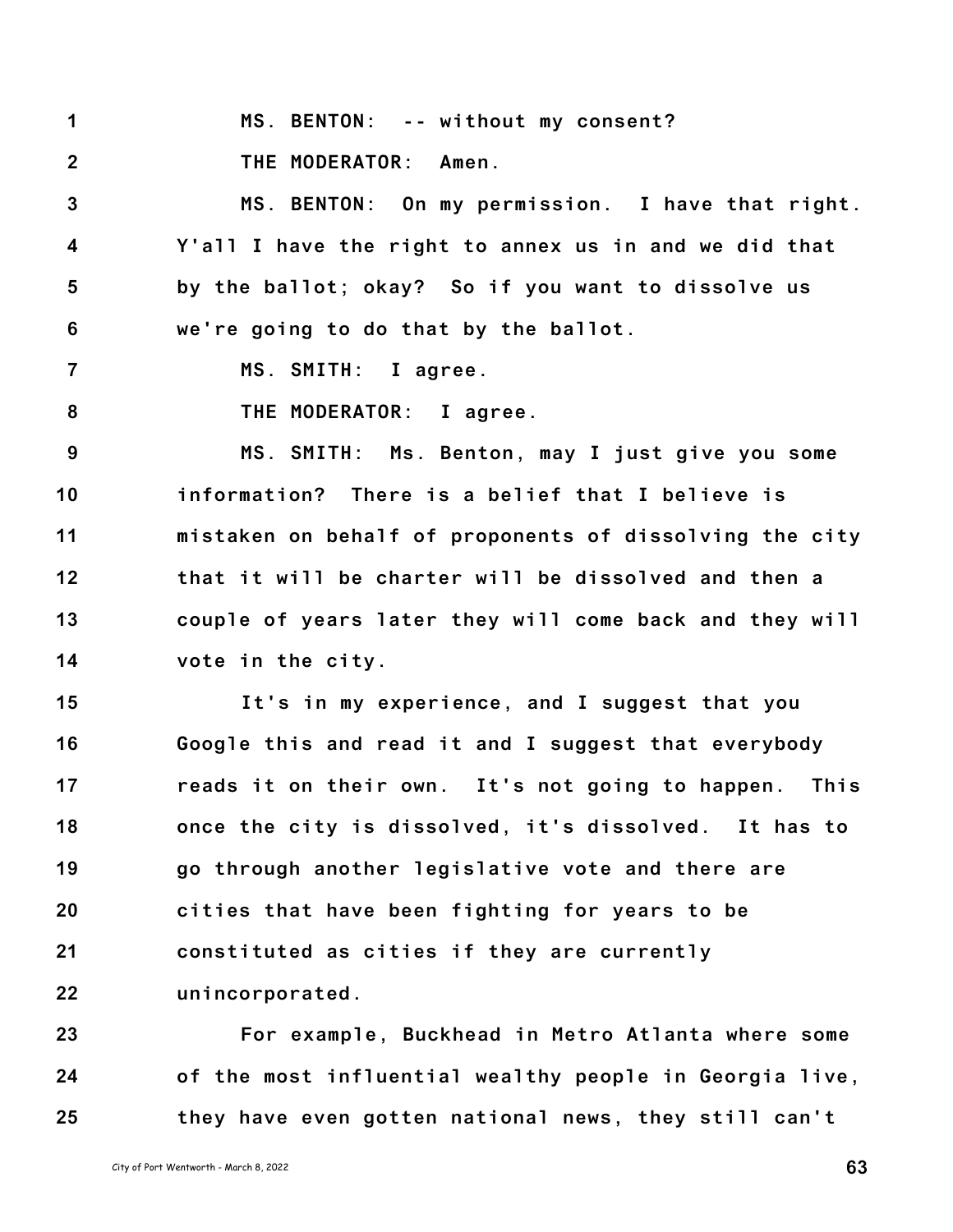**1 2 3 4 5 6 pass it so the chance is once the city is dissolved, the city ever being reconstituted are close to zero and Chatham County will absorb everything in our bank accounts, they will absorb all the properties and then you will no longer have local representation on the city level.**

**7 8 9 THE MODERATOR: And regretfully in this shortsided attempt there are city employees jobs on the line because of this.**

**10 11 12 13 14 15 16 MS. SMITH: They have been told they are not going to be fired but the city will not exist. They will lose their jobs eventually because the city won't exist. It will become unincorporated Chatham County and I ask you do you think Chatham County ever wants to give up this city back to making it into a city again? I think it would be a heck of a fight.**

**17 18 19 20 21 THE MODERATOR: And one thing that I researched which every citizens should know, Chatham County right now has the highest taxes, I believe it's 18 something mills. Right now Port Wentworth is only 4 mills. Four into to 18 is, what, 14 mills?**

**22 MS. SMITH: Wow.**

**23 24 THE MODERATOR: Your taxes would go up if the city was dissolved fo' sho'.**

**25 MS. SMITH: And the person representing you would**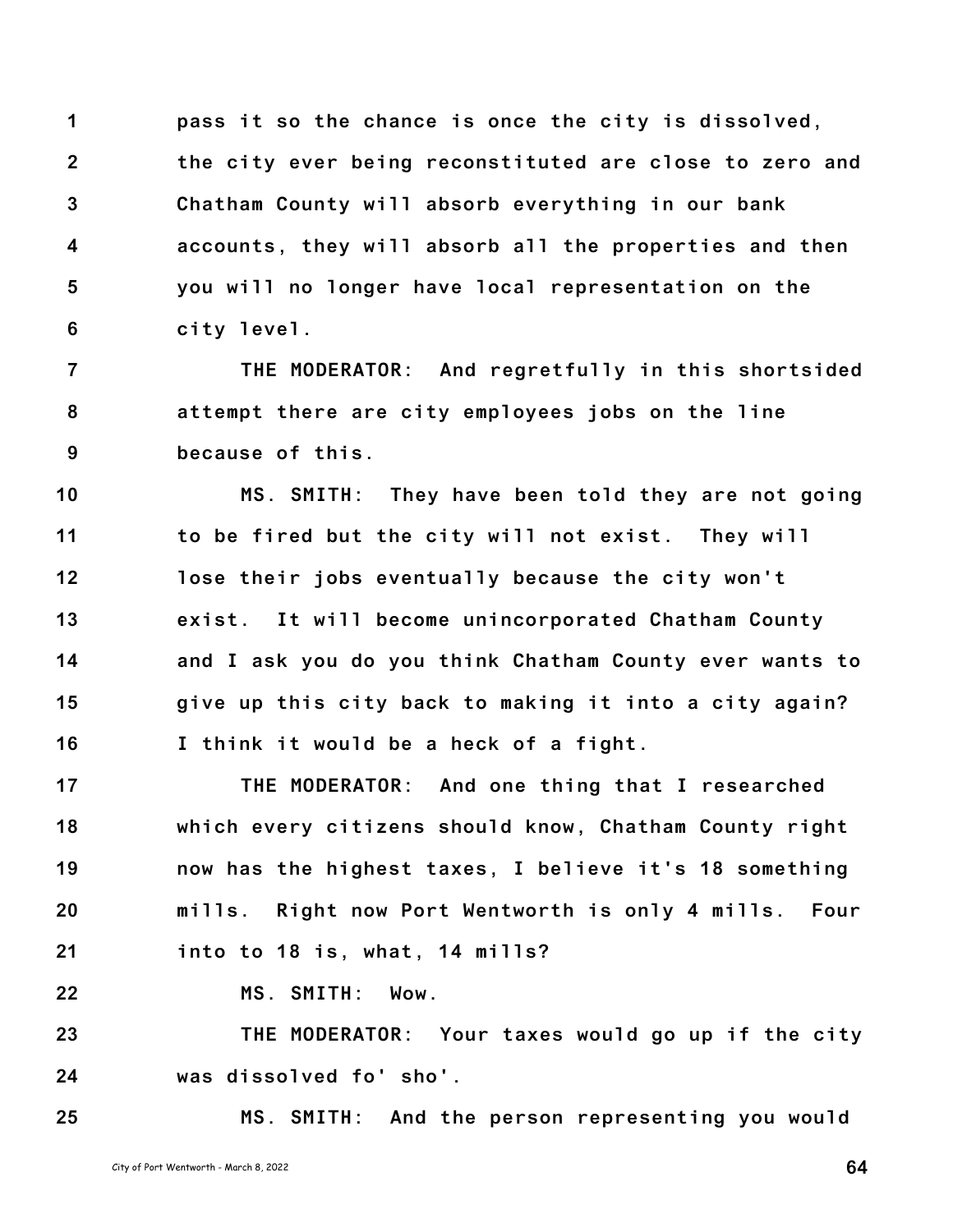**1 not be living in Port Wentworth.**

**2 MS. BENTON: Oh, I know that.**

**3 4 THE MODERATOR: Ron Stevens don't even live in Port Wentworth.**

**5 6 7 8 MR. DAVIS: I would like to point out that the bill has not been dropped so it has not been submitted; however, they have put in today's newspaper notice of intent to do this.**

**9 10 MS. BENTON: Then we need to get together with our team.**

**11 12 13 14 15 16 17 18 19 20 MR. DAVIS: And I would also like to point out the state of this city is very strong, we are financially sound and over the last two weeks we have restored all services 100 percent. Every department is open, payroll has gotten out, bills are being paid, police and fire are still happening and, you know, God forbid if this does happen but, you know, it's very rare. It would be very unusual especially the efforts that go into creating a city are immense. The studies that go into --**

**21**

**MS. SMITH: The time.**

**22 23 24 25 MR. DAVIS: -- the shared services, the impact studies, the financial studies that go into doing that, to do that by legislative fiat and do away with it without, you know, public input would be a shame.**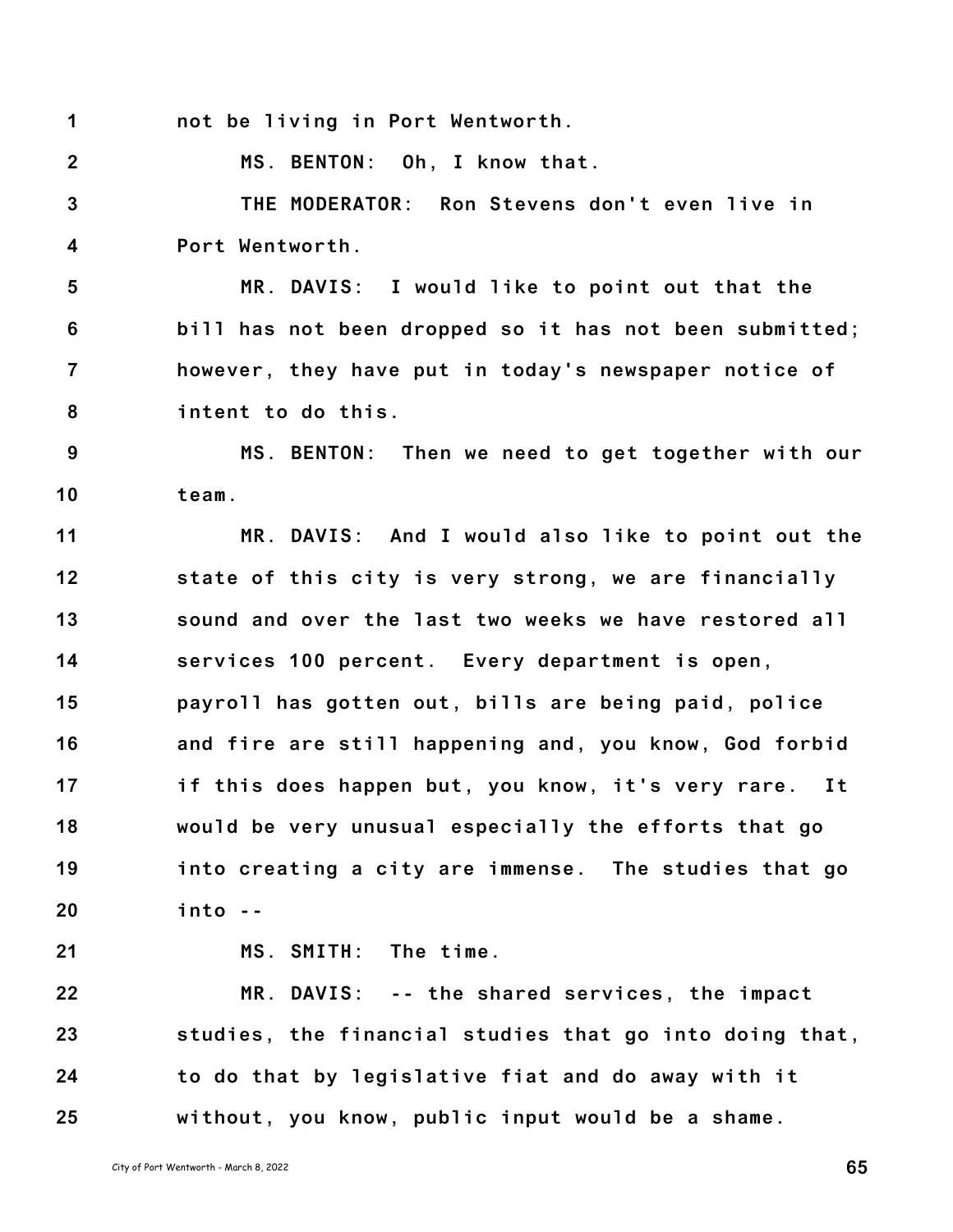**1 2 3 4 5 6 MS. SMITH: And it would be a herculean effort to reconstitute this city. It's just not a vote, it is the county is going to fight it mostly likely, my personal opinion, and then everything that the City Manager just said has to be redone. The city will disappear and that's it.**

**7 8 9 10 11 MR. DAVIS: Including the police department. THE MODERATOR: Right. And to those who think that revoking this charter and dissolving the city is a good idea, you're deluding yourselves, period. Stop. Go ahead, sir.**

**12 13 MS. SMITH: You will put your homes at risk downtown.**

**14 15 16 17 18 19 20 21 22 MR. FERGUSON: Okay. So let me ask the city locals this: The city was established in 1957 and so from 1957 to 2022 we have arrived to this condition. What has changed from 1957 to now? Also the other thing I want to understand is that could we assume that the city council member and the Mayor is not here, are they the people behind this proposal or you don't have no -- you don't know who is behind your proposal? MS. SMITH: They are in support of it and the**

**23 24 public meeting that was taped they are in support of it.**

**25**

**MR. FERGUSON: All right. Thank you.**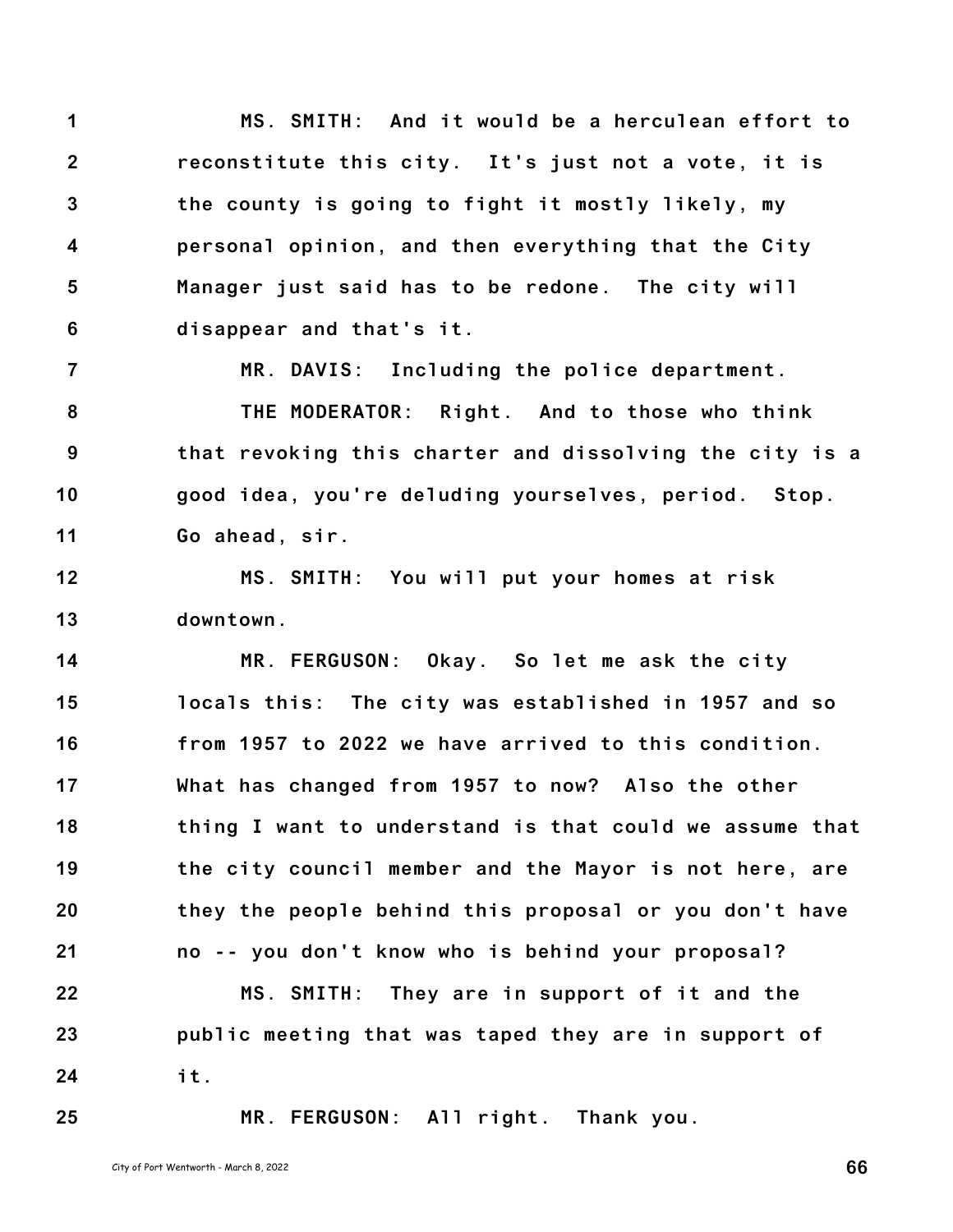**1 2 3 4 5 MR. ROBINSON: J.P. Robinson, 225 Grant Road. Now, I am really, really upset. I've been living in this area for 42 years and it has come to this. It's just like the gentleman previously said 1957 to 2022 and we still can't get together? Something is wrong.**

**6 7 8 9 10 11 Something is definitely wrong. You know, the growth of this city goes far beyond Old Port Wentworth. they don't like to say that. They don't say that Old Port Wentworth, they want to say it's all Port Wentworth. Now, we're understanding that it's not all Port Wentworth.**

**12 13 14 15 16 17 18 I saw something on my video today someone called me told me that was on there, and I sit down and I observed that video. And I'm just going to leave it right there because it kind of like remind me of old times. I'm going to leave it there. But now if the city is not a city anymore, do everything go to the county?**

**19 20 MS. SMITH: Yes, sir. Including the money in the bank.**

**21 22 23 24 MR. ROBINSON: Now, in order for them to should I say forgot about establishment that 1957 they are willing to do that? Just for the sake of leadership? MS. SMITH: It's a shame.**

**25 THE MODERATOR: Definitely a shame.**

City of Port Wentworth - March 8, <sup>2022</sup> **67**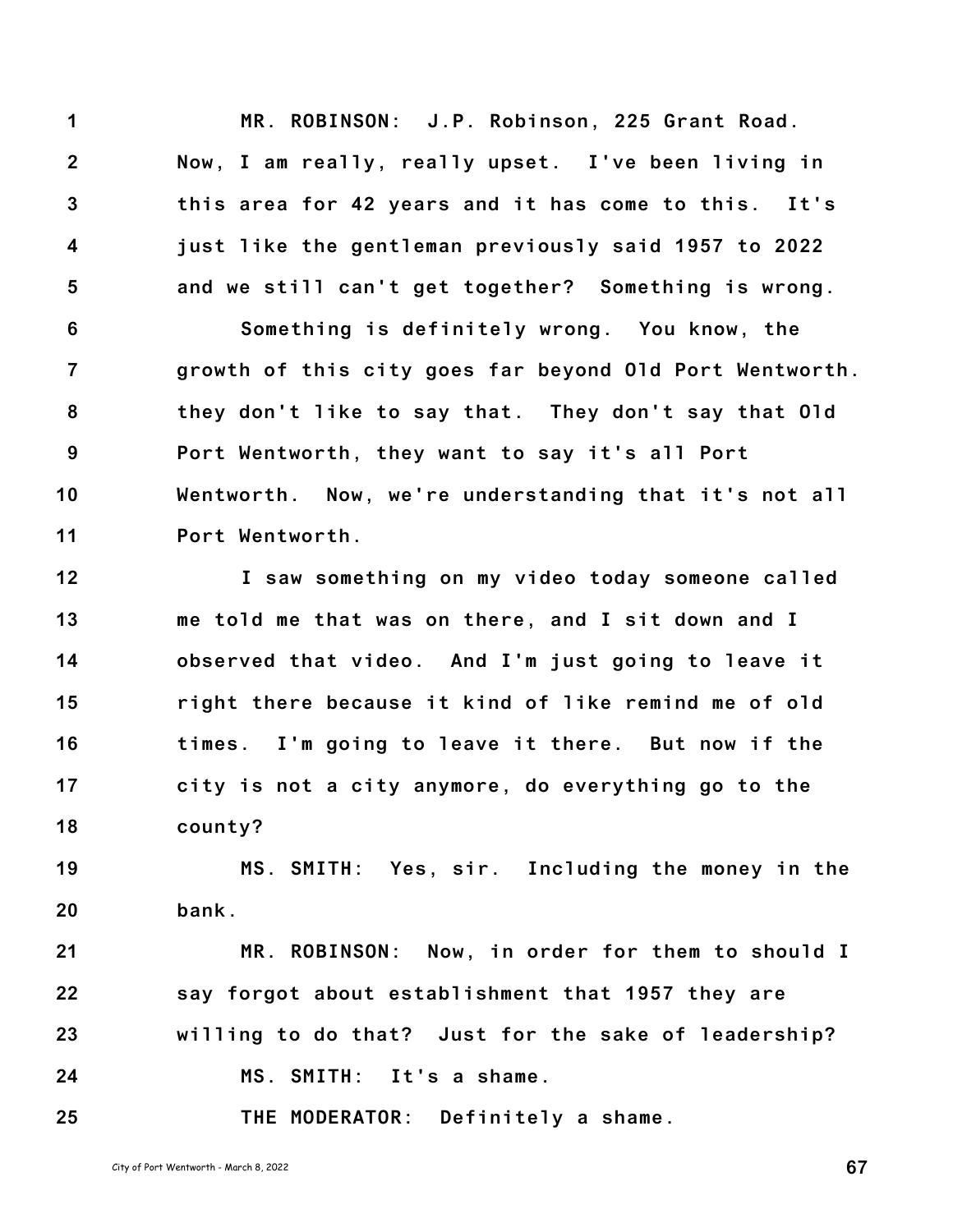**1 2 3 4 5 6 7 8 9 10 11 12 13 14 15 16 17 18 19 20 21 22 23 24 25 MR. ROBINSON: For the sake of not accepting what the people have said? THE MODERATOR: Yeah. That's about it. It would abolish the police, it would abolish the fire department. MR. ROBINSON: And that's what you spoke earlier about people losing their jobs? THE MODERATOR: Yes. MR. ROBINSON: You know what I mean? And that's senseless. That is senseless and -- MS. SMITH: Because there would a be redundancy of services. MR. ROBINSON: (Inaudible) I mean, to put it bluntly but, you know, I don't want it. THE MODERATOR: Right. MR. ROBINSON: I am a person that I'm going to survive because let me tell you something, I don't rely on you, I got a higher power that I rely on. THE MODERATOR: Amen. I mean -- MS. SMITH: You know, the council members sitting here do not approve of dissolving this city. MR. ROBINSON: I understand. MS. SMITH: Okay. MR. ROBINSON: I understand. And there is a portion in the Scripture say that the ones that was on**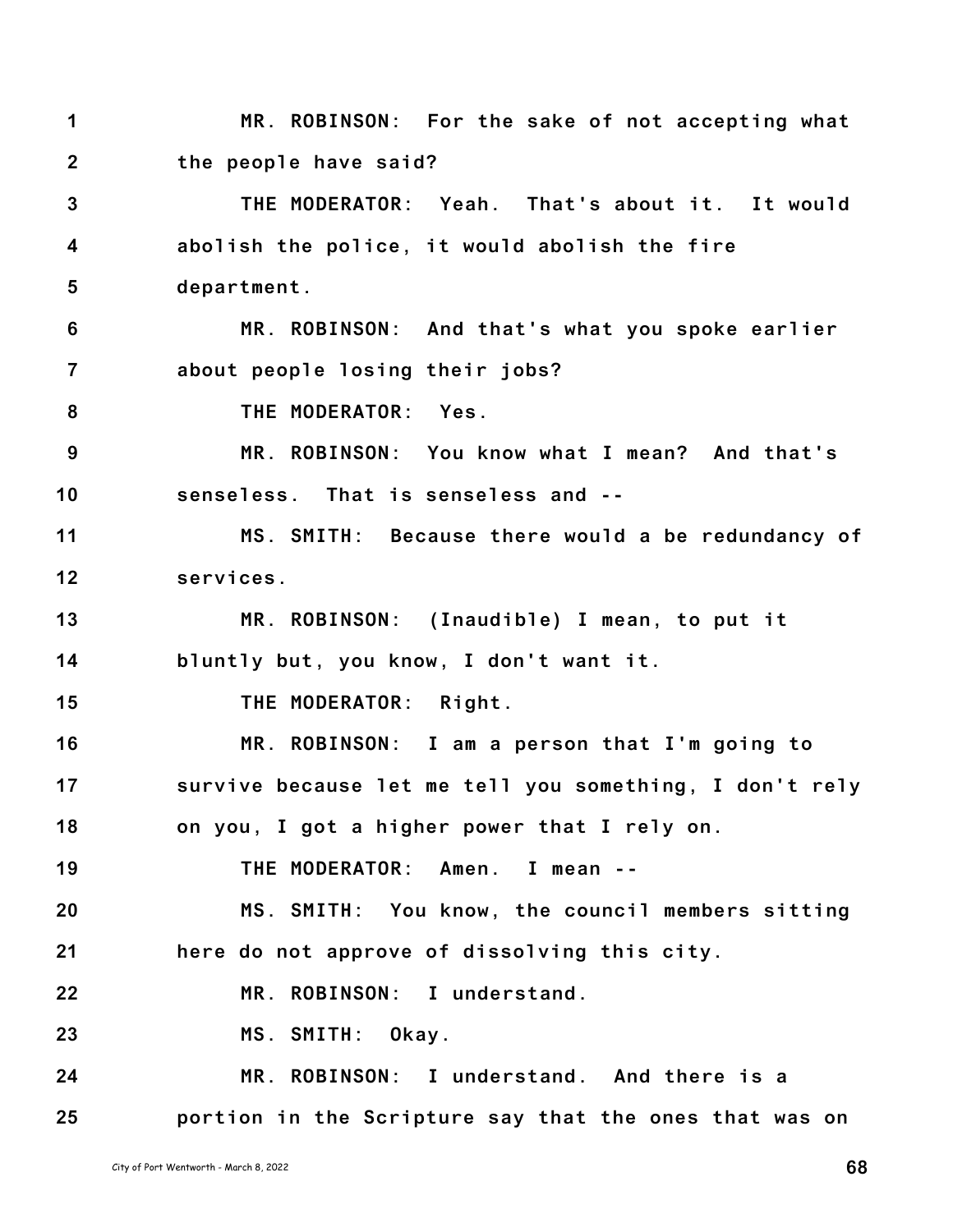**1 the bottom is coming to the top.**

**2 THE MODERATOR: Yeah.**

**3 4 MR. ROBINSON: And I believe that some people don't like that, not at all.**

**5 THE MODERATOR: Yeah.**

**6 7 8 9 10 11 MR. ROBINSON: And I'm going to say this and I'm going to sit down. But it's good to find somebody that's sitting right there that is knowledgeable, intelligent and can speak intelligently about the situations that we bring before them. Thank you, sir. Thank you, sir. You know what I mean?**

**12 MS. SMITH: We agree.**

**13 14 MR. ROBINSON: You don't do all that babbling. I know where you're coming from.**

**15 THE MODERATOR: Amen.**

**16 17 18 MR. ROBINSON: I'm being honest. I'm just being honest. You look like you know what you're doing and I applaud you both; okay?**

**19 20 MS. SMITH: Mr. -- sir, what's your last name again?**

**21 THE MODERATOR: J.P. Robinson.**

**22 23 24 25 MS. SMITH: Mr. Robinson, another thing is the city both downtown and northside will be at a much, much greater risk of being heavily if not fully aware of our city because the people who are most passionate**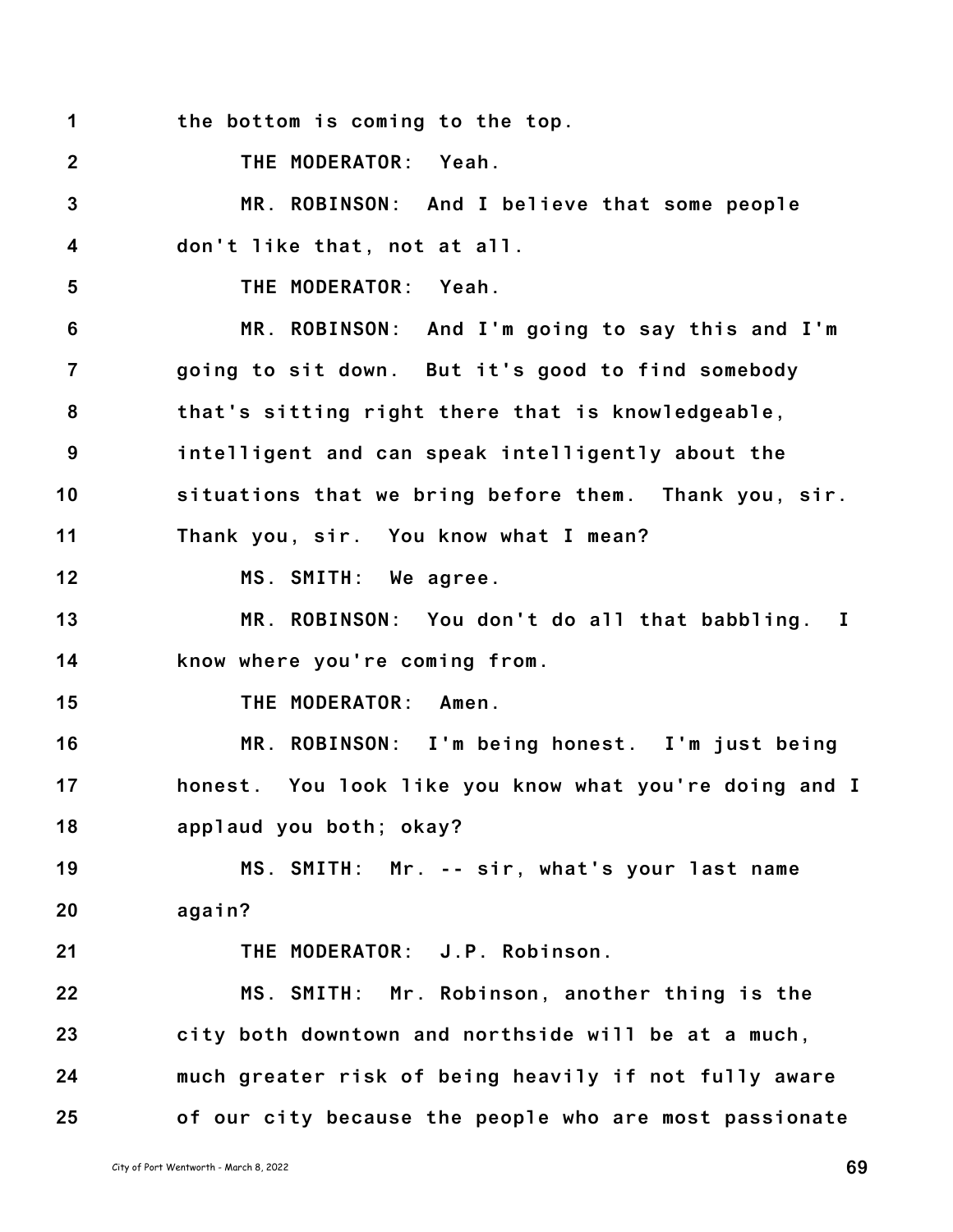**1 2 3 4 about it won't be a city anymore, it will be up to Chatham County. So it -- this is a very lucrative area in terms of land and warehouse developers are eying it constantly.**

**5 6 7 8 9 MR. ROBINSON: I get letters in the male all the time but I'm glad I had this little talk with you all tonight because I am -- I am -- I'm just like Ms. Benton, you know, I can't understand why we can't get together. Just move on.**

**10 MS. SMITH: Please call your legislator.**

**11 MR. ROBINSON: Thank you.**

**12 THE MODERATOR: Thank you.**

**13 14 15 16 17 18 19 MS. HESTER: Janet Hester, 440 Meinhard Road. To further question and understand this, does this mean that these meetings that we're having in our city when e have an issue about water or we have an issue about property or rezoning or we're not wanting something rezoned, we have to go to Chatham County's commission meetings?**

**20 MS. SMITH: Yes, ma'am.**

**21 THE MODERATOR: Yeah. To resolve. Yes.**

**22 MS. HESTER: We have to go see them?**

**23 THE MODERATOR: Exactly.**

**24 25 MS. SMITH: And City Hall won't most likely exist anymore because there will no be no city.**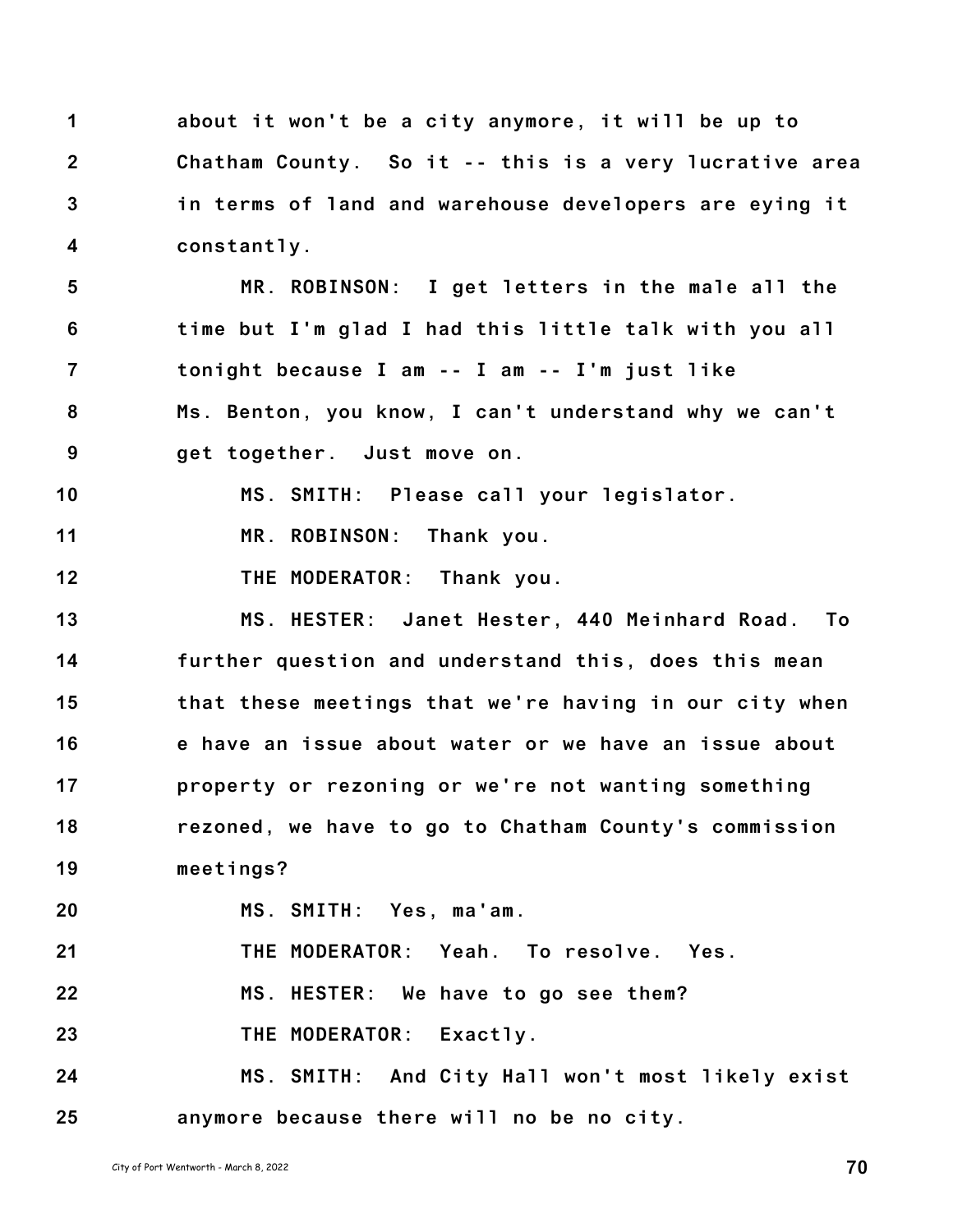**1 2 3 4 5 6 7 8 9 10 11 12 13 14 15 16 17 18 19 20 21 22 23 24 25 MS. HESTER: We then have to deal with Chatham County and go out of our area, the comfort of our own city to do anything? THE MODERATOR: Yes. MS. HESTER: Regarding legal matters? THE MODERATOR: Correct. MS. SMITH: Yes, ma'am. MS. HESTER: So who are the leaders that are involved in this -- okay. So it appears that the Mayor and former Mayor are the ones who have initiated this and they went to what state legislators to push it on through? THE MODERATOR: Bill Hitchens and Ron Stevens. MS. HESTER: Ron Stevens? THE MODERATOR: And Bill Hitchens. MS. HESTER: Hitchens. Now, is there (a possibility that any of the legislator might be involved here that has been unnamed? THE MODERATOR: It would not surprise me. MS. HESTER: I mean, the one that comes to mind is John Burns. THE MODERATOR: Yes. Rings a bell. MS. HESTER: It is because he has -- you know, he has to pay back a favor. The previous council voted to put warehouses in on Henley Road very negatively**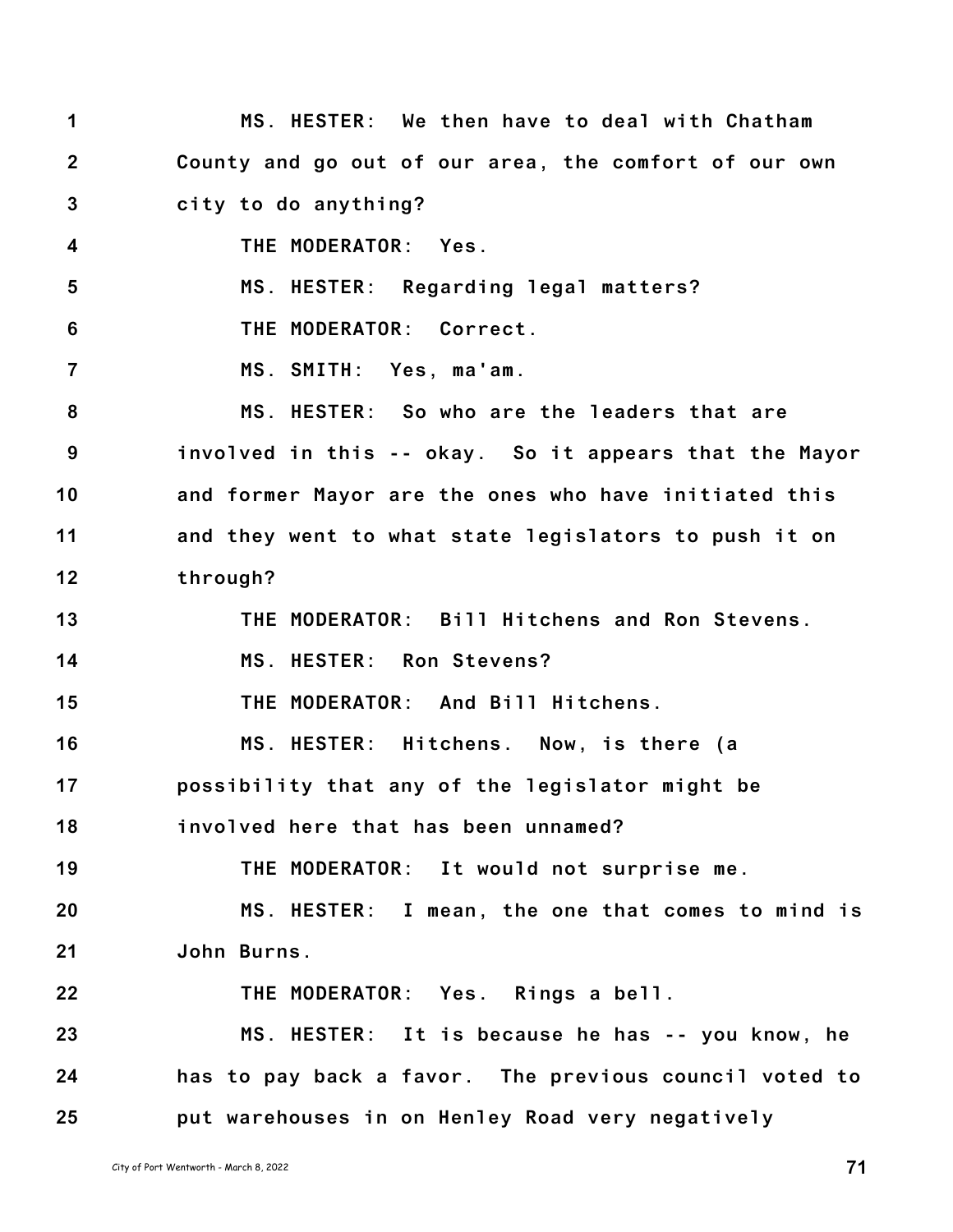**1 2 3 4 5 6 7 8 9 10 11 12 13 14 15 16 17 18 19 20 21 22 23 affecting the Montieth community so John Burns got a favor from council back then so now he has to pay the favor back by voting for this dissolution along with Hitchens and Stevens? So what we need to do is we need to do what? Make phones calls? Write letters? What does -- what do the people need to do to stop this? THE MODERATOR: All of the above and the City Council is sending this resolution with our City Manager and our City Attorney tomorrow to address this particular issue. MS. HESTER: Okay. THE MODERATOR: Because the whole thing is ridiculous. MS. HESTER: These gentlemen are two people, hired help? THE MODERATOR: Along with this resolution. MS. HESTER: And they have been -- are going to be sent to do our bidding? THE MODERATOR: But we still want you to call. MS. HESTER: Okay. THE MODERATOR: And send e-mails. MS. HESTER: And send e-mails. THE MODERATOR: All of the above.**

**24 25 MS. HESTER: Two gentlemen can't get the job done. I appreciate your expertise but you're not going to get**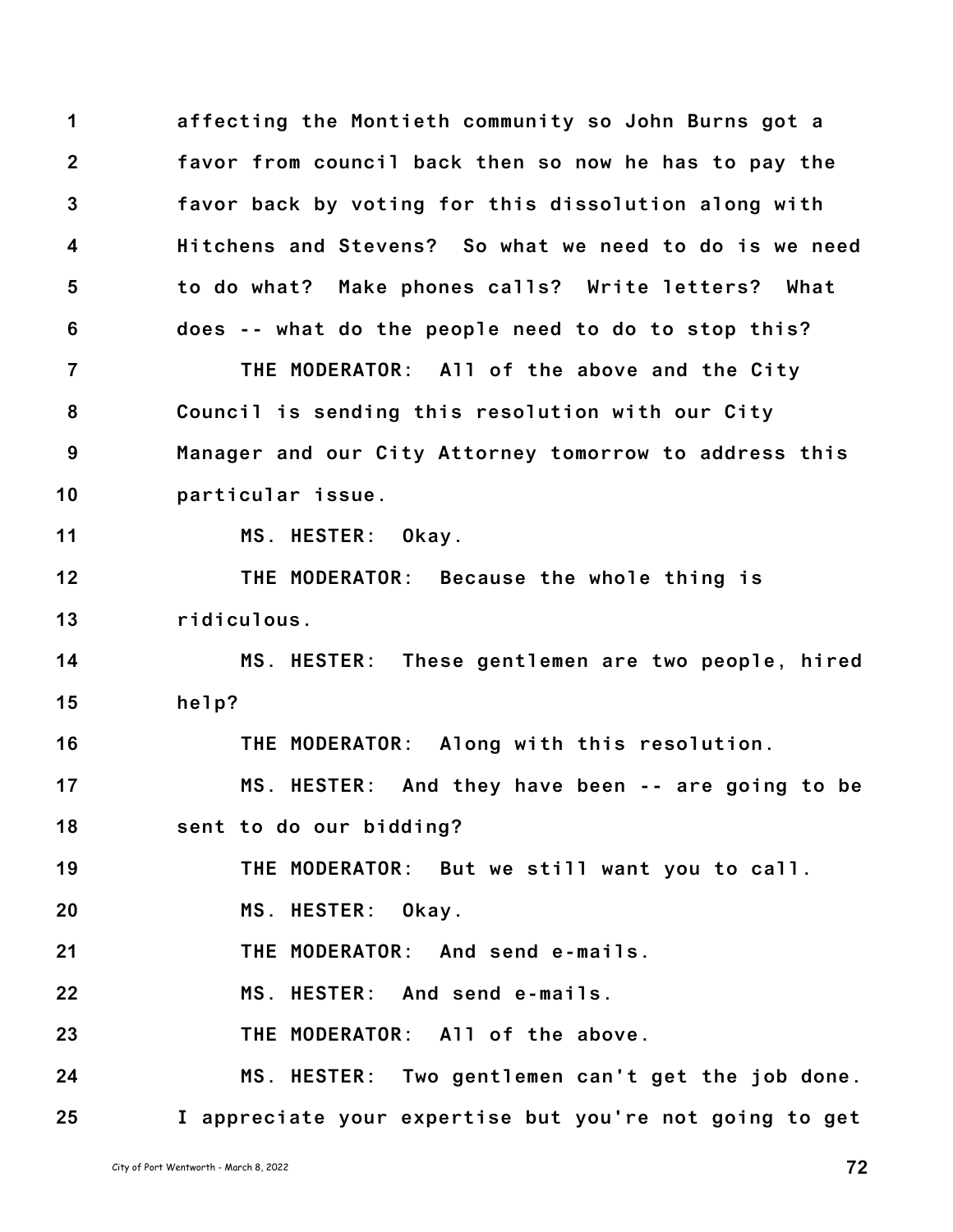**1 this job done without the people.**

**2 3 THE MODERATOR: Amen. And we need you and definitely we need all of you.**

**4 5 6 7 8 MS. SMITH: So that's very much an understatement. That if the people don't want this at the very least, Ms. Hester, if you could just advocate for slowing this down, there is no rush. This thing is supposed to be happening next week.**

**9 MS. HESTER: Okay.**

**10 11 MS. SMITH: And you may lose your city within two weeks and what is the rush.**

**12 MS. HESTER: So there is an urgency?**

**13 THE MODERATOR: Yes.**

**14 15 16 17 18 19 MS. SMITH: There is a huge urgency and why the rush? There are, I know that there are divisions in this city, Ms. Hester, and everybody knows it but there are other -- other avenues and other ways to address that. Most importantly, the people have to be involved in this decision and they are not.**

**20 21 MS. HESTER: Okay. Now, we have addressed the issue of annexation 1989.**

**22 MS. BENTON: All right.**

**23 MS. HESTER: None of you were here.**

**24 THE MODERATOR: That's true.**

**25 MS. HESTER: I was and I voted against it. It was**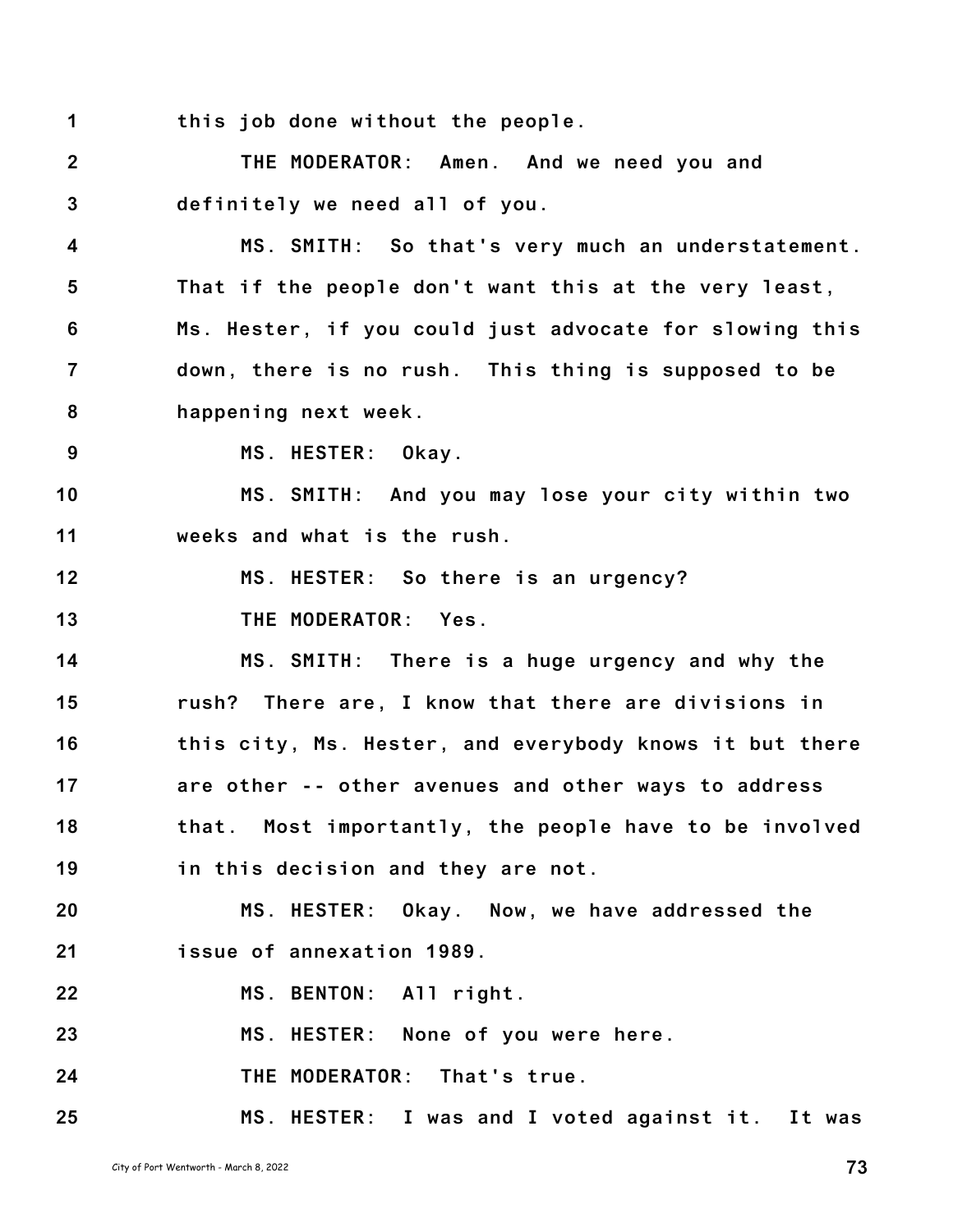**1 on the ballot.**

**2**

**MS. BENTON: Uh-huh.**

**3 4 5 6 7 8 9 10 MS. HESTER: We had a very small population. All the population at that time was in Downtown Port Wentworth. They chose to annex us in 1989. We had no power to resist at the ballot because we had no numbers. Now, let's fast forward 33 years in that very city who has taken on this redheaded stepchild did nothing for these redheaded stepchildren who live in this area of town.**

**11 12 13 14 15 16 And I happen to attend that little meeting last night in Downtown Port Wentworth that was unpublished, that was called by the city Mayor and the -- who else was there? The former council members that just got voted off and two former Mayors, they were all there in support of the dissolution of this city; okay?**

**17 18 19 20 21 22 Now, what I also heard was a ton of vitriol and hatred from the people who were there last night about their feelings about those people out there, meaning this side of town. Now, I'm -- I'm appalled that these people actually voiced what we've all kind of known for many years.**

**23 24 MS. SMITH: I was there and I observed it and I concur.**

**25**

**MS. HESTER: I have a video and if anybody wants**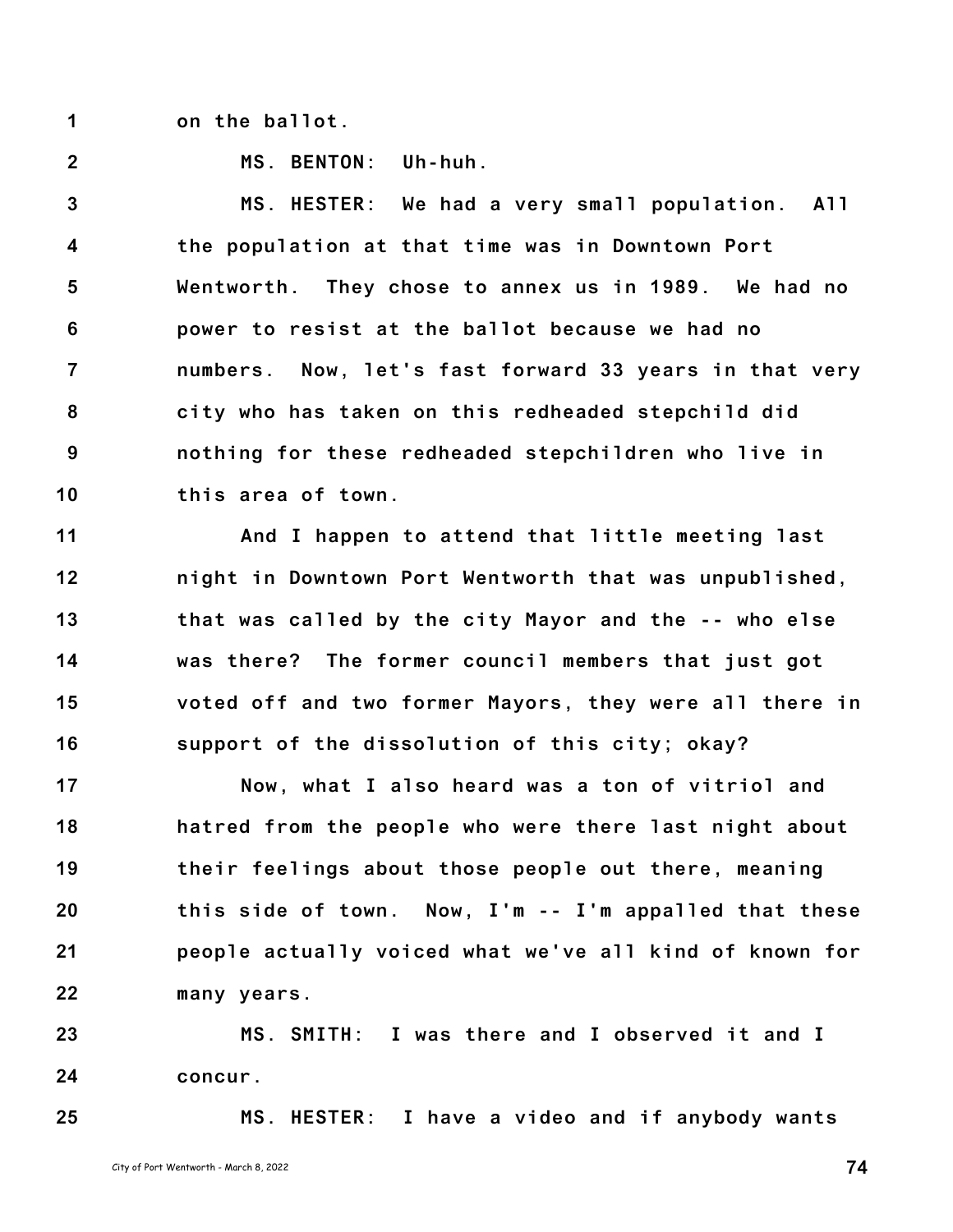**1 2 3 4 5 6 7 8 to have it, I can give it to you. But the point is is that they hate us and the feeling is about to become mutual. And I'm going to sit here, stand here tonight before you and I'm going to ask you two gentlemen to go to Atlanta tomorrow and start the process for de-annexation of our side of town back to the original lines of before 1989 and we will then de-annex and let them have their downtown area and let them keep it.**

**9 10 11 12 We will become a knew city and we will not be North Port Wentworth, we will be a new city. So that's what I'm going to ask you two to go do and council to get behind that.**

**13 14 15 16 17 18 19 20 21 22 MS. SMITH: Ms. Hester, I'm also addressing anybody who is watching. I think, unfortunately, in my personal opinion, many development lobbyists are behind this and are misinforming the Mayor. the Mayor obviously cares about this city very much it's quite obvious but, but, but, but he's believing what he's being told then he's repeating it to the downtown community and, unfortunately, they are not doing their own research and they are taking everything he says as truth.**

**23 24 25 I do not believe he's lying to them, I believe he has been misled by people who would like to turn Port Wentworth into a warehouse only community and I don't**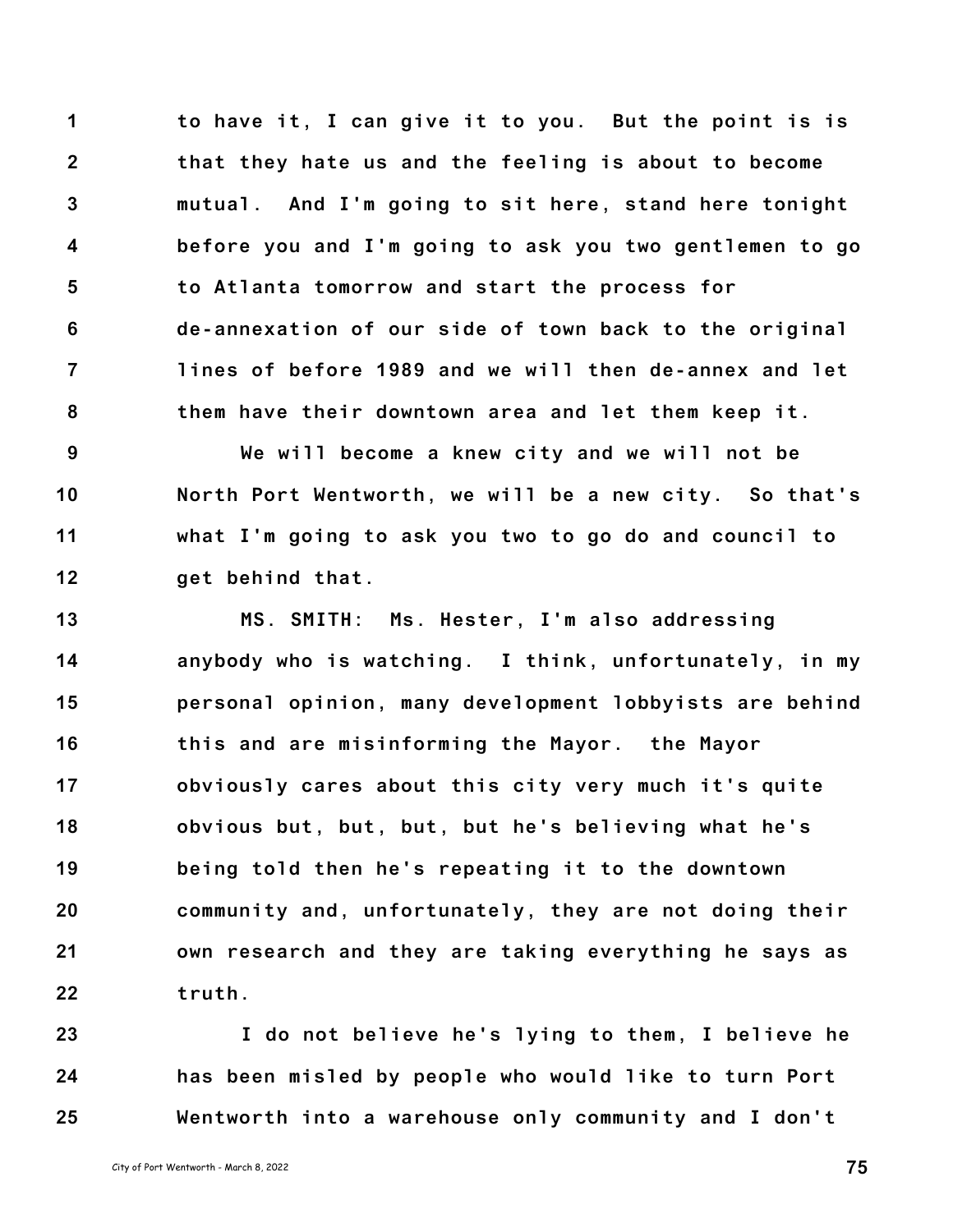**2 3 4 5 6 7 8 9 10 11 12 13 14 15 16 17 18 19 20 21 22 23 24 25** City of Port Wentworth - March 8, <sup>2022</sup> **76 THE MODERATOR: Yes, ma'am. MS. PURVIS: Sabrina Purvis, 13 Lower Lane, Port Wentworth. To respond to you, I don't think he cares about this side of town. THE MODERATOR: That's right. MS. PURVIS: Because, number one, during COVID who did I hear from the most? The Mayor of Savannah. I didn't see him, Gary Norton at all except for when he got the City Council seat. MS. SMITH: No. But I think he cares about downtown is my point. MS. PURVIS: Oh, he might care about that side. THE MODERATOR: But he doesn't care about this side. MS. PURVIS: He don't give two nickels, two dimes or a dollar -- MS. SMITH: I agree. MS. PURVIS: -- about this side. Any development he tries to bring is on that side unless it's a warehouse to try and, you know, destroy our community. So I don't really think he cares about this side of town. As far as I've only lived in Port Wentworth about three years, in Port Wentworth four years, four years. I've been here four years. They are keeping me**

**see the rush and the people should be involved.**

**1**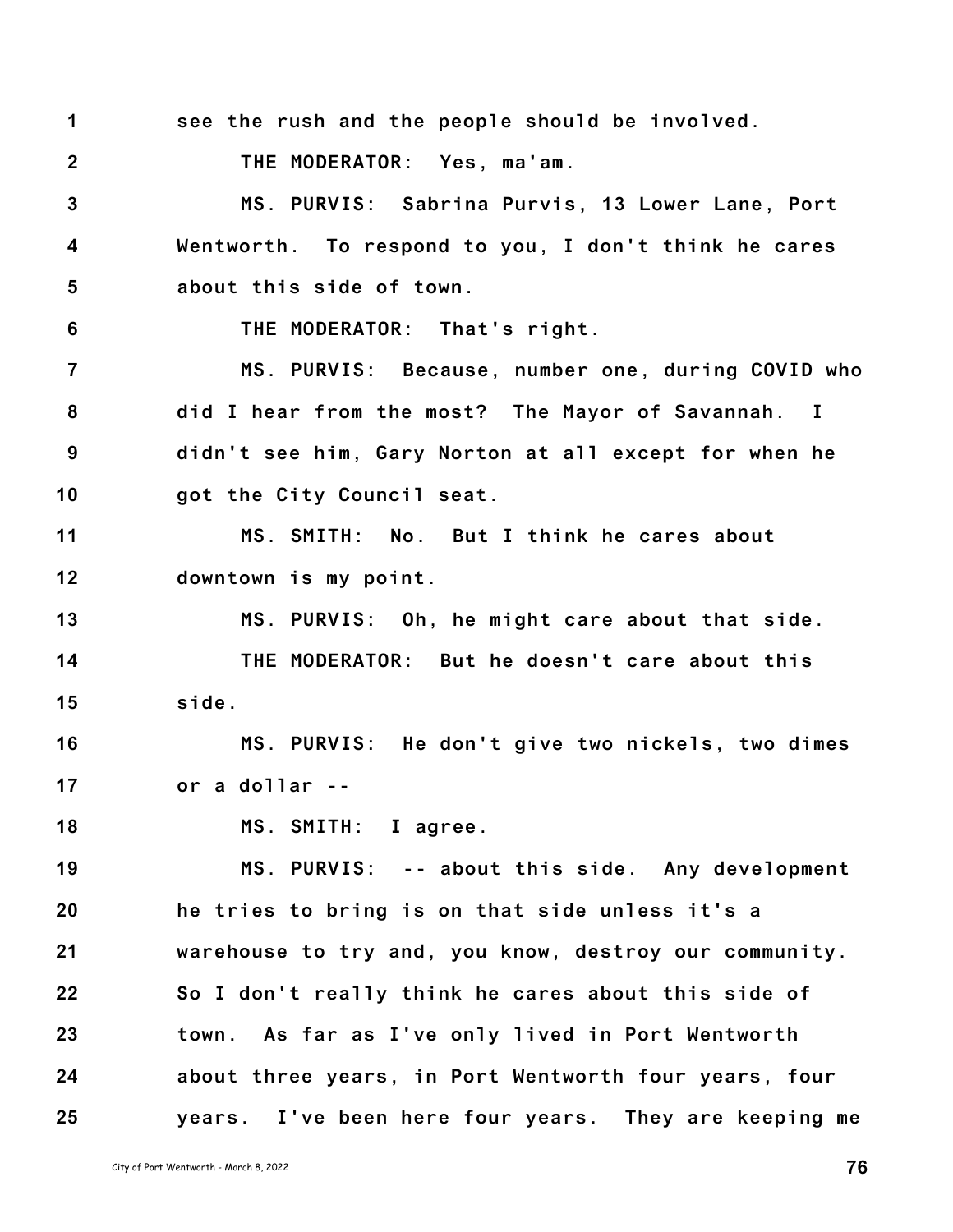**1 2 3 straight. So I'm kind of new here but I like my community. I love my community. I'm on the HOA on my community so I love my community.**

**MS. SMITH: Thank you for that.**

**5 6 7 8 9 MS. PURVIS: Thank you. But I do not want, I'll sitting here to say I'm definitely against the decommissioning of my city so I know I've been in an unincorporated city before where I grew up at and you don't have a police department.**

**10 11 12 13 14 You rely on the sheriff's department. If the sheriff's department is busy with a more important emergency, then you're just waiting for that sheriff department to come and see about your emergency, so you rely on the sheriff's department.**

**15 16 17 If you're not already on city water, you're on sewage. if your sewage back up and you just out of luck. So it's not a good place to be unincorporated.**

**18 19 20 21 22 23 24 25 MS. SMITH: Ma'am, I agree with you. I happened years ago live in an unincorporated area of a county and very close to the county line which we're pretty close to Effingham, and I once called the police for something that was happening outside my house and it took two hours because the -- it kept getting bounced around. Nobody knew how to fulfill the police call so it was bounced around about three or four times because**

**4**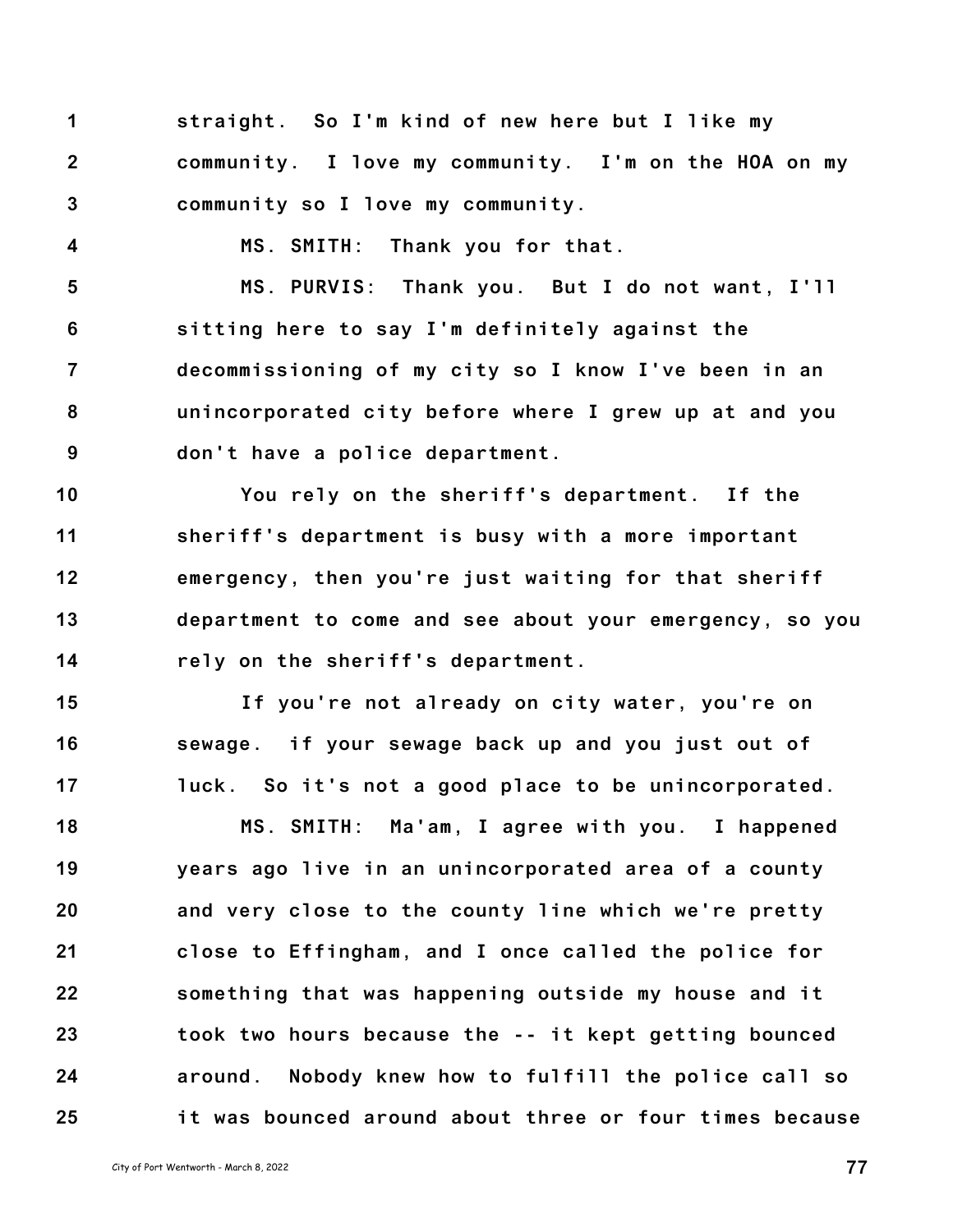**1 2 it even went from county to county. So I do know what you're talking about. Yes.**

**3 4 5 MS. PURVIS: It's just no fun so I just stood to say I'm totally against in and I wanted to voice my - my opinion.**

**6 7 8 THE MODERATOR: Thank you, ma'am, for your opinion, and we echo your opinion, also. Most of the council here is definitely against it.**

**UNKNOWN FEMALE: Just real quick.**

**10 11 THE MODERATOR: Go ahead, ma'am. What's your name?**

**12 13 14 15 16 17 18 19 20 21 22 UNKNOWN FEMALE: (Unintelligible), 22 Tiller Way. Is there any way that the people can do a petition to say that they are against this that we want to continue being city of Port Wentworth? Is there something I'm asking the City Manager is that something that we can do prior? I mean, you have to go tomorrow but can the people could we go out and canvas, because a lot of people -- I mean, today is the first day I've heard of this. MS. SMITH: No. It was announced last night. UNKNOWN FEMALE: This is the first time I've heard**

**23 of this.**

**24**

**9**

**MR. BRIGHT: It was announced.**

**25 THE MODERATOR: It was announced at a secret**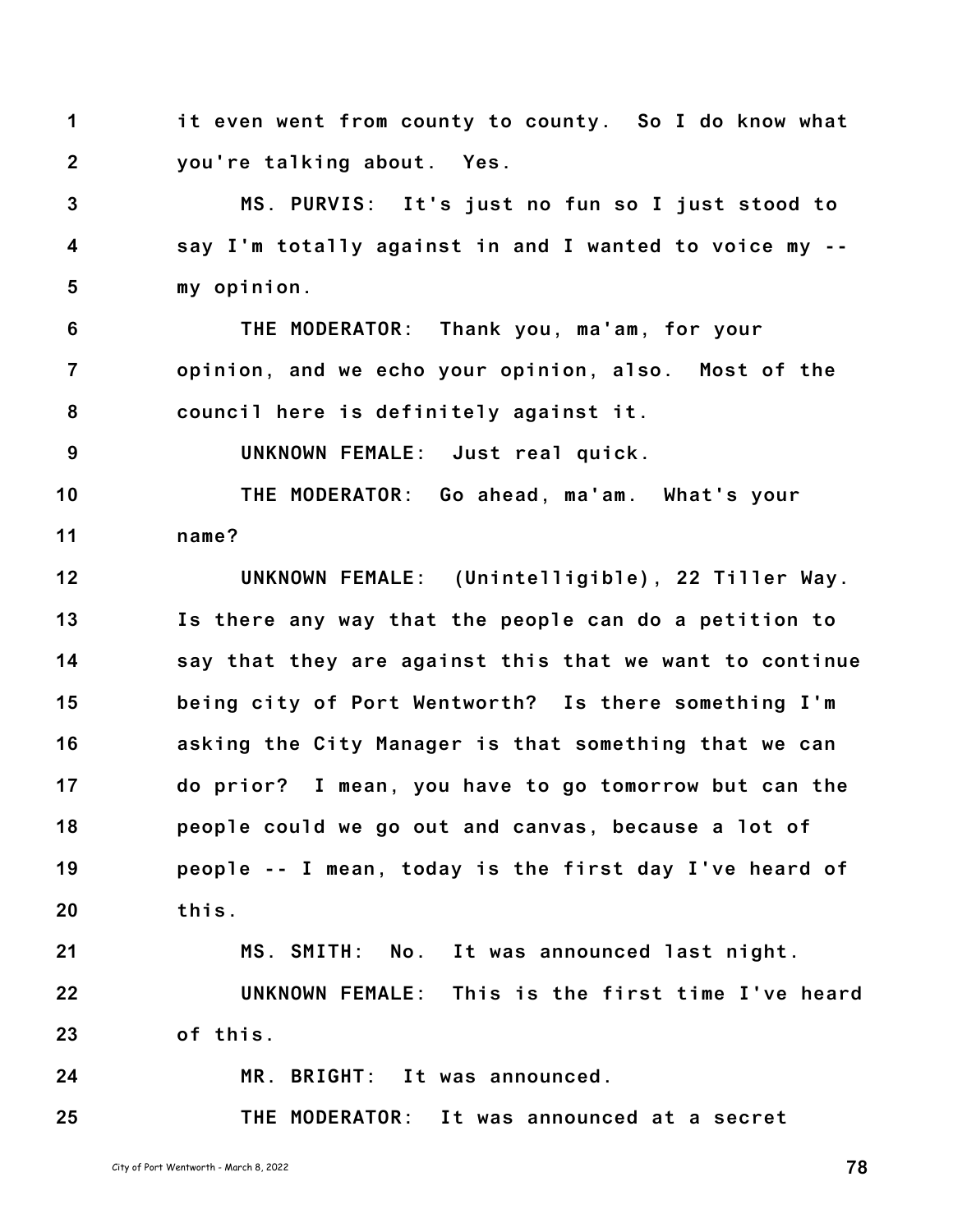**1 meeting last night.**

**2 3 4 5 6 7 8 9 10 11 12 UNKNOWN FEMALE: But what could we do as the people, the city? You know, this is the thing that's bugging me for a long time is that they can say old town but old town don't pay most of the taxes. THE MODERATOR: You're right. UNKNOWN FEMALE: We pay most of the taxes because if you have a home that's under \$100,000, you don't have to take property tax, so guess what? Of the money that I've been paying, she's been paying, we've been paying on our property taxes has been supporting old town.**

**13**

**THE MODERATOR: Amen.**

**14 15 16 17 18 19 20 21 UNKNOWN FEMALE: So if they want to keep old town, go ahead and we'll just go ahead and this will be the new Port Wentworth or whatnot. But can we do a petition of something going door to door to the residents of Port Wentworth have them sign saying that we are against, you know, being -- being incorporated -- THE MODERATOR: Unincorporated.**

**22 23 UNKNOWN FEMALE: -- or unincorporated in Chatham County.**

**24 25 MS. SMITH: Dissolved, the city will be dissolved. UNKNOWN FEMALE: Yes. Yes.**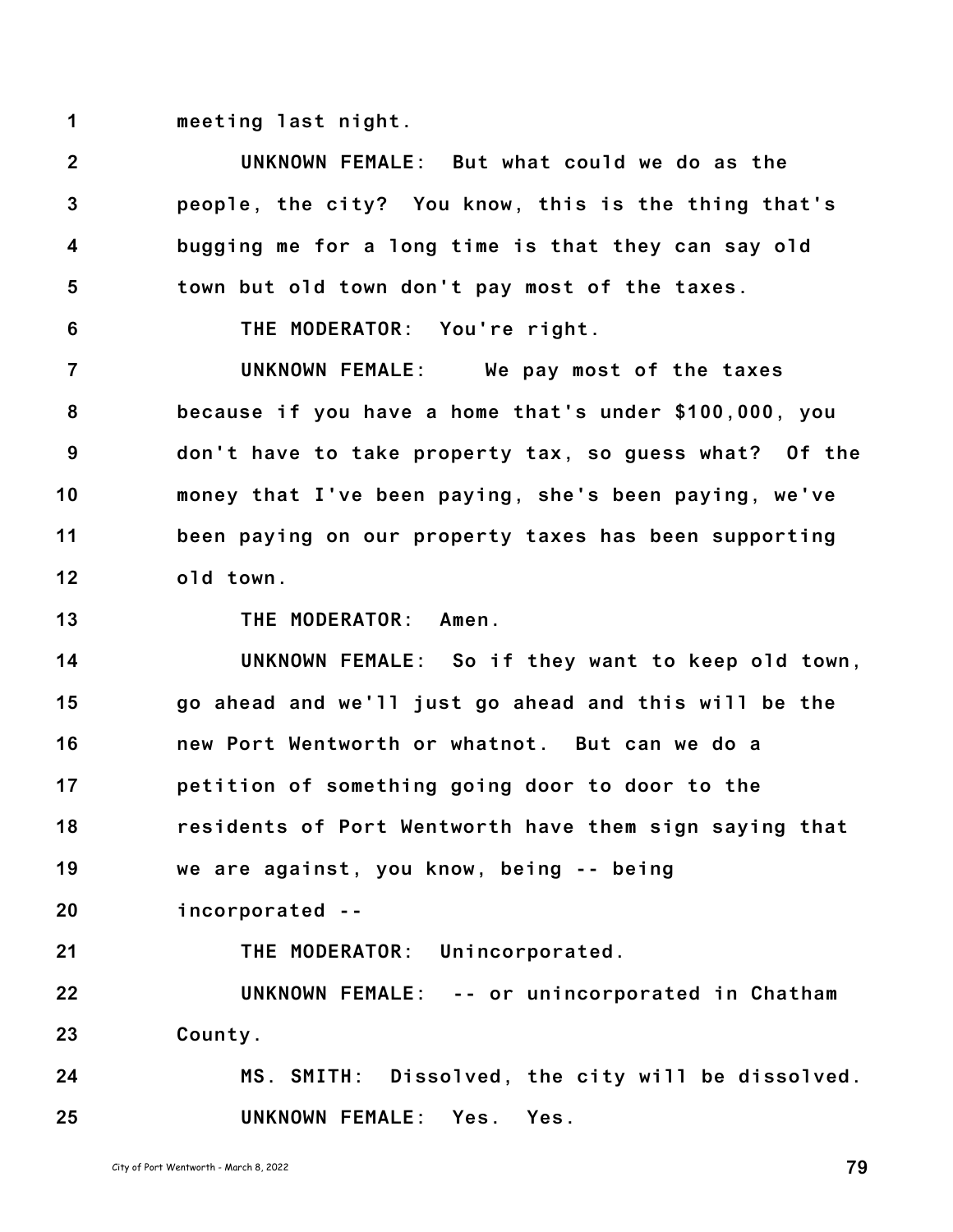**1 2 3 4 5 6 7 8 9 10 11 12 13 14 15 16 17 18 19 20 21 22 23 24 25 MS. SMITH: I think the more people that get involved, so if you want to do a petition, I applaud you and support you because the more people that can be educated on this issue, the better, and constantly refer them to call the various legislators and, again, there is a misunderstanding that the city will be dissolved and like that, in two years a vote is taken and (it's reconstituted. There will be no vote because there will be no city. UNKNOWN FEMALE: Right. MS. SMITH: And look at some of the cities around the state and how many sometimes decades it takes them to become a city again. UNKNOWN FEMALE: Right. MS. SMITH: The city will be gone. UNKNOWN FEMALE: Right. Thank you. MR. BRIGHT: I wanted to comment because you're in my district. We're informing the citizens because a lot of people don't know. UNKNOWN FEMALE: Right. MR. BRIGHT: We want to make them aware because you're a citizen and your voice count. UNKNOWN FEMALE: Right. MR. BRIGHT: That's how I got on this City Council, your voice. They might think that because**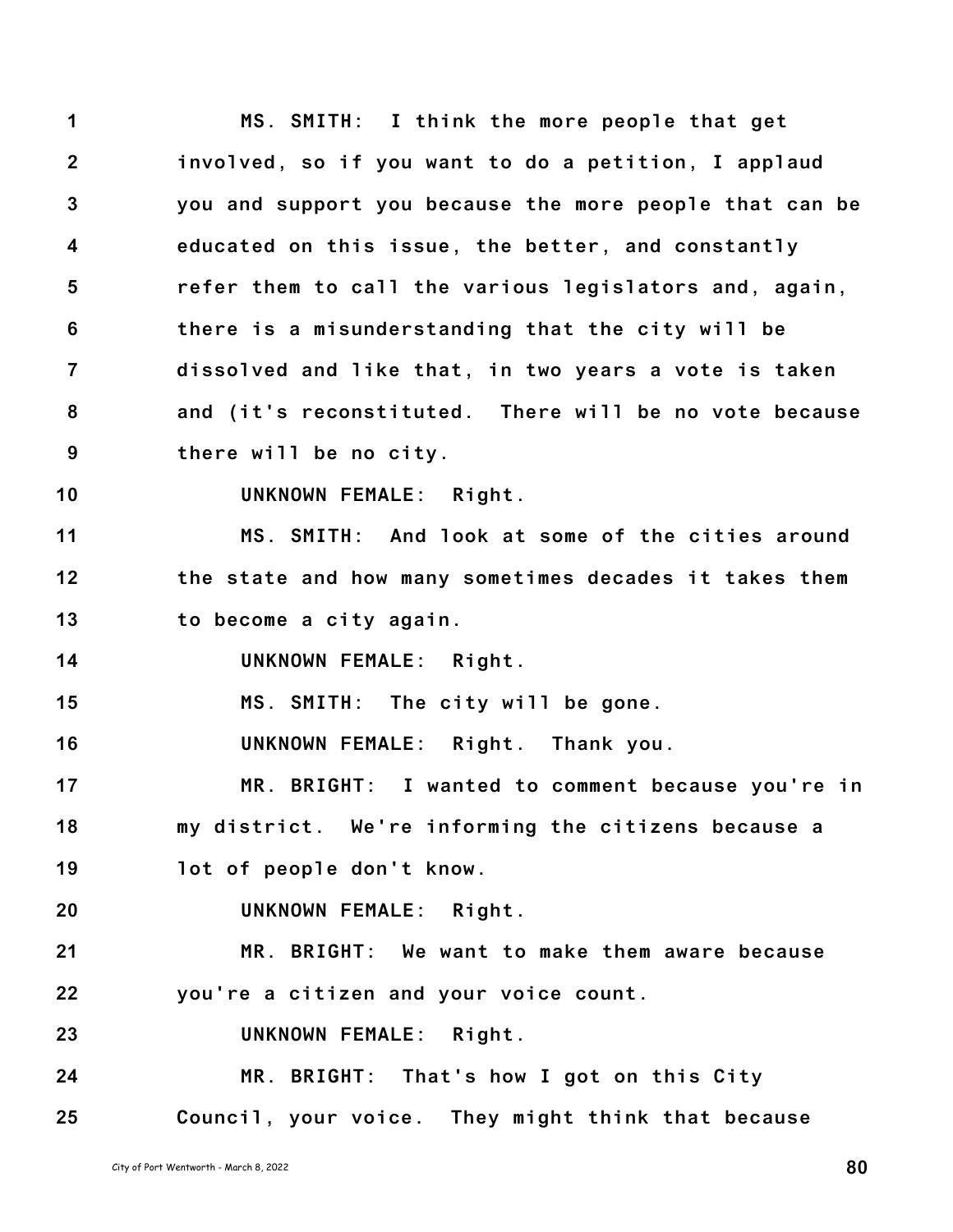**1 2 3 4 5 6 you're not saying it because we're docile, you elect officials, you can clear the way. Ron Higgins (phonetics) and all these other people, midterms are coming up, they can be voted out. So, yes, ma'am, I'll give you my card. We can talk, we're going to make some plans to show them we're not do docile.**

**7 MS. SMITH: Good trouble.**

**8**

**THE MODERATOR: Amen. Ms. Benton.**

**9 10 11 12 13 14 15 16 17 18 19 MS. BENTON: Georgia Benton, 135 Saussy Road. I'll make a recommendation because this is a format we use when we were fighting for water and sewage. Now, technology is better; okay? All of us got an e-mail, computer or something; all right? Tonight we can pull up a list of the representatives and we can send letters to all who representatives and all senators; okay? So tonight e-mail them all because, yeah, Ron may sign off on it, Bill may sign off on it but you got to have the voting power of the representatives as well as the senate.**

**20 21 22 23 24 MS. SMITH: Legislation, ma'am. I don't believe with local legislation that this is going to go to entire House. It's a small group of legislators that just represent this area. It's called local legislation.**

**25 MS. BENTON: Well, then guess what? All of us**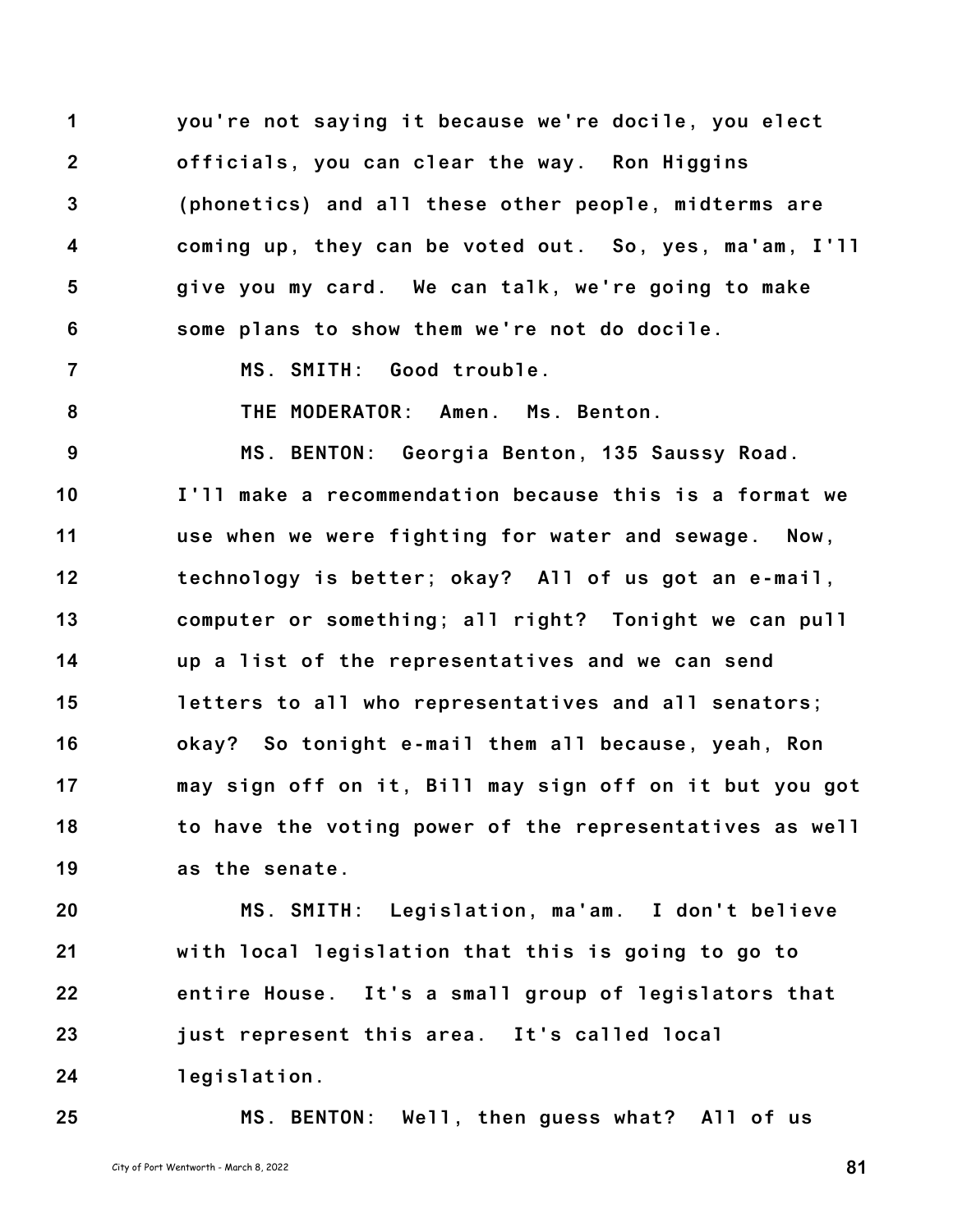**1 2 know -- the reason I say senator, all of them so they can't sweep it under the rug.**

**THE MODERATOR: Ms. Benton?**

**4 5 MR. DAVIS: Ms. Benton, can I clarify a little bit?**

**6**

**3**

**MS. BENTON: Yeah.**

**7 8 9 10 11 12 13 14 15 16 17 MR. DAVIS: Each county legislative delegation has rules for passing legislation, local legislation, and what she's referring to is that delegation and not the rest of the state that come together to pass local legislation; however, those bills still go out to what's called a local consent calendar out on to the full House floor; okay? And any member of the 180 in the House of Representatives can pull any bill off of that local consent calendar for a full vote of the House and that's one of the top things we'll be talking about tomorrow with some legislators.**

**18 19 MS. SMITH: I stand corrected, Ms. Benton. Go for it.**

**20 21 MS. BENTON: Look, I'm on my way forward but I don't want to be the only one fighting.**

**22 23 24 25 MR. BRIGHT: You're not going to be the only one. MS. BENTON: Okay. So I'm saying to all of us that do not want our city to be dissolved go on your computers, e-mail them all a letter and it may not get**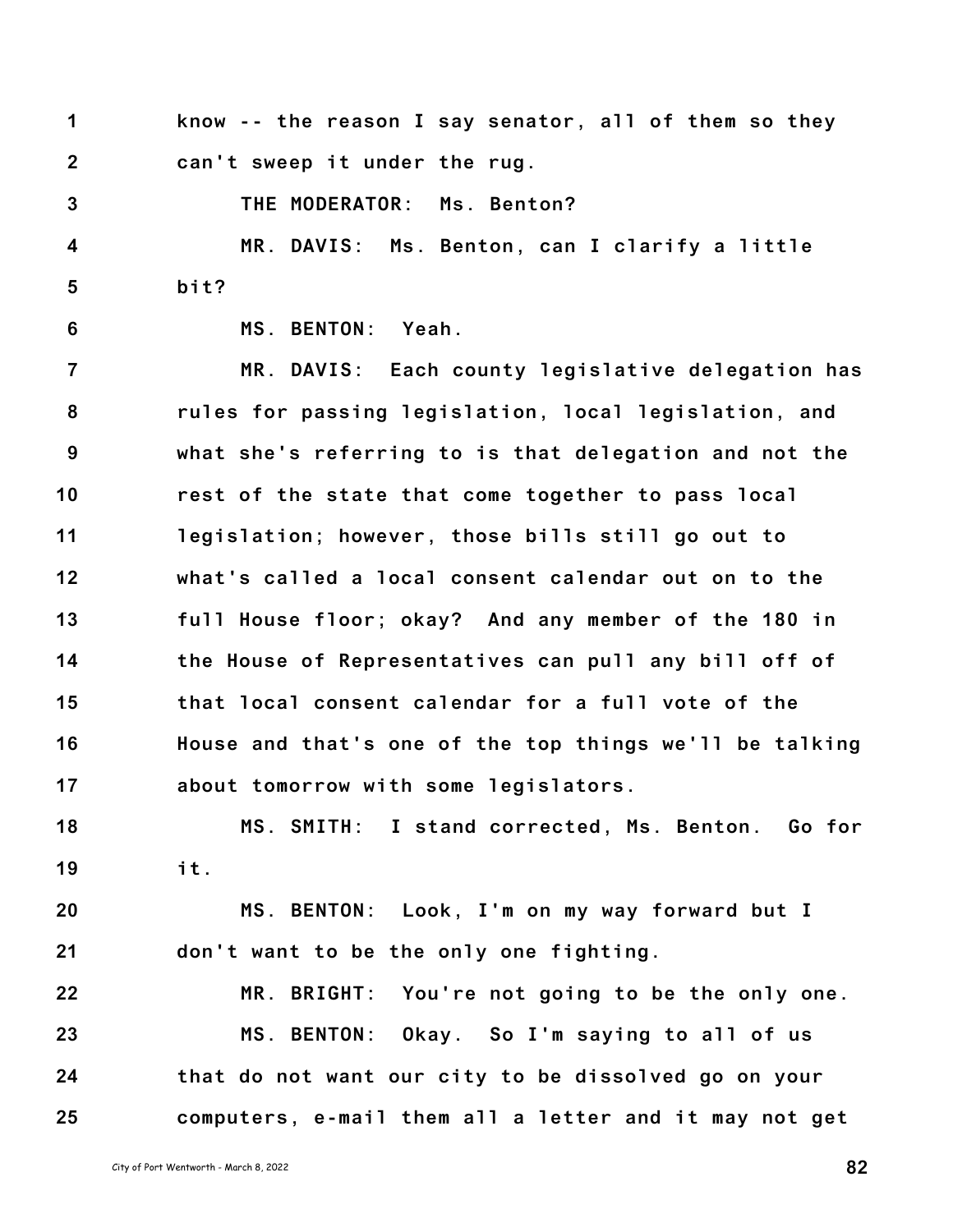**1 2 3 4 5 6 to the right one but they will not be able to push it under the rug. Others will know what's going on in Port Wentworth. We're talking about y'all lucky it ain't Savannah day in Port Wentworth -- I mean in Atlanta. We took a busload up there, stood up and let them know what was going on in Port Wentworth.**

**7 8 9 10 11 So you got to let them know we don't want this. We don't have to have this. We can get along; okay? That's all I'm saying so let's get our computers out and everything out tonight and let's send them something up there to support the guys.**

**12 13 14 THE MODERATOR: Okay. I have one thing to say. This is a computer, this is a computer and so is that laptop.**

**15 MS. BENTON: And your cell phone.**

**16 THE MODERATOR: Yes.**

**17 18 19 20 21 22 23 24 MR. WARNER: Paul Warner, 124 (unintelligible) Drive. Very quick question. If it passes the legislature does the Governor has to sign the bill to be effective in the local jurisdiction? MR. DAVIS: Yes, sir. UNKNOWN FEMALE: (Unintelligible). THE MODERATOR: Full court press. MS. SMITH: My fellow councilman said full court**

**25 press. Yeah. Send it to the Governor as well.**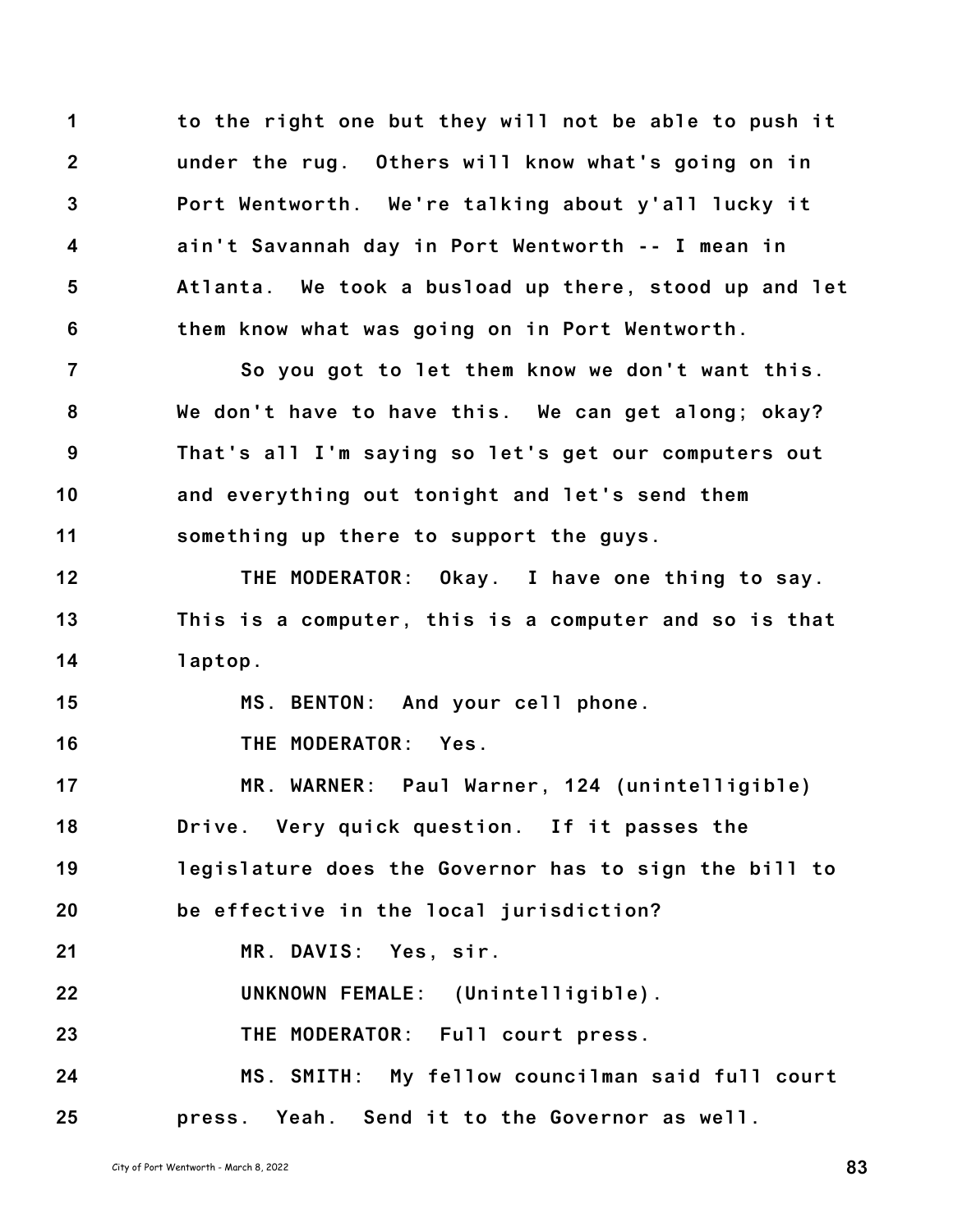**1 2 THE MODERATOR: Give them no ounce to breathe. Ow you doing, Shane?**

**3 4 5 6 7 8 9 10 11 12 13 14 15 16 17 18 19 20 21 22 23 24 25 MR. MALLACK: Shane Mallack (phonetics), 108 Parkside Boulevard. Is there an established timeline as to when this is all going to be taking place and if so, can you enlighten me, please? MS. SMITH: Next week. MR. MALLACK: Next week? MR. DAVIS: There is no specific timeline because the bill has not been dropped yet. THE MODERATOR: Exactly. MR. DAVIS: So just to be clear, the timeframe that she's referring to is the deadline to get across to the other side from the House to the Senate or the Senate to the House depending on which way it goes. MR. MALLACK: And when it gets across, we're dealing with another set of timelines and votes? THE MODERATOR: At least six weeks. MR. DAVIS: So at least six weeks. MS. SMITH: No. The legislature will be -- MR. MALLACK: April 4th? THE MODERATOR: Exactly. MR. MALLACK: So sometime between now and then? THE MODERATOR: Yeah. MR. MALLACK: Thank you.**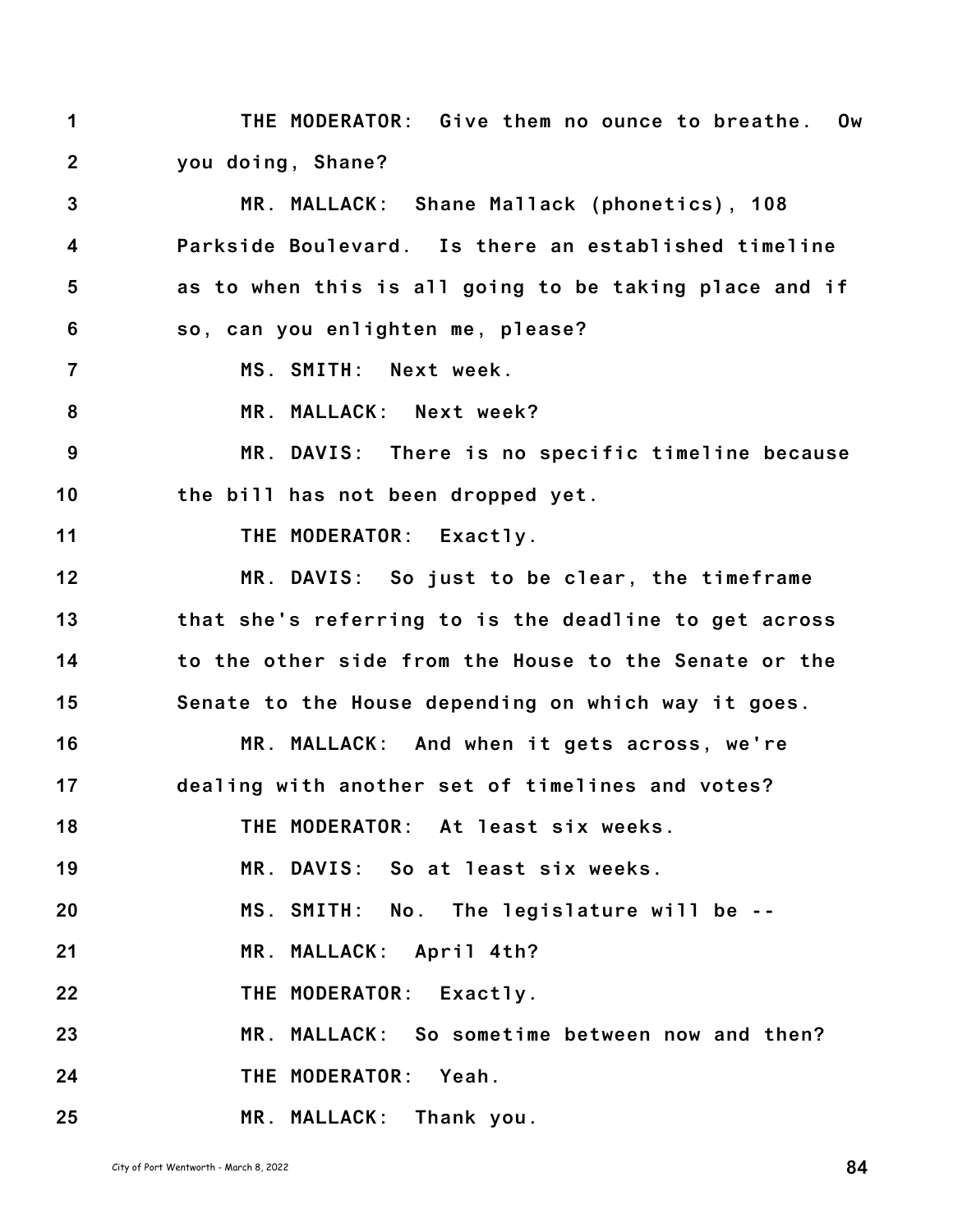**1 2 3 4 5 6 7 8 MS. SMITH: Thank you. UNKNOWN MALE: You're going over there tomorrow, right, is what I heard earlier? MR. DAVIS: Yeah. Uh-huh. UNKNOWN MALE: So why not get a list of names and numbers from the people that are here tonight so that you can carry it to them tomorrow. And I know that's not half of them but that will at least maybe that**

**9 might prolong it some.**

**10 11 12 13 14 15 She said petition. So the people that are here tonight that are against it, you know, they don't have to be fancy we can just write our name an number an addresses and you can just take it to them tomorrow and say these are some of the citizens that are against it. That's just --**

**16 17 THE MODERATOR: I think that's na option what a wonderful idea.**

**18 19 MS. SMITH: But also, in addition, please call and e-mail the legislators.**

**20 21 THE MODERATOR: And crash their facebook pages, too, Ron Stevens and Bill Hitchens.**

**22 23 24 25 UNKNOWN MALE: Another very quick question. If the bill passes, the Governor signs, what would the effective date of this be? Usually the effective dates would be much later in the year, July 1st?**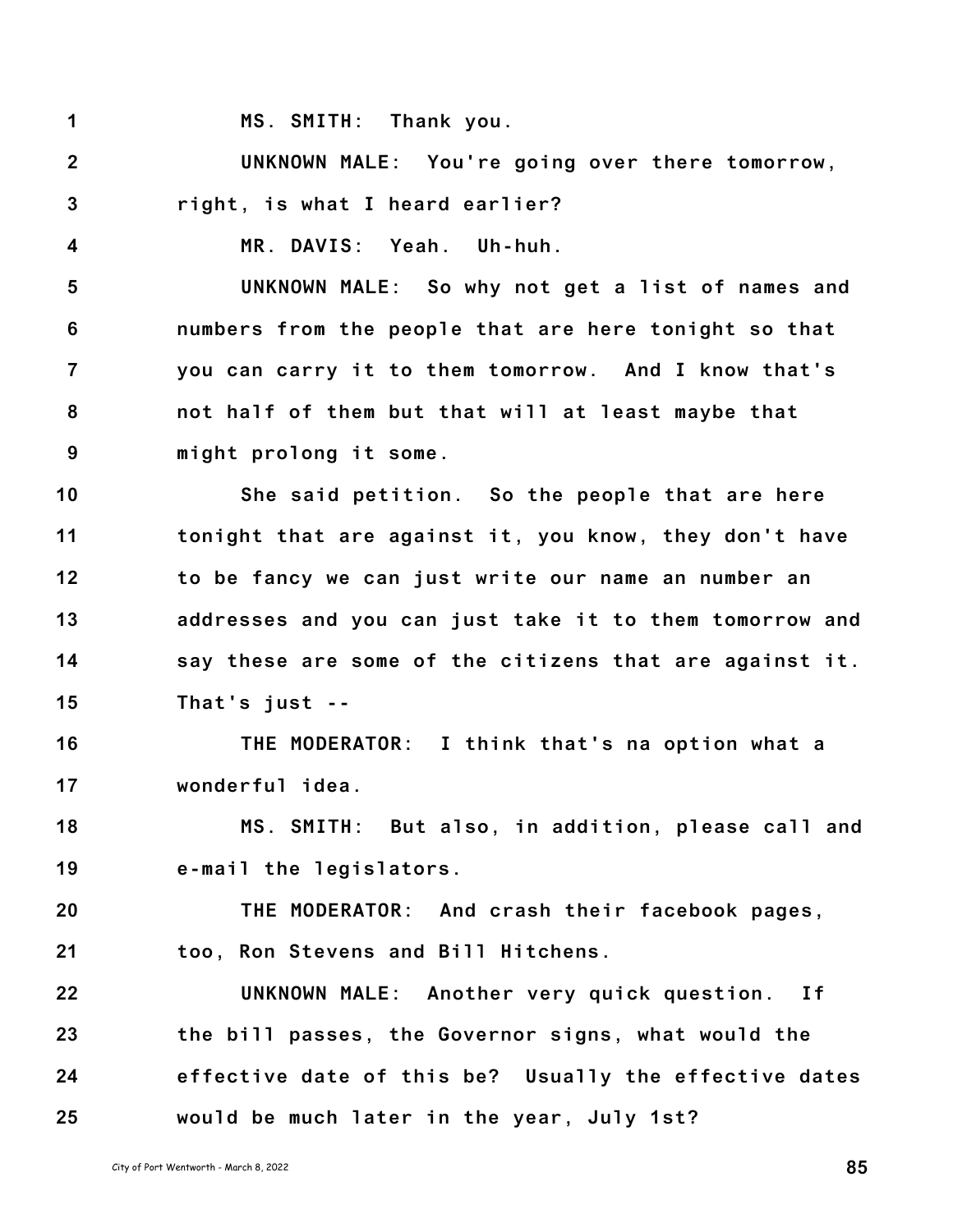**1 2 MR. DAVIS: We'll have to wait and see what day is the --**

**3 4 5 THE MODERATOR: Yeah. Nobody knows, to be determined. Yep. Okay. Let's go ahead and move on. Is there any -- one more.**

**6 7 8 UNKNOWN MALE: I don't want to drag this on too much longer, but you said the Mayor and who is the other person?**

**9**

**25**

**MR. DAVIS: Glen Jones.**

**10 11 12 13 14 15 UNKNOWN MALE: So just those two guys and four of y'all sitting there and y'all don't have any power against what two people are doing? Okay. Any reason why they are doing this? I've been here for a few years but I'm just -- I've learn a lot and I've been here three times.**

**16 17 THE MODERATOR: My guess is they realize that the demographics have changed and not in their favor.**

**18 After the charter that they rewrote.**

**19 UNKNOWN MALE: They rewrote?**

**20 21 22 23 24 THE MODERATOR: That they voted on that they had Bill Hitchens and Ron Stevens vote to ratify that they had implemented that they tried to use to subjugate this side of the city. They suddenly realized after the election it did not work for them anymore.**

**UNKNOWN MALE: See, I'm from originally is seven**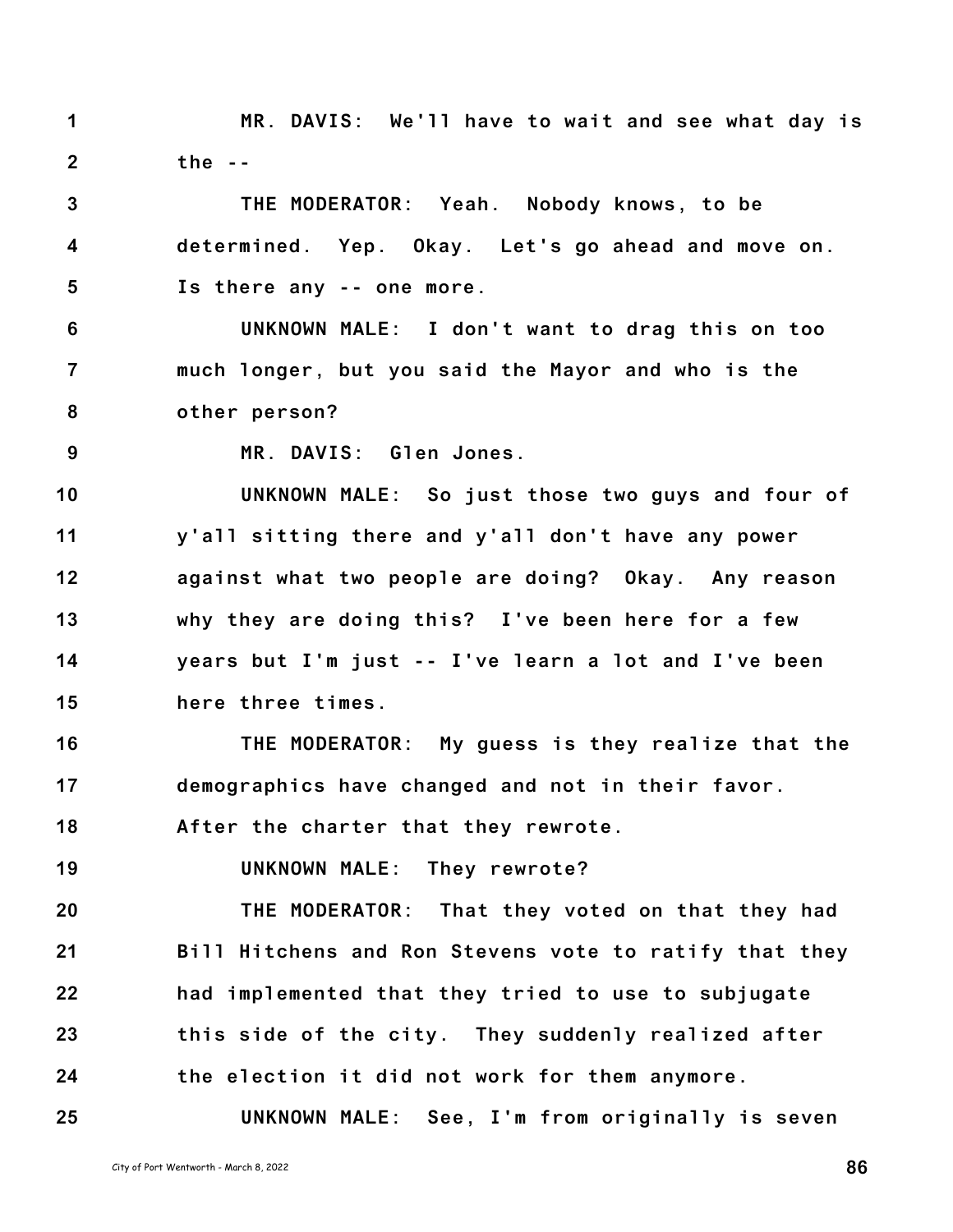**1 miles wide 21 --**

**2 3 4 5 6 7 8 9 10 11 12 13 14 15 16 17 18 19 20 21 22 23 24 25 THE MODERATOR: I understand. UNKNOWN MALE: This big city government in the United States is foreign to me a little bit. THE MODERATOR: Uh-huh. UNKNOWN MALE: So I ask simple basic questions. THE MODERATOR: Okay. UNKNOWN MALE: So just keeping after the election the demographics change. What do you want to think they will (unintelligible)? THE MODERATOR: Well the thing is that the -- you know, once we leave -- UNKNOWN MALE: I know you're being careful with the words. I'm not a careful person with words. I just want to know exactly what you're saying? THE MODERATOR: Well, what I'm saying is that they realized they couldn't win an election and they wanted to go home and take their ball with them. UNKNOWN MALE: They are sore losers. THE MODERATOR: They are cowards. UNKNOWN MALE: Name calling ain't good. THE MODERATOR: Name calling isn't good; that's right. MR. BRIGHT: Don't call names. They're sore losers.**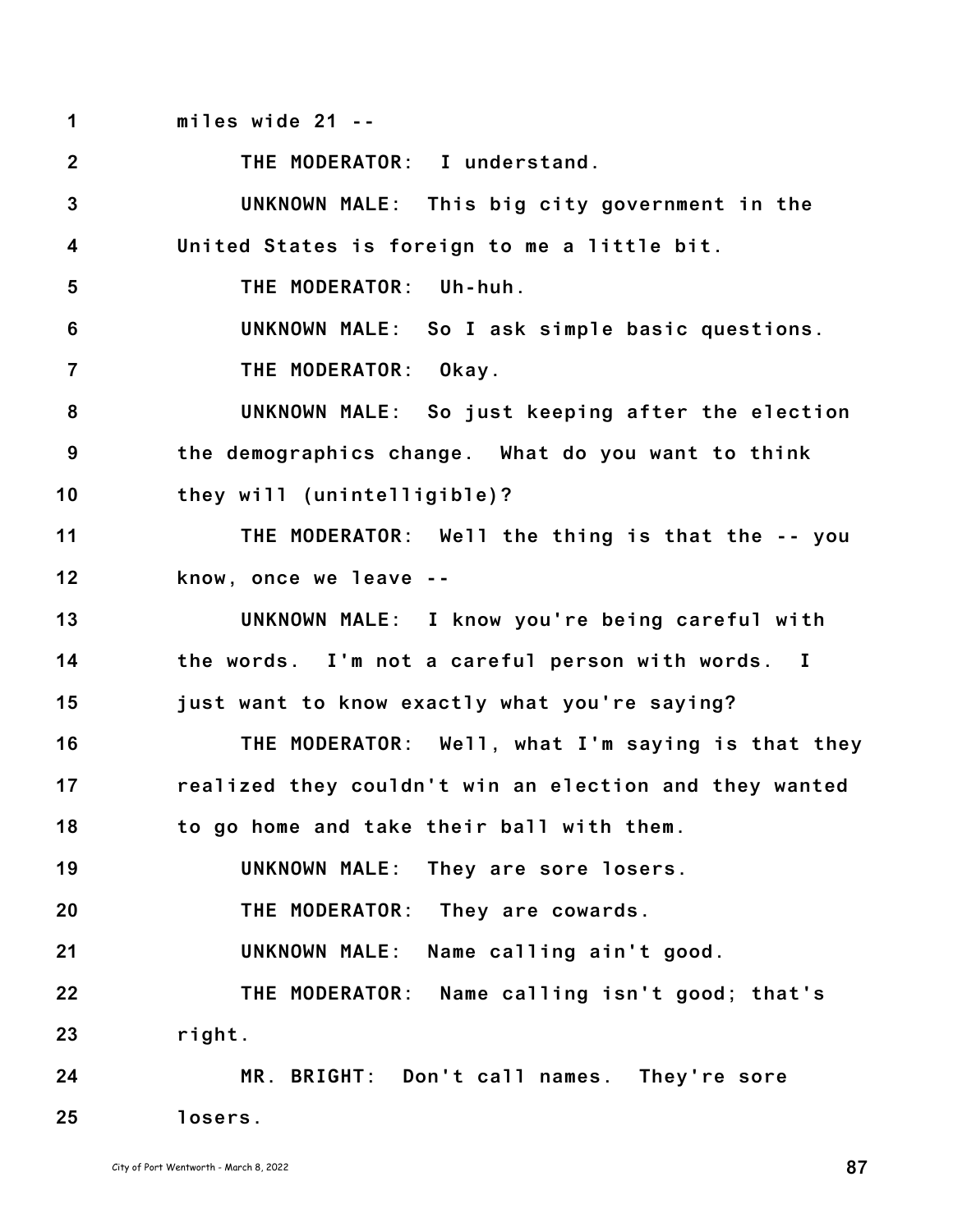**1 2 3 4 5 6 THE MODERATOR: Go ahead and let's move on. MS. SMITH: We have to vote on this. THE MODERATOR: Do I have a motion for the resolution opposing the dissolving of our city? MR. BRIGHT: I make a resolution to oppose the dissolving of our city.**

**7 THE MODERATOR: I second it.**

**8 MS. SMITH: I strongly second it.**

**9 THE MODERATOR: All in favor?**

**10 11 (Thereupon, City Council members voted on the motion.)**

**12 13 14 15 16 17 18 THE MODERATOR: Motion approved. Moving on to D, another resolution settling the 2022 City Council meetings for all citizens will be moving to a new schedule for City Council meetings, where is it. I'll make it plain and simple: We always have council meetings on the fourth Thursday of every month at 7:00 p.m.**

**19 20 21 22 23 24 25 I'll say it again, the fourth Thursday of every month at 7:00 p.m. Now, beginning every odd month on Tuesday, as in today, we'll have another city council meeting at 7:00 p.m. so this month we'll have two council meetings, the next month we'll have one. The month after that we will have two and it just keeping rotating like that until a new administration comes in**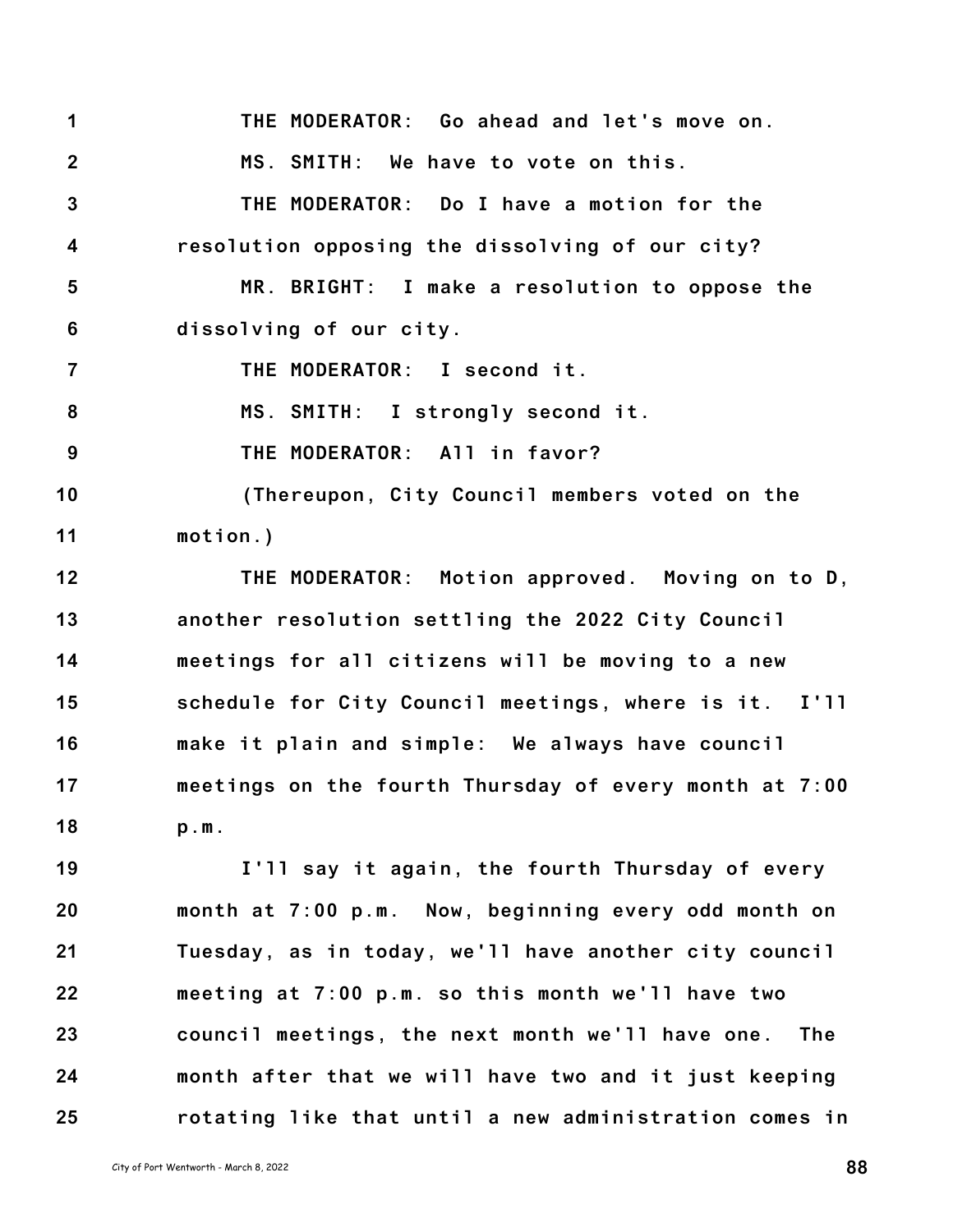**1 2 3 4 5 and they deem it necessary to change their regular city council meetings and that's what the resolution is. To get a clear understanding it's already been posted on our website and what's that this resolution is all about.**

**6 7 (A question was asked but could not be picked up by the microphones.)**

**8 THE MODERATOR: It will be a third Thursday.**

**9 10 (A question was asked but could not be picked up by the microphones.)**

**11 MS. SMITH: The odd months.**

**12 13 14 15 THE MODERATOR: It will be posted. It will be posted on our website so everybody will be aware when we have -- we're having a public city council meeting and that's what the resolution is for.**

**16 MR. DAVIS: And if I may, Mr. Mayor Pro Tem.**

**17 THE MODERATOR: Yes, sir.**

**18 19 MR. DAVIS: The resolution specifically says all the dates.**

**20**

**MS. BENTON: All dates.**

**21 22 23 24 25 MR. DAVIS: Every single one of them all the way through the end of the year and they will be placed on the calendar so there is no question of when the meetings are. And the only exceptions to the fourth Thursday rule is in November and December because of**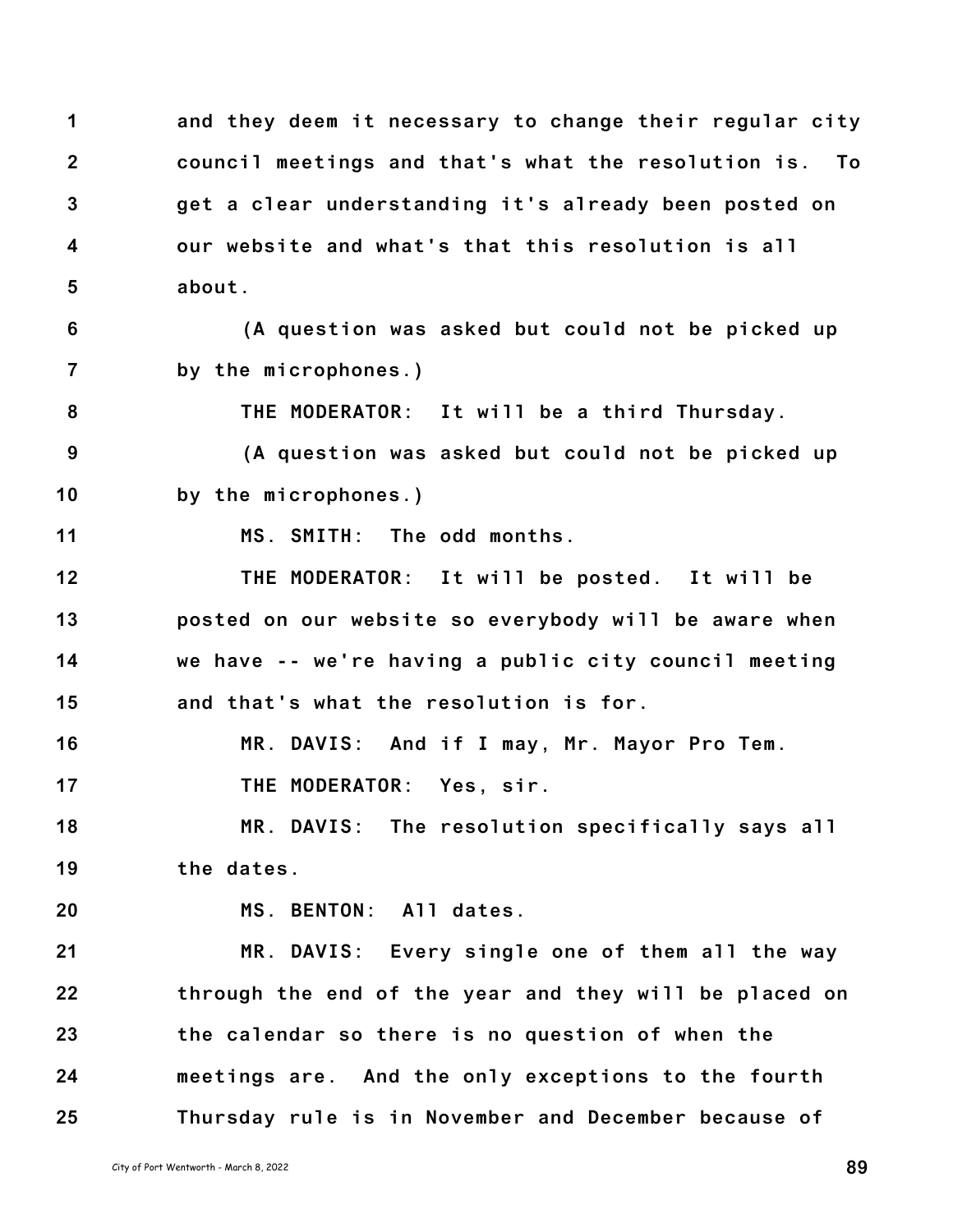**1 2 Thanksgiving and Christmas there is a little modification.**

**3 4 5 MS. SMITH: Just March, because it's the third month, May because it's the fifth month, et cetera, the odd months only.**

**6 7 MS. BENTON: And what Tuesday, the second? The second Tuesday and the old Thursday?**

**8**

**THE MODERATOR: Yes. Yes, ma'am.**

**9 10 11 12 13 14 15 MS. LENTON: Jill Lenton (phonetics), 8 Tiller Way. My question is was tonight a predetermined date according to this resolution or was this a specific meeting because you made a comment that you offered an invitation to the Mayor and the other council members to come tonight so why would we offer an invitation if this was a preplanned meeting?**

**16 17 18 19 20 21 THE MODERATOR: What happened on the 24th of February we voted to adopt a new council of procedures and within those council procedures which we sent to Glen Jones and the Mayor was the adoption of the new regular City Council meetings and they were aware of this particular one tonight.**

**22 23 24 25 We e-mailed them, we called them, we texted them but what we are going to do is start sending letters in the mail with a return receipt so that way when you get the letter, you will sign and get it back and we'll**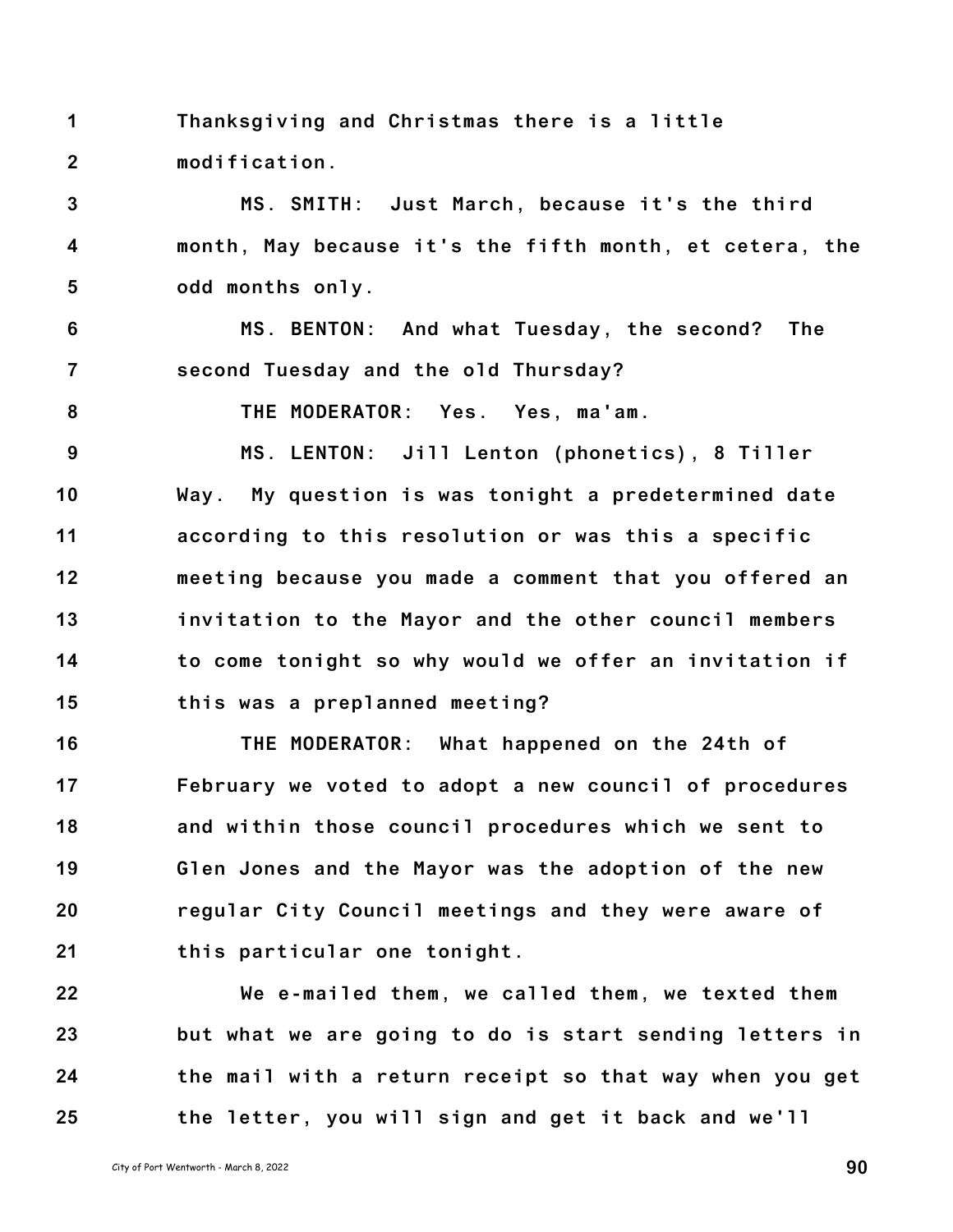**1 2 3 4 5 6 7 have it. We just need a record besides e-mail because anybody can say, well, you didn't call me or I didn't get that call but e-mail has, you know, the time you looked at it as a verification that you looked at it or deleted or whatever you did with it but I think we need to do start doing some letters, too, so that way nobody will have excuses but we don't try to hide anything.**

**8**

**MS. LENTON: Right.**

**9 10 11 12 THE MODERATOR: We let all council members know what's going on at all times so we don't have to worry about secret meetings on a Monday night a pavilion downtown or something, you know.**

**13 14 15 MS. LENTON: I don't know anything about there. THE MODERATOR: Yeah. Me neither. I wasn't invited.**

**16 17 18 19 MS. SMITH: Ma'am, I think he was saying he invited them more as a courtesy. I mean, it was a planned meeting and in addition Mr. Barbee said, just, you know, a reminder. Would that be correct,**

**20 Mr. Barbee?**

**21 22 MS. LENTON: So as a reminder not an invitation? THE MODERATOR: Yes. Exactly.**

**23 24 MS. LENTON: Not like last month's where it was a cancelled meeting by the Mayor but --**

**MS. SMITH: By the camp counsel.**

City of Port Wentworth - March 8, <sup>2022</sup> **91**

**25**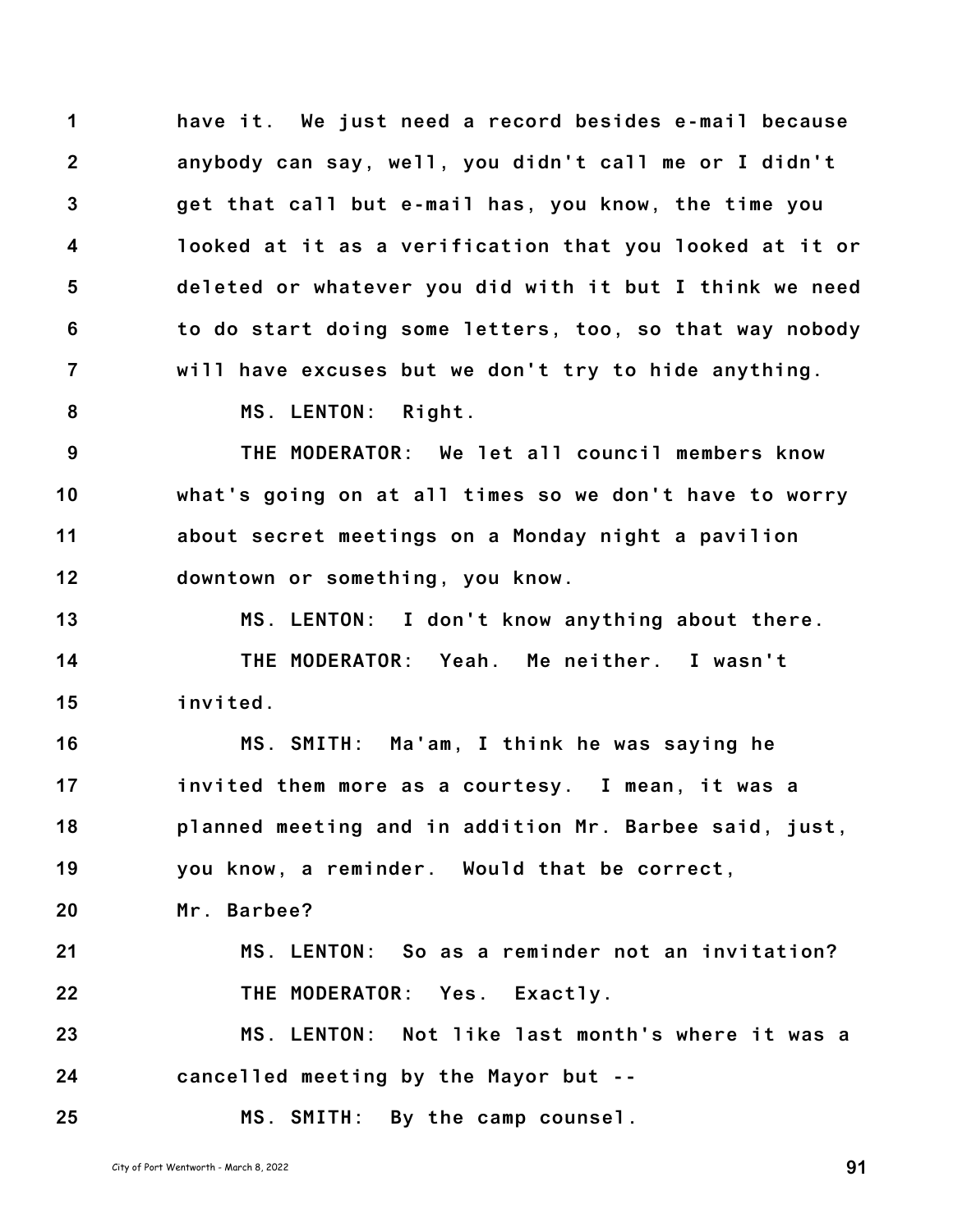**1 2 3 4 5 THE MODERATOR: It actually wasn't council. The Mayor doesn't have the authority to cancel any City Council meeting. Yes, ma'am. I have a motion to approve accepting the clarification of a new City Council meeting dates.**

**6 7 MR. STEPHENS: I make the motion to approve. MS. SMITH: Second.**

**8 THE MODERATOR: All in favor?**

**9 10 (A question was asked but could not be picked up by the microphones.)**

**11 12 13 14 15 16 THE MODERATOR: The motion is approved. Ladies and gentlemen, this is has been a long City Council meeting. We're up to public comments. I still have this list here. It says Georgia Benton do you care to speak about anything? You're good? I love that smile. Okay. I'll mark you off.**

**17 18 Next is a gentleman name by the name of Romondo q Romondo Q. You want to speak? Romondo?**

**19 MR. DAVIS: He's right here.**

**20 21 THE MODERATOR: Hi, sir. Come on up to the mike, sir.**

**22 23 24 25 MR. Q: Hi. My name is Romondo (unintelligible). I'm the new neighbor over here and in why I'm coming to the meeting to see what's going on and I think everything is clear for me. And (unintelligible) I**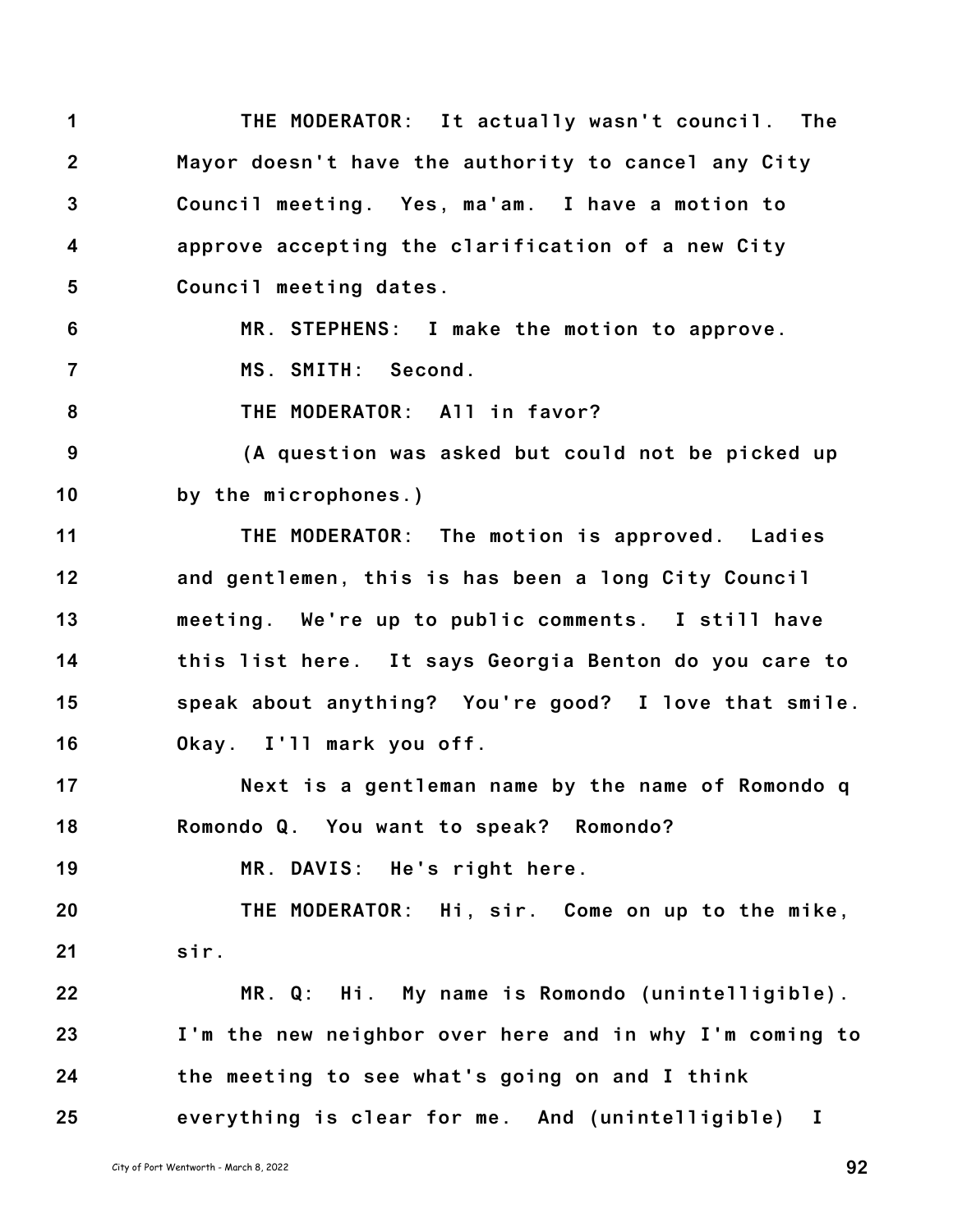**1 2 3 4 5 6 7 8 9 10 11 12 13 14 15 16 17 18 19 20 21 22 23 24 25 was living in Massachusetts just moved to Georgia. THE MODERATOR: Welcome. MS. SMITH: Welcome. THE MODERATOR: Well, I think I met you. MR. Q: That's why I'm here. THE MODERATOR: Good to see you, sir. MS. SMITH: Thank you for coming. THE COURT: Welcome again. Thank you. MS. SMITH: That was nice. THE MODERATOR: Next one on the list it says Margo Barbee. You have something to say? Okay. I'll mark you off. Mr. Eddie Puckett. Does Eddie Puckett got something to say? MR. PUCKETT: I'll say something. THE MODERATOR: Okay. MR. PUCKETT: I, you know, Newport, I live in Newport. THE MODERATOR: Yes, sir. MR. PUCKETT: We have a facebook page for the community and it's very informative about what's happening in the community that I don't see on a daily basis but what we're also having some issues with is our youth and that's not just Newport, I'm sure it's all over but one of the proposed things that the council when I was at the last council meeting stated**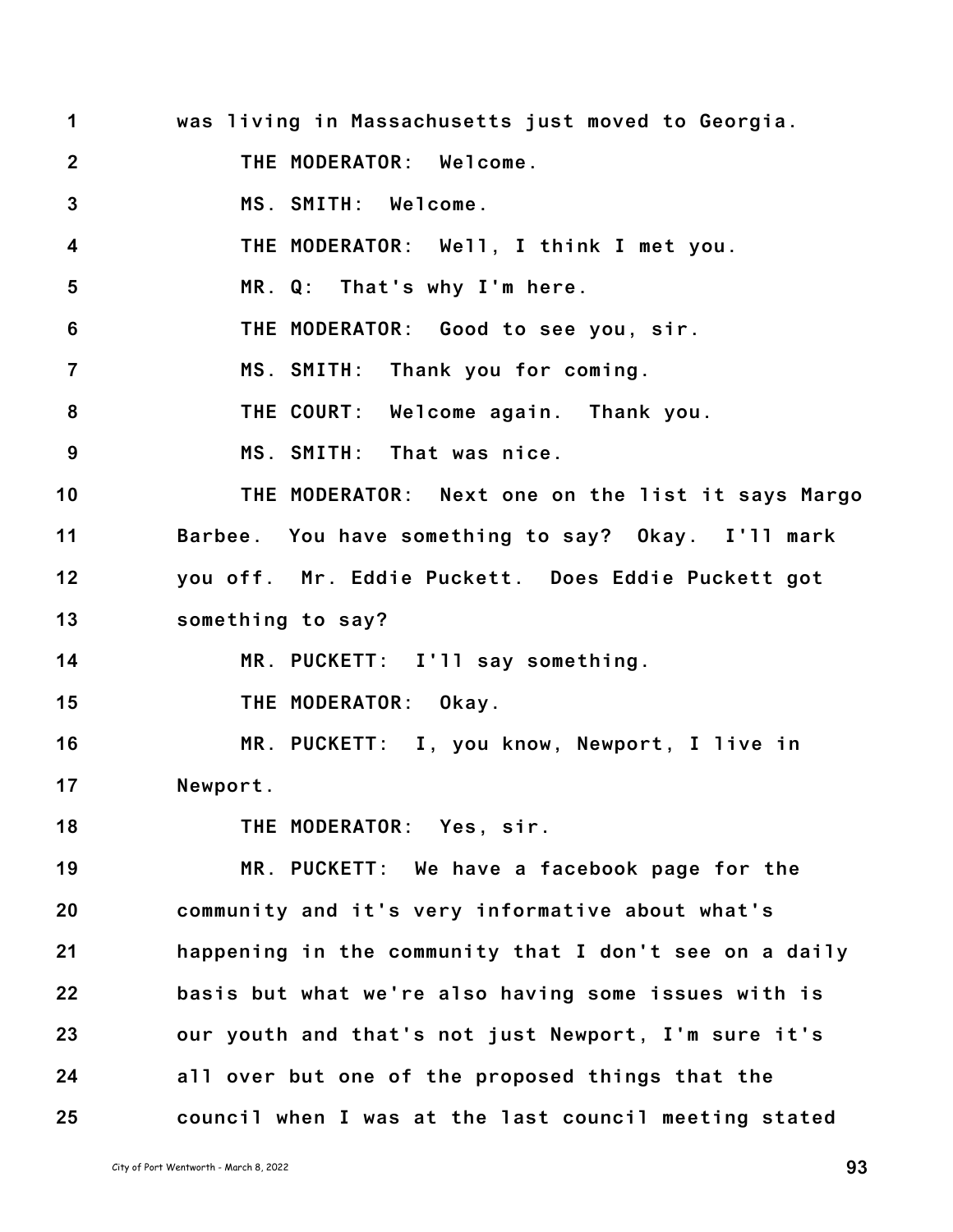**1 2 that they would be working towards the sports complex. THE MODERATOR: Yes.**

**3 4 5 MR. PUCKETT: I know we haven't gotten a lot of inroads into that yet but it is on the table I think still?**

**THE MODERATOR: It is definitely on the table.**

**7 8 9 10 11 12 MR. PUCKETT: Yeah. And we sold a lot of the - we've been having incidents like knocking on doors and running and, you know, just stuff children do but it's becoming irritating for some of the residents, I mean, severely irritating, and to try to keep some normalcy with people are getting very irritated.**

**13 14 15 16 17 18 19 I commented last night on the facebook page be patient with the youth. They don't have anything to do and a knock on the door and running is just something minor so let's not take that to another level of what people saying they come on my property, I'm going to do this, I'm going to do that. I am not advocating any of that that.**

**20 21 22 23 24 But I just want to -- is there some type of timeline that we're progressing towards getting that, I know that property that -- that we were soliciting to buy I think on -- what's the status on that particular event?**

**THE MODERATOR: Well, the status on that event we**

**25**

**6**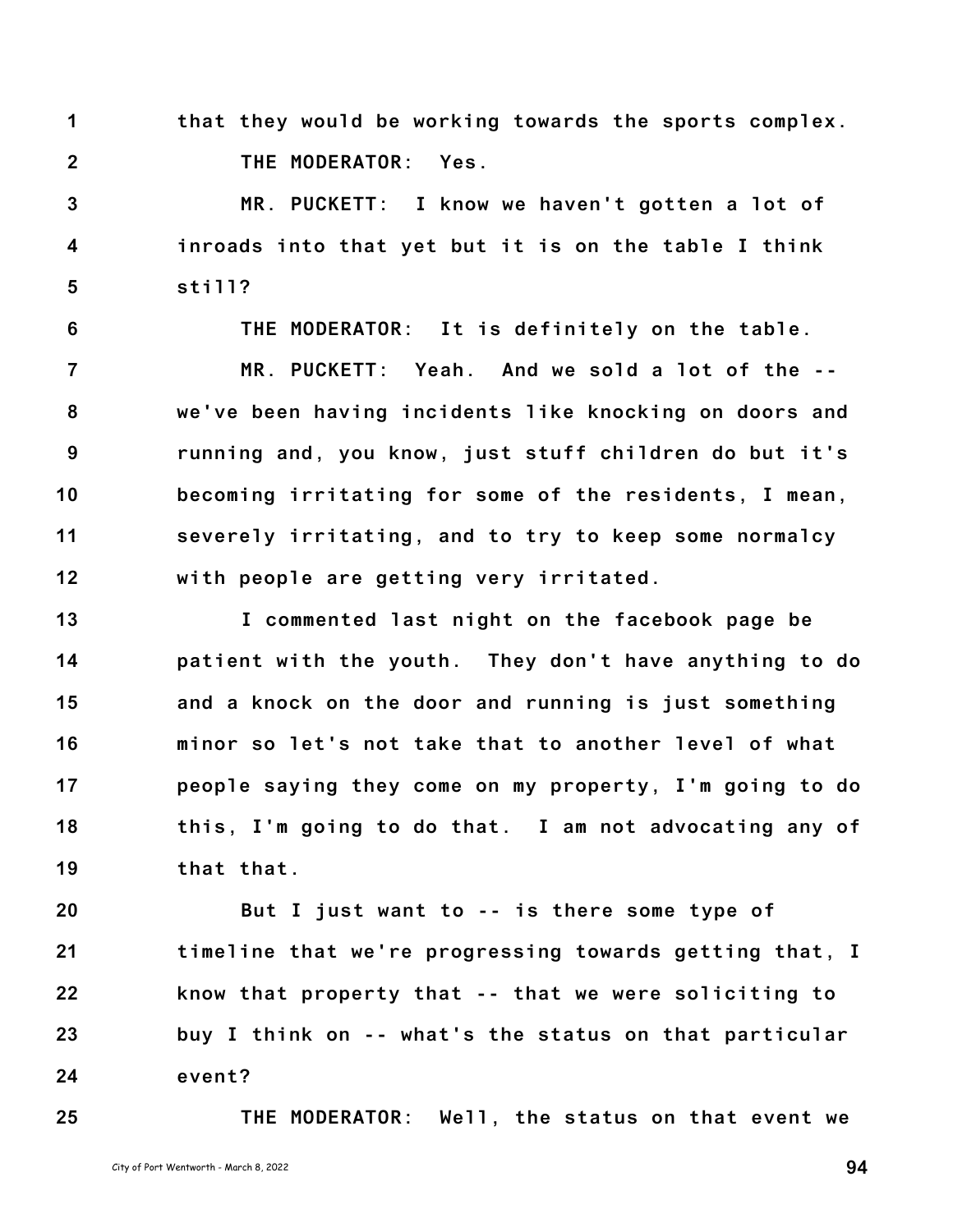**1 2 3 4 5 6 actually own the property already. We purchased it in actually in 2016. The old City Manager I don't know if he briefed the new City Manager but there was a process that was going on between one of the -- Janet Hester's relatives for the facilitation of a temporary road so we can get in there to remove some trees.**

**7 8 9 10 11 12 13 14 The City Manager will be working on that. Do you have his number so you can be able to keep in contact with him because there will be meetings on this particular situation. I'm actually on that committee because I want to be front and center to make sure that we get a state of the art sport complex. The citizens deserve it and we need something for our citizens so we can have a better quality of life --**

**15**

**MR. PUCKETT: Sure.**

**16 17 18 19 THE COURT: -- and may even be able to make some money off of baseball games or football games or basketball games or whatever we decide as a community --**

**20**

**MR. PUCKETT: Sure.**

**21 22 THE MODERATOR: -- of what we want within our sports complex.**

**23 MR. PUCKETT: Sure.**

**24 25 THE MODERATOR: But thank you for your concern and we are on top of it. It's still on the table.**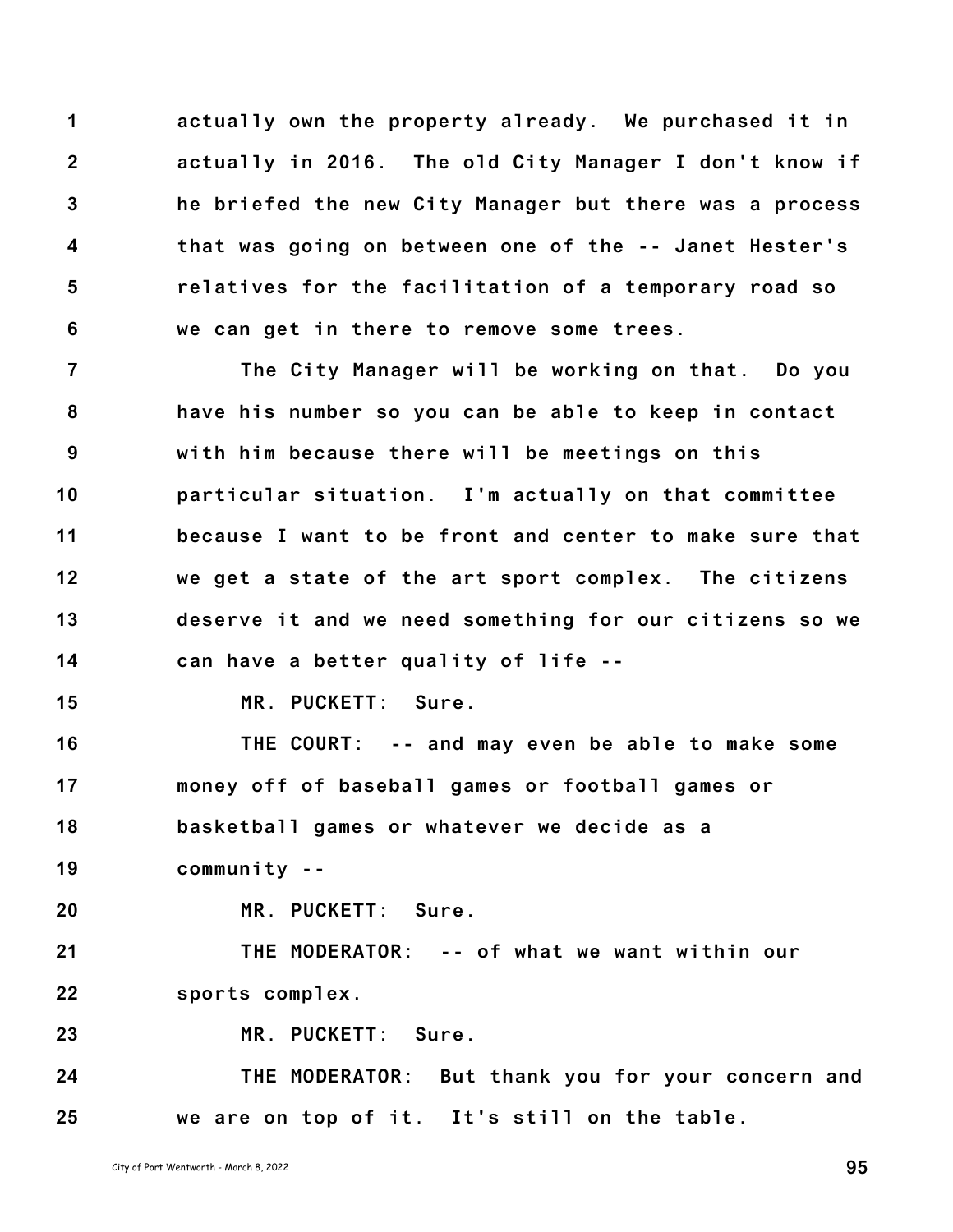**1 2 3 4 5 6 7 8 9 10 11 12 13 14 15 16 17 18 19 20 21 22 23 24 25 MR. PUCKETT: Okay. Thank you. THE MODERATOR: We're working on it. Thank you, Mr. Puckett. Trevor Ferguson. He's gone? MS. SMITH: He's right here. MR. FERGUSON: How about that gas station on Highway 30? MR. DAVIS: I've been a little busy the last week and a half or so. THE MODERATOR: Somebody brought this one but there is another name on here for public comments. Looks like a Sabrina Purvis. Purvis come on down. MS. PURVIS: So I did most of my speaking earlier -- THE MODERATOR: Yes, ma'am. MS. PURVIS: -- but I'm also wanting to talk about the gas station and -- MS. SMITH: Can you pull the mike a little closer to you? I'm sorry, I can't hear you. MS. PURVIS: Thank you. THE MODERATOR: It's okay. MS. PURVIS: I don't talk loud enough? THE MODERATOR: Well, could we brief you on the status of it? MS. PURVIS: Can you tell me who it is? THE MODERATOR: It's a Patel but the plan that**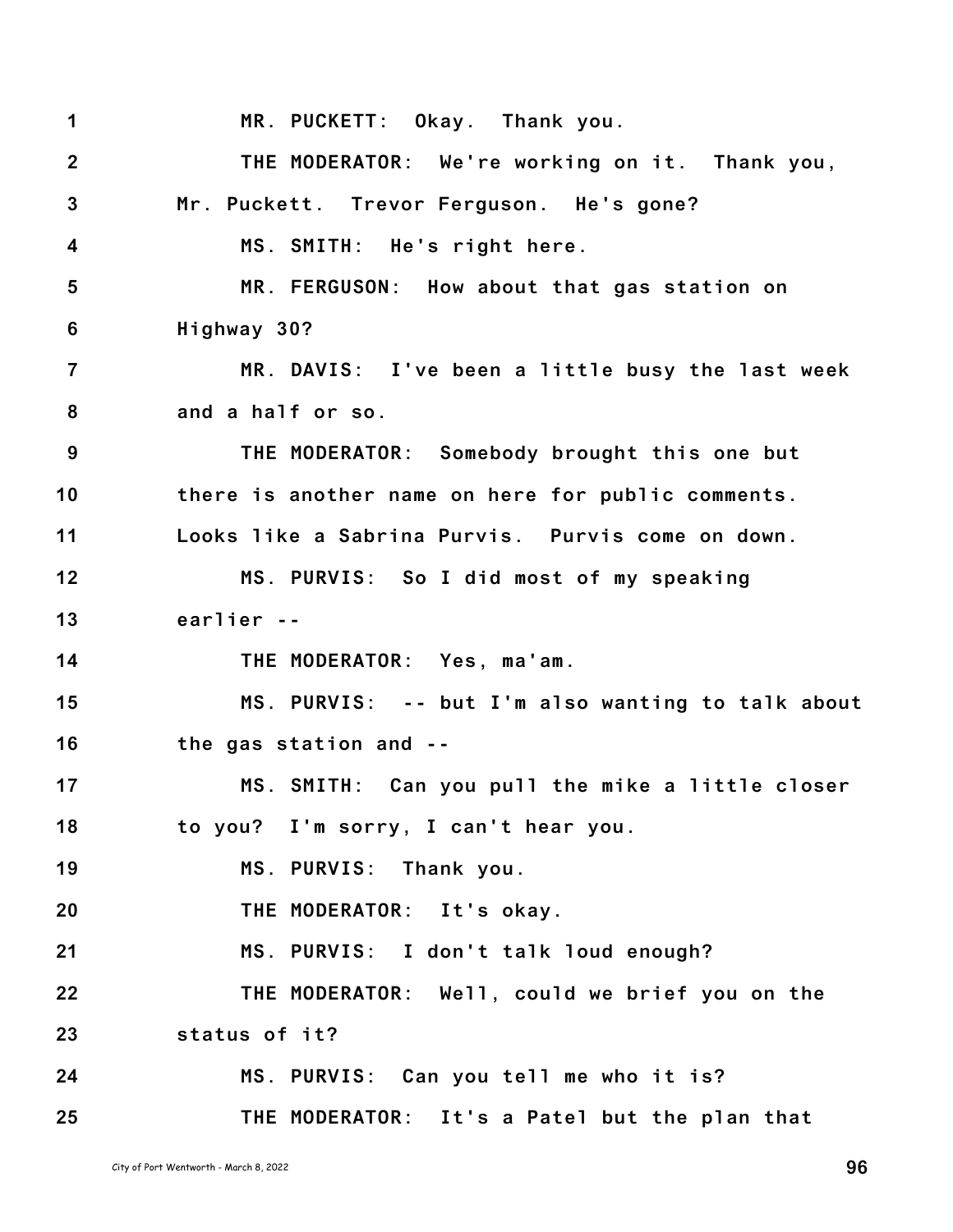**1 2 they had it was trying to rezone it and we're not going to rezone it.**

**3 4 5 6 7 8 9 10 11 12 13 14 15 16 17 18 19 20 21 22 23 24 25 MS. PURVIS: So it's a gas station? THE MODERATOR: So there is no gas station. MS. PURVIS: Okay. So that settles it for me. THE MODERATOR: That's what I was hoping. I just wanted to brief you on the update. What he's trying to do is what I suggested to him and it's to get citizens to buy in because once you get citizens buy into it, if the citizens say they want it, council usually is going to follow what the citizens say. I mean, if you get 70 percent of the citizens say, hey, build us a gas station, if council want to stay in office, they might want to listen because we work for the people, although it may look like we work for ourselves for we work for the citizens that elected us. Mrs. Benson, we have given you much time. Is there anybody else? I don't have no more public speakers? Could I get a motion to adjourn? MR. STEPHENS: I make the motion to adjourn. THE MODERATOR: Could I get a second? MR. BRIGHT: Second. THE COURT: All in favor? (Thereupon, City Council members voted on the motion.)**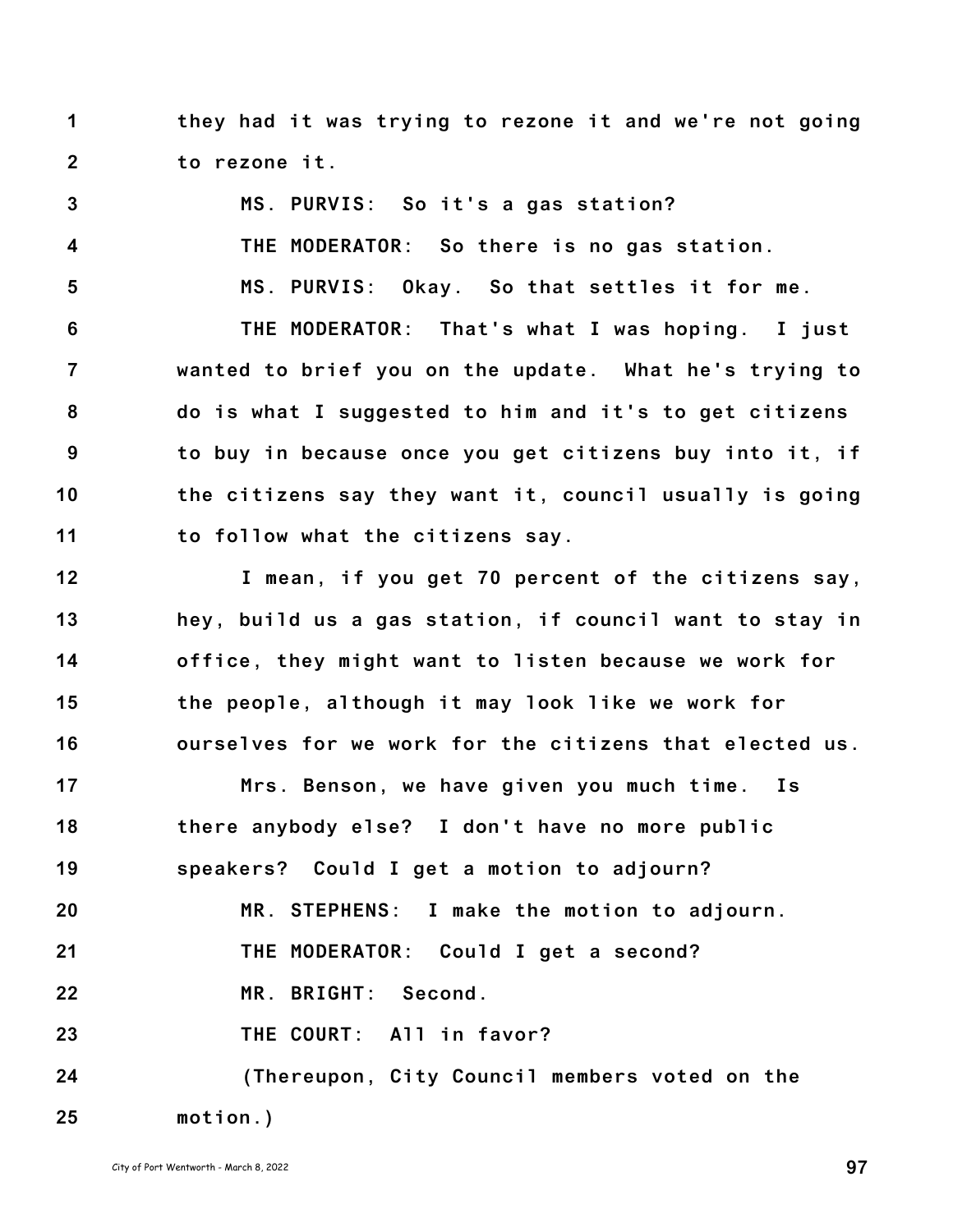| $\mathbf 1$             | THE COURT: Thank you ladies and gentlemen. Have |
|-------------------------|-------------------------------------------------|
| $\mathbf 2$             | a good night.                                   |
| $\mathbf{3}$            | (Proceedings concluded.)                        |
| $\overline{\mathbf{4}}$ |                                                 |
| ${\bf 5}$               |                                                 |
| $\bf 6$                 |                                                 |
| $\overline{7}$          |                                                 |
| ${\bf 8}$               |                                                 |
| $9\,$                   |                                                 |
| $10$                    |                                                 |
| $11$                    |                                                 |
| 12                      |                                                 |
| $13$                    |                                                 |
| 14                      |                                                 |
| 15                      |                                                 |
| 16                      |                                                 |
| 17                      |                                                 |
| 18                      |                                                 |
| 19                      |                                                 |
| 20                      |                                                 |
| 21                      |                                                 |
| 22                      |                                                 |
| 23                      |                                                 |
| 24                      |                                                 |
| 25                      |                                                 |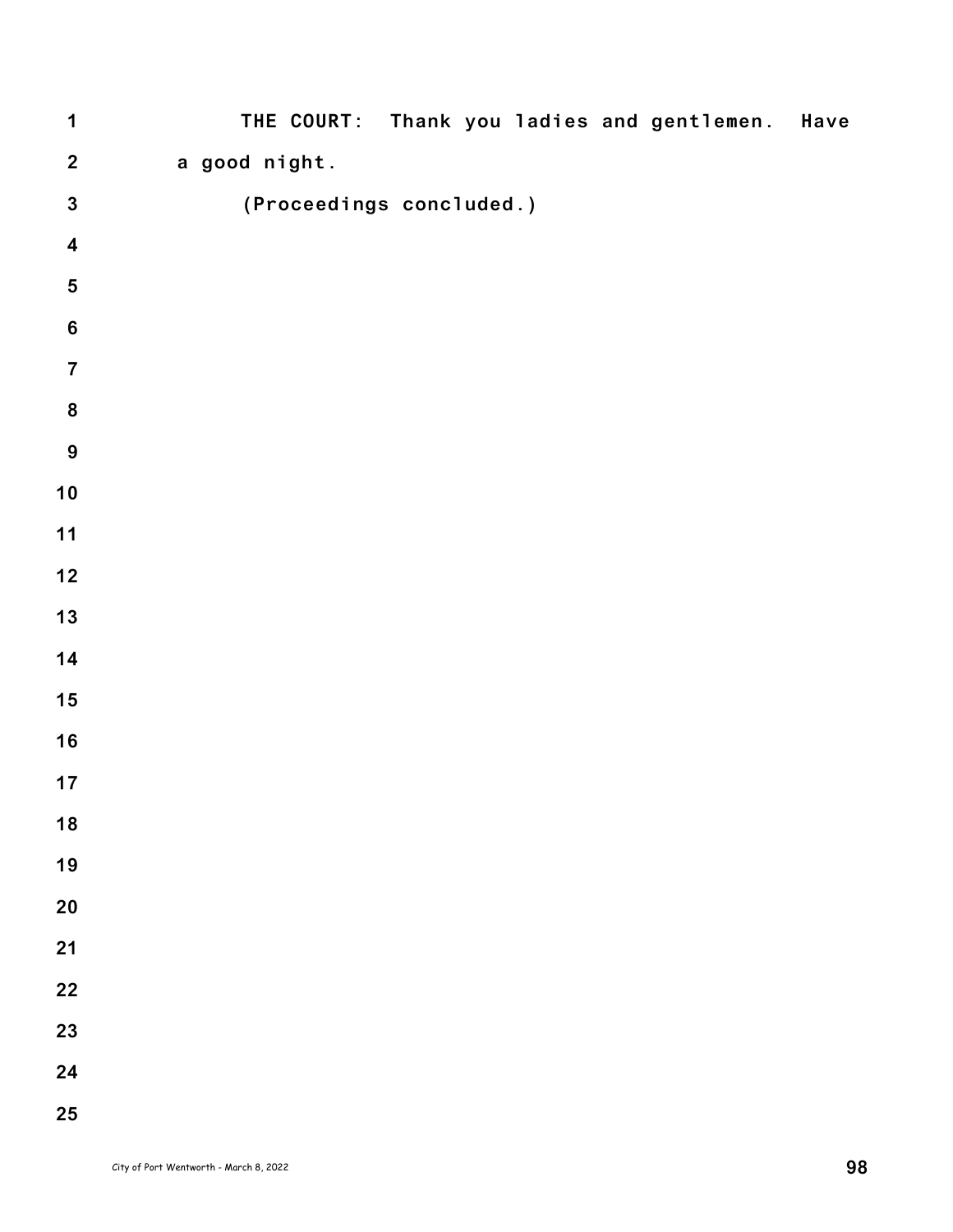| 1              | CERTIFICATE.                                            |
|----------------|---------------------------------------------------------|
| $\overline{2}$ |                                                         |
| 3              | <b>STATE OF GEORGIA:</b>                                |
| 4              | <b>COUNTY OF CHATHAM:</b>                               |
| 5              |                                                         |
| 6              | I hereby certify that the foregoing transcript was      |
| $\overline{7}$ | taken down, as stated in the caption, and the           |
| 8              | proceeding thereto was reduced to typewriting under my  |
| 9              | direction; that the foregoing pages 1 through 98        |
| 10             | represent a true, complete, and correct transcript of   |
| 11             | the proceeding, and I further certify that I am not of  |
| 12             | kin or counsel to the parties in the proceeding; am not |
| 13             | in the regular employ of counsel for any of said        |
| 14             | parties; nor am I in anywise interested in the result   |
| 15             | of said case.                                           |
| 16             | This, the 25th day of March, 2022.                      |
| 17             |                                                         |
| 18             |                                                         |
| 19             | Elise M. Napier, CCR-2492                               |
| 20             |                                                         |
| 21             |                                                         |
| 22             |                                                         |
| 23             |                                                         |
| 24             |                                                         |
| 25             |                                                         |